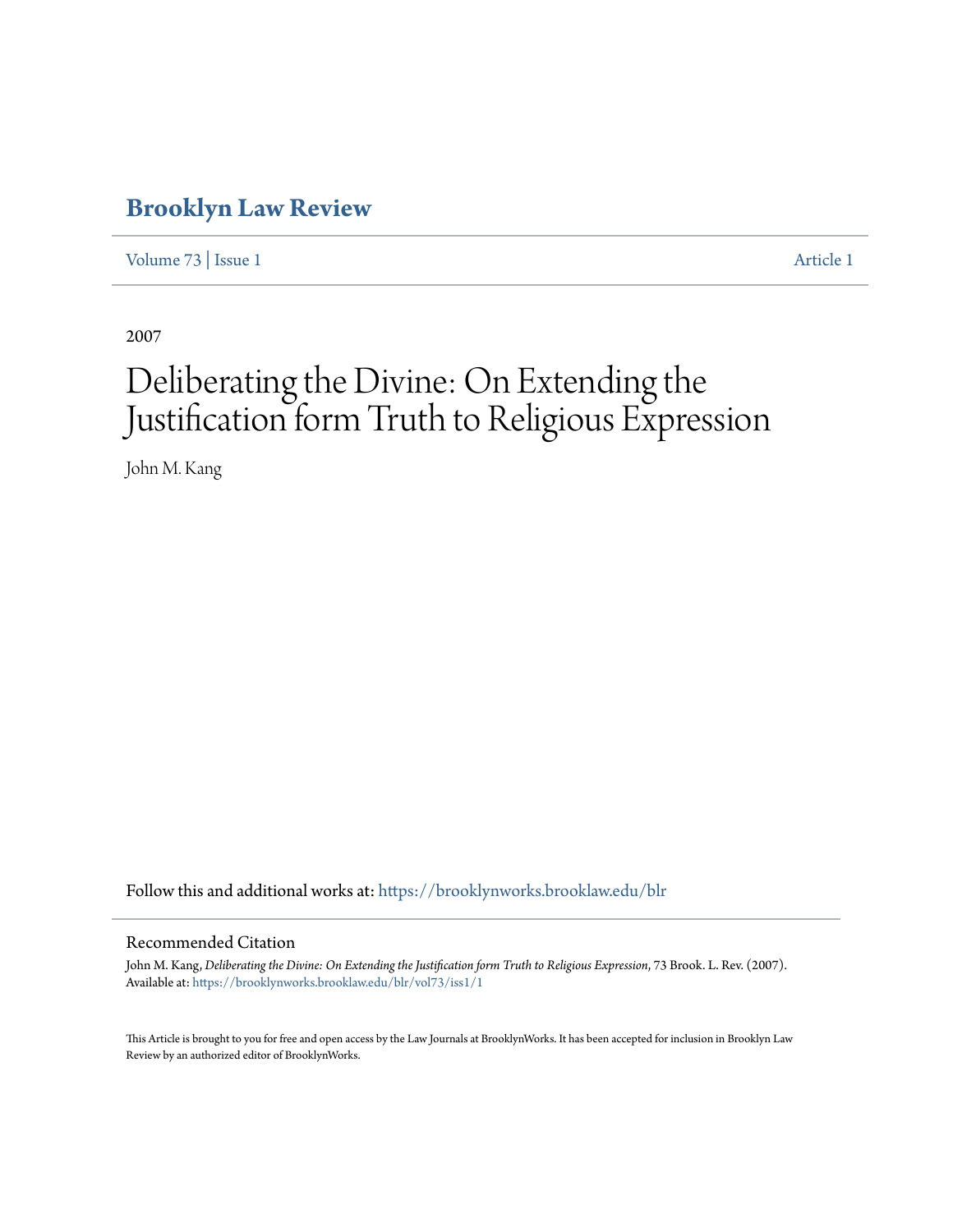# ARTICLES

# Deliberating the Divine

# ON EXTENDING THE JUSTIFICATION FROM TRUTH TO RELIGIOUS EXPRESSION

#### John M. Kang†

The justification from truth represents the most prominent basis of legal support for the right of free speech.<sup>1</sup> President Lee Bollinger at Columbia University, a First Amendment scholar and a former law school dean at the University of Michigan, has stated that the search for truth is

 <sup>†</sup> Assistant Professor of Law, St. Thomas University, Miami (jkang@stu.edu). B.A., University of California, Berkeley; J.D., University of California, Los Angeles; M.A., Ph.D., University of Michigan, Ann Arbor. I would like to thank the following people who have either read the manuscript or discussed some of the ideas therein with me, although none should be understood as necessarily endorsing anything in the Article: Monsignor Andy Anderson, Steve Clark, Lauren Gilbert, Dan Gordon, Brad Joondeph, Jeremy Paul, and Kim Smith. Amanda Bell and Damaris Rosich-Schwartz provided research assistance. Lynn Bridgers, Don Herzog, and Lenora Ledwon helped me with secondary sources, and Scott E. Page kindly gave me access to the galley proofs for his then forthcoming book on diversity and deliberation. I presented a version of this Article at the 2006 meeting of the Association for the Study of Law, Culture and Humanities at Syracuse University. This Article is for Jung Won Kwak, with whom I have argued many times about truth, religious and otherwise.<br> $\frac{1}{1}$  See William P. Marshall, In Defense of the Search for Truth as a First

Amendment Justification, 30 GA. L. REV. 1, 1 (1995) ("The most influential argument supporting the constitutional commitment to freedom of speech is the contention that speech is valuable because it leads to the discovery of truth."). The First Amendment scholar Frederick Schauer has also commented: "Throughout the ages many diverse arguments have been employed to attempt to justify a principle of freedom of speech. Of all these, the predominant and most persevering has been the argument that free speech is particularly valuable because it leads to the discovery of truth." FREDERICK SCHAUER, FREE SPEECH: A PHILOSOPHICAL ENQUIRY 15 (1982). C. Edwin Baker also writes: "Marketplace notions are not the only strains to be heard in the chorus of Court pronouncements on the first amendment. . . . Nevertheless, the marketplace theory dominates; and its rejection would have major implications for first amendment interpretation." C. Edwin Baker, Scope of the First Amendment: Freedom of Speech, 25 UCLA L. REV. 964, 973-74 (1978); see also infra notes 2-3 and accompanying text.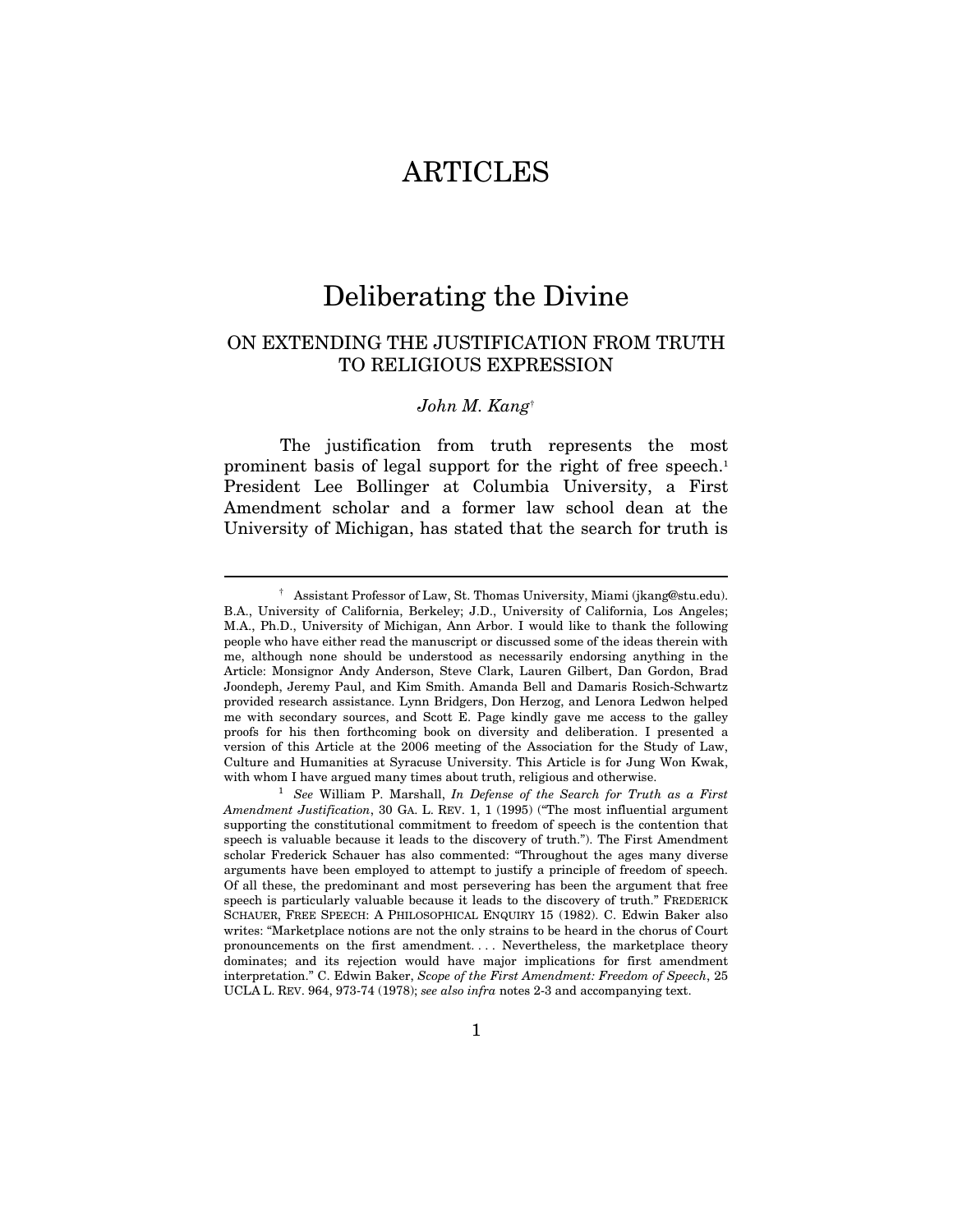the "dominant value" of free speech in our contemporary democracy.2 He explains:

In today's discourse about free speech, the dominant value associated with speech is its role in getting at the truth, or the advancement of knowledge. Speech is the means by which people convey information and ideas, by which they communicate viewpoints and propositions and hypotheses, which can then be tested against the speech of others. Through the process of open discussion we find out what we ourselves think and are then able to compare that with what others think on the same issues. The end result of this process, we hope, is that we will arrive at as close an approximation of the truth as we can.3

In the passage, the justification from truth appears to be underwritten by a degree of agnosticism or a temporary suspension of belief regarding normative matters, that is, ideas

THOMAS I. EMERSON, THE SYSTEM OF FREEDOM OF EXPRESSION 6-7 (1970); see also LAURENCE H. TRIBE, AMERICAN CONSTITUTIONAL LAW 785-86 (2d ed. 1988) (discussing the potential for speech to contribute to truth).

 Of course, the justification from truth is not without its critics. Stanley Ingber remains skeptical about the basic assumptions inherent in the justification from truth. Stanley Ingber, The Marketplace of Ideas: A Legitimizing Myth, 1984 DUKE L.J. 1, 1. His criticisms deserve the kind of careful replies that would take me outside the scope of this Article, although I do address some of the objections. C. Edwin Baker also writes that the "hope that the marketplace leads to truth, or even to the best or most desirable decision, becomes implausible" given that, among other things, the economic and social resources necessary to spread one's ideas are not distributed equally in society. Baker, supra note 1, at 974, 978. For more criticisms of the justification from truth, see C. EDWIN BAKER, HUMAN LIBERTY AND FREEDOM OF SPEECH 12-17 (1989); see also infra notes 112-125 and accompanying text.

 For the moment, however, perhaps it will suffice to say that the justification from truth is the dominant view in the Supreme Court with regard to the right of free speech. Even critics of the justification from truth feel compelled to acknowledge this fact. Professor Baker thus declares that the "marketplace of ideas theory consistently dominates the Supreme Court's discussions of freedom of speech." BAKER, *supra* note 1, at 7 (footnote omitted). In this Article, I work from the premise that the search for truth is the dominant justification for the right of free speech in the Supreme Court, and I examine the ways in which it can be applied to religious expression.

<sup>&</sup>lt;sup>2</sup> LEE C. BOLLINGER, THE TOLERANT SOCIETY 45 (1986).<br><sup>3</sup> Id. Thomas Emerson explains:

<sup>[</sup>F]reedom of expression is an essential process for advancing knowledge and discovering truth. An individual who seeks knowledge and truth must hear all sides of the question, consider all alternatives, test his judgment by exposing it to opposition, and make full use of different minds. Discussion must be kept open no matter how certainly true an accepted opinion may seem to be; many of the most widely acknowledged truths have turned out to be erroneous. Conversely, the same principle applies no matter how false or pernicious the new opinion appears to be; for the unaccepted opinion may be true or partially true and, even if wholly false, its presentation and open discussion compel a rethinking and retesting of the accepted opinion.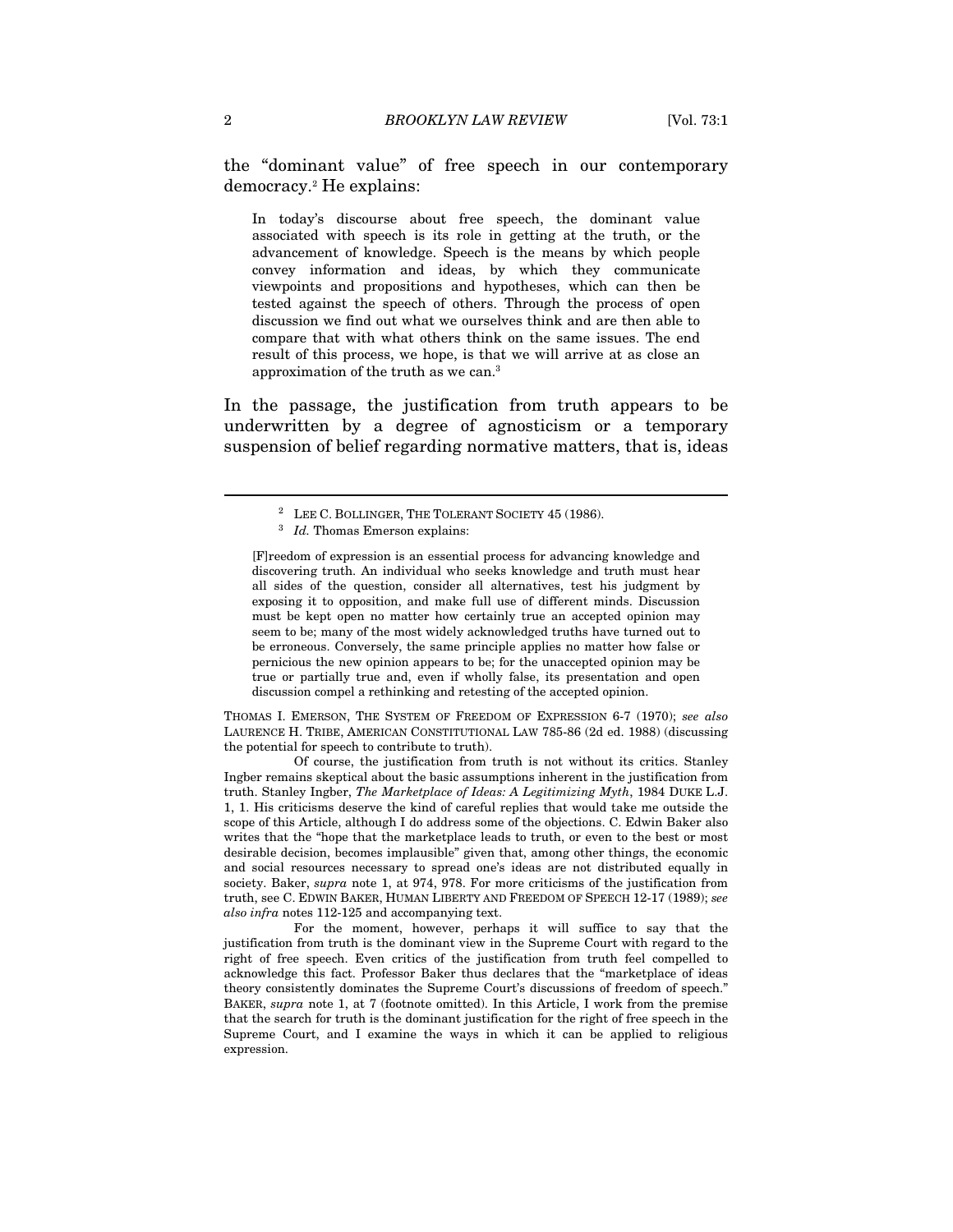about what is right and wrong.4 The right of free speech under this justification is not logically tied to any particular substantive outcome of public discourse. The right is, as a formal matter, only committed to a process whereby we "communicate viewpoints and propositions and hypotheses, which can then be tested against the speech of others."<sup>5</sup> Under this justification from truth, we value the right of free speech not principally for the speaker's sake but for that of the audience. For it is the audience that wishes to be exposed to viewpoints and ideas about which they can deliberate.6

The justification from truth possesses a majestic and rich history in both Western political theory as well as federal Supreme Court cases, and it has enlisted the considerable powers of figures like John Stuart Mill and Oliver Wendell Holmes, Jr.7 So attractive has been the justification that it has been conscripted by judges in the areas of political speech, $\frac{8}{3}$ commercial speech, $9$  and even pornography.<sup>10</sup> Curiously,

<sup>4</sup> Similarly, Bollinger has suggested that the toleration demanded of us by the First Amendment requires "a willingness to compromise and a willingness even to accept total defeat. . . . Democracy, like literature, it may be said, requires a kind of suspension of disbelief." BOLLINGER, supra note 2, at 117. Frederick Schauer has also stressed the fallibilism of the justification of truth by clarifying that the justification seeks "knowledge," which can be provisional as opposed to "certainty" which cannot.

SCHAUER, supra note 1, at 16, 18.  $\frac{5}{5}$  BOLLINGER, supra note 2. Robert Post offers a similar treatment of public discourse and the First Amendment. ROBERT C. POST, CONSTITUTIONAL DOMAINS: DEMOCRACY, COMMUNITY, MANAGEMENT 277-78 (1995). Frederick Schauer also argues that according to the argument from truth, "[o]pen discussion, free exchange of ideas, freedom of enquiry, and freedom to criticize . . . are necessary conditions for the effective functioning of the process of searching for truth." SCHAUER, supra note 1, at 15. 6 Perhaps the most well known presentation of this view in the legal

literature comes from Alexander Meiklejohn's justification for free speech in a democracy. See ALEXANDER MEIKLEJOHN, FREE SPEECH AND ITS RELATION TO SELF-GOVERNMENT 24-27 (Kennikat Press 1972) (1948); see also OWEN FISS, THE IRONY OF FREE SPEECH 2-3 (1996); CASS R. SUNSTEIN, DEMOCRACY AND THE PROBLEM OF FREE  $\begin{array}{r} \text{SPEECH 18-20 (1993).}\\ \text{7} \quad \text{See infra Part I.} \end{array}$ 

 $8$  See Whitney v. California, 274 U.S. 357, 375 (1927) (Brandeis, J., concurring) (urging a judicial attitude toward political speech that has faith in "the power of reason as applied through public discussion"), overruled in part by Brandenburg v. Ohio, 395 U.S. 444; Gitlow v. New York 268 U.S. 652, 673 (1925) (Holmes, J., dissenting) (advocating that competing political perspectives "should be given their chance and have their way"); Abrams v. United States, 250 U.S. 616, 630 (1919) (Holmes, J., dissenting) (defending political speech on the view that "the best test of truth is the power of the thought to get itself accepted in the competition of the market"). 9 See Linmark Assocs., Inc. v. Twp. of Willingboro, 431 U.S. 85, 95 (1977)

<sup>(</sup>rejecting a prohibition on commercial speech that tries to achieve "its goal by restricting the free flow of truthful information"); Va. State Bd. of Pharmacy v. Va. Citizens Consumer Council, 425 U.S. 748, 770 (1976) (justifying commercial speech on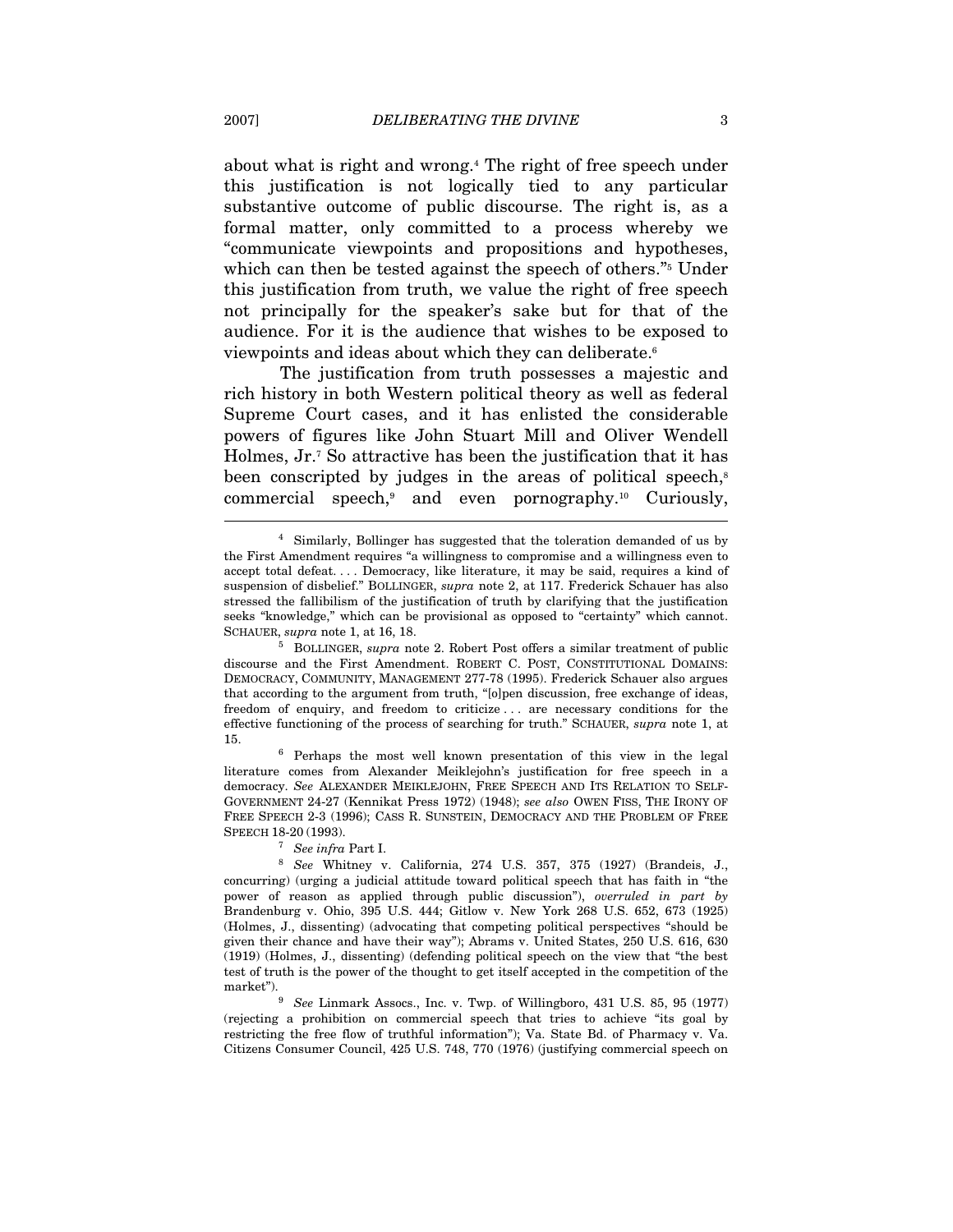however, it has made relatively little ingress into the area of religious expression, as the subject of either the Court's jurisprudence<sup>11</sup> or the scholarly literature.<sup>12</sup> I believe that the

the premise that "people will perceive their own best interests if only they are well enough informed, and that the best means to that end is to open the channels of communication rather than to close them"). 10 See Am. Booksellers Ass'n v. Hudnut, 771 F.2d 323, 331 (7th Cir. 1985)

(arguing that the government should permit a diversity of viewpoints about pornography and that "the government may not restrict speech on the ground that in a free exchange truth is not yet dominant"). 11 The Court has offered a glimmer of what an extension of the justification

from truth to religious expression might look like. Justice Roberts for the Court in Cantwell v. Connecticut provided just two sentences:

To persuade others to his own point of view, the pleader, as we know, at times, resorts to exaggeration, to vilification of men who have been, or are, prominent in church or state, and even to false statement. But the people of this nation have ordained in the light of history, that, in spite of the probability of excesses and abuses, these liberties are, in the long view, essential to enlightened opinion and right conduct on the part of the citizens of a democracy.

310 U.S. 296, 310 (1940). So, too, Justice Black wrote only brief remarks alluding to the justification from truth in his majority opinion in Marsh v. Alabama, 326 U.S. 501 (1946), in which he rejected a company town's efforts to preclude Jehovah's Witnesses from entering the town and distributing leaflets to the company workers: "To act as good citizens they must be informed. In order to enable them to be properly informed their information must be uncensored." Id. at 508. For further discussion of  $Marsh$ , see infra notes 286-294 and accompanying text.

 The Supreme Court has traditionally framed the right of religious expression in terms of whether a government statute violates a person's right to religious conscience or belief. See Lee v. Weisman, 505 U.S. 577, 597 (1992) (rejecting a state-sanctioned religious exercise "in which the student was left with no alternative but to submit"); Employment Div., Dep't of Human Res. of Or. v. Smith, 494 U.S. 872, 877 (1990) ("The free exercise of religion means, first and foremost, the right to believe and profess whatever religious doctrine one desires."), superseded by statute, Religious Freedom Restoration Act of 1993, Pub. L. No. 103-141, 107 Stat. 1488; Wallace v. Jaffree, 472 U.S. 38, 52-53 (1985) (The "[c]ourt has unambiguously concluded that the individual freedom of conscience protected by the First Amendment embraces the right to select any religious faith or none at all."); Thomas v. Review Bd. of the Ind. Employment Sec. Div., 450 U.S. 707, 717-18 (1981) ("Where the state conditions receipt of an important benefit upon conduct proscribed by a religious faith, or where it denies such a benefit because of conduct mandated by religious belief, thereby putting substantial pressure on an adherent to modify his behavior and to violate his beliefs, a burden upon religion exists."); Everson v. Bd. of Educ. of Ewing, 330 U.S. 1, 15-16 (1947) (arguing that neither the state nor the federal government "can pass laws which aid one religion, aid all religions, or prefer one religion over another"); United States v. Ballard 322 U.S. 78, 86 (1944) (citation omitted) ("Freedom of thought, which includes freedom of religious belief, is basic in a society of free men. It embraces the right to maintain theories of life and of death and of the hereafter which are rank heresy to followers of the orthodox faiths."); W. Va. State Bd. of Educ. v. Barnette, 319 U.S. 624, 642 (1943) ("If there is any fixed star in our constitutional constellation, it is that no official, high or petty, can prescribe what shall be orthodox in . . . religion, or other matters of opinion . . . "); Cantwell, 310 U.S. at 303 ("Freedom of conscience and freedom to adhere to such religious organization or form of worship as the individual may choose cannot be restricted by law."); Watson v. Jones, 80 U.S. 679, 728 (1871) ("In this country the full and free right to entertain any religious belief, to practice any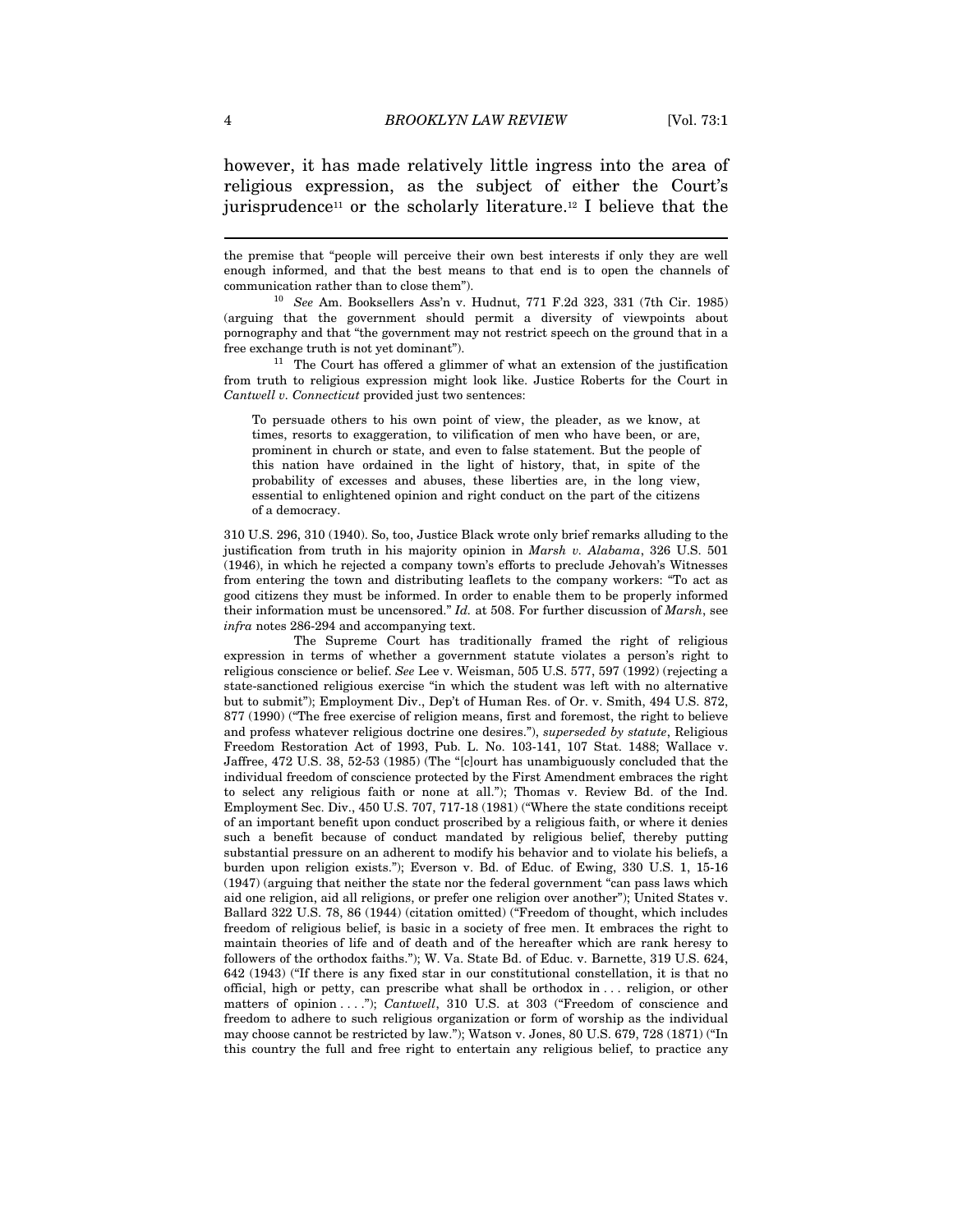religious principle, and to teach any religious doctrine which does not violate the laws of morality and property, and which does not infringe personal rights, is conceded to all.").

 Law professors have also commented on the view that the Supreme Court's religion clauses are used to protect the right of religious belief and conscience. Laurence Tribe explains:

Allocating religious choices to the unfettered consciences of individuals under the free exercise clause remains, in part, a means of assuring that church and state do not unite to create the many dangers and divisions often implicit in such an established union. Similarly, forbidding the excessive identification of church and state through the establishment clause remains, in part, a means of assuring that government does not excessively intrude upon religious liberty. Thus the Supreme Court has frequently recognized that "the two clauses may overlap."

TRIBE, supra note 3, at 1156-57 (quoting Abington Sch. Dist. v. Schempp, 374 U.S. 203, 222 (1963)); see also DAVID A. J. RICHARDS, TOLERATION AND THE CONSTITUTION 128- 33, 141-49 (1986) (arguing that the Supreme Court's interpretation of the religion clauses reflect a Western tradition of protecting the right to conscience); Arlin M. Adams & Charles J. Emmerich, A Heritage of Religious Liberty, 137 U. PA. L. REV. 1559, 1643 (1989) ("The core value of the religion clauses is liberty of conscience in religious matters, an ideal which recurs throughout American history from the colonial period of Roger Williams to the early national period of the Founders."); Noah Feldman, From Liberty to Equality: The Transformation of the Establishment Clause, 90 CAL. L. REV. 673, 676-77 (2002) ("For the Framers, the [Establishment] Clause was understood to protect religious conscience, and so the answer was straightforward: religion deserved special protection from alliance with government because, more than other forms of action or belief, religion required free choice to be meaningful." (footnote omitted)); Noah Feldman, The Intellectual Origins of the Establishment Clause, 77 N.Y.U. L. REV. 346, 398 (2002) ("In the time between the proposal of the Constitution and of the Bill of Rights, the predominant, not to say exclusive, argument against established churches was that they had the potential to violate liberty of conscience."); Kent Greenawalt, Common Sense About Original and Subsequent Understandings of the Religion Clauses, 8 U. PA. J. CONST. L. 479, 492 (2006) ("Whatever may be true about the Establishment Clause, the Free Exercise Clause seemed a natural way to protect liberty of religious conscience."); Michael W. McConnell, The Origins and Historical Understanding of Free Exercise of Religion, 103 HARV. L. REV. 1409, 1480-99, 1511-13 (1990) (arguing that the original understanding of the free exercise clause was based exclusively on the right of religionists to be faithful to their consciences); Jay Alan Sekulow, James Matthew Henderson, Sr., & Kevin E. Broyles, Religious Freedom and the First Self-Evident Truth: Equality as a Guiding Principle in Interpreting the Religion Clauses, 4 WM. & MARY BILL RTS. J. 351, 387 (1995) ("Under the equality understanding, the Establishment Clause protects every citizen's right to make voluntary choices regarding religion by forbidding the government from using its power to join the marketplace of ideas on the side of any belief, regardless of whether it favors or disfavors religion."); Rodney K. Smith & Patrick A. Shea, Religion and the Press: Keeping First Amendment Values in Balance, 2002 UTAH L. REV. 177, 202 ("The Establishment Clause limitation protects against a particular religion or group of religions commandeering the state in a manner that infringes on the liberty of conscience of others" and the "free exercise limitation, in turn, protects the right to act upon one's religious conscience unless, in the words of James Madison, 'the preservation of equal liberty, and the existence of the State be manifestly endangered.'"). 12 Professor William P. Marshall has offered a suggestive but underdeveloped

and at times problematic argument for applying the justification from truth to religious expression. William P. Marshall, Truth and the Religion Clauses 43 DEPAUL L. REV. 243, 244, 255-60 (1994). In this Article, I will sometimes explicitly mention our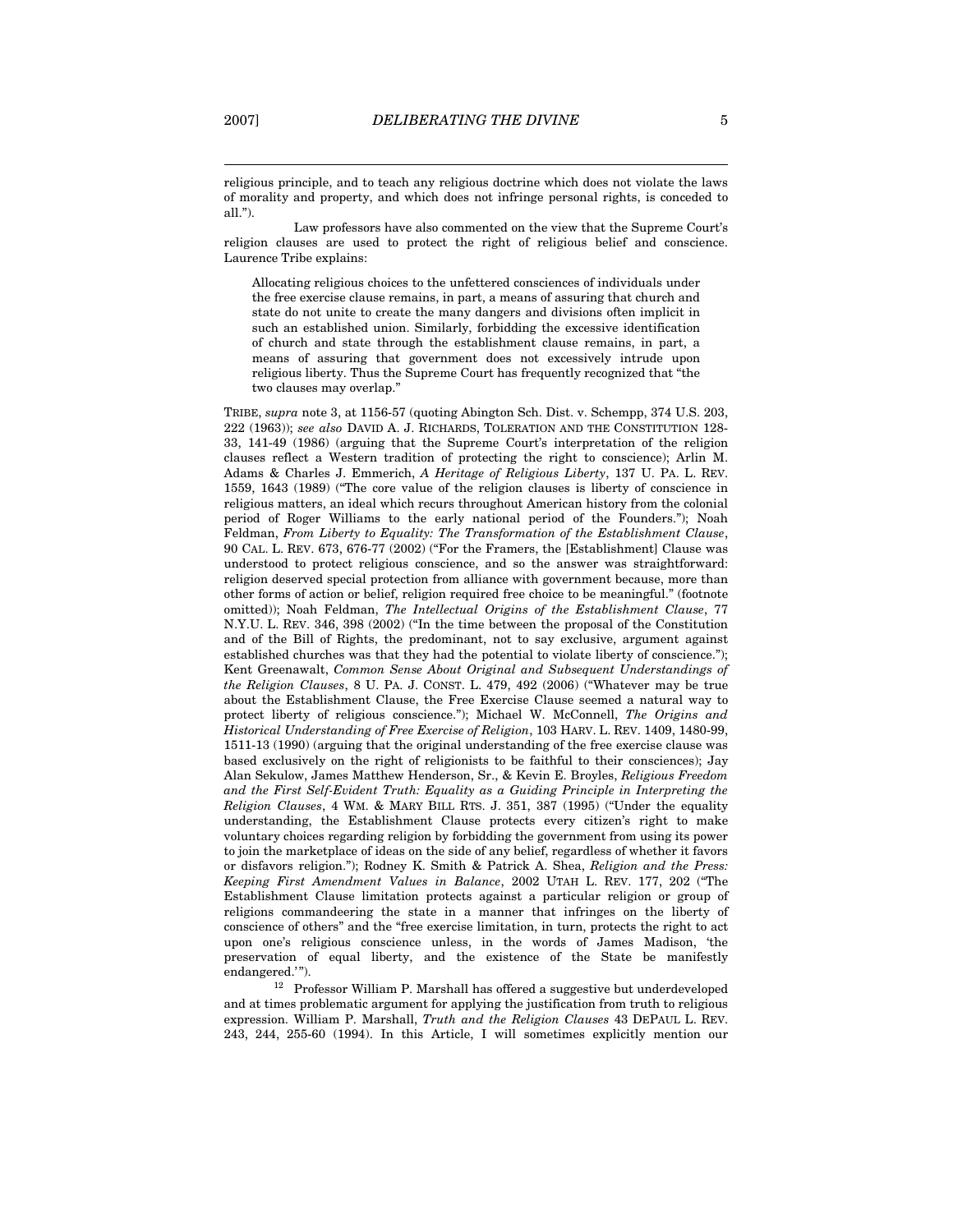justification from truth, given its heuristic power, deserves to be applied to religious expression, and I try to offer a robust account of what that would look like.13 In Part I, I distinguish what I call the minimalist and deliberative approaches of the justification from truth. The former, I argue, lacks the insistence on deliberation over a diversity of viewpoints that defines the latter. For this reason, I recommend the application of the deliberative version to religious expression. I clarify in Part II what challenges, if any, religious expression might present for the justification from truth given that the justification has been generally applied to secular speech. In Part III, I urge the merits of applying the deliberative version of the justification from truth by enlisting examples from religious conversion.

I begin in Part IV the needful work of explaining how the Supreme Court has provided a long line of case law that can be conscripted to bolster my efforts to extend the justification from truth to discourses pertaining to religion. The Court has applied the justification from truth to political speech and commercial speech based partly on the assumption that politics and commerce are such important subjects that the audience deserves access to a diversity of viewpoints and ideas. So, too, the Court has also concluded, as I show in Part IV, that religion is at least as important as politics and commerce, a conclusion that has provided a path for me to extend the justification from truth to religion. I explain in Part V that the religion clauses, as interpreted by the Court, forbid the state from invading the privacy necessary for individuals to weigh competing religious perspectives, and, accordingly, the Court has afforded the legal means by which people may, without undue interference from the state, deliberate about a diversity of viewpoints and ideas about religion. In Part VI, I apply the justification from truth to a set of test cases to demonstrate how it can be used: cases involving proselytism, unemployment benefits, the flag salute, religious

differences; other times I will simply offer, for efficiency's sake, my own competing argument without referencing his. For instance, he does not differentiate between the two versions of the justification from truth. I consider the distinction crucial and explain why, albeit with only a passing reference to the fact that he makes no such distinction. See infra Part I. For an example of where I explicitly address our differences, see *infra* Part VI.C.1.<br><sup>13</sup> This does not mean that I necessarily seek to preempt other justifications

for religious speech. My chief aim is to describe in detail one plausible justification for it which has been given relatively little attention.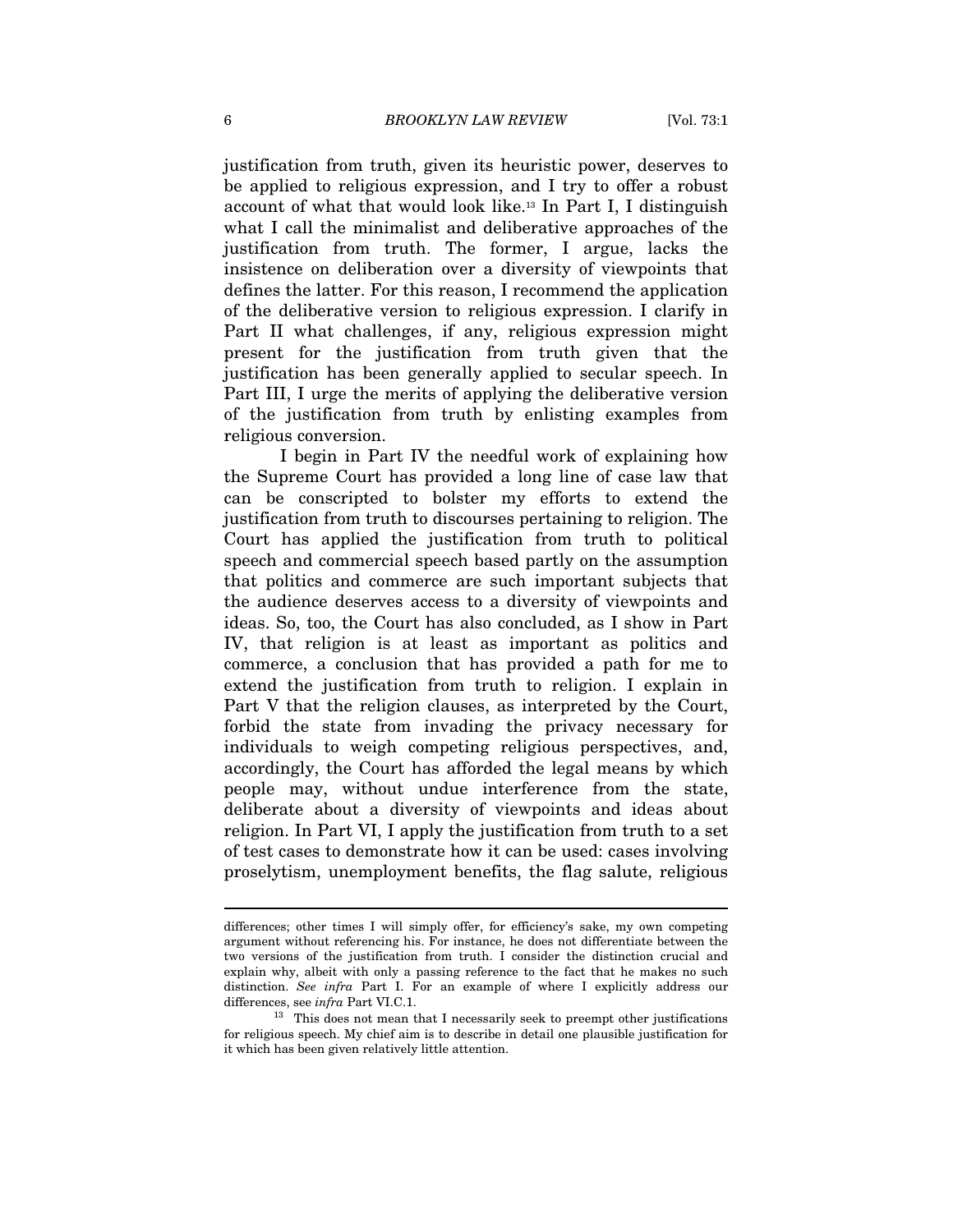fundamentalism, and the teaching of creation science. I conclude in Part VII.

Before I begin making a case for applying the justification from truth to religious expression, I should more fully define the justification. I can begin by borrowing from Professor Frederick Schauer's definition of the justification from truth:

Throughout the ages many diverse arguments have been employed to attempt to justify a principle of freedom of speech. Of all these, the predominant and most persevering has been the argument that free speech is particularly valuable because it leads to the discovery of truth. Open discussion, free exchange of ideas, freedom of enquiry, and freedom to criticize, so the argument goes, are necessary conditions for the effective functioning of the process of searching for truth. Without this freedom we are said to be destined to stumble blindly between truth and falsehood. With it we can identify truth and reject falsity in any area of human enquiry.<sup>14</sup>

This account of the justification from truth is a standard one and is relatively uncontroversial as far as the faithfulness of its description. But there is disagreement about what qualifies as truth and what are the expectations for free speech to help the audience arrive at it.

This disagreement has organized itself in the Supreme Court's jurisprudence around two dominant approaches to the justification from truth: the minimalist approach and the deliberative approach. I will explain both approaches in the next section.

### I. DELIBERATION IS AT THE CORE OF THE JUSTIFICATION

In this section, I will summarize and assess what I call the Supreme Court's minimalist and deliberative approaches to secular free speech, and then I will argue in Section III that the latter approach is more likely to help us arrive at better conclusions about religious truth. The minimalist approach does not assume that deliberation over competing viewpoints is necessary or perhaps even useful for arriving at the truth. By contrast, the deliberative approach, as its name suggests, values such deliberation.

The history of the justification from truth in the United States Supreme Court finds its initial form in the minimalist approach and the topic of its consideration in political speech.

<sup>&</sup>lt;sup>14</sup> SCHAUER, *supra* note 1, at 15.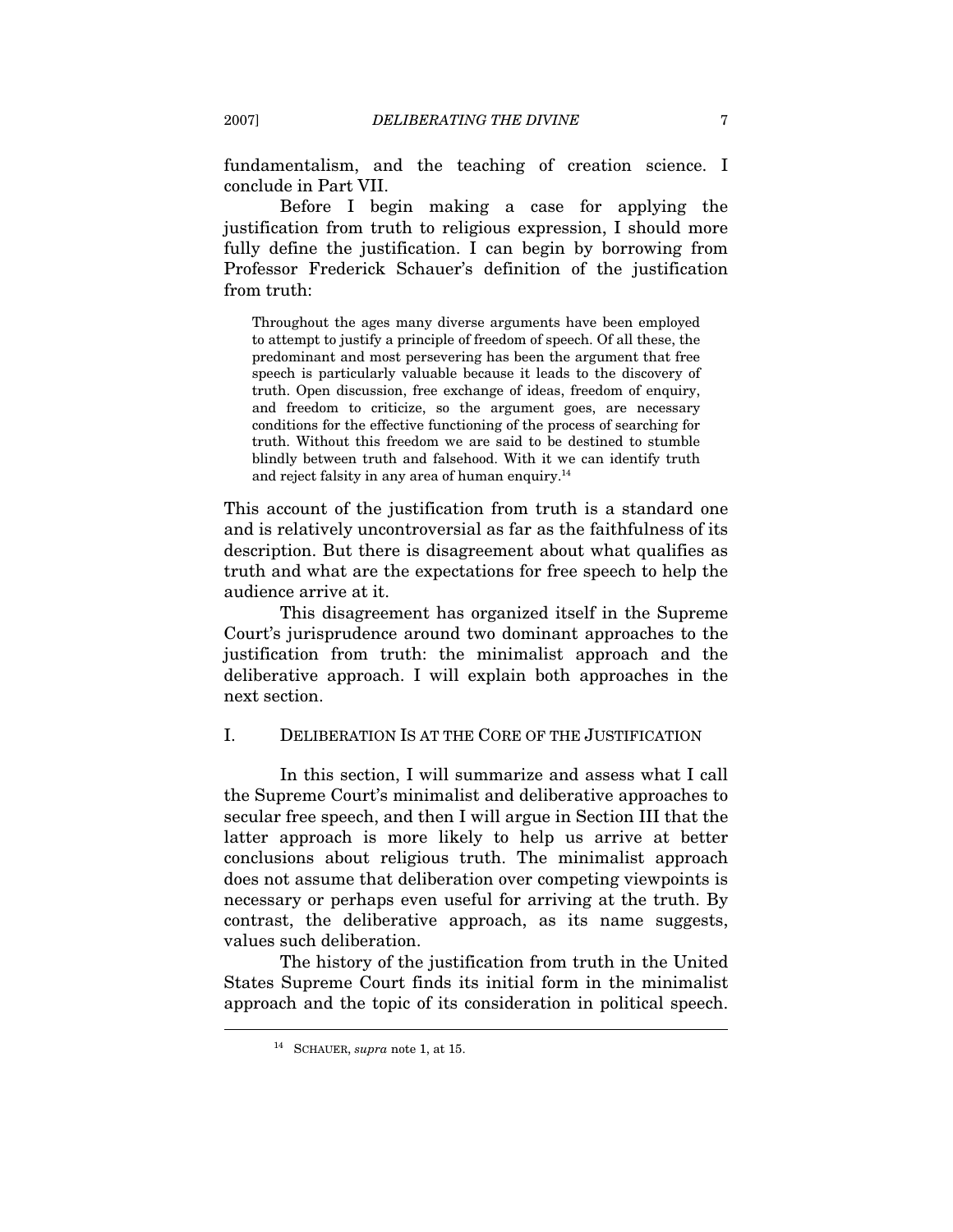And the minimalist approach, like other significant modes of thought in American jurisprudence, begins for the Court with the towering authority of Oliver Wendell Holmes, Jr. Representative is his dissent in Gitlow v. New York.15 Gitlow was, in the words of the Supreme Court, "a member of the Left Wing Section of the Socialist Party, a dissenting branch or faction of that party formed in opposition to its dominant policy of 'moderate Socialism.'"16 The lower court convicted him of "advocacy of criminal anarchy," a decision upheld by the Supreme Court, which found that Gitlow's speech posed a "clear and present danger" that could be lawfully prohibited.17 Dissenting, Holmes first summarized the position of Justice Sanford who wrote the majority opinion: "It is said that this manifesto was more than a theory, that it was an incitement."<sup>18</sup> But according to Holmes, Sanford's description was unduly expansive because "[e]very idea is an incitement."19 Every idea, he announced, "offers itself for belief and if believed it is acted on unless some other belief outweighs it or some failure of energy stifles the movement at its birth."20 And Holmes wrote that the "only difference between the expression of an opinion and an incitement in the narrower sense is the speaker's enthusiasm for the result. Eloquence may set fire to reason."<sup>21</sup>

These remarks probably appear to afford great protection for free speech, but the logic of Holmes's opinion, when carefully considered, presents a troubling upshot. While Holmes felt that the subversive speech in this case "had no chance of starting a present conflagration," he nonetheless asserted that "[i]f in the long run the beliefs expressed in proletarian dictatorship are destined to be accepted by the dominant forces of the community, the only meaning of free speech is that they should be given their chance and have their way."22 Notice the breezy, if indifferent, attitude of the statement. According to Holmes, the "only meaning of free speech" is that people be permitted to hear a particular perspective, not that they mull over it or compare it with other

 $15$  268 U.S. 652 (1925).

<sup>&</sup>lt;sup>16</sup> *Id.* at 655.<br><sup>17</sup> *Id.* at 654, 671-72.<br><sup>18</sup> *Id.* at 673.<br><sup>19</sup> *Id.* 

 $^{20}\;$  Id.

 $21$  *Id.* 

 $22$  *Id.* at 673.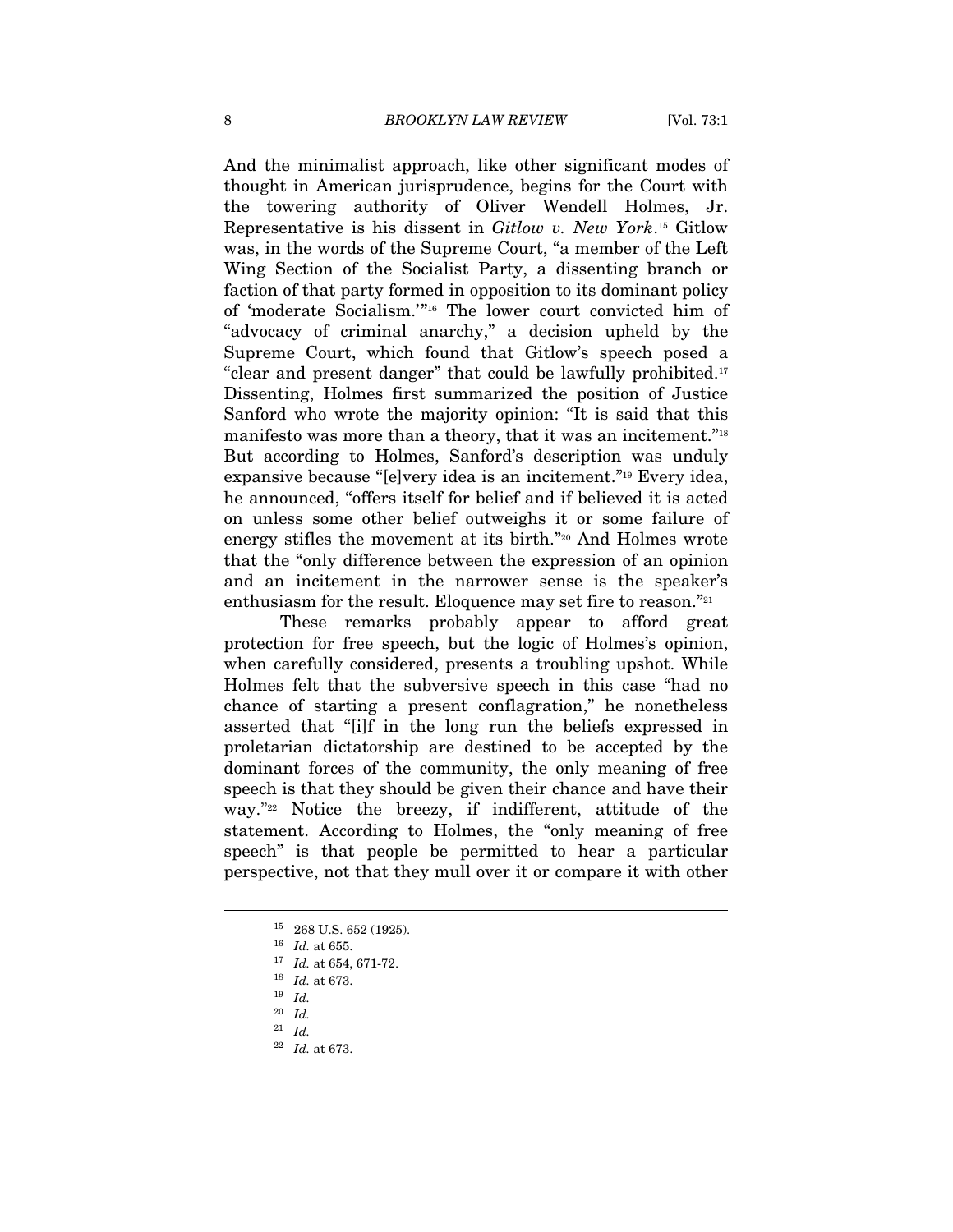options.23 On offer by Holmes is a formulation of the justification from truth that does not insist on the usefulness of deliberation and, accordingly, it also does not insist on a diversity of viewpoints, for deliberation is the "consideration and discussion of the reasons for and against a measure by a number of councilors."<sup>24</sup> Holmes's version of the justification from truth is perfectly willing to ascribe political legitimacy to a superficial conclusion derived from glossing over a set of numbingly similar ideas and viewpoints.<sup>25</sup>

While the justification from truth, on Holmes's account, need not logically require deliberation, conclusions that are drawn without the benefit of seriously weighing competing arguments are potentially unsound because they have failed to withstand meaningful scrutiny. The nineteenth-century

Scholars and jurists frequently have used the image of a "marketplace of ideas" to explain and justify the first amendment freedoms of speech and press. Although this classic image of competing ideas and robust debate dates back to English philosophers John Milton and John Stuart Mill, Justice Holmes first introduced the concept into American jurisprudence in his 1919 dissent to Abrams v. United States.

Ingber, supra note 3, at 2-3 (footnotes omitted). Similarly, William Marshall explains:

According to seminal case law interpreting the Speech Clause, freedom of expression promotes truth by fostering a "marketplace of ideas" which enables truth to ultimately prevail over falsity. The source of this theory is traditionally thought to be a famous passage from John Milton's work Areopagitica.... The source of the truth rationale in First Amendment doctrine in turn may be found in Justice Oliver Wendell Holmes's classic dissent in Abrams v. United States . . . .

Marshall, supra note 12, at 256-57 (footnotes omitted). These associations between Holmes, on the one hand, and Milton and Mill, on the other, can be somewhat misleading. For Milton and Mill offered a distinctly different version of the justification from truth than the one announced by Holmes. Specifically, the former emphasized the need for deliberation over a diversity of viewpoints whereas the latter two did not. See infra note 27 and accompanying text (discussing Mill); see also infra Part III.B.1 (discussing Milton).

<sup>&</sup>lt;sup>23</sup> Gitlow, 268 U.S. at 673; see also SUNSTEIN, supra note 6, at 26 ("In all his writings on free speech, Holmes pays little attention to the appropriate conditions under which free trade in ideas will ensure truth, a gap that is probably attributable to his skepticism about whether truth, as an independent value, is at issue at all."). Some scholars have ascribed Holmes's experience in the Civil War to his seeming apathy or skepticism concerning the existence of objective truths. See BOLLINGER, supra note 2, at 162 (arguing that Holmes's contempt for intolerant men is "in part the product of Holmes's experience as a soldier in the Civil War—that belief is a straight road to

killing one another").  $^{24}$  4 OXFORD ENGLISH DICTIONARY 414 (J. A. Simpson & E. S. C. Weiner eds., 1989).

 $^\mathrm{25}$  Some scholars have awkwardly associated Holmes with the philosophers John Stuart Mill and John Milton in that all three are said to be dedicated to the justification from truth. Stanley Ingber, for example, writes: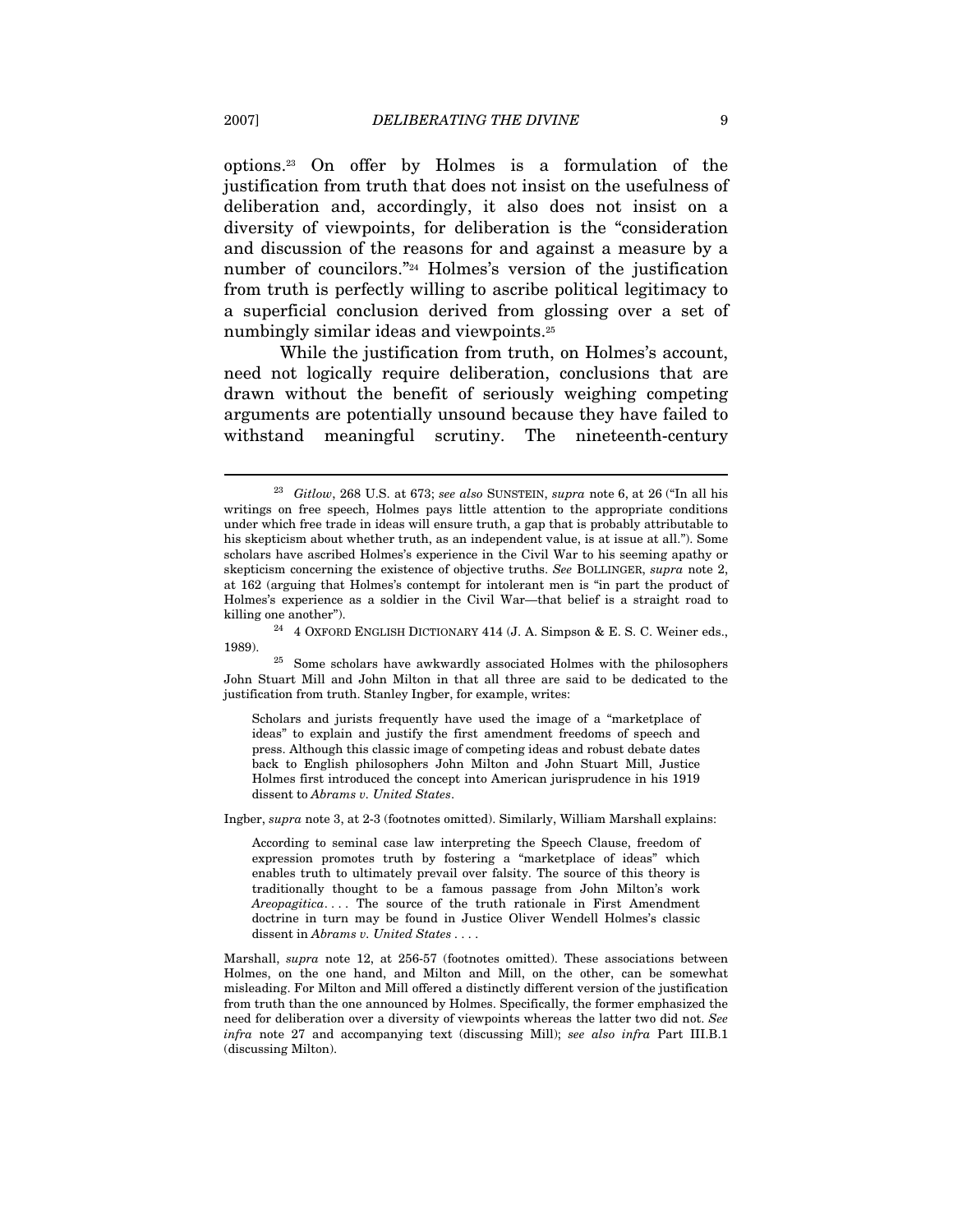English philosopher John Stuart Mill is helpful on this score.<sup>26</sup> Mill offered four arguments for why a diversity of ideas and viewpoints is essential for arriving at close, albeit provisional, approximations of the truth:

First, if any opinion is compelled to silence, that opinion may, for aught we can certainly know, be true. To deny this is to assume our own infallibility. Second, though the silenced opinion be an error, it may, and very commonly does, contain a portion of truth; and since the general or prevailing opinion on any subject is rarely or never the whole truth, it is only by the collision of adverse opinions that the remainder of the truth has any chance of being supplied. Third, even if the received opinion be not only true, but the whole truth; unless it is suffered to be, and actually is, vigorously and earnestly contested, it will, by most of those who receive it, be held in the manner of a prejudice, with little comprehension or feeling of its rational grounds. And not only this, but, fourthly, the meaning of the doctrine itself will be in danger of being lost, or enfeebled, and deprived of its vital effect on the character and conduct: the dogma becoming a mere formal profession, inefficacious for good, but cumbering the ground, and preventing the growth of any real and heartfelt conviction, from reason or personal experience.<sup>27</sup>

In proffering these arguments, Mill does not suggest that a diversity of views will necessarily lead to truth but that a paucity of them will almost surely doom us to half-truths and ignorance.

While Holmes's minimalist approach to the justification from truth is absent Mill's insights, the emphasis on deliberation over a diversity of viewpoints does find root in a different version of the justification from truth, what I call the deliberative approach. This approach tries to use the law to foster and protect a diversity of viewpoints, and it expects people to deliberate about them to arrive at better conclusions about truth.

While he is certainly not the only person in history to have advocated the deliberative approach, Justice Louis Brandeis, Holmes's good friend and frequent interlocutor, is

<sup>26</sup> The Supreme Court justices have sometimes explicitly invoked Mill as authority for their use of the justification from truth. See McIntyre v. Ohio Elections Comm'n, 514 U.S. 334, 357 (1995); Holder v. Hall, 512 U.S. 874, 900 (1994); Columbia Broad. Sys. v. Democratic Nat'l Comm., 412 U.S. 94, 189 (1973) (Brennan J., dissenting); Red Lion Broad. Co. v. F.C.C., 395 U.S. 367, 392 (1969); New York Times Co. v. Sullivan, 376 U.S. 254, 272, 279 (1964); Poe v. Ullman, 367 U.S. 497, 514-15 (1961) (Douglas, J., dissenting); Barenblatt v. United States, 360 U.S. 109, 151 (1959) (Black, J., dissenting); Jordan v. De George, 341 U.S. 223, 241 (1951). <sup>27</sup> JOHN STUART MILL, ON LIBERTY AND OTHER WRITINGS 53-54 (Stefan

Collini ed., Cambridge Univ. Press 1995) (1859).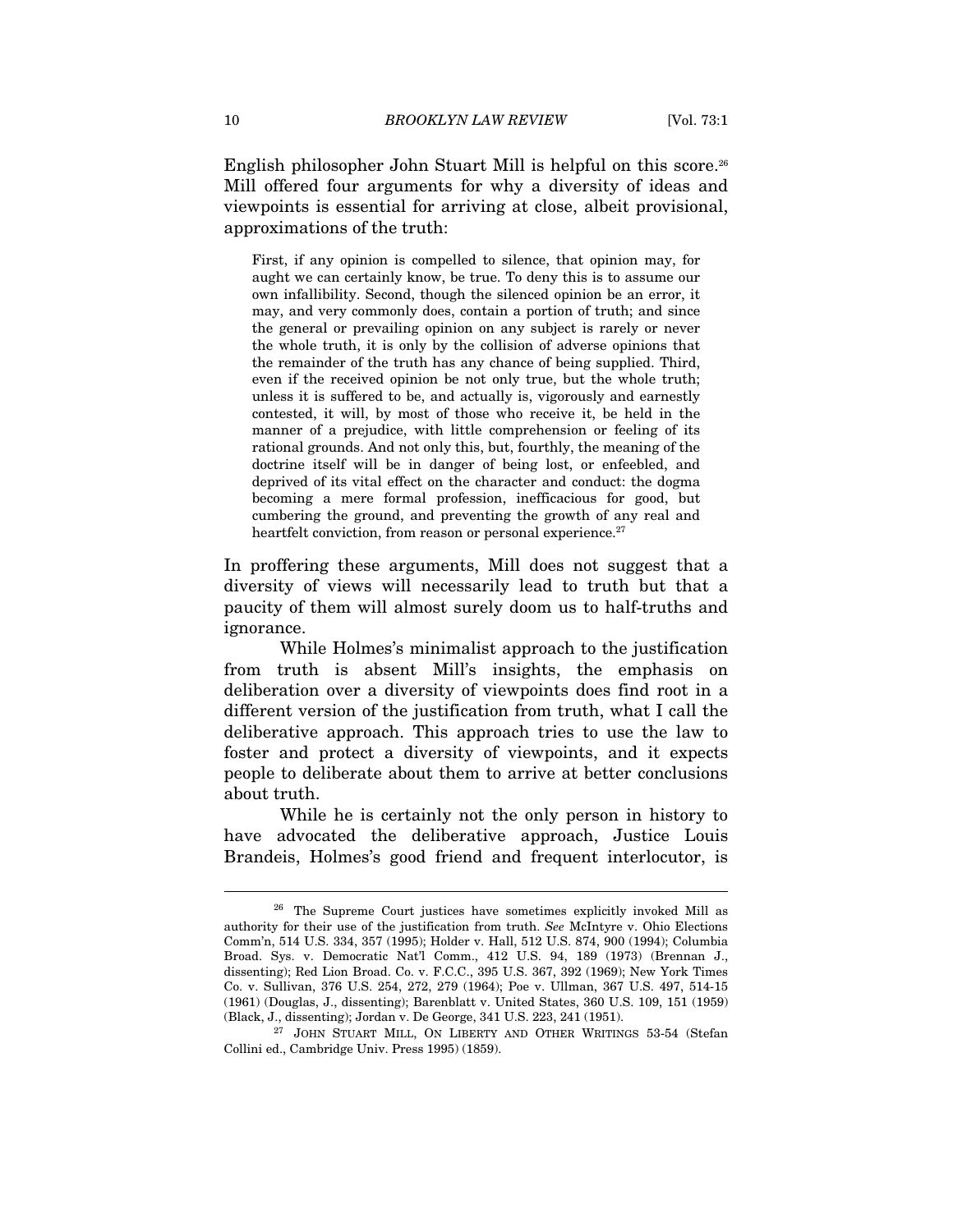one of the first on the Supreme Court to do so.28 Brandeis joined some of Holmes's memorable First Amendment opinions and vice versa,29 but the former advanced a decidedly different justification from truth. Most importantly, while Holmes had advocated a marketplace of ideas where consumers act, and perhaps act impulsively, on their varied and subjective preferences, Brandeis envisions a world where free speech can theoretically enlighten civil society. The difference between Holmes and Brandeis is most evident in the latter's concurrence in Whitney v. California.30 Brandeis wrote, "Those who won our independence believed that the final end of the state was to make men free to develop their faculties, and that in its government the deliberative forces should prevail over the arbitrary."31 Implicit here is the aspiration that people will bring to bear their deliberative faculties to adduce the truth. By contrast, Holmes had remarked in Abrams v. United States that "the best test of truth is the power of the thought to get itself accepted in the competition of the market, and that truth is the only ground upon which their wishes safely can be carried out."32 Missing in this formulation of the justification from truth is the insistence that people deliberate about an issue at any length.33 Read straightforwardly, the only thing that Holmes's position requires is that the idea "get itself accepted in the competition of the market," even if the idea commends its merits through little more than cheap emotional pleas and a busy swirl of sound bites. Furthermore, Holmes does not define what constitutes a properly functioning market or even that he requires the market to be functioning

 $\overline{a}$ 

SUNSTEIN, supra note 6, at 25.

<sup>28</sup> For considerably earlier intimations of the deliberative approach in a

religious setting, see John Milton's work discussed  $infra$ Part III.B.1.<br> $^{29}$   $E.g.,$  Gitlow v. New York, 268 U.S. 652, 672 (1925) (Holmes, J., dissenting).<br> $^{30}$  274 U.S. 357, 372 (1927) (Brandeis & Holmes, JJ., concurring

in part by Brandenburg v. Ohio, 395 U.S. 444 (1969).

 $^{31}$  *Id.* at 375.<br><sup>32</sup> Abrams v. United States, 250 U.S. 616, 630 (1919) (Holmes, J., dissenting).

<sup>33</sup> Cass Sunstein makes the following remarks about Holmes's account of the justification from truth:

Truth itself is defined by reference to what emerges through "free trade in ideas." For Holmes, it seems to have no deeper status. The competition of the market is the governing conception of free speech. On his view, politics itself is a market, like any other. Holmes does not appear to place any special premium on political discussion.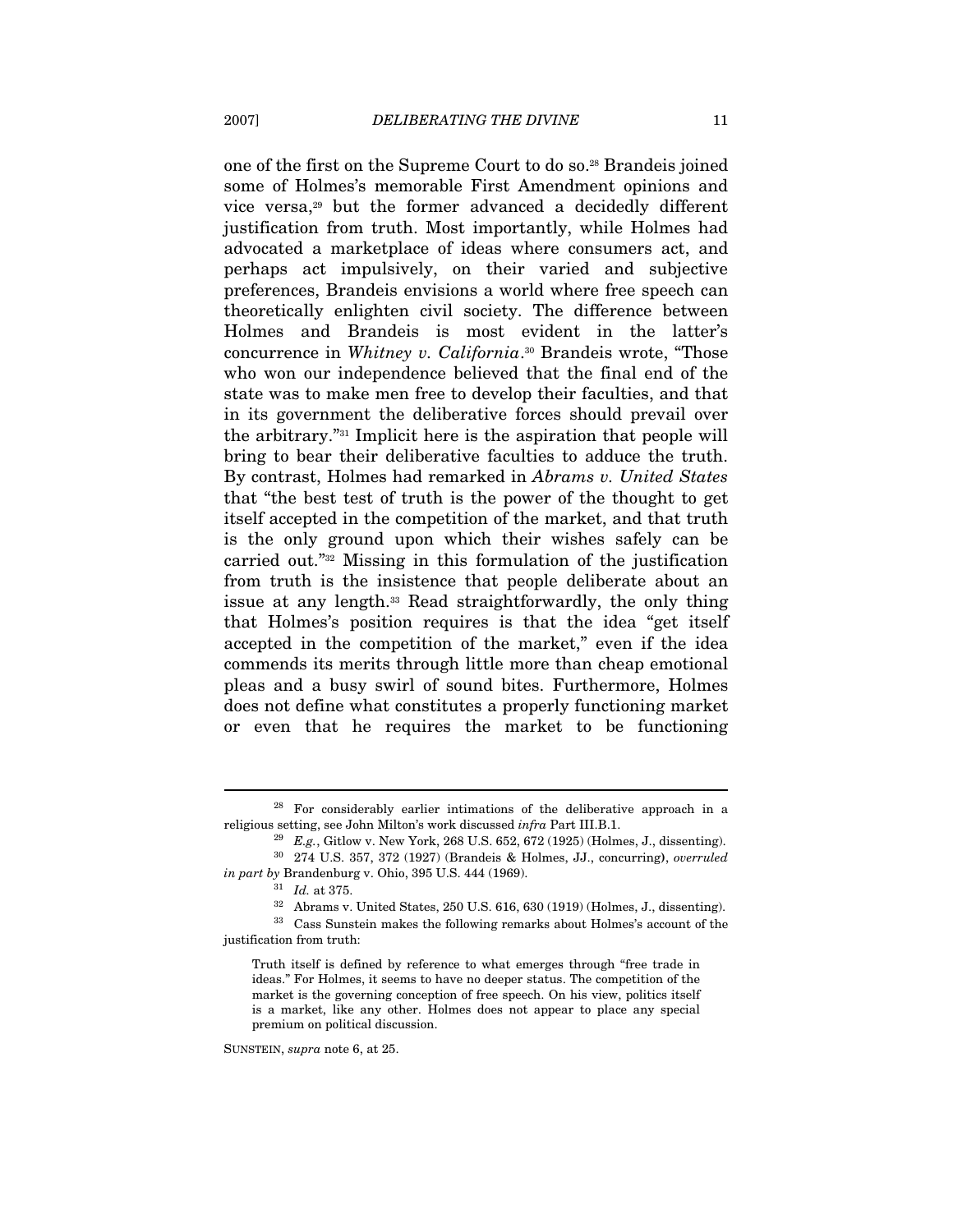properly.34 He thus fails to explain if the justification from truth can, for example, reduce the volume of speech by financially powerful groups that can drown out their competitors' voices, or if the state may limit a parade of salacious gossip about celebrities' lives in favor of more substantial information about the countless pressing issues in politics and social welfare.

Unlike Holmes, Brandeis justifies free speech as a way to help people arrive not simply at any conclusion about truth, but at a more deliberative, more informed—and hence presumably better—conclusion. His attitude is encapsulated in these statements: "Men feared witches and burnt women. It is the function of speech to free men from the bondage of irrational fears."35 Accordingly, Brandeis writes that "no danger flowing from speech can be deemed clear and present, unless the incidence of the evil apprehended is so imminent that it may befall before there is opportunity for full discussion."36 So too: "If there be time to expose through discussion the falsehood and fallacies, to avert the evil by the processes of education, the remedy to be applied is more speech, not enforced silence."<sup>37</sup> The references to "full discussion" and "more speech" would seem to suggest the importance of a diversity of viewpoints in the search for truth whereby "the deliberative forces should prevail over the arbitrary."38

The landmark case of New York Times v. Sullivan<sup>39</sup> captures the spirit of the deliberative approach. In that case, the Times had run an advertisement declaring that peaceful

The history of civilization is in considerable measure the displacement of error which once held sway as official truth by beliefs which in turn have yielded to other truths. Therefore the liberty of man to search for truth ought not to be fettered, no matter what orthodoxies he may challenge.

Dennis v. United States, 341 U.S. 494, 550 (1951).<br><sup>36</sup> Whitney, 274 U.S. at 377.<br><sup>37</sup> Id.

- 
- 

- 
- $\frac{38}{39}$  *Id.* at 375.<br> $\frac{39}{376}$  U.S. 254 (1964).

<sup>34</sup> Sunstein writes: "In all his writings on free speech, Holmes pays little attention to the appropriate conditions under which free trade in ideas will ensure truth, a gap that is probably attributable to his skepticism about whether truth, as an independent value, is at issue at all." Id.

 $35$  Whitney, 274 U.S. at 376. For useful discussions of the Brandeis opinion, see generally Vincent Blasi, The First Amendment and the Ideal of Civic Courage: The Brandeis Opinion in Whitney v. California, 29 WM. & MARY L. REV. 653 (1988) and JOHN RAWLS, POLITICAL LIBERALISM 351-56 (1993). Justice Frankfurter subsequently announced a similar observation: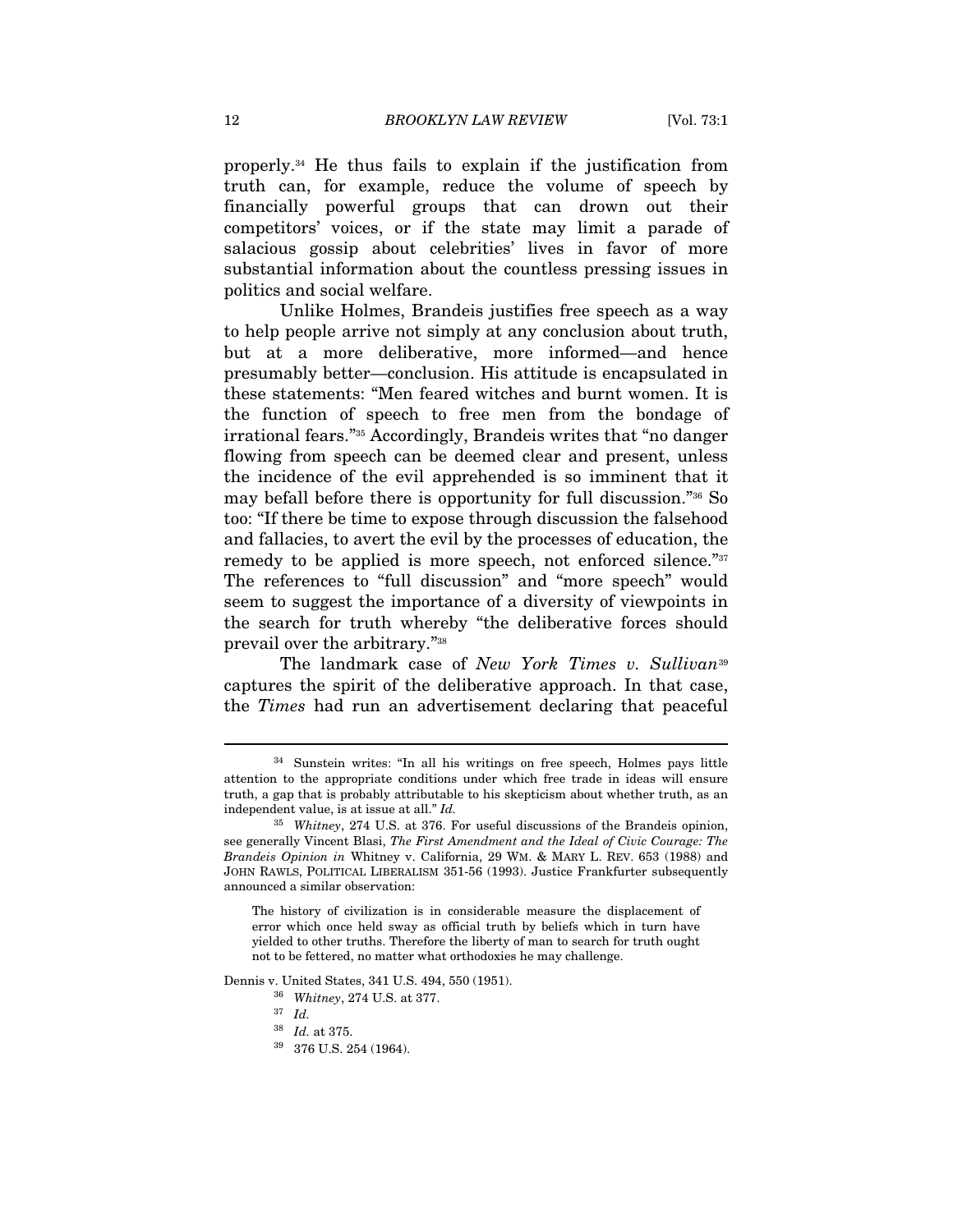efforts at civil rights reform in Montgomery, Alabama and elsewhere were being met "by an unprecedented wave of terror by those who would deny and negate [the Constitution]."40 The advertisement did not mention who specifically was responsible for such terror, but one L. B. Sullivan, a city official responsible for the Montgomery police, argued that he was falsely depicted and sued the Times for libel. An Alabama jury awarded what was then an exorbitant sum for libel in the amount of \$500,000.41 The Alabama Supreme Court affirmed.42 The United States Supreme Court reversed the Alabama Supreme Court in one of its most important First Amendment decisions. Justice Brennan for the Court held that a public official like Sullivan was subject to an "actual malice" standard, whereby he could recover damages for libel only if he could show that the defendant had made a false statement regarding the public official acting within his official capacity and that the statement had been made "with knowledge that it was false or with reckless disregard of whether it was false or not."<sup>43</sup> Merely publicizing some factual inaccuracy was thus insufficient to establish liability, and even doing so "negligently" (that is, below the standard of responsibility for a reasonable person) was not enough.<sup>44</sup> While the Court thus made public officials remarkably vulnerable in the realm of public discourse, it did so in order to ensure that "public issues should be uninhibited, robust, and wide-open, and that [public discourse] may well include vehement, caustic, and sometimes unpleasantly sharp attacks on government and public officials."45 The diversity of

 $\overline{a}$ 

40 Id. at 256.<br>
41 Id.<br>
42 N.Y. Times Co. v. Sullivan, 144 So. 2d 25, 52 (1962),  $rev'd$ , 376 U.S. 254 (1964).  $\frac{43}{10}$  Sullivan, 376 U.S. at 280.

<sup>44</sup> Id. at 262. The Court clarified this aspect in St. Amant v. Thompson:

[R]eckless conduct is not measured by whether a reasonably prudent man would have published, or would have investigated before publishing. There must be sufficient evidence to permit the conclusion that the defendant in fact entertained serious doubts as to the truth of his publication. Publishing with such doubts shows reckless disregard for truth or falsity and demonstrates actual malice.

<sup>390</sup> U.S. 727, 731 (1968). 45 Sullivan, 376 U.S. at 270; see also William J. Brennan, Jr., The Supreme Court and the Meiklejohn Interpretation of the First Amendment, 79 HARV. L. REV. 1, 18-20 (1965) (relating the argument that the First Amendment right of free speech is grounded in the people's right of access to competing perspectives for purposes of deliberation about self-government).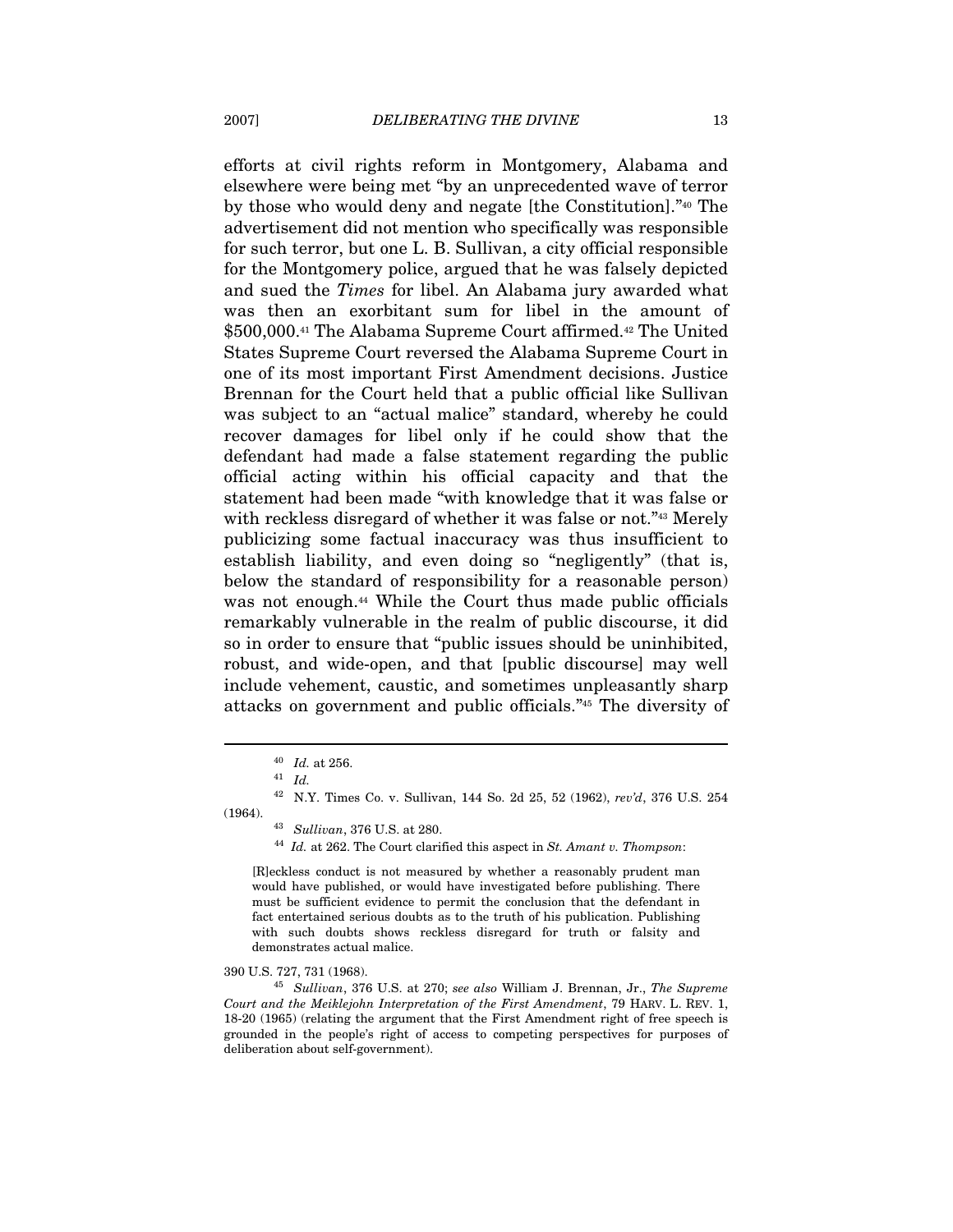viewpoints and ideas that the Court expected to be generated by the protectiveness of the New York Times rule would presumably help the audience arrive at better conclusions about the truth.

A similar logic animates Red Lion Broadcasting Co. v. FCC.46 In Red Lion, a radio station had personally attacked a writer, calling him a liar and a communist.<sup>47</sup> The writer sought a right of reply under the personal attack rule of the FCC's Fairness Doctrine.48 In turn, the radio station argued that the right of reply violated the First Amendment because it impermissibly coerced the station to give air time to those whom the station had refused.<sup>49</sup> Justice White for the Court upheld the personal attack rule because it was necessary for people in a democracy to hear different sides of an issue. He wrote that the

people as a whole retain their interest in free speech by radio and their collective right to have the medium function consistently with the ends and purposes of the First Amendment. It is the right of the viewers and listeners, not the right of the broadcasters, which is paramount. . . . It is the purpose of the First Amendment to preserve an uninhibited marketplace of ideas in which truth will ultimately

When, during the presentation of views on a controversial issue of public importance, an attack is made upon the honesty, character, integrity or like personal qualities of an identified person or group, the licensee shall, within a reasonable time and in no event later than 1 week after the attack, transmit to the person or group attacked (1) notification of the date, time and identification of the broadcast; (2) a script or tape (or an accurate summary if a script or tape is not available) of the attack; and (3) an offer of a reasonable opportunity to respond over the licensee's facilities.

*Id.* at 373-74 (quoting 47 C.F.R. § 73.1920(a) (1996)).  $^{49}$  *Id.* at 386.

<sup>46 395</sup> U.S. 367 (1969). Owen Fiss has commented on the connection between Sullivan and Red Lion:

Sullivan sought to enhance the capacity of the press to report widely and fully on matters of public importance by shielding the press from a form of state action—libel judgments—that might otherwise discourage such reporting. The Fairness Doctrine [as construed by Red Lion] also sought to broaden the coverage of the press, to make certain that the all-powerful broadcast medium covered issues of public importance and gave listeners or viewers all sides of the story. In upholding that doctrine and the power of the FCC to regulate the press for the purpose of broadening public debate, Red Lion affirmed the very same values proclaimed by Sullivan.

FISS, supra note 6, at 58.  $^{47}$  Red Lion, 395 U.S. at 371-72.  $^{48}$  The rule states: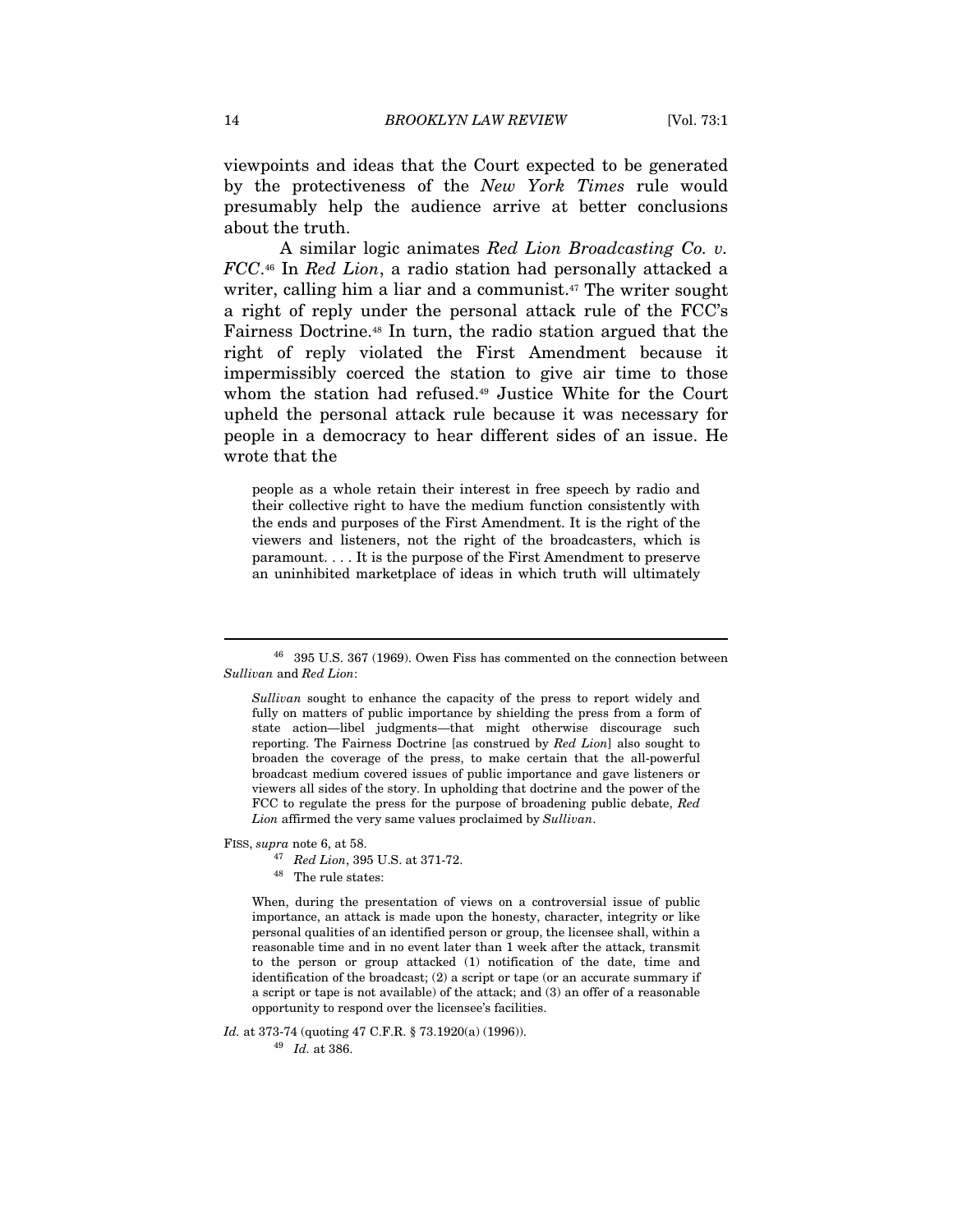prevail, rather than to countenance monopolization of that market, whether it be by the Government itself or a private licensee.<sup>50</sup>

The dedication to maintaining a marketplace of ideas helps to justify the Court's familiar prohibition against viewpoint discrimination and, to a lesser degree, content discrimination. To quote the Court, "above all else, the First Amendment means that government has no power to restrict expression because of its message, its ideas, its subject matter, or its content."51 The Court would therefore prohibit the government from permitting speakers to criticize the Republican Party but not the Democratic party, for this would amount to discrimination against a person's political viewpoint. In fact, the Court would also probably prohibit the government from punishing any discussion of politics because the government would be punishing people for the content of their speech. As the Court explains, "Any restriction on expressive activity because of its content would completely undercut the 'profound national commitment to the principle that debate on public issues should be uninhibited, robust, and wide-open.'"52

But the justification from truth in its deliberative form is not exclusive to political speech. It also applies to commercial speech. Virginia State Board of Pharmacy v. Virginia Citizens Consumer Council, Inc.53 established the Court's recognition that commercial speech deserves First Amendment protection. The case relies on the principle that consumers should have access to diverse information that will help them arrive at better conclusions about truth. Virginia's legislature had passed a statute that restricted pharmacists from advertising or publishing, inter alia, the prices of the drugs that they sold.54 A group of consumers challenged the statute as violating their First Amendment right to receive information about drug prices, especially given that drug prices in Virginia, "for both prescription and nonprescription items, strikingly vary from outlet to outlet even within the same locality."55 Justice Blackmun for the Court struck down the statute as unconstitutional. He offered the following justification:

 $^{50}\,$   $Id.$  at 390.

<sup>&</sup>lt;sup>51</sup> Police Dep't of Chi. v. Mosley, 408 U.S. 92, 95 (1972).<br><sup>52</sup> Id. at 96 (quoting N.Y. Times Co. v. Sullivan, 376 U.S. 254, 269-70 (1964)).

<sup>53 425</sup> U.S. 748 (1976).

 $54$  See VA. CODE ANN.  $\S 54-524.35$  (1974).<br> $55$  Va. State Bd. of Pharmacy, 425 U.S. at 754.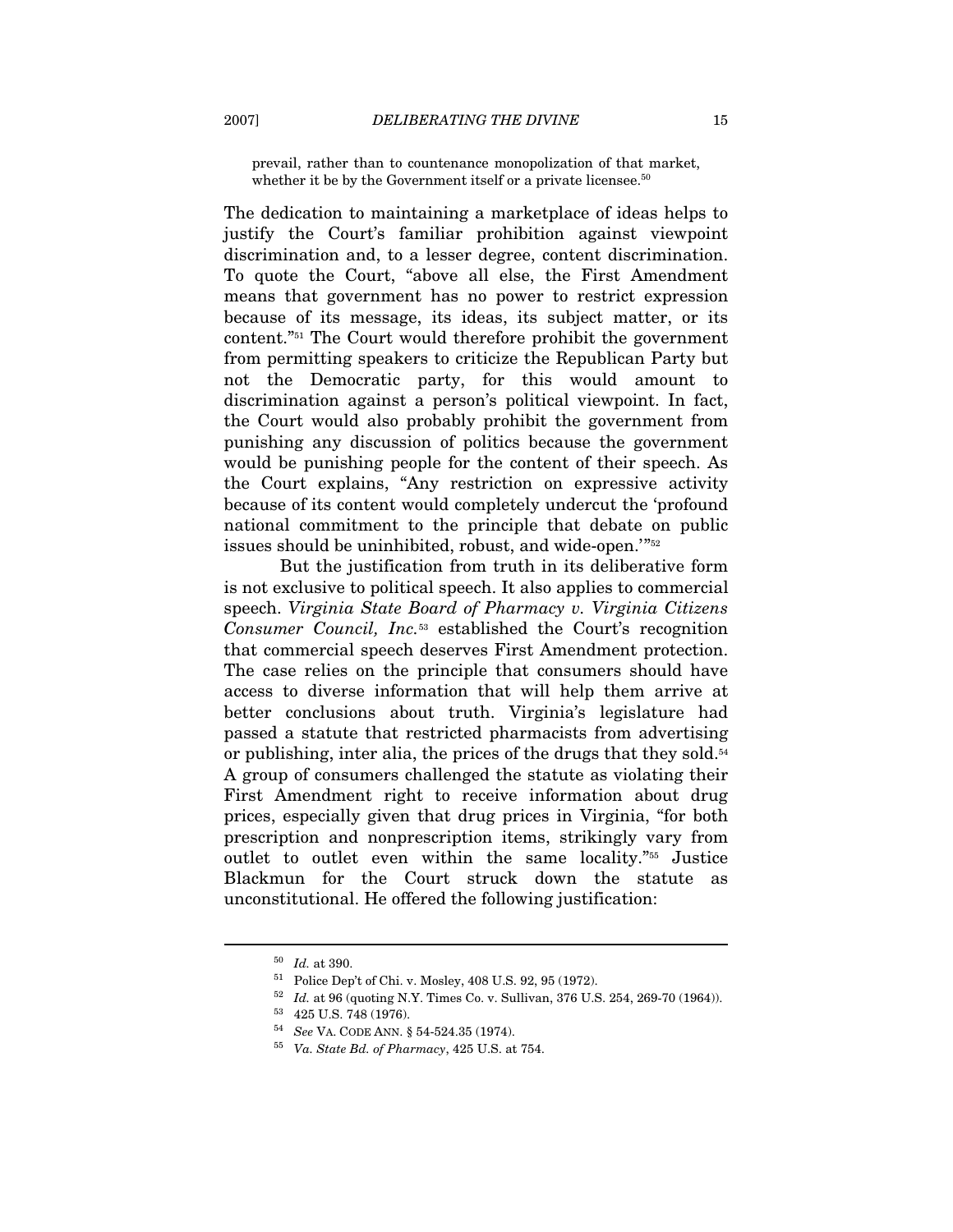As to the particular consumer's interest in the free flow of commercial information, that interest may be as keen, if not keener by far, than his interest in the day's most urgent political debate. . . . Those whom the suppression of prescription drug price information hits the hardest are the poor, the sick, and particularly the aged. A disproportionate amount of their income tends to be spent on prescription drugs; yet they are the least able to learn, by shopping from pharmacist to pharmacist, where their scarce dollars are best spent.<sup>56</sup>

### To this pressing interest by drug consumers, Blackmun added a more general reason:

Advertising, however tasteless and excessive it sometimes may seem, is nonetheless dissemination of information as to who is producing and selling what product, for what reason, and at what price. So long as we preserve a predominantly free enterprise economy, the allocation of our resources in large measure will be made through numerous private economic decisions. It is a matter of public interest that those decisions, in the aggregate, be intelligent and well informed. To this end, the free flow of commercial information is indispensable. And if it is indispensable to the proper allocation of resources in a free enterprise system, it is also indispensable to the formation of intelligent opinions as to how that system ought to be regulated or altered.57

Of course, the state may sometimes regulate commercial speech to ensure the safety of the consumers, but Blackmun explained that in this instance the statute was "highly paternalistic."58 Here, he concluded, we should assume that the information "is not in itself harmful, that people will perceive their own best interests if only they are well enough informed, and that the best means to that end is to open the channels of communication rather than to close them."59 Phrased more directly in terms of the deliberative approach, Blackmun's justification for protecting commercial speech presupposes that consumers are likely to make better decisions if they have access to competing advertisements.

Blackmun's opinion, like the opinions of the other justices that I examined, turns on cases in which the First Amendment's right of free speech is front and center. But the justification in its deliberative form is present elsewhere, too, and a most conspicuous place is the Court's college and

<sup>56</sup> Id. at 763.

<sup>&</sup>lt;sup>57</sup> Id. at 765 (citations omitted).<br><sup>58</sup> Id. at 770.<br><sup>59</sup> Id.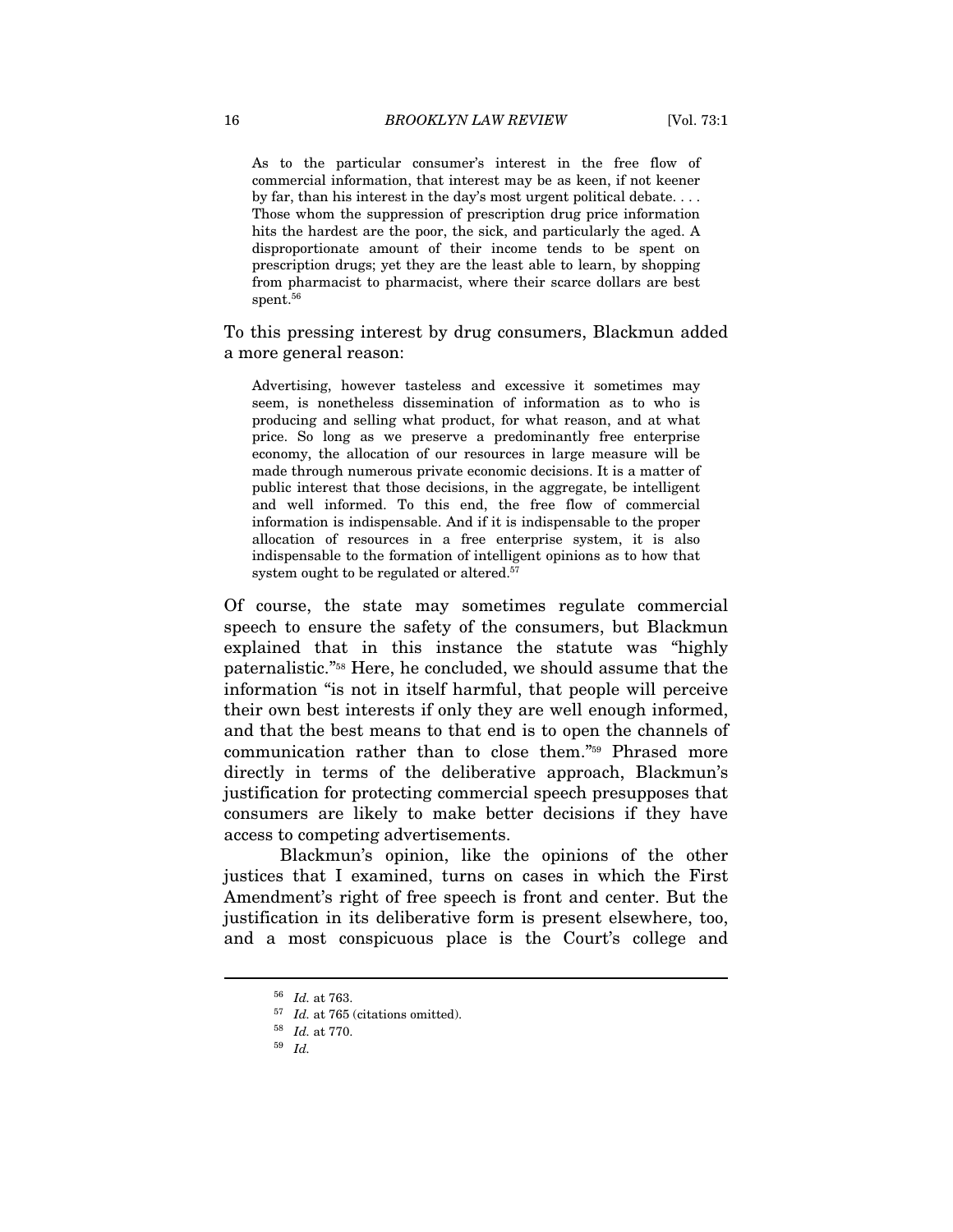university affirmative action cases. While the Supreme Court in these cases focused mostly on the Fourteenth Amendment's Equal Protection Clause rather than the First Amendment's right of free speech, what deserves attention is that the Court's support of affirmative action in this context is premised on creating conditions that will be favorable for the exchange and deliberation of diverse ideas and viewpoints.

This thesis was first offered in Justice Powell's plurality opinion in Regents of University of California v. Bakke.<sup>60</sup> In that case, the University of California, Davis Medical School reserved a number of admissions seats for those candidates who belonged to certain racial groups.<sup>61</sup> Justice Powell rejected this policy as violating the Fourteenth Amendment's Equal Protection Clause.<sup>62</sup> He subjected the quota policy to strict scrutiny because it contained a suspect classification in race.<sup>63</sup> Under strict scrutiny, the medical school was required to show that there existed a compelling government interest for its policy and that the policy's means were necessary.64 After rejecting three of the four justifications presented by the medical school as failing to demonstrate a compelling government interest for the racial quota, Powell accepted as a compelling government interest the university's goal of furthering a diversity of viewpoints on its campus. He wrote:

The fourth goal asserted by petitioner is the attainment of a diverse student body. This clearly is a constitutionally permissible goal for an institution of higher education. Academic freedom, though not a specifically enumerated constitutional right, long has been viewed as a special concern of the First Amendment. The freedom of a university to make its own judgments as to education includes the selection of its student body.<sup>65</sup>

#### Powell elaborated on this point:

Thus, in arguing that its universities must be accorded the right to select those students who will contribute the most to the "robust exchange of ideas," petitioner invokes a countervailing constitutional

<sup>&</sup>lt;sup>60</sup> 438 U.S. 265, 312 (1978) (Powell, J., concurring).<br><sup>61</sup> *Id.* at 289.

 $^{62}$  Id. at 309-10 (Powell, J., concurring).  $^{63}$  "We have held that in 'order to justify the use of a suspect classification, a State must show that its purpose or interest is both constitutionally permissible and substantial, and that its use of the classification is "necessary . . . to the accomplishment" of its purpose or the safeguarding of its interest.'" Id. at 305 (quoting *In re* Griffiths, 413 U.S. 717, 721-22 (1973) (footnotes omitted)).  $64$  *Id.* 

 $65$  *Id.* at 311-12.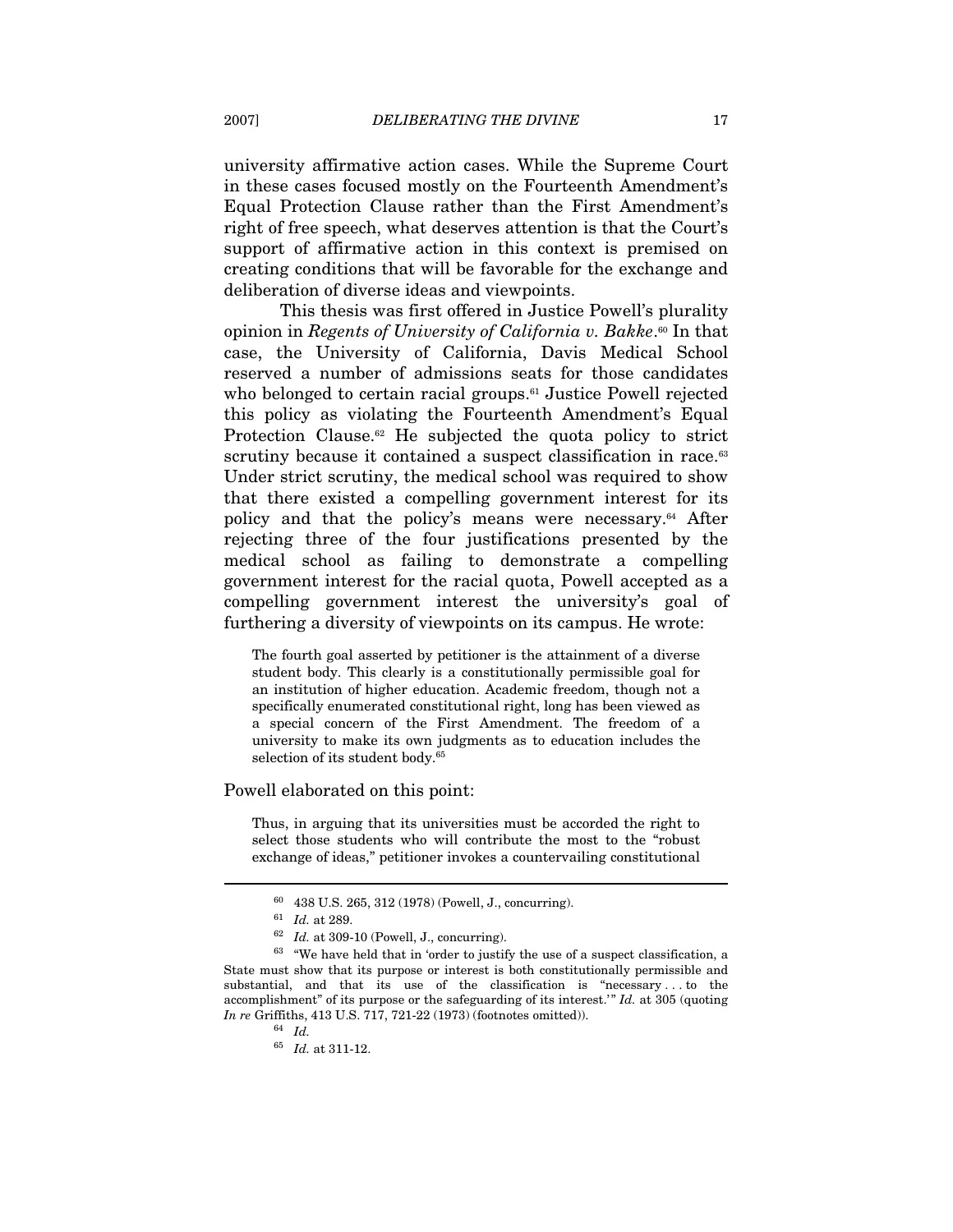interest, that of the First Amendment. In this light, petitioner must be viewed as seeking to achieve a goal that is of paramount importance in the fulfillment of its mission.<sup>66</sup>

To explain how this exchange of ideas might occur, Justice Powell quoted from an article by President William Bowen of Princeton University:

[A] great deal of learning occurs informally. It occurs through interactions among students of both sexes; of different races, religions, and backgrounds; who come from cities and rural areas, from various states and countries; who have a wide variety of interests, talents, and perspectives; and who are able, directly or indirectly, to learn from their differences and to stimulate one another to reexamine even their most deeply held assumptions about themselves and their world. As a wise graduate of ours observed in commenting on this aspect of the educational process, "People do not learn very much when they are surrounded only by the likes of themselves."67

One finds in this passage a reiteration of the justification from truth. For the diversity of viewpoints helps students "to learn from their differences and to stimulate one another to reexamine even their most deeply held assumptions about themselves and their world."68

In the subsequent cases of *Grutter v. Bollinger*<sup>69</sup> and Gratz v. Bollinger,<sup>70</sup> the Court reaffirmed Justice Powell's signal

 $\overline{a}$ 

The essentiality of freedom in the community of American universities is almost self-evident. No one should underestimate the vital role in a democracy that is played by those who guide and train our youth. To impose any strait jacket upon the intellectual leaders in our colleges and universities would imperil the future of our Nation. No field of education is so thoroughly comprehended by man that new discoveries cannot yet be made. Particularly is that true in the social sciences, where few, if any, principles are accepted as absolutes. Scholarship cannot flourish in an atmosphere of suspicion and distrust. Teachers and students must always remain free to inquire, to study and to evaluate, to gain new maturity and understanding; otherwise our civilization will stagnate and die.

- 354 U.S. 234, 250 (1957).<br><sup>68</sup> Bakke, 438 U.S. at 313 n.48 (Powell, J., concurring).<br><sup>69</sup> Grutter v. Bollinger, 539 U.S. 306, 325 (2003).
	-
	- 70 Gratz v. Bollinger, 539 U.S. 244, 271 (2003).

 $66$  Id. at 313.<br> $67$  Id. at 312 (quoting William Bowen, Admissions and the Relevance of Race, Princeton Alumni Wkly., Sept. 26, 1977, at 9); see also Keyishian v. Bd. of Regents of the Univ. of the State of N.Y., 385 U.S. 589, 603 (1967) ("The classroom is peculiarly the 'marketplace of ideas.' The Nation's future depends upon leaders trained through wide exposure to that robust exchange of ideas which discovers truth 'out of a multitude of tongues, [rather] than through any kind of authoritative selection.'"). For a similar treatment, see the Court's opinion in Sweezy v. New Hampshire: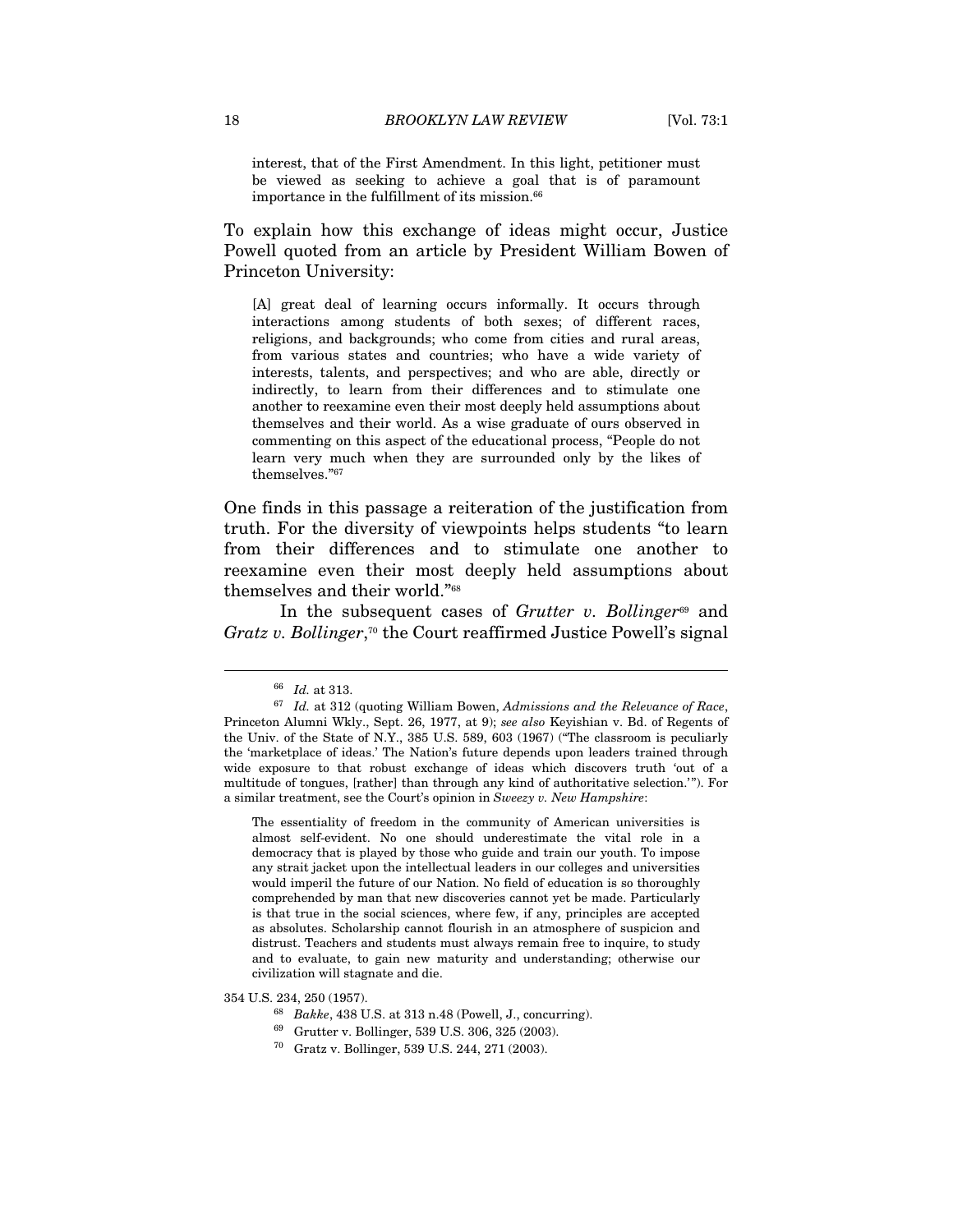appreciation for the value of promoting a diversity of viewpoints in colleges and universities. Grutter involved a challenge to the admissions policy of the University of Michigan Law School, which took race into consideration, and Gratz involved a similar challenge to the admissions policy of Michigan's College of Letters, Science, and the Arts, which also accepted racial minority status as a positive factor, albeit, to the Court's chagrin, much more heavily than did the law school.<sup>71</sup> While the Court upheld the law school's policy and rejected the college's policy, it endorsed in both cases Powell's aspiration to create a diversity of viewpoints in colleges and universities. In Gratz, the Court rejected the admissions policy of the College of Letters, Science, and the Arts because, in the Court's view, instead of trying to promote a diversity of viewpoints, it was an obvious attempt at social engineering by giving disproportionate advantages to members of certain racial groups.<sup>72</sup> In Grutter, the Court stated that it "endorses" Justice Powell's view that student body diversity is a compelling state interest in the context of university admissions."73 In fact, there was a sustained concurrence by Justice O'Connor that built upon Powell's reasoning. She wrote:

[T]he Law School defines its critical mass concept by reference to the substantial, important, and laudable educational benefits that diversity is designed to produce, including cross-racial understanding and the breaking down of racial stereotypes. The Law School's claim is further bolstered by numerous expert studies and reports showing that such diversity promotes learning outcomes and better prepares students for an increasingly diverse work force, for society, and for the legal profession. Major American businesses have made clear that the skills needed in today's increasingly global marketplace can only be developed through exposure to widely diverse people,

<sup>71</sup> Id. at 253-54; Grutter, 539 U.S. at 314-17.<br><sup>72</sup> Chief Justice Rehnquist, writing for the majority, explained:

Even if student C's "extraordinary artistic talent" rivaled that of Monet or Picasso, the applicant would receive, at most, five points under the LSA's system. At the same time, every single underrepresented minority applicant, including students A and B, would automatically receive 20 points for submitting an application.... Instead of considering how the differing backgrounds, experiences, and characteristics of students A, B, and C might benefit the University, admissions counselors reviewing LSA applications would simply award both A and B 20 points because their applications indicate that they are African-American, and student C would receive up to 5 points for his "extraordinary talent."

Gratz, 539 U.S. at 273 (citation and footnote omitted).<br><sup>73</sup> Grutter, 539 U.S. at 307.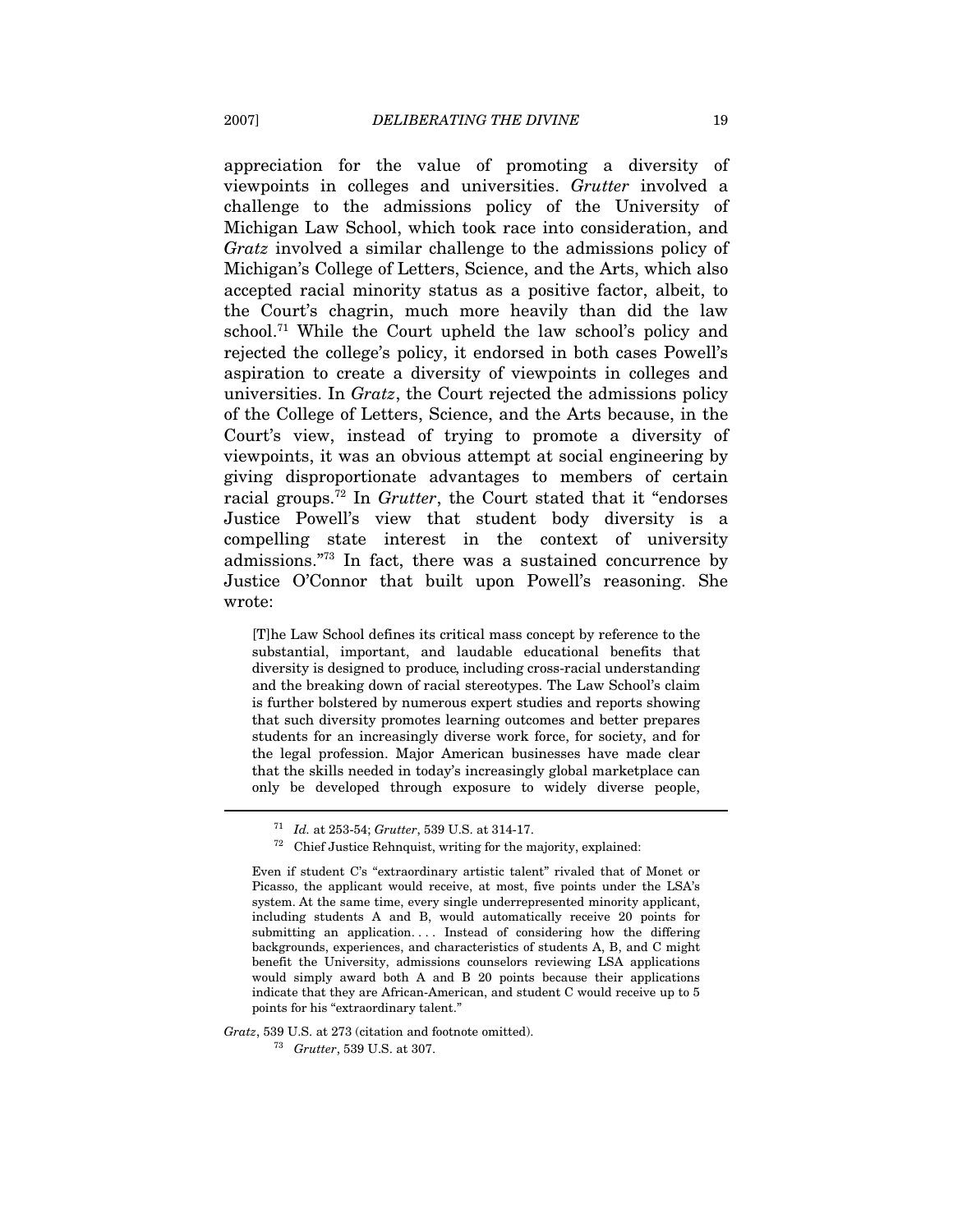cultures, ideas, and viewpoints. High-ranking retired officers and civilian military leaders assert that a highly qualified, racially diverse officer corps is essential to national security. Moreover, because universities, and in particular, law schools, represent the training ground for a large number of the Nation's leaders, the path to leadership must be visibly open to talented and qualified individuals of every race and ethnicity.74

As the passage suggests, *Grutter*, along with most of the other cases that I have examined, stands for the proposition that a diversity of viewpoints and ideas is more likely than their paucity to lead to truth. The cases suggest, then, that the deliberative approach is more likely than the minimalist approach to help the audience arrive at better conclusions about the truth.

But all of the cases that I have examined thus far concerned secular speech. The question remains: Is the deliberative approach a better alternative than the minimalist approach in helping people to make more justifiable conclusions about religious truth? I make the case that it is in Parts II and III.

#### II. COMPARING SECULAR AND RELIGIOUS SPEECH

Before I directly discuss whether a diversity of viewpoints and ideas concerning religion can lead to more justifiable conclusions about religious truth, I will first offer what I think are easier examples outside of religion. Using these easier examples, I will explain later what is potentially different about religion, and thus, what adjustments, if any, should be made in applying to religion the deliberative version of the justification from truth.

The work of political scientist Scott Page is a good place to begin to think about how a diversity of viewpoints and ideas can help people to arrive at better conclusions about some truth.75 Page argues that we should imagine different viewpoints and ideas as "tools" by which we can arrive at better approximations about the truth.76 He suggests that we are more likely to arrive at accurate conclusions if we possess a

 $^{74}$  Id. at 308 (O'Connor, J., concurring).  $^{75}$  See generally SCOTT E. PAGE, THE DIFFERENCE: HOW THE POWER OF DIVERSITY CREATES BETTER GROUPS, FIRMS, SCHOOLS, AND SOCIETIES (2007).

 $^{76}$  Page calls his argument the "diversity conjecture" and holds that "diversity  $\,$ leads to better outcomes." Id. at 4.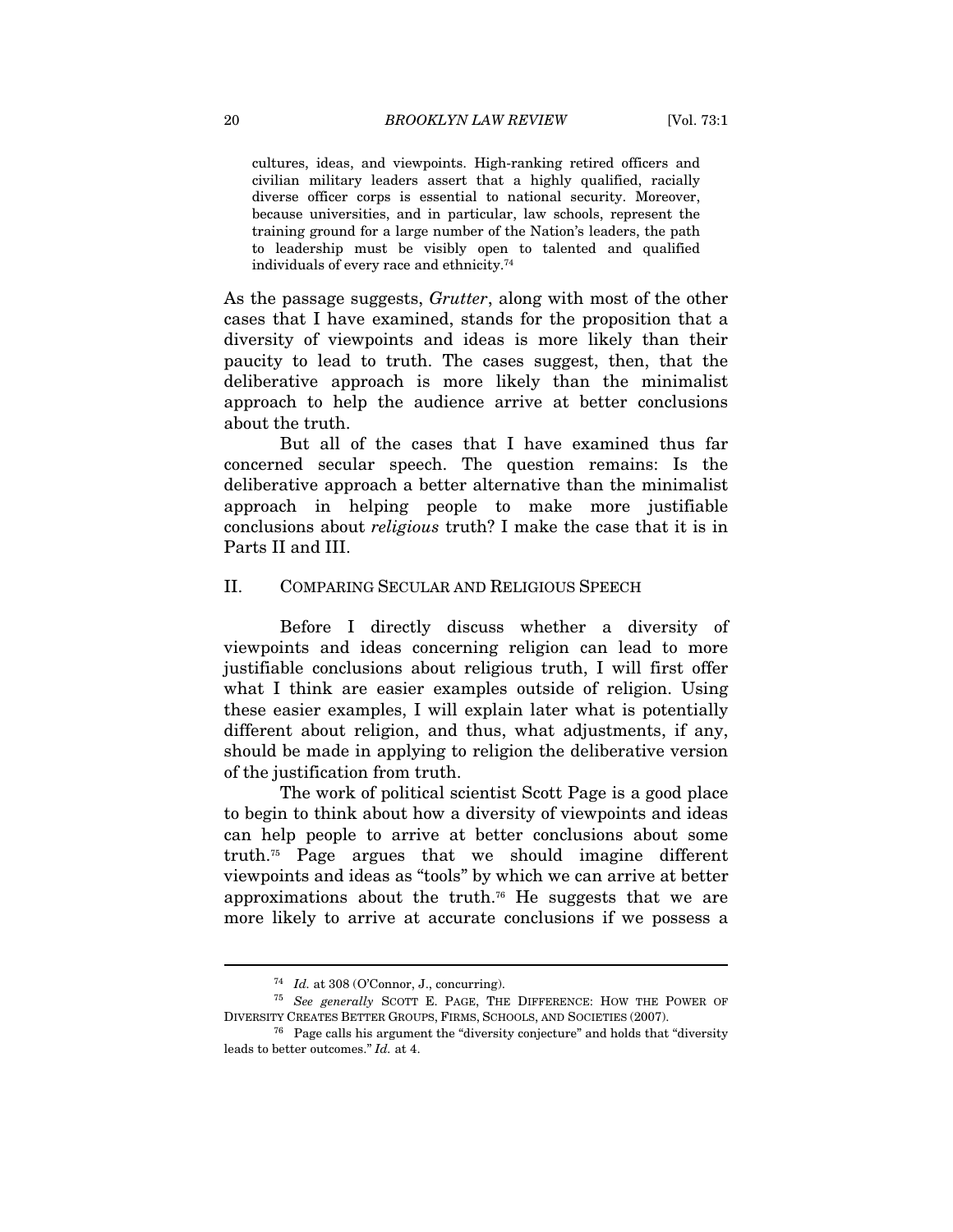diversity of mental tools with which we can examine an issue.<sup>77</sup> Among the tools are "diverse perspectives" that are "ways of representing situations and problems."78 "Informally speaking, perspectives represent solutions to a problem. When we say that people have diverse perspectives, we mean that they see or envision the set of possibilities differently."79

As an example, Page uses directions to the venerable Zingerman's Delicatessen in Ann Arbor, Michigan:

Isabelle, an Ann Arbor resident, might represent a location relative to her home—"To get to Zingerman's, go down State Street and take a left in front of the big Catholic Church." Her brother, Nicky, might represent those same locations using a mental map of city streets— "Zingerman's sits on the corner of Kingsley and Detroit." Given their perspectives, Nicky would prove far more capable of telling a visitor how to get from Zingerman's to the Brown Jug, another Ann Arbor landmark.<sup>80</sup>

We can embellish this example. Elise, a graphic artist, might believe that Zingerman's is a little difficult to spot without a good illustration and so may draw the orange façade of the building that houses it. Or, Samson, who is blind, might tell you that when his roommate drives him there, Samson knows that he is getting close to Zingerman's because about five hundred feet from the deli, the smooth asphalt suddenly changes to a bumpy brick road with a couple of small potholes. These examples are not meant to imply that one perspective is better than another, but to suggest that someone looking for directions to Zingerman's is likely to find a diversity of perspectives to be more useful than just one.81 And notice how one perspective builds on another: Isabelle's perspective would get you started on State Street and past the big Catholic Church; then Nicky's would help you to locate Kingsley Street; then as you keep going on Kingsley, you notice that Samson was right and that the asphalt has changed to an uneven brick road; and then you notice near Detroit Street the only orange brick building. And there you are at Zingerman's.

 $\begin{array}{c} 77 \ 78 \ \hline 1d. \ \hline 18 \ \hline 79 \ \hline 1d. \end{array}$  17.

 $80$  Id.

 $81$  This is probably why Google and Yahoo print out driving directions that contain both maps and written directions. http://maps.google.com/maps and http://maps.yahoo.com/index.php (both last visited Feb. 23, 2007).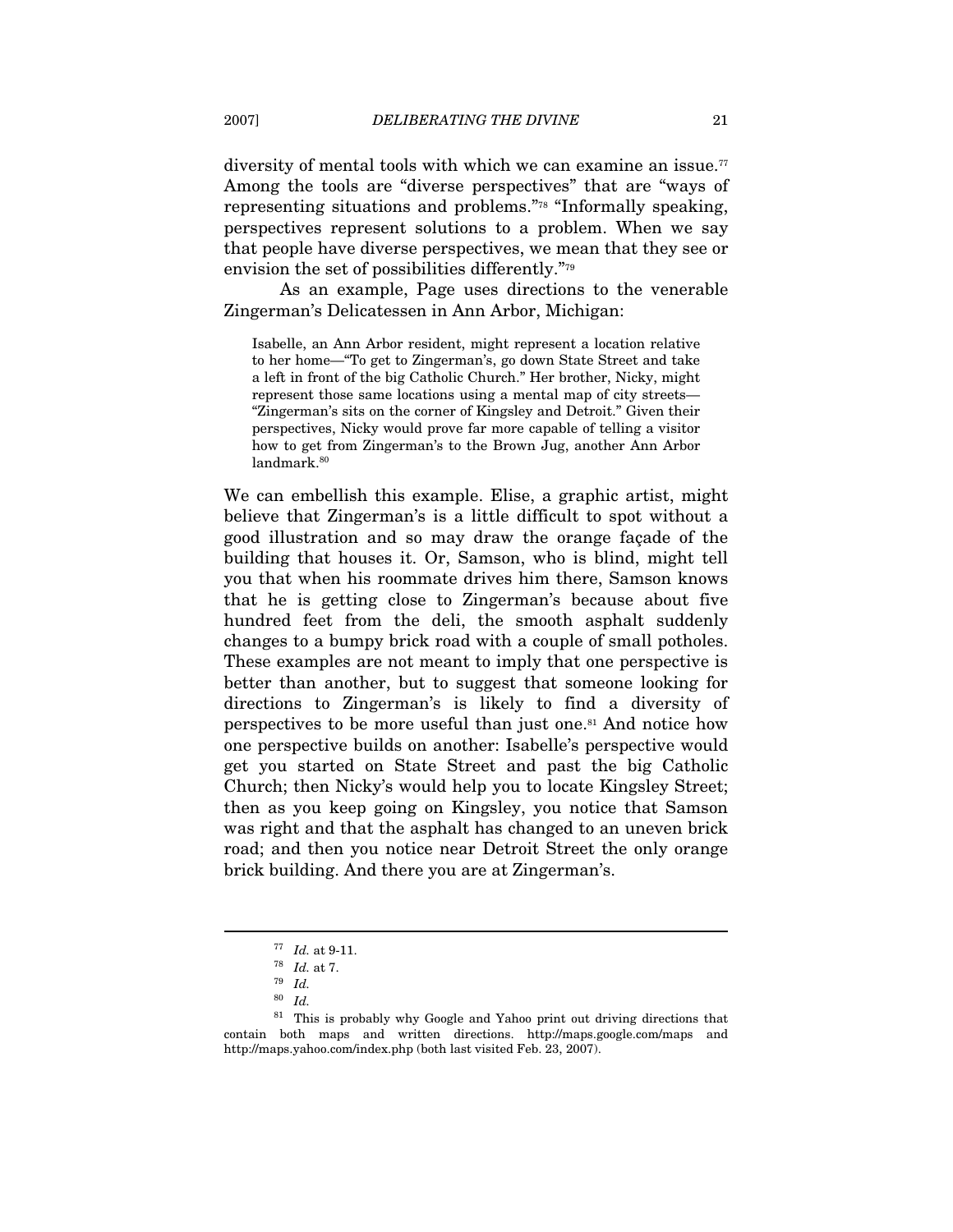But different perspectives can help us with more than driving directions. They can help us with something as formalistic as math, too. Professor Page offers this example from an  $IQ$  test $^{82}$ :

In each sequence, replace the X with the unique number that makes the sequence logically consistent.

| Sequence 1: 1 4 9 16 X 36 |  |  |  |  |
|---------------------------|--|--|--|--|
| Sequence 2: 1 2 3 5 X 13  |  |  |  |  |
| Sequence 3: 1 2 6 X 1,806 |  |  |  |  |

The first sequence is a sequence of squares.<sup>83</sup> "The square of 1 equals 1, the square of 2 equals 4, and so on. The missing number is 25."84 But the perspective in Sequence 1—the sequence of squares—cannot help us with Sequence 2. That requires a different perspective:

The perspective that makes sense of this sequence is to recognize each number as the difference of the two that follow it. The first number equals the third number minus the second  $(1 = 3 - 2)$ , the second number equals the fourth minus the third  $(2 = 5 - 3)$ , and so on. It follows that the fifth should be such that it minus the fourth number, 5, equals the third number, 3. Therefore, the missing number is 8.<sup>85</sup>

Sequence 3 is much harder than Sequences 1 and 2: How is it possible to go from the small numbers of 1, 2, and 6 and then jump suddenly to the large number of 1,806? Page responds, "We can find the answer by combining the perspectives developed to solve the first two sequences."86 To wit:

First, apply the perspective used in the second sequence: Look at the differences between numbers. The difference between the first two numbers equals  $1(2 - 1 = 1)$ . The difference between the second two numbers is  $4(6-2=4)$ . This suggests a pattern. That pattern is the perspective used to solve the first sequence: squares. Each number differs from the number after it by an amount equal to its square  $1 =$  $2 - 1^2$ , and  $2 = 6 - 2^2$ . This idea seems cute, but it doesn't seem as though it will get us to 1,806. And yet it does. Using this rule, the next number would be  $42$ ,  $6 = 42 - 6^2$ , and the number after  $42$ would be (guess what)  $1,806$ :  $42 = 1,806 - 42^2$   $(42^2 = 1,764)$ .

<sup>&</sup>lt;sup>82</sup> PAGE, *supra* note 75, at 42.<br><sup>83</sup> Id.

 $^{84}\,$   $Id.$ 

 $^{85}\,$   $Id.$ 

 $86$  *Id.* at 43.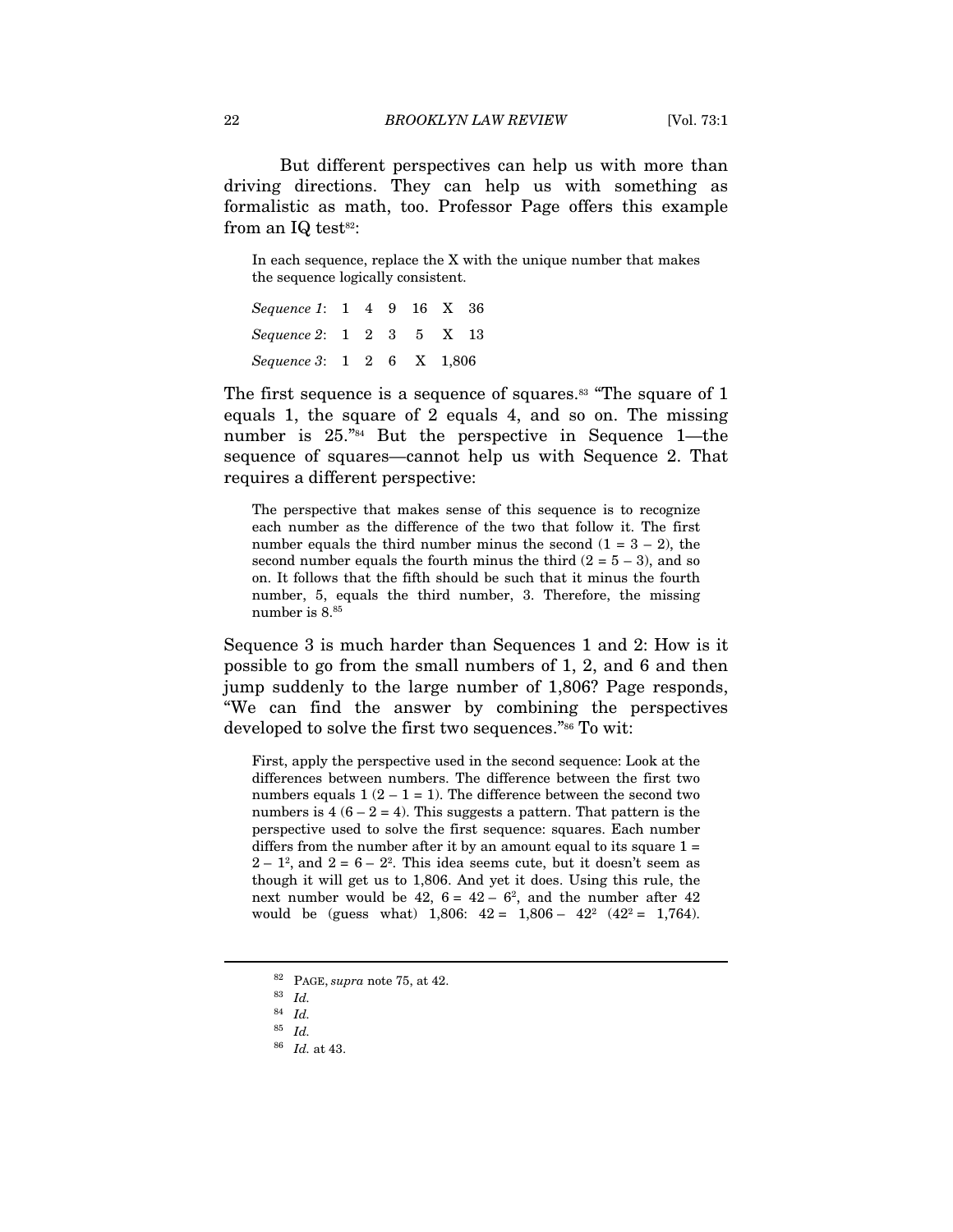Combining our two perspectives, we can make sense of the third sequence.<sup>87</sup>

There are more examples of times when a diversity of perspectives helped people to better discern the truth. During World War II, Britain vexed over how to crack the Nazi's secret code by which, among other things, German submarines were communicating with each other to track and destroy Ally supply ships.<sup>88</sup> Realizing that a team of expert cryptographers was inadequate to solve the code, the British government sought to exploit what Page has called the diversity of perspectives.89 It assembled a motley group in Bletchley Park:

Many of the people brought to Bletchley Park—Brits, Americans, Poles, Aussies—had training we might think appropriate for code breaking. These included mathematicians ..., engineers, and cryptographers. But other people working in secrecy in the James Bond-like trappings of Room 40 and Hut 8 had been trained as language experts, moral philosophers, classicists, ancient historians, and even crossword puzzle experts.90

The end result was that the diverse lot twice cracked the Nazi code.91

In private industry, there is the example of InnoCentive.92 In 2001, Alpheus Bingham, the vice president of Eli Lilly, created a website called InnoCentive where large pharmaceutical companies could post problems for anyone, not just scientists who specialize in drugs, to solve for a monetary reward.93 "Solvers included dentists from the Far East and physicists from the Midwest."94 By 2005, "more than eighty thousand solvers had registered[,]"95 hailing "from more than 170 countries and span[ning] the scientific disciplines."96 These nonexperts solved nearly one-third of the problems,<sup>97</sup> an impressive number considering that their services were typically sought by "a company like Proctor and Gamble, which

- <sup>87</sup> Id.
- $\frac{88}{89}$  *Id.* at 3.<br> $\frac{89}{1}$  *Id.*
- 

 $\overline{a}$ 

- 
- $\stackrel{90}{1}$   $\stackrel{Id.}{Id.}$  at 4.
- $\frac{92}{93}$  *Id.* at 1.<br> $\frac{93}{1d}$ .
- 
- <sup>94</sup> Id.

 $\stackrel{95}{\phantom{1}96}\,\,\stackrel{Id.}{Id.}$  at 2.

- 
- <sup>97</sup> Id.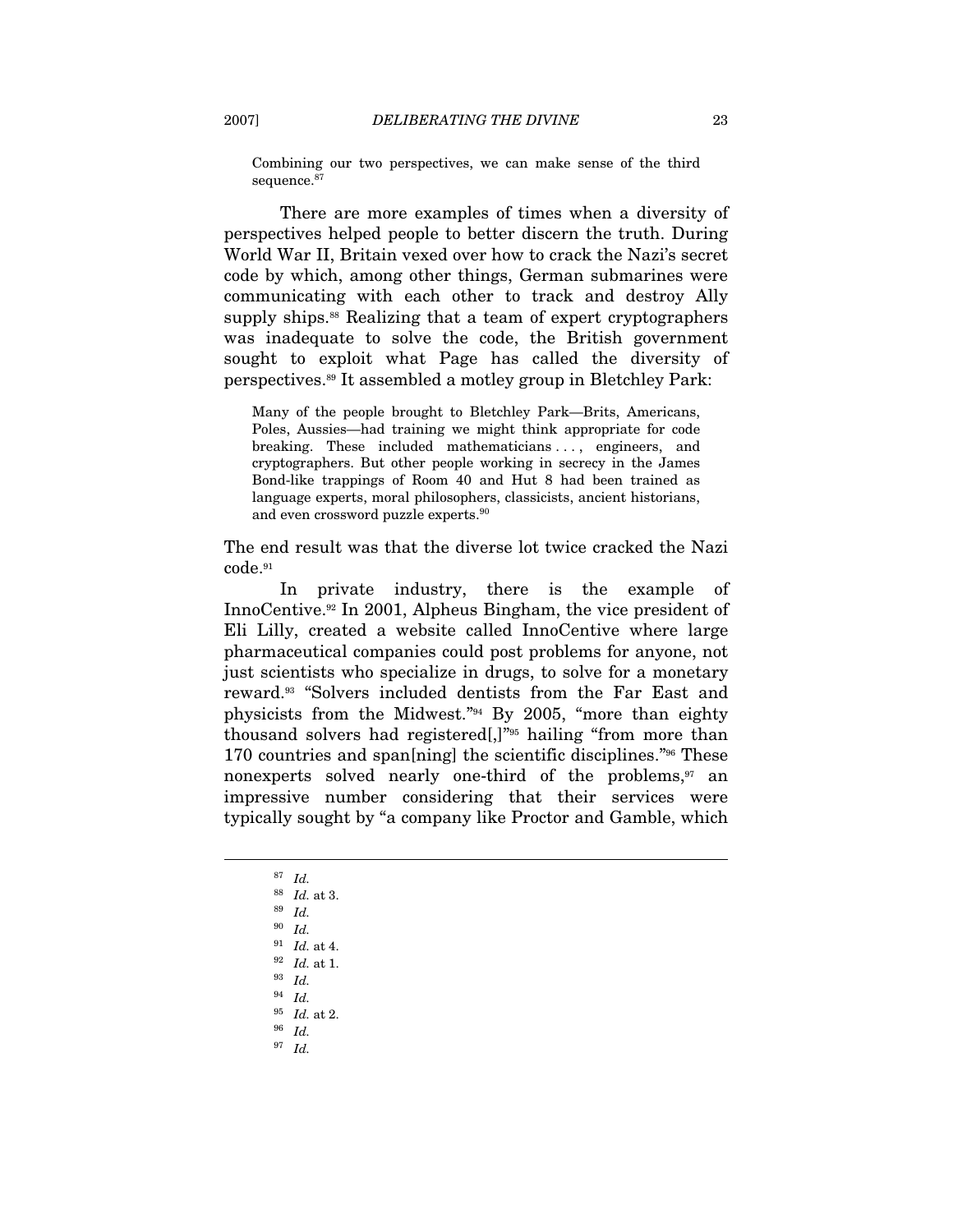has nine thousand people as its R&D staff and spend nearly two billion dollars a year on research and development."98

Similarly, the discovery of the structure of DNA was achieved by an unlikely team whose members held perspectives that differed sharply from each other's and from those of others deemed experts in the field. Francis Crick and James Watson would eventually win the Nobel Prize for their discovery, but their intellectual backgrounds would not have suggested they would.99 For Crick's training did not focus solely on biology but also on physics and chemistry; perhaps because of his diverse interests, he had never earned a Ph.D.100 Watson did have a Ph.D., but it was in zoology with an emphasis on the study of birds.101 These unorthodox backgrounds were not debilitating to their research and in fact "[h]istorians of science assign credit to . . . their diverse skills."102

Such stories of diverse perspectives are telling, but are the lessons gleaned from them useful for my topic of religious truth? I believe they are, but I should now explain their limitations and thus begin to outline how a diversity of viewpoints and ideas should be properly understood in the context of religious truth.

All of the examples from Page that I have used involve people trying to solve puzzles which admit of answers that are formally logical, as in the mathematical sequence and the cracking of the Nazi code, or they are empirically testable, as in the InnoCentive website and the directions to Zingerman's. But questions about a truth concerning religion are not generally amenable to formal logic or empiricism. This is so for at least two reasons. First, religion deals with questions of moral value, whereas all of the examples that I have borrowed from Page deal with questions of fact.103

I do not see how science and religion could be unified, or even synthesized, under any common scheme of explanation or analysis; but I also do not understand why the two enterprises should experience any conflict. Science tries to document the factual character of the natural world, and to develop theories that coordinate and explain these facts. Religion, on the other hand, operates in the equally important, but utterly different, realm of human purposes, meanings, and values—subjects that the factual domain of science might illuminate, but can never resolve. Similarly, while scientists must

<sup>&</sup>lt;sup>98</sup> PAGE, *supra* note 75, at 2.<br><sup>99</sup> Id. at 29.<br><sup>100</sup> Id.<br><sup>101</sup> Id.

 $102$  *Id.* 

 $^{103}\;$  The zoologist Stephen Jay Gould explains: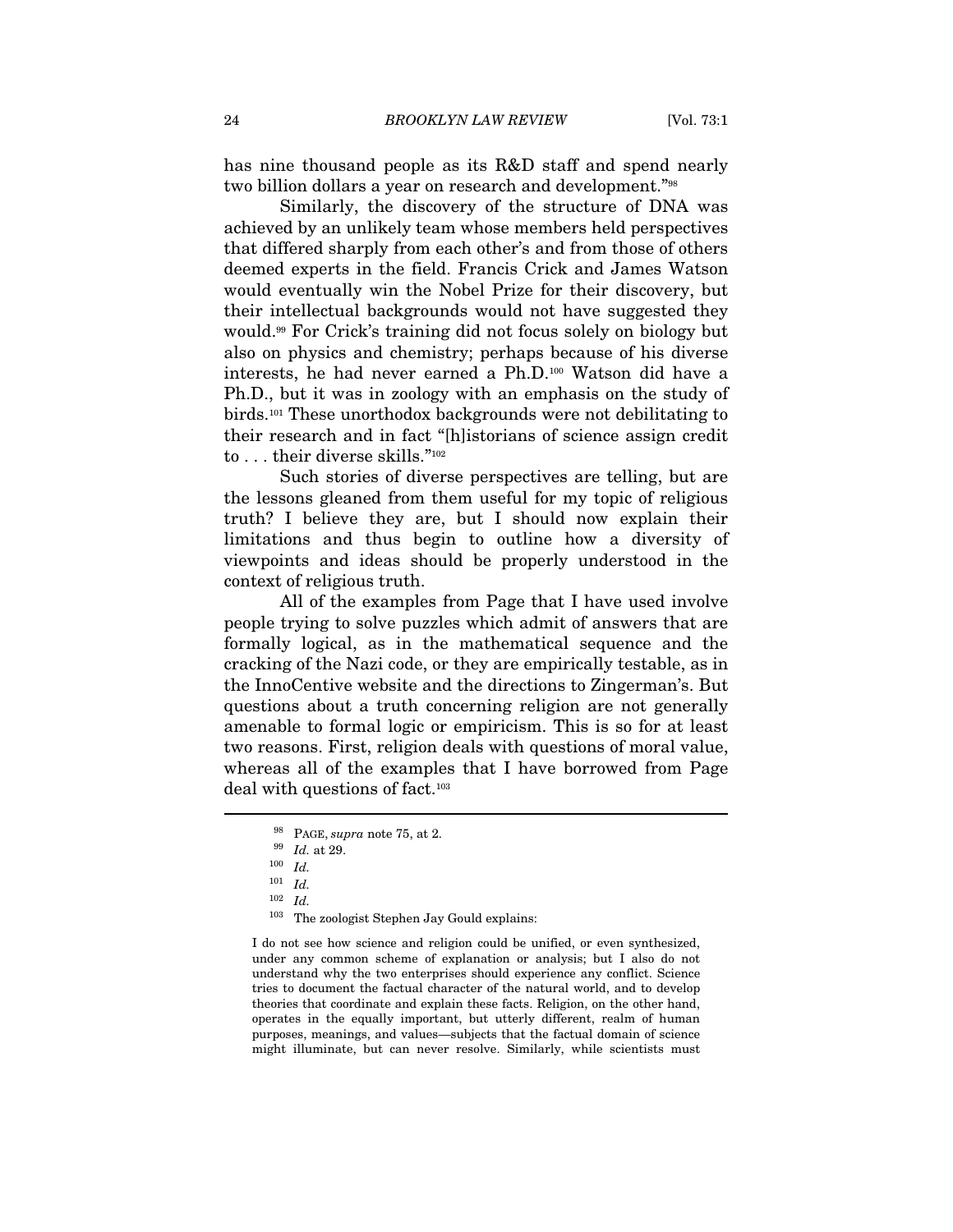Second, religion tends to rest on faith in the existence of a Higher Being or Beings whose very definition resists and transcends the properties of formal logic and empirical reality.104 So Charles Darwin wrote six months after his Origin of Species<sup>105</sup> and after the death of his beloved daughter:

There seems to me too much misery in the world . . . . On the other hand, I cannot anyhow be contented to view this wonderful universe, and especially the nature of man, and to conclude that everything is the result of brute force. I am inclined to look at everything as resulting from designed laws, with the details, whether good or bad, left to the working out of what we may call chance. Not that this notion at all satisfies me. I feel most deeply that the whole subject is

operate with ethical principles, some specific to their practice, the validity of these principles can never be inferred from the factual discoveries of science.

STEPHEN JAY GOULD, ROCKS OF AGES: SCIENCE AND RELIGION IN THE FULLNESS OF LIFE 4-5 (1999). On the other end of the spectrum from Gould is the self-styled agnostic Keith Ward, an ordained minister of the Church of England as well as a theology professor at Oxford. Yet the latter's remarks are largely consistent with the former's:

Modern science begins with the ejection of purpose, value and significance from the universe. This is one main reason why the "scientific worldview" fails to deal with all aspects of reality. The "disenchantment of nature," the stripping away of all personal properties from the mechanisms of nature, was important to the birth of modern science.

KEITH WARD, PASCAL'S FIRE: SCIENTIFIC FAITH AND RELIGIOUS UNDERSTANDING 116

(2006).  $104$  Here, it is worth considering the following examples in which religious founders have discovered God:

The founders of all the great religious traditions are said to have experienced "knowing" in the form of revelations which guided or confirmed them in their mission. Moses talked with Jehovah, Christ heard the voice of God at his baptism, Mohammed was visited by the Angel Gabriel. Even the Buddha, whose enlightenment is reported as arising from his own Buddha nature rather than from heavenly grace, is described in the early Pali text, the Ariyapariyesana Sutta, as having overcome his reluctance to teach others the way to enlightenment—teachings which he considered lay beyond their understanding—only in response to the repeated appeals from Brahma, one of the supreme gods, who came down from heaven for this very purpose. Other, lesser figures, have also claimed knowledge conveyed through divine revelation, sometimes with consequences that have changed the whole course of human history as in the case of Joan of Arc's voices and St. Paul's experiences on the road to Damascus.

DAVID FONTANA, PSYCHOLOGY, RELIGION, AND SPIRITUALITY 21 (2003). Keith Ward also observes that religions "can differ greatly from one another, but a central, if not absolutely universal, theme is the existence of a supernatural realm in relation to which some form of human fulfillment can be found." KEITH WARD, THE CASE FOR RELIGION 21 (2004).

105 CHARLES DARWIN, THE ORIGIN OF SPECIES (Julian Huxley ed., Signet Classics 2003) (1859).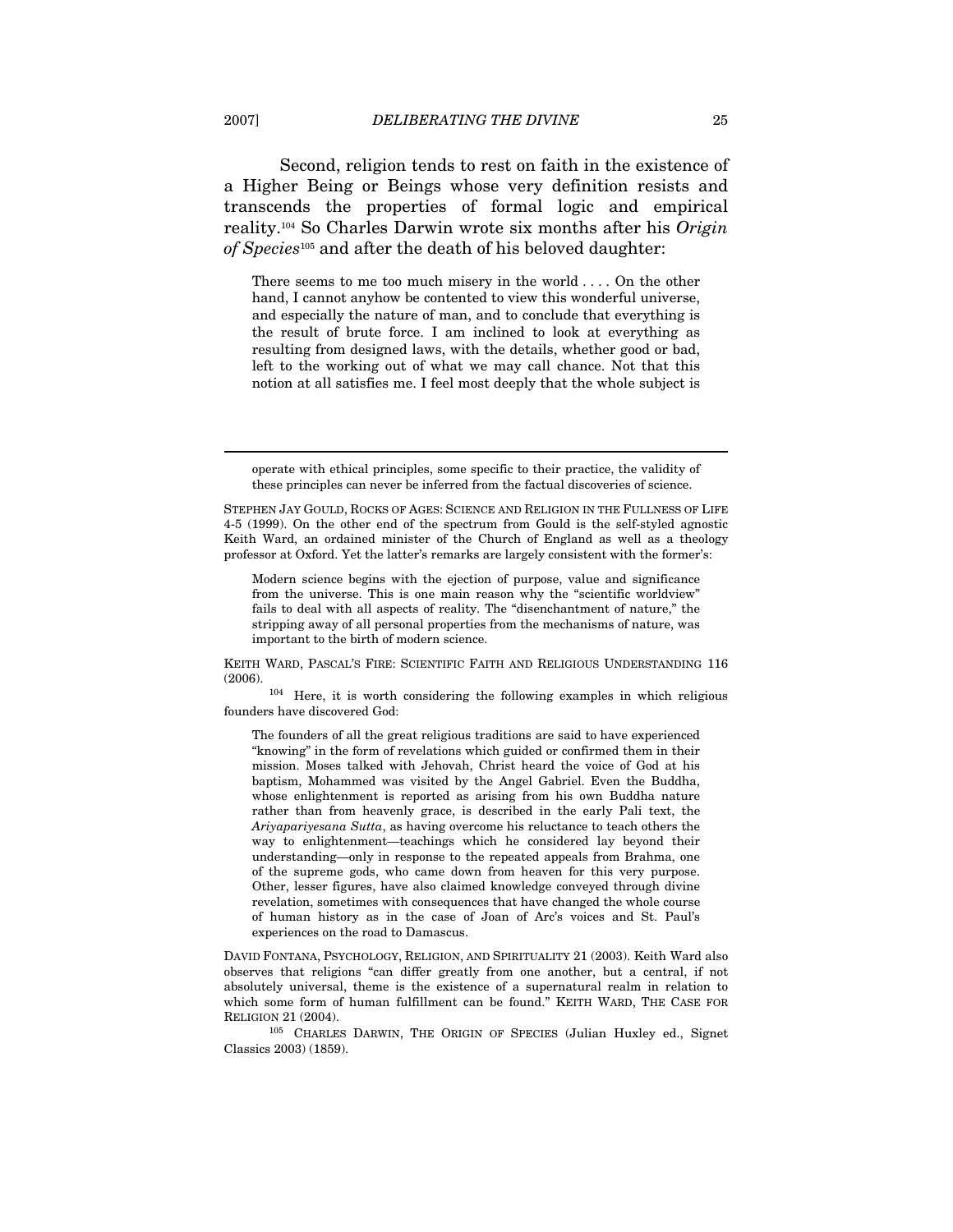too profound for the human intellect. A dog might as well speculate on the mind of Newton.106

Thus, Darwin acknowledged the existence of a higher being beyond comprehension by the human mind.

True, scientific theories like evolution do challenge biblical accounts of human origins and do possess empirically testable properties.107 Yet such theories, even if accurate, cannot logically begin to refute the existence of a Higher Being who has made such evolution possible.<sup>108</sup> Moreover, some

What scientists deal with is the measurable, predictable and regular operation of objects, as such objects exercise their natural powers in interaction with other objects . . . . What science cannot do is prove that no other sorts of reality exist, or prove that physical objects only ever act in the predictable and regular ways with which science deals.

There are, then, very real limits to science. This is not a matter of things science cannot yet do but might one day do. It is a matter of the limits science imposes upon itself, in confining itself to public observation, repeatability, law-like regularity and measurability. One extreme form of the scientific worldview is the belief that this is the only sort of knowledge there is and the only sort of reality there is. But that could not be a scientific statement, since it is meta-scientific, a statement about what science is and deals with.

Perhaps there are other sorts of reality than the public and physical, and perhaps even the public and physical contains supra-scientific elements. Most religious views do take that alternative view. In doing so, they do not conflict with science. They conflict with reductive materialism, with the belief that nothing exists except matter.

WARD, supra note 103, at 127.<br><sup>107</sup> See infra Part VI.C.2.<br><sup>108</sup> Pope John Paul II, for instance, believed that evolution and Catholicism were conceptually compatible. He wrote: "[M]y predecessor [Pope] Pius XII had already stated [in 1950] that there was no opposition between evolution and the doctrine of the faith about man and his vocation." Quoted in GOULD, supra note 103, at 80-81. John Paul also declared:

The Bible itself speaks to us of the origin of the universe and its make-up, not in order to provide us with a scientific treatise but in order to state the correct relationships of man with God and with the universe. Scared Scripture wishes simply to declare that the world was created by God, and in order to reach this truth it expresses itself in the terms of the cosmology in use at the time of the writer. The Sacred Book likewise wishes to tell men that the world was not created as the seat of the gods, as was taught by other cosmogonies and cosmologies, but was rather created for the service of man and the glory of God. Any other teaching about the origin and make-up of the universe is alien to the intentions of the Bible, which does not wish to teach how the heavens were made but how one goes to heaven.

Pope John Paul II, Address to the Pontifical Academy of Science (Oct. 1981) quoted in Michael Ruse, Introduction to The Creationist Challenge, in BUT IS IT SCIENCE? THE PHILOSOPHICAL QUESTION IN THE CREATION/EVOLUTION CONTROVERSY 225, 225 (Michael Ruse ed., 1996) [hereinafter BUT IS IT SCIENCE?]. And, perhaps surprisingly,

<sup>106</sup> Quoted in GOULD, supra note 103, at 35-36. So, too, the theologian Keith Ward also explains: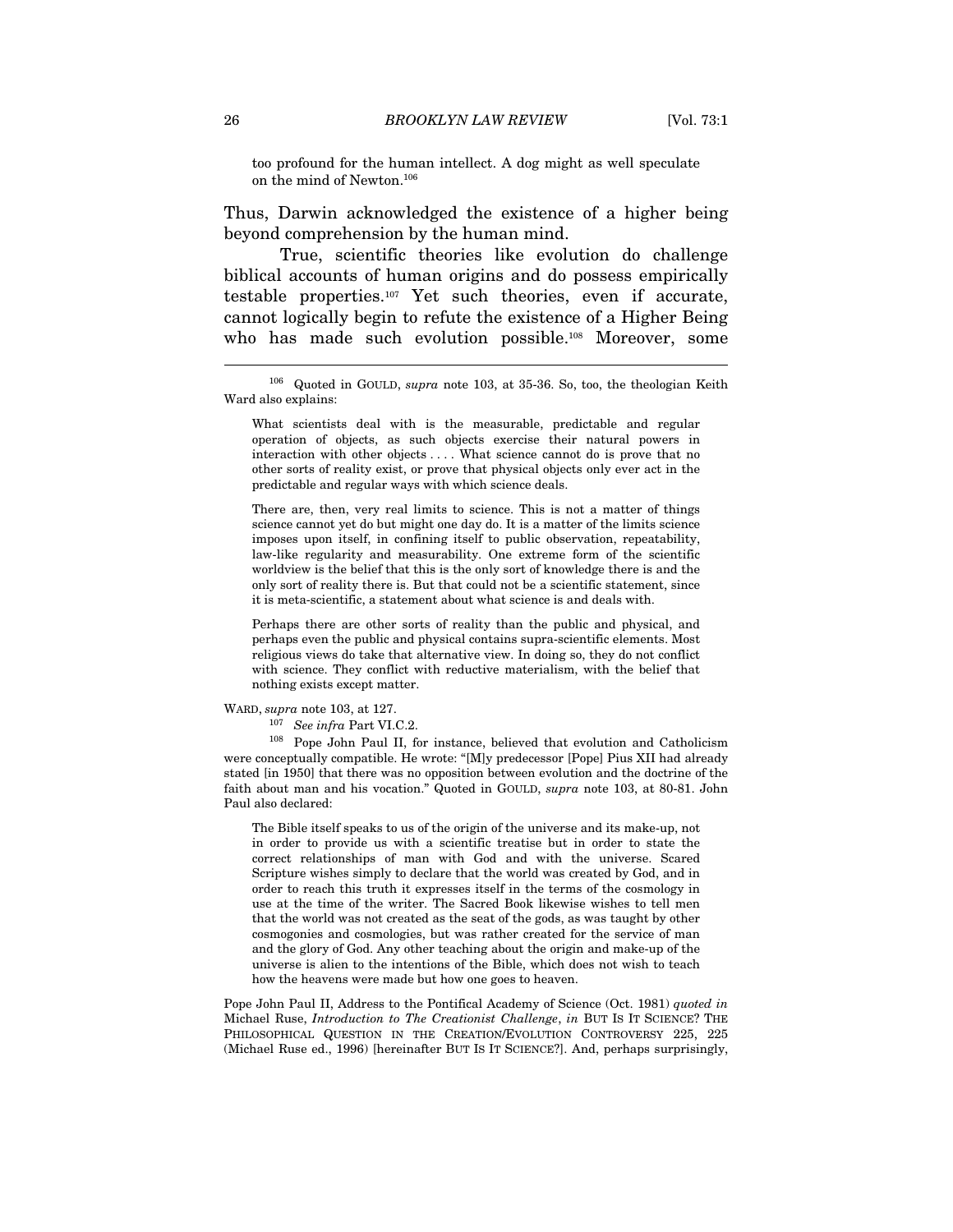religionists may refuse altogether to entertain the theory of evolution because they are adamantly confident that the epistemic resources of faith alone can answer questions about the meaning of human existence.109

Religious truth, then, unlike the truths that were sought by Watson and Crick or the Bletchley Park code breakers, does not necessarily lend itself to the possibility of universal assent.110 While everyone knows that a given number is X in a mathematical sequence or that we have arrived at the orange brick building that is Zingerman's, we have fundamental differences about whether we have found God or

Given that religion provided such a barrier to evolutionism for everyone else, why should it have been no barrier to Darwin? Remember, this was a young man who [during his college years] had intended to be a parson, no less . . . . [U]ltimately Darwin did not see religion and evolution in conflict! Rather, at the time of becoming an evolutionist and indeed right through the period until after the writing of the Origin [of the Species], Darwin was quite happy to hold simultaneously to his scientific beliefs and to some rather lukewarm kind of belief in a creator.

MICHAEL RUSE, DARWINISM DEFENDED: A GUIDE TO THE EVOLUTION CONTROVERSIES 26-27 (1982) [hereinafter RUSE, DARWINISM DEFENDED]. More strongly, Ruse writes: "Can a Darwinian be a Christian? Absolutely! Is it always easy for a Darwinian to be a Christian? No, but whoever said that the worthwhile things in life are easy?" MICHAEL RUSE, CAN A DARWINIAN BE A CHRISTIAN? THE RELATIONSHIP BETWEEN SCIENCE AND RELIGION 217 (2001). The psychologist Gordon Allport similarly believes that religion and the empirical demands of psychology need not be mutually exclusive:

As every reader knows, modern empirical psychology initially separated itself sharply from religion. "Psychology without a soul" became its badge of distinction and of pride.

At the same time there is inherent absurdity in supposing that psychology and religion, both dealing with the outward reaching of man's mind, must be permanently and hopelessly at odds. As different as are science and art in their axioms and methods they have learned to co-operate in a thousand ways—in the production of finer dwellings, music, clothing, design. Why should not science and religion, likewise differing in axioms and method, yet co-operate in the production of an improved human character without which all other human gains are tragic loss?

GORDON W. ALLPORT, THE INDIVIDUAL AND HIS RELIGION: A PSYCHOLOGICAL INTERPRETATION v-vi (1950).<br><sup>109</sup> See infra Part VI.C.2 (discussing "scientific creationism" and its logical

defects). Stephen Jay Gould observes that such rejection of evolution constitutes "a marginal belief among all major Western religions these days, and a doctrine only well developed within the distinctively American context of Protestant church pluralism."

GOULD, supra note 103, at 130.<br><sup>110</sup> The term "universal" however will be qualified later. See infra notes 112-125 and accompanying notes.

. . . .

Charles Darwin also believed that evolution did not logically dislodge the existence of a god. The philosopher of science Michael Ruse, an authority on the evolution debate, has remarked: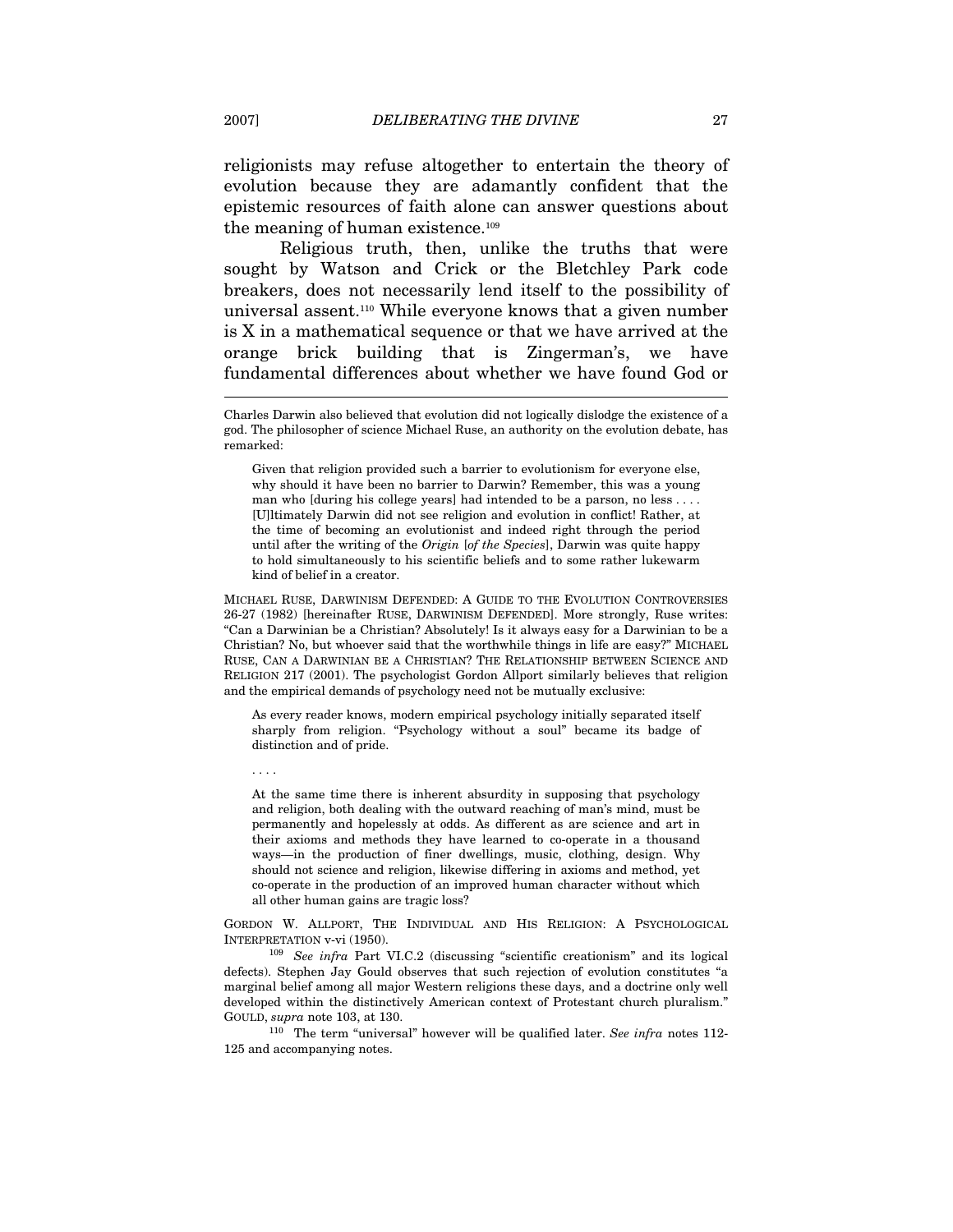gods or His or Her or Its or Their Message or whether there is any message at all to be found.111 When we conceive a diversity of viewpoints and ideas in the context of religion, it is therefore important to realize that we should not realistically expect some collective "a-ha!" moment when all parties converge on an indisputable answer.

Given this condition, the justification from truth would seem an inappropriate fit for religious expression, at least if we accept the characterization of the justification by some scholars. For the justification from truth, according to these scholars, must logically presuppose that there are "objective truths" which can theoretically admit of uniform agreement. Consider Professor Stanley Ingber's account of the justification from truth, which he subsequently used to criticize the justification's entire enterprise:

In order to be discoverable, however, truth must be an objective rather than a subjective, chosen concept. Consequently, socioeconomic status, experience, psychological propensities, and societal roles should not influence an individual's concept of truth. If such factors do influence a listener's perception of truth, the inevitable differences in these perspectives caused by the vastly differing experiences among individuals make resolution of disagreement through simple discussion highly unlikely. And if the possibility of rational discourse and discovery is negated by these entrenched and irreconcilable perceptions of truth, the dominant "truth" discovered by the marketplace can result only from the triumph of power, rather than the triumph of reason.<sup>112</sup>

These needlessly austere expectations for the justification from truth merit a response.

Ingber assumes that the justification from truth promises to render truths devoid of "socioeconomic status,

<sup>111</sup> The psychologist David Fontana has stated, "Beliefs and practices vary so much between the major traditions that any attempt at defining religion can never be wholly successful." FONTANA, *supra* note 104, at 6. He continues, "Individual religions not only differ considerably from each other in their understanding both of God or the gods and of the soul . . . but also in a number of other important ways." Id. at 7. Indeed, for Fontana, the differences among religions "are so extreme that we may again question whether all the traditions concerned should come under the one category of religion . . . ." Id. at 8. See generally KEITH WARD, GOD: A GUIDE FOR THE PERPLEXED (2002) (discussing the differences in religious beliefs among various religions throughout Western history); OUR RELIGIONS (Arvind Sharma ed., 1993) (discussing the differences among Hinduism, Buddhism, Confucianism, Taoism, Judaism, Christianity, and Islam); HUSTON SMITH, THE WORLD'S RELIGIONS: OUR GREAT WISDOM TRADITIONS (1991) (discussing the differences in religious meaning among Hinduism, Buddhism, Confucianism, Taoism, Islam, Judaism, Christianity, and the "primal religions").<br> $^{112}$  Ingber, *supra* note 3, at 15 (footnotes omitted).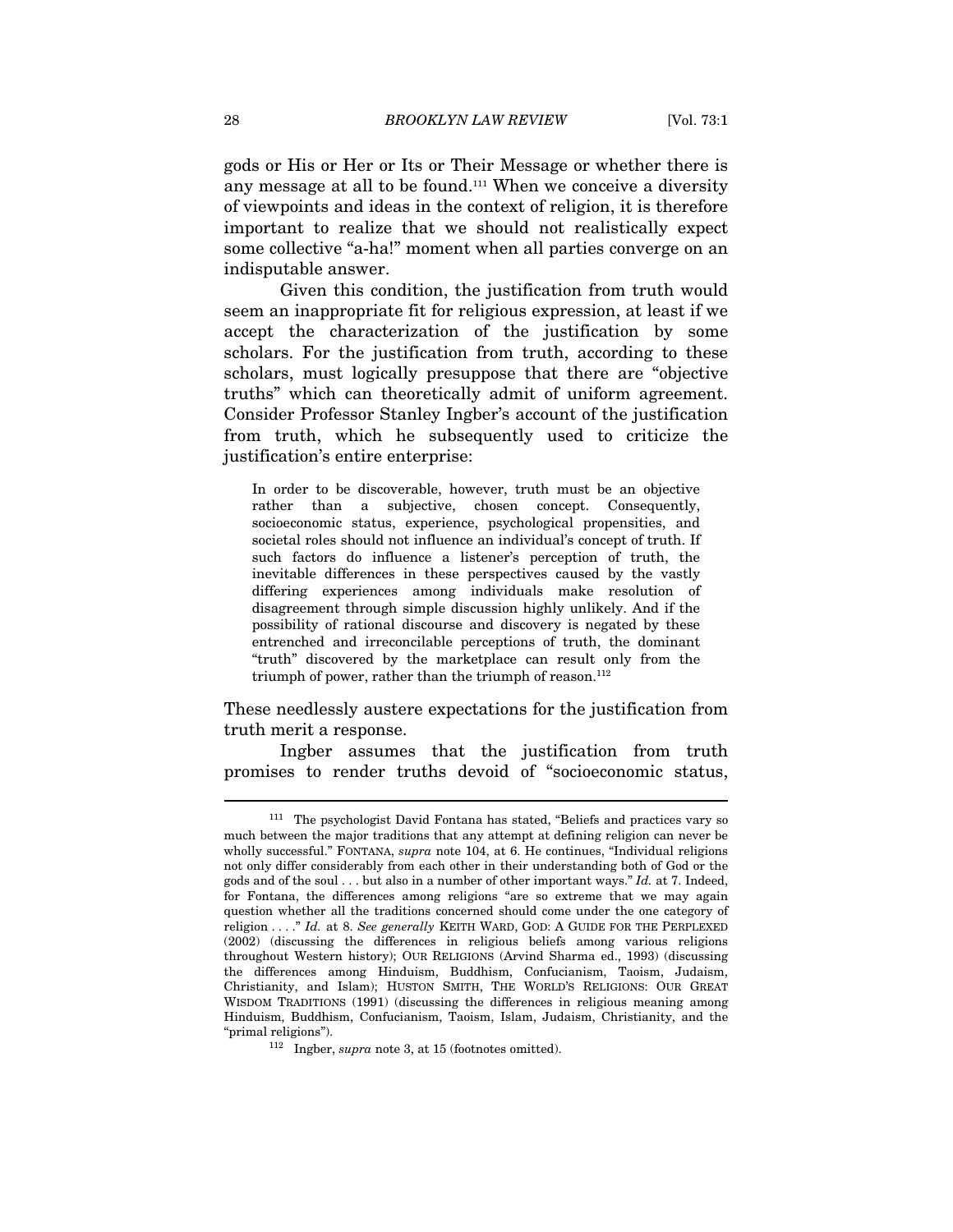experience, psychological propensities, and societal roles." But this expectation, taken straightforwardly, is completely implausible on its face. For there is no such truth. Even in science, a field where one might anticipate only the cold objectivity of facts, we encounter resistance to a conception of truth that presumes the unassailability of its epistemology. Indeed, as Thomas Kuhn has remarked in his famous work on the history of science, the ostensibly objective truths that are the products of science are necessarily influenced by the contingencies of culture, experience, and personal idiosyncrasies.113 Accordingly, Kuhn is reluctant to ascribe "objective truth" to any particular scientific discovery. He offers the example of how Galileo's description of motion differed from that of the Aristotelian physicist:

Since remote antiquity most people have seen one or another heavy body swinging back and forth on a string or chain until it finally comes to rest. To the Aristotelians, who believed that a heavy body is moved by its own nature from a higher position to a state of natural rest at a lower one, the swinging body was simply falling with difficulty. Constrained by the chain, it could achieve rest at its low point only after a tortuous motion and a considerable time. Galileo, on the other hand, looking at the swinging body, saw a pendulum, a body that almost succeeded in repeating the same motion over and over again ad infinitum. And having seen that much, Galileo observed other properties of the pendulum as well and constructed many of the most significant and original parts of his new dynamics around them. From the properties of the pendulum, for example, Galileo derived his only full and sound arguments for the independence of weight and rate of fall, as well as for the relationship between vertical height and terminal velocity of motions down inclined planes. All these natural phenomena he saw differently from the way they had been seen before.<sup>114</sup>

# In explaining Galileo's "discovery," Kuhn points to those very contingencies in perspective that Ingber finds so troubling:

Why did that shift of vision occur? Through Galileo's individual genius, of course. But note that genius does not here manifest itself in more accurate or objective observation of the swinging body. Descriptively, the Aristotelian perception is just as accurate. When Galileo reported that the pendulum's period was independent of amplitude for amplitudes as great as 90°, his view of the pendulum led him to see far more regularity than we can now discover there. Rather, what seems to have been involved was the exploitation by

<sup>113</sup> THOMAS S. KUHN, THE STRUCTURE OF SCIENTIFIC REVOLUTIONS (3d ed. 1996).  $114$  *Id.* at 118-19 (footnote omitted).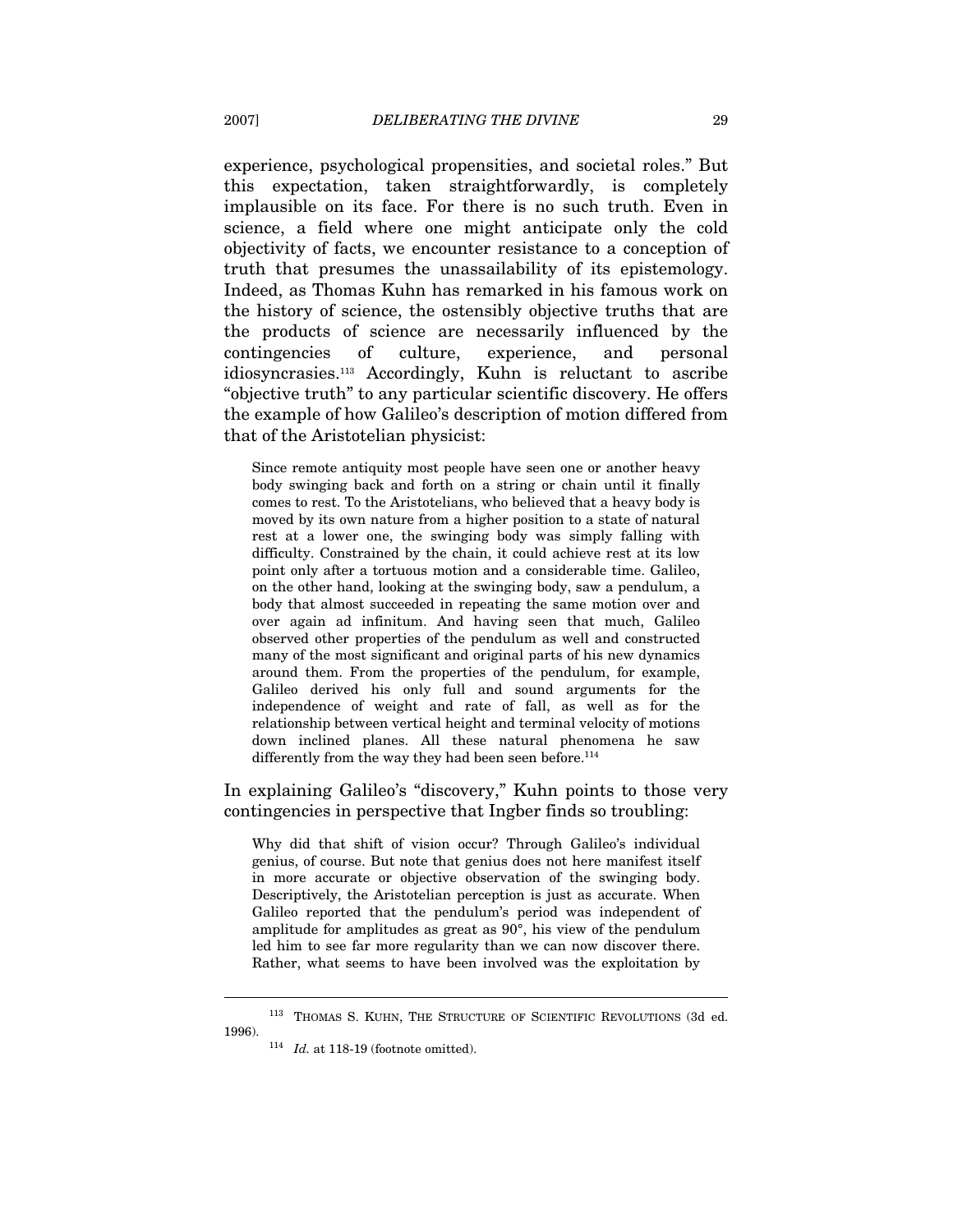genius of perceptual possibilities made available by a medieval paradigm shift. Galileo was not raised completely as an Aristotelian. On the contrary, he was trained to analyze motions in terms of the impetus theory, a late medieval paradigm which held that the continuing motion of a heavy body is due to an internal power implanted in it by the projector that initiated its motion.<sup>115</sup>

Galileo's experience and training, as influenced by the contemporary views of his society, caused him to adopt a new scientific theory that replaced what had long been understood to be truth.

Thus, even in science, a field that we conventionally associate with objective truths, there are disagreements engendered by what Ingber identified as "experience, psychological propensities, and societal roles." The result is one that is disheartening for those who long for "objective truths" that are invulnerable to debate. Kuhn explains:

To the extent, as significant as it is incomplete, that two scientific schools disagree about what is a problem and what a solution, they will inevitably talk through each other when debating the relative merits of their respective paradigms. In the partially circular arguments that regularly result, each paradigm will be shown to satisfy more or less the criteria that it dictates for itself and to fall short of a few of those dictated by its opponent.<sup>116</sup>

What Kuhn suggests in the passage is that any given scientific discipline has already predetermined what sorts of "truth" it seeks to find simply by defining the tests and methods that will be employed. With this in mind, I need to revisit this statement by Professor Ingber: "And if the possibility of rational discourse and discovery is negated by these entrenched and irreconcilable perceptions of truth, the dominant 'truth' discovered by the marketplace can result only from the triumph of power, rather than the triumph of reason."117 The logic of scientific discovery described by Kuhn suggests that "reason" does not (and cannot) exist outside the particular scientific theory or paradigm which constitutes it, and that there is no universal, overarching scientific theory that can settle their disputes as a matter of principle.<sup>118</sup>

 $^{115}\;$   $Id.$  at 119 (footnote omitted).

<sup>&</sup>lt;sup>116</sup> *Id.* at 109-10.<br><sup>117</sup> Ingber, *supra* note 3, at 15 (footnote omitted).<br><sup>118</sup> Kuhn explains: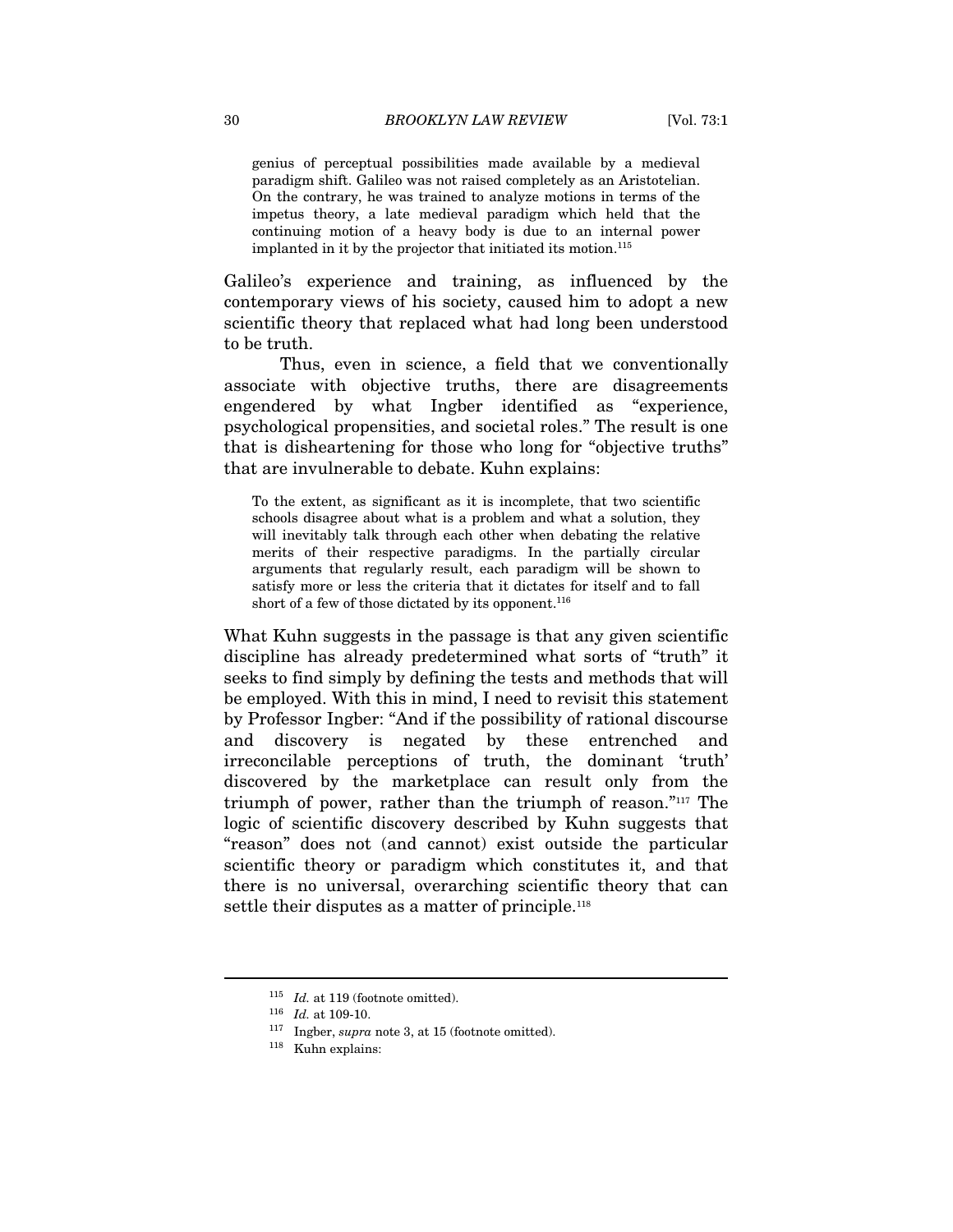But surely we should not therefore condemn science as ineffectual in helping us to arrive at better conclusions about the truth. That is, we can sensibly argue that the justification from truth should underwrite the legal right to scientific discourse. Similarly, we should not condemn non-scientific speakers in the marketplace of ideas because they also lack an overarching objective truth waiting to be discovered. Recall the Court's application of the justification from truth to race-based affirmative action in college admissions. Justice Powell, writing a plurality opinion in Bakke, quoted from President William Bowen of Princeton that the purpose of a college education is not necessarily to find some ultimate truth but to be exposed to the truths of others, which can challenge and enrich one's understanding.119 There is no expectation that students will learn "objective" truths from engaging those who are different from them. What is hoped is that students will "learn from their differences" and "stimulate one another to reexamine even their most deeply held assumptions about themselves and their world." It is quite unlikely that the students will, after meeting or living with those who are different, arrive at the same conclusions about cultural truths or arrive at conclusions that others will necessarily regard as admirable. The affirmative action policy, according to the Court, is meant simply to provide for conditions where students are encouraged to acquire information about others' worldviews and to deliberate about them, especially in relation to their own.

When paradigms enter, as they must, into a debate about paradigm choice, their role is necessarily circular. Each group uses its own paradigm to argue in that paradigm's defense.

The resulting circularity does not, of course, make the arguments wrong or even ineffectual. The man who premises a paradigm when arguing in its defense can nonetheless provide a clear exhibit of what scientific practice will be like for those who adopt the new view of nature. That exhibit can be immensely persuasive, often compellingly so. Yet, whatever its force, the status of the circular argument is only that of persuasion. It cannot be made logically or even probabilistically compelling for those who refuse to step into the circle. The premises and values shared by the two parties to a debate over paradigms are not sufficiently extensive for that. As in political revolutions, so in paradigm choice—there is no standard higher than the assent of the relevant community.

KUHN, supra note 113, at 94. 119 Regents of the Univ. of Cal. v. Bakke, 438 U.S. 265, 313 (1978) (Powell, J., concurring) (quoting William Bowen, Admissions and the Relevance of Race, PRINCETON ALUMNI WKLY. Sept. 26, 1977, at 9).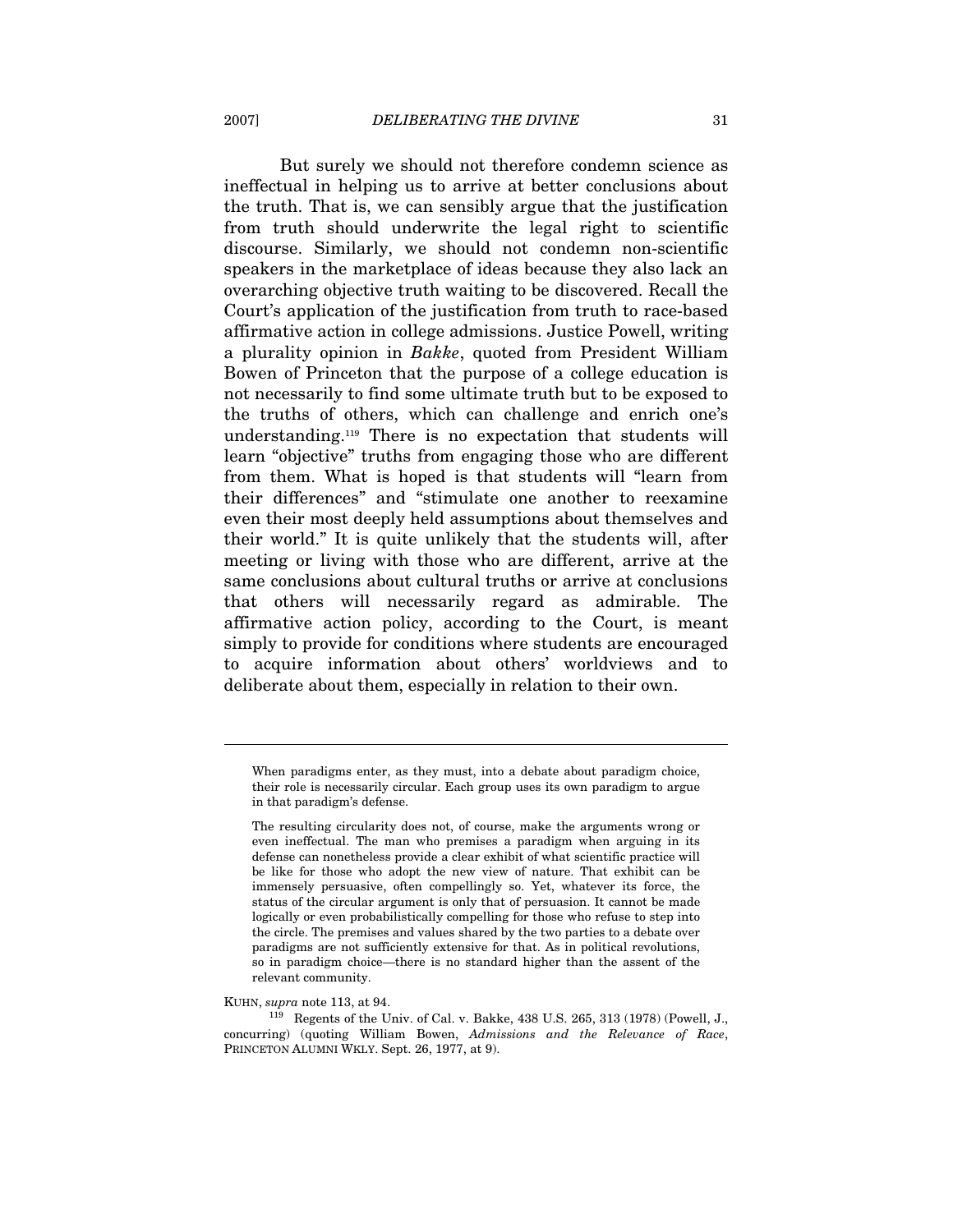A similar understanding of the justification from truth informs other cases that I have discussed. In Whitney, Justice Brandeis protected the public's right to speech that was subversive of the state, but he did not make it contingent on the public being able to arrive at the objectively correct conclusion that such speech was dangerous and unpersuasive.120 Instead, he protected it because he believed that deliberation by the public was a valuable end in itself. He stated, "Those who won our independence believed that the final end of the state was to make men free to develop their faculties, and that in its government the deliberative forces should prevail over the arbitrary."<sup>121</sup> Justice Brennan in New York Times also did not stipulate that the public would necessarily arrive at the objectively correct conclusion about libel or politics or racism.122 All that he wanted was for the public to deliberate seriously over a diversity of competing viewpoints: "[P]ublic issues should be uninhibited, robust, and wide-open, and . . . [public discourse] may well include vehement, caustic, and sometimes unpleasantly sharp attacks on government and public officials."123 Similarly, in Virginia State Board of Pharmacy, Justice Blackmun could not possibly be sure that the consumers would arrive at some unequivocal truth regarding whether brand name drugs were better than cheaper generic substitutes.124 But, again, the point was not to ensure that the public finds some objective truth but that they make informed decisions borne of deliberation over an array of competing advertisements. So Justice Blackmun explained, "It is a matter of public interest that those decisions, in the aggregate, be intelligent and well informed. To this end, the free flow of commercial information is indispensable."125 All that the justification can be expected to do under such circumstances is to generate a diversity of viewpoints and ideas and to afford the audience the time and resources to deliberate about them in a meaningful fashion. "Truths" about politics, economic theory, and affirmative action are inherently

 $^{120}$  See Whitney v. California, 274 U.S. 357, 375 (1927) (Brandeis, J., concurring), overruled in part by Brandenburg v. Ohio, 395 U.S. 444.

 $\frac{121}{122}$  Id.  $\frac{122}{122}$  See N.Y. Times Co. v. Sullivan, 376 U.S. 254, 270 (1964).

<sup>123</sup> Id. at 270; see also William J. Brennan, The Supreme Court and the

Meiklejohn Interpretation of the First Amendment, 79 HARV. L. REV. 1, 15 (1965).<br><sup>124</sup> See Va. State Bd. of Pharmacy v. Va. Citizens Consumer Council, 425 U.S. 748, 765 (1976).<br> $125\;\;Id.$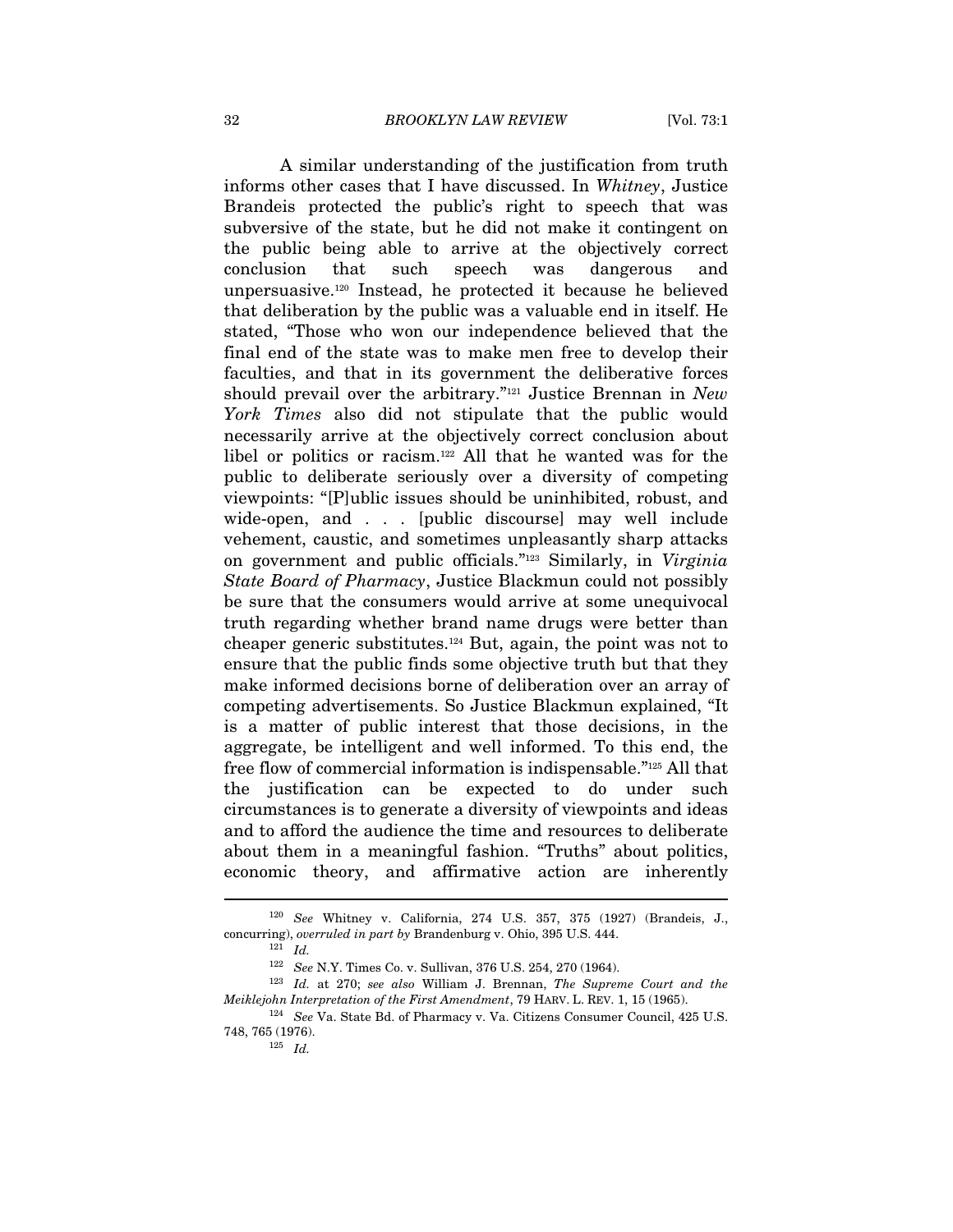contestable, but this conclusion should not cause us to cease trying to argue about these things, as if, since there are no unequivocal truths, it is useless to even deliberate about them. Similarly for religion, we should explore competing and alternative arguments even though the possibility of arriving at a steady parade of objectively agreeable answers is quite unlikely.

# III. THE MERITS OF A DIVERSITY OF VIEWPOINTS AND IDEAS CONCERNING RELIGION

In urging the merits of a diversity of viewpoints and ideas concerning religion, I want to sketch my arguments, for reasons that I explain below, from the categories of religious conversion and biblical exegesis.

#### A. Skepticism and the Supernatural

The subject of conversion brings to the fore the merits of how a diversity of viewpoints and ideas can help people to arrive at better conclusions about the truth. For conversion is the radical adoption of some new religious truth and the complete abandonment of some other conception of truth.126 Is such conversion more justified if based on deliberating over a

<sup>126</sup> Lewis Rambo defines conversion as

change from the absence of a faith system . . . to another, or from one orientation to another within a single faith system. It will mean a change of one's personal orientation toward life, from the haphazards of superstition to the providence of a deity; from a reliance on rote and ritual to a deeper conviction of God's presence; from belief in a threatening, punitive, judgmental deity to one that is loving, supportive, and desirous of the maximum good. [Conversion also means] a spiritual transformation of life, from seeing evil or illusion in everything connected with "this" world to seeing all creation as a manifestation of God's power and beneficence; from denial of the self in this life in order to gain a holy thereafter; from seeking personal gratification to a determination that the rule of God is what fulfills human beings; from a life geared to one's personal welfare above all else to a concern for shared and equal justice for all. [Conversion means too] a radical shifting of gears that can take the spiritually lackadaisical to a new level of intensive concern, commitment, and involvement.

LEWIS R. RAMBO, UNDERSTANDING RELIGIOUS CONVERSION 2 (1993); see also Richard Travisano, Alternation and Conversion as Qualitatively Different Transformations, in SOCIAL PSYCHOLOGY THROUGH SYMBOLIC INTERACTION 594, 594 (Gregory P. Stone & Harvey A. Farberman eds., 1970) (defining conversion as "a radical reorganization of identity, meaning, life"); Max Heirch, Change of Heart: A Test of Some Widely Held Theories about Religious Conversion, 83 AM. J. SOC. 653, 673-74 (Nov. 1977) (defining conversion as "the process of changing a sense of root reality" and "a conscious shift in one's sense of grounding").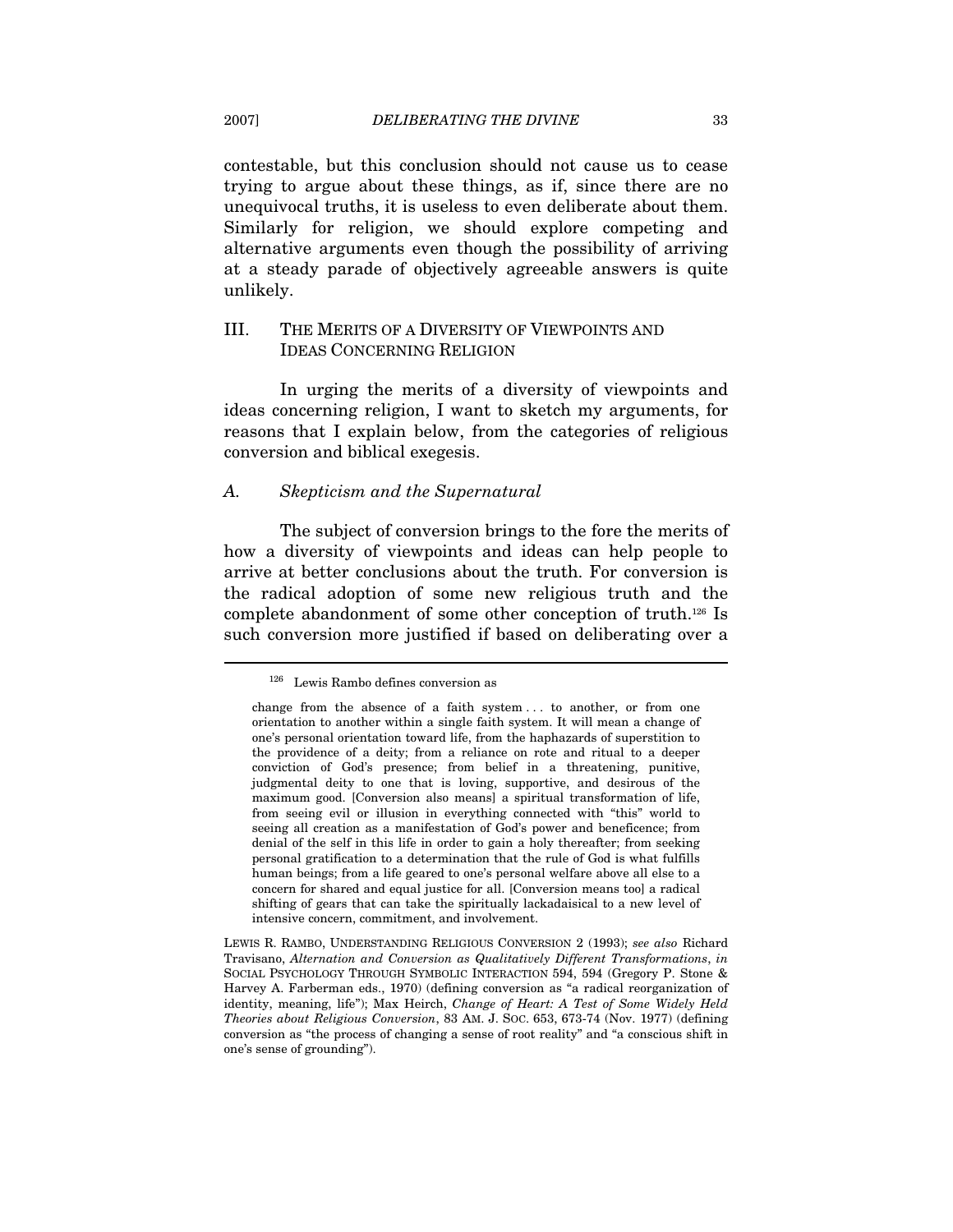diversity of viewpoints and ideas or is it more justified if based on dismissing those options? I want to argue for the former. In Part III.A.1, I examine the case of a young Japanese student and in Part III.A.2, that of the great Protestant leader Martin Luther, as examples of radical religious conversions in which the subject did not deliberate over a diversity of viewpoints. Without denying the validity of the divine intervention as recounted in these two conversion experiences, I suggest that a deliberative approach might have provided for them more justified conclusions.

#### 1. From Divine Emperor to Holy Father

The most famous instance of conversion in the Bible is that of Saul of Tarsus.127 Saul began as a relentless persecutor of Christians but later converted to Christianity. In the Bible, we are told that Saul never had to search for religious truth; it came searching for him. Here follows the relevant biblical passage:

Meanwhile, Saul was still breathing out murderous threats against the Lord's disciples. He went to the high priest and asked him for letters to the synagogues in Damascus, so that if he found any there who belonged to the Way, whether men or women, he might take them as prisoners to Jerusalem. As he neared Damascus on his journey, suddenly a light from heaven flashed around him. He fell to the ground and heard a voice say to him, "Saul, Saul, why do you persecute me?"

"Who are you, Lord?" Saul asked.

 "I am Jesus, whom you are persecuting," he replied. "Now get up and go into the city, and you will be told what you must do."128

When a light from heaven flashes around you and you find yourself having a literal conversation with God, you probably know that you are being treated to something special by way of religious truth.129 So it is no surprise that Saul converted instantly to Christianity.130 Later, Saul would

<sup>&</sup>lt;sup>127</sup> The Acts 9 (New International Version).<br><sup>128</sup> Id. at 1-6.<br><sup>129</sup> This type of experience, where a person suddenly converts to a faith because of some divine intervention, is sometimes called a "Damascus Road" conversion. John Lofland & Norman Skonovd, Conversion Motifs, 20 J. SCI. STUD. RELIGION 373, 377 (1981).

 $^{\rm 130}$   $\,$  The Bible tells us:

Saul spent several days with the disciples in Damascus. At once he began to preach in the synagogues that Jesus is the Son of God. All those who heard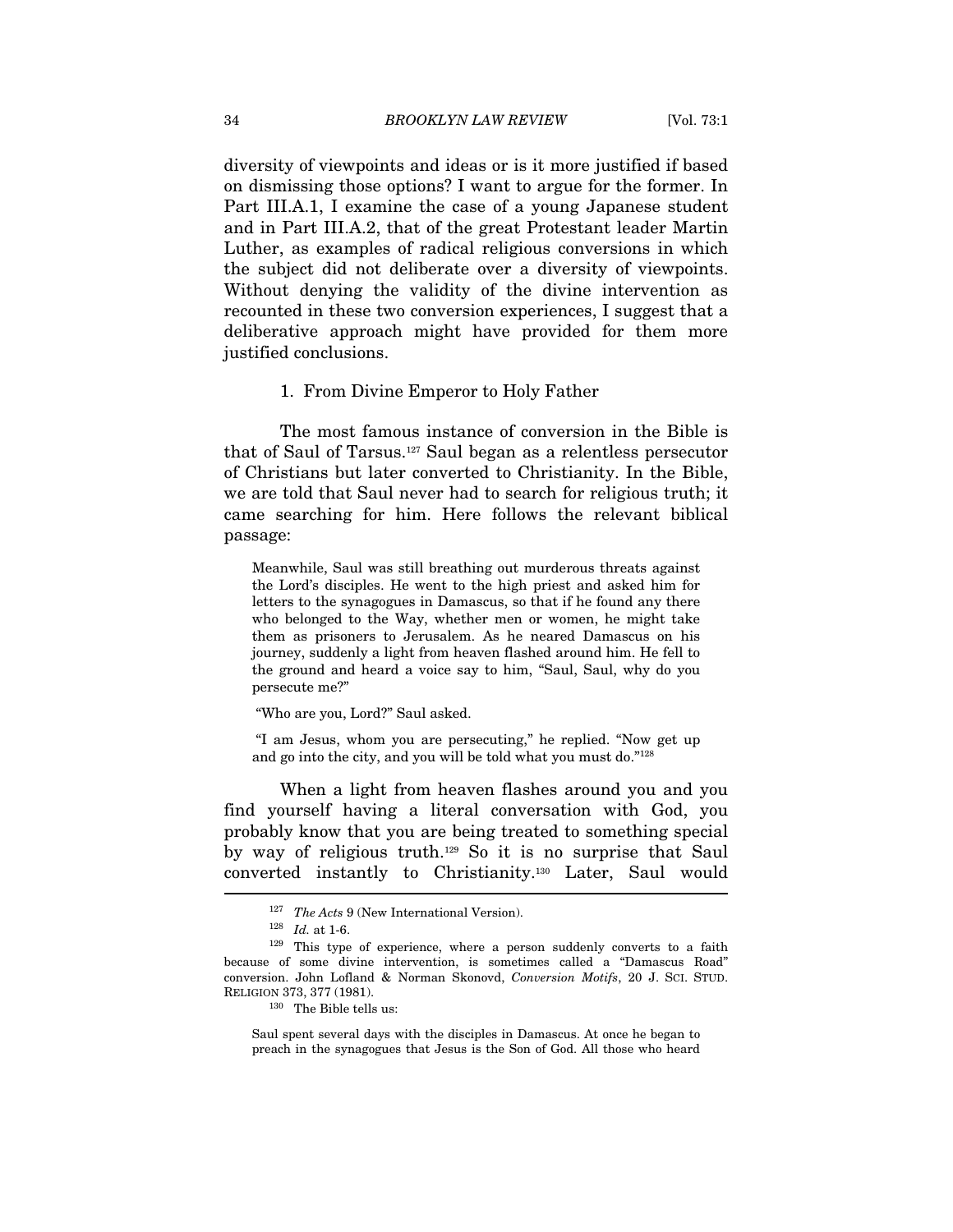consummate the conversion process by rejecting his identity as Saul of Tarsus (the enemy of Christ) and becoming Paul the Apostle (the servant of Christ).131 John Lofland and Norman Skonovd call this "mystical" conversion and, in their view, it "has in a sense functioned as the ideal of what conversion should be in the Western world."132

Yet ideal and practice are not the same thing: If you are like me—and I suspect that you probably are—you have not been blessed with dazzling heavenly lights and you have not found yourself having a conversation with God, where God talks back in coherent full sentences, gives traveling instructions, and tells you that he will get back to you later.133 By saying this, I do not mean to offer myself as validation for the snide skepticism that has figured in what one prominent law professor has rebuked as the "culture of disbelief."134 My statement is instead meant to suggest that our faiths are often mediated by books, sermons, culture, conversations (with other human beings, not God), and other ordinary earthly experiences. Therefore, unlike Paul, we will probably never be absolutely sure that we are in possession of some immaculate divine truth. This is why I believe that deliberation over diverse viewpoints and ideas is crucial, or at least very useful, for helping people to ascertain whether their religious beliefs are rooted in truth or whether they are principally the products of their culture, their parents, their psychological conditions, or some other non-religious source.

Here, it is worth considering Mill's observation about the provisional nature of beliefs. Many claims, Mill declares, have been subject to revision and rejection, and "other ages, countries, sects, churches, classes, and parties have thought,

him were astonished and asked, "Isn't he the man who raised havoc in Jerusalem among those who call on this name? And hasn't he come here to take them as prisoners to the chief priests?" Yet Saul grew more and more powerful and baffled the Jews living in Damascus by proving that Jesus is the Christ.

 $\begin{array}{ll} \textit{The Acts 9:19-22 (New International Version) (footnotes omitted).} \\\\ ^{131} & \textit{RAMBO, supra note 126, at 145.} \\\\ ^{132} & \textit{Lofland & Skonovd, supra note 129, at 377; see also RAMBO, supra note} \end{array}$ 126, at 145 ("Many scholars consider Paul's conversion to be the paradigm of the sudden conversion in Christianity."). 133 Lewis Rambo writes after an extensive study of conversion that "[f]or most

people, conversion is not so dramatic or intense [as for Saul]." RAMBO, supra note 126,

at 145. <br> 134 STEPHEN L. CARTER, THE CULTURE OF DISBELIEF: HOW AMERICAN LAW AND POLITICS TRIVIALIZE RELIGIOUS DEVOTION 3 (1993).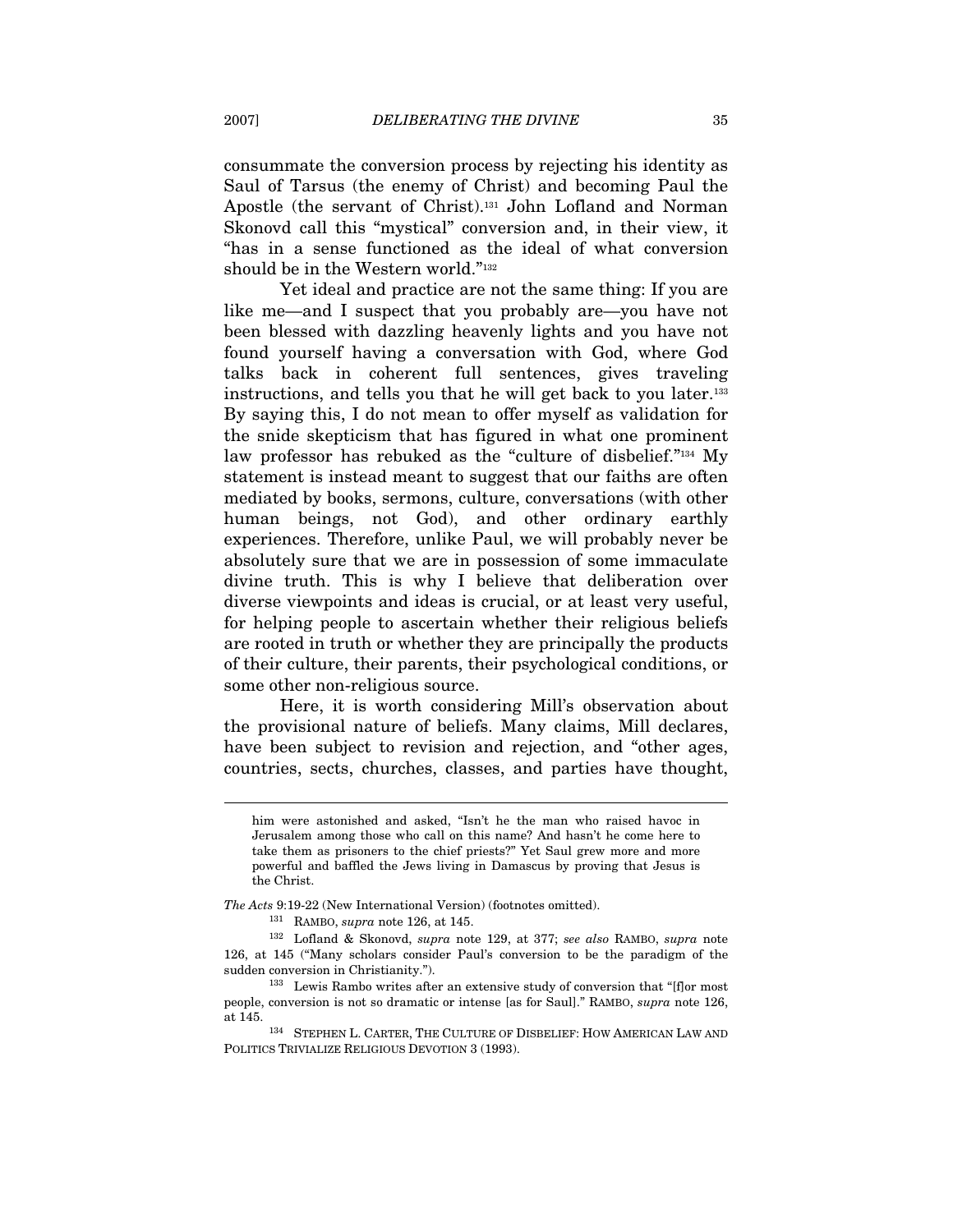and even now think, the exact reverse" of what Mill's nineteenth century Englishmen accepted as the truth.135 Mill continues that "it never troubles [the ostensibly infallible] that mere accident has decided which of these numerous worlds is the object of his reliance, and that the same causes which make him a Churchman in London, would have made him a Buddhist or a Confucian in Pekin [sic]."136 According to this view, the claim of infallibility cannot be sustained given that much of our knowledge is the product of historical and cultural contingency. This is not to suggest that all answers are necessarily equally bad (or good), but that no one should consider personal views to be presumptively entitled to a claim of infallibility.

Consider this example. There are no identifying names and no source is cited as reference in the passage that follows, but I think the example will suffice for my purposes. Walter Farrell, a Catholic priest, relates the story of a non-Christian Japanese man who came to realize soon after World War II that his belief in the divinity of the Japanese Emperor was false and that Christianity was the only religious truth:

In a recent issue of one of our national magazines there is an interesting account of a young Japanese student's experiences during World War II. He was in his second year at Tokyo University when war broke out and "swept along on the surging wave of patriotism, (he) enlisted in the Submarine Corps of the Japanese Imperial Navy." . . .

"At this time," the young man writes, "I believed with all my heart in the divinity of the Emperor. To die for him was the supreme glory of the Japanese fighting man. To sacrifice one's life in the Imperial service was undoubted assurance of an eternal reward."137

But the young man's chance to die for the Emperor never arrived. Japan surrendered to the United States, and the young man surrendered to Christianity:

A short time after we stood and listened to the Emperor declare over the radio in his own voice that he was not divine. This denial of his heavenly origin and attributes was almost more than I could bear. Lost in my thoughts, I wandered through the debris. My most frightening nightmares were nothing compared with the crushing loneliness and fear that I felt in my heart.

<sup>&</sup>lt;sup>135</sup> MILL, *supra* note 27, at 21.<br><sup>136</sup> *Id.* 

 $^{137}\;$  Walter Farrell, Introduction to VINCENT V. HERR, RELIGIOUS PSYCHOLOGY 13-14 (1966).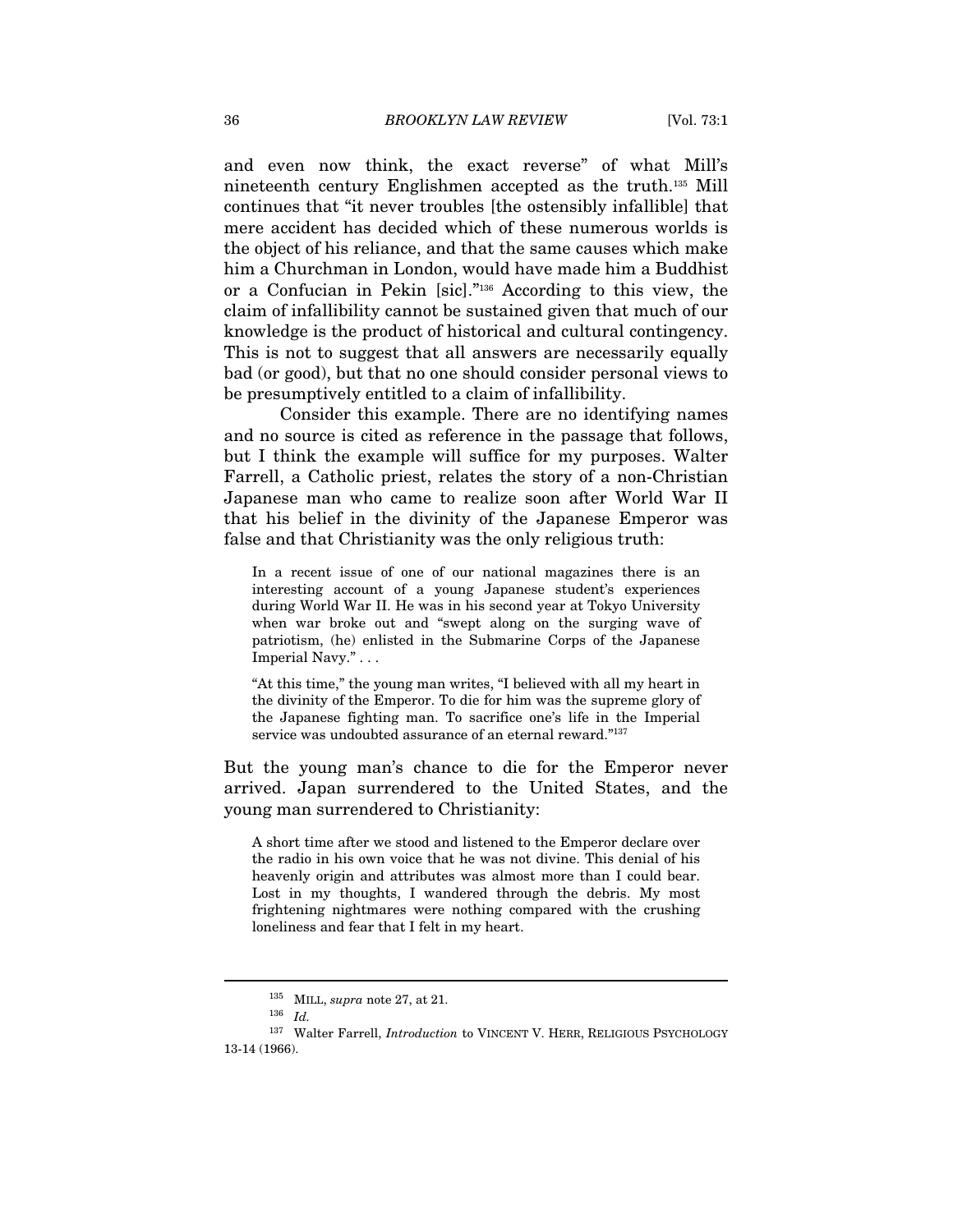I don't know how long I wandered aimlessly through the streets. My first moment of awareness came when I heard the laughter of a group of children who were leaving the remains of a bombed-out building. The knowledge that anyone could laugh happily in such circumstances piqued my curiosity. After much hesitation, I approached the ruined building and entered.

The first words I heard were, "Jesus Christ, true God and true man, loved us before we came to be, and died for each one of us that we may save our souls."

At the sight of Christ on the cross, my empty heart was filled and I was overwhelmed by what I now know to be the power of grace. In that moment of discovery, I felt the reality of Christ and His love.138

The account here broadly parallels Paul's conversion on the Damascus Road in that the Japanese student's experience was also rather instantaneous and, hence, suggestive of the miraculous in its revelations.

But there are differences, too. Whereas we are told that Paul was able to receive his religious truth through the unmediated voice of God and accompanied by a portentous spectacle of heavenly lights, the young Japanese man's acquisition of truth might have been less straightforward. After all, the latter never heard the voice of God or saw heavenly lights. All that was offered to him was the laughter of children, another human being's declaration that Christ was the Lord, and some kind of artistic representation of Jesus on the cross. None of these things, without considerable embellishment, is divine or supernatural.<sup>139</sup> Therefore, how did the young man know that his sudden turn to Christianity was not a reaction to non-religious stimuli? As Lewis Rambo has suggested in his extensive study of conversion, motives for conversion "are not simple and single."140 Instead, he explains:

Context is the integration of both the superstructure and the infrastructure of conversion, and it includes social, cultural, religious, and personal dimensions. Contextual factors shape avenues of communication, the range of religious options available, and people's mobility, flexibility, resources, and opportunities. These factors have a direct impact on who converts and how conversion

<sup>&</sup>lt;sup>138</sup> Id. at 14. **139** While a concept of religion need not require that a person experience something supernatural, the concept would seem to presuppose the existence of the supernatural at the core of any religion. See WARD, supra note 104, at 21 ("Religions can differ greatly from one another, but a central, if not absolutely universal, theme is the existence of a supernatural realm in relation to which some form of human fulfillment can be found.").<br> $^{140}$  RAMBO, supra note 126, at 140.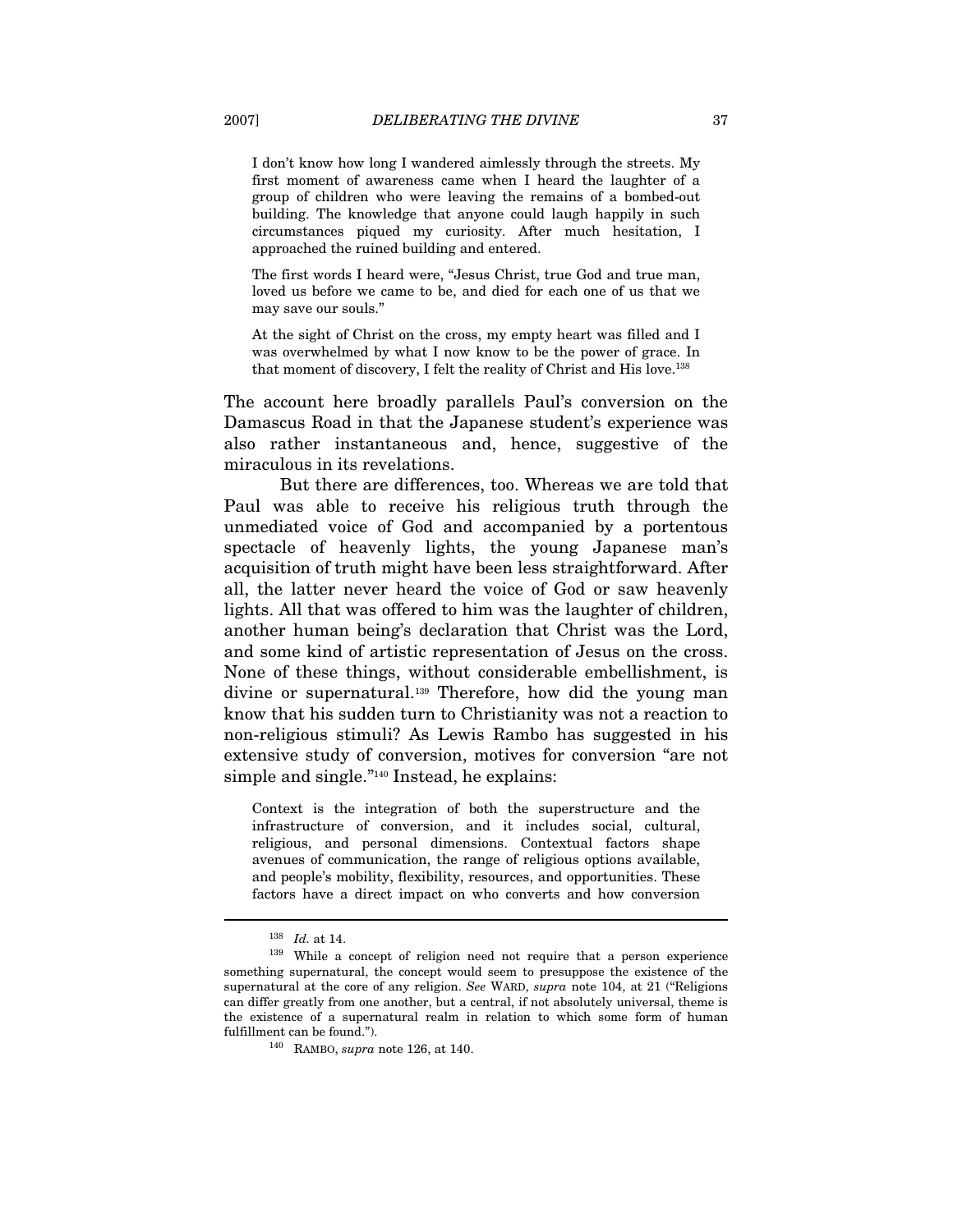happens. People can often be induced, encouraged, prevented, or forced to either accept or reject conversion on the basis of factors external to the individual.<sup>141</sup>

Let us examine these different factors, or to employ Professor Page's terminology from Part II, perspectives, in the context of the Japanese student's conversion.142 Is it possible that stunning political changes, rather than Jesus, may have caused the young man to believe that Christianity was the truth? There is at least a plausible case to be made. First, the young man's conversion experience differs from that of Paul's because the former never experienced anything like the supernatural intervention that caused the latter's conversion. True, the catastrophe of war is no prosaic event, but it is not supernatural like heavenly lights and the voice of God. And then there is the matter of the Japanese student's horrific realization that his Emperor was merely a political prop meant to reinforce an ideology of patriotism. The young man saw around him further evidence of Japan's failures in the random debris and bombed-out buildings, testaments to American domination. Emperor worship had been literally discredited by a country whose emblematic religion is Christianity. It was an apt situation for Professor Rambo's observation that "[d]uring a severe crisis, the deficiencies of a culture become obvious to many people, thus stimulating interest in new alternatives."<sup>143</sup> And specifically, "the perceived strength of a colonial power is a crucial variable."144 These circumstances raise questions about the young man's conclusion that Christianity is the religious truth: Was it influenced unduly by the literal collapse of the Japanese nation and the perceived dominance of the United States? We do not know for sure, but it would seem desirable for the Japanese convert to have considered these other factors so that he may have arrived at a more accurate conclusion about his new found truth, just as it is desirable in the interests of finding religious truth that he have had access to a greater diversity of viewpoints before he accepted the belief that the Japanese Emperor was God incarnate.145

 $141$  Id. at 20-21. 142 Rambo divides the factors into those that derive from "macrocontext" or "microcontext."  $Id$ . at 20-22. For me, the categories seem too interdependent and porous, and I thus avoid introducing them.

 $\begin{array}{l} \vspace{0.1cm} ^{143} \;\; Id. \;\; \text{at 41.} \\ \vspace{0.1cm} ^{144} \;\; Id. \end{array}$  One thing that comes to my mind with regard to the Japanese student's conversion is religion's power of consolation, especially after traumatic events like war.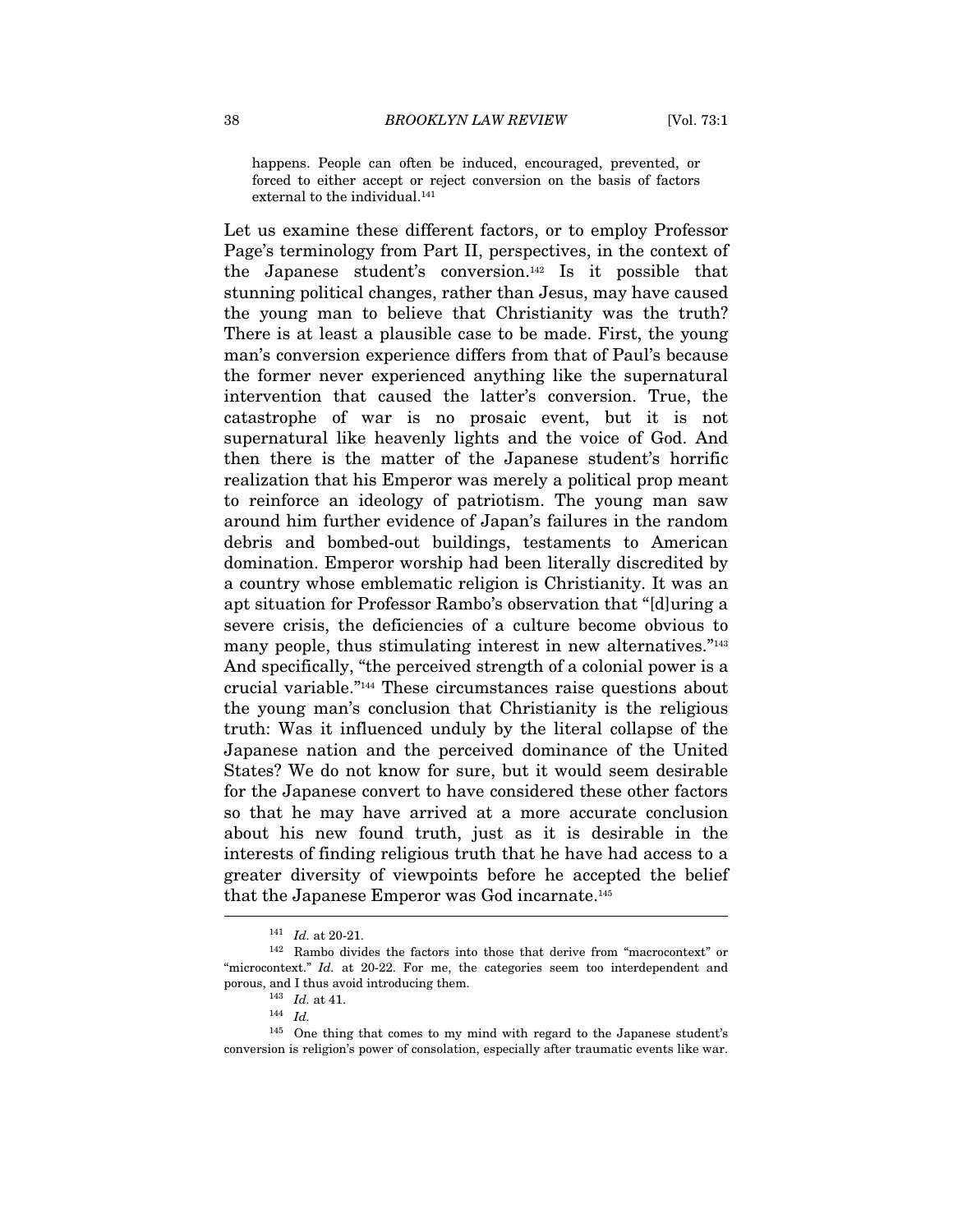There are other perspectives concerning religion that are external to religion itself but which can potentially help a person to assess the legitimacy of her prospective religious beliefs. For example, did the young man consider the perspective that his family, not his epiphany, is principally responsible for his religious disposition?146 The founder of psychoanalysis, Sigmund Freud, posits in his The Future of an Illusion that those individuals inclined toward religions like Christianity and Emperor-worship are less interested in the religion per se than in a desire for a strong father figure who can lay to rest the individual's relentless anxiety about the uncertainty of life.147 Freud begins his argument in the following manner.148 He first describes man's perception of nature as the antithesis of order and safety as represented by civilization.149 For nature in Freud's view symbolizes a world where death is inevitable and the promise of an afterlife is altogether uncertain; it is also a world ruled by forms of suffering that are absent moral meaning and distributed arbitrarily.150 In their attempt to comprehend these powerful and mysterious forces, people seek the "humanization of

It is time to face up to the important role that God plays in consoling us; and the humanitarian challenge, if he does not exist, to put something in his place. Many people who concede that God probably doesn't exist, and that he is not necessary for morality, still come back with what they often regard as a trump card: the alleged psychological or emotional need for a god.

. . . .

 $\overline{a}$ 

The first thing to say in response to this is something that should need no saying. Religion's power to console doesn't make it true. Even if we make a huge concession; even if it were conclusively demonstrated that belief in God's existence is completely essential to human psychological and emotional well-being; even if all atheists were despairing neurotics driven to suicide by relentless cosmic angst—none of this would contribute the tiniest jot or tittle of evidence that religious belief is true. It might be evidence in favour of the desirability of convincing yourself that God exists, even if he doesn't.

Robson-Scott trans., Anchor Books 1964).  $^{148}$   $\,$   $\! Id.$  at 22.  $^{149}$   $\,$   $\! Id.$ 

- 
- 
- $^{150}\;$   $Id.$  at 20-21.

The philosopher of science Richard Dawkins argues that this power causes many people to believe illogically that God in fact exists. He writes:

RICHARD DAWKINS, THE GOD DELUSION 352 (2006). 146 The Yale psychologist Joel Allison has suggested that "sudden and dramatic conversion" within a male divinity student might be attributable to the student's desire to substitute a weak father for a divine one that can offer firm judgment and guidance. Joel Allison, Religious Conversion: Regression and Progression in an Adolescent Experience, 8 J. SCI. STUD. RELIGION 23, 24, 28, 30, 32 (1969).<br><sup>147</sup> SIGMUND FREUD, THE FUTURE OF AN ILLUSION (James Strachey ed., W.D.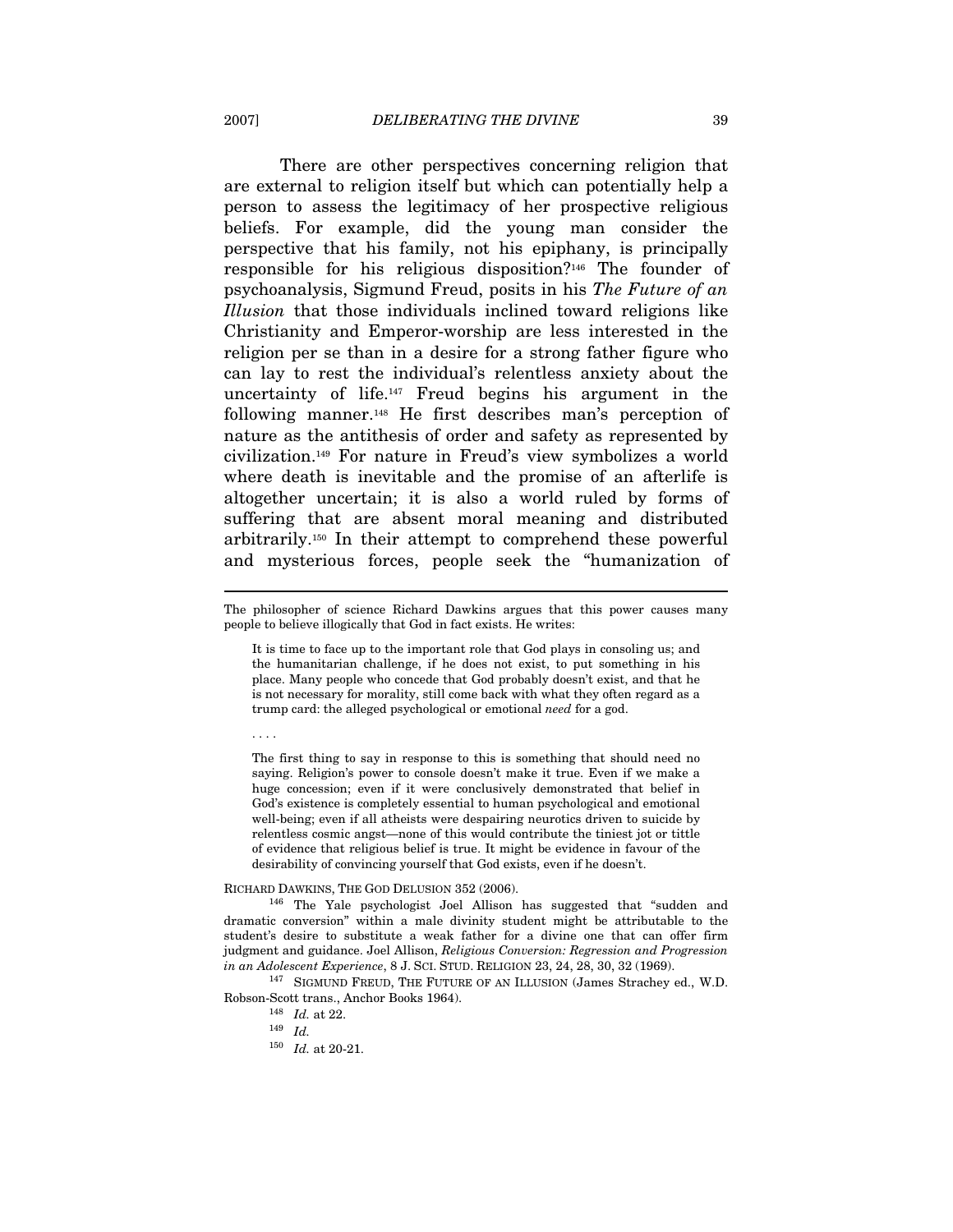nature."151 As helpless children, Freud argues, people identify their fathers as the embodiment of nature in its scariest forms; at the same time, the father comes to represent a protection against the unknown.152 This same anthropomorphism was evident in a person's understanding of God. Freud elaborates this view:

In the function [of protection] the mother is soon replaced by the stronger father, who retains that position for the rest of childhood. But the child's attitude to its father is colored by a peculiar ambivalence. The father himself constitutes a danger for the child, perhaps because of its earlier relation to its mother. Thus it fears him no less than it longs for him and admires him. The indications of this ambivalence in the attitude to the father are deeply imprinted in every religion . . . . When the growing individual finds that he is destined to remain a child forever, that he can never do without protection against strange superior powers, he lends those powers the features of belonging to the figure of his father; he creates for himself the gods whom he dreads, whom he seeks to propitiate, and whom he nevertheless entrusts with his own protection. Thus his longing for a father is a motive identical with his need for protection against the consequences of his human weakness. The defense against childish helplessness is what lends its characteristic features to the adult's reaction to the helplessness which he has to

For this situation is nothing new. It has an infantile prototype, of which it is in fact only the continuation. For once before one has found oneself in a similar state of helplessness: as a small child, in relation to one's parents. One had reason to fear them, and especially one's father; and yet one was sure of his protection against the dangers one knew. Thus it was natural to assimilate the two situations . . . . [A] man makes the forces of nature not simply into persons with whom he can associate as he would with his equals—that would not do justice to the overpowering impression which those forces make on him—but he gives them the character of a father.

<sup>&</sup>lt;sup>151</sup> FREUD, *supra* note 147, at 22.<br><sup>152</sup> Freud explained:

Impersonal forces and destinies cannot be approached; they remain eternally remote. But if the elements have passions that rage as they do in our own souls, if death itself is not something spontaneous but the violent act of an evil Will, if everywhere in nature there are Beings around us of a kind that we know in our own society, then we can breathe freely, can feel at home in the uncanny and can deal by psychical means with our senseless anxiety. We are still defenseless, perhaps, but we are no longer helplessly paralyzed; we can at least react. Perhaps, indeed, we are not even defenseless. We can apply the same methods against these violent supermen outside that we employ in our own society; we can try to adjure them, to appease them, to bribe them, and, by so influencing them, we may rob them of a part of their power. A replacement like this of natural science by psychology not only provides immediate relief, but also points the way to a further mastering of the situation.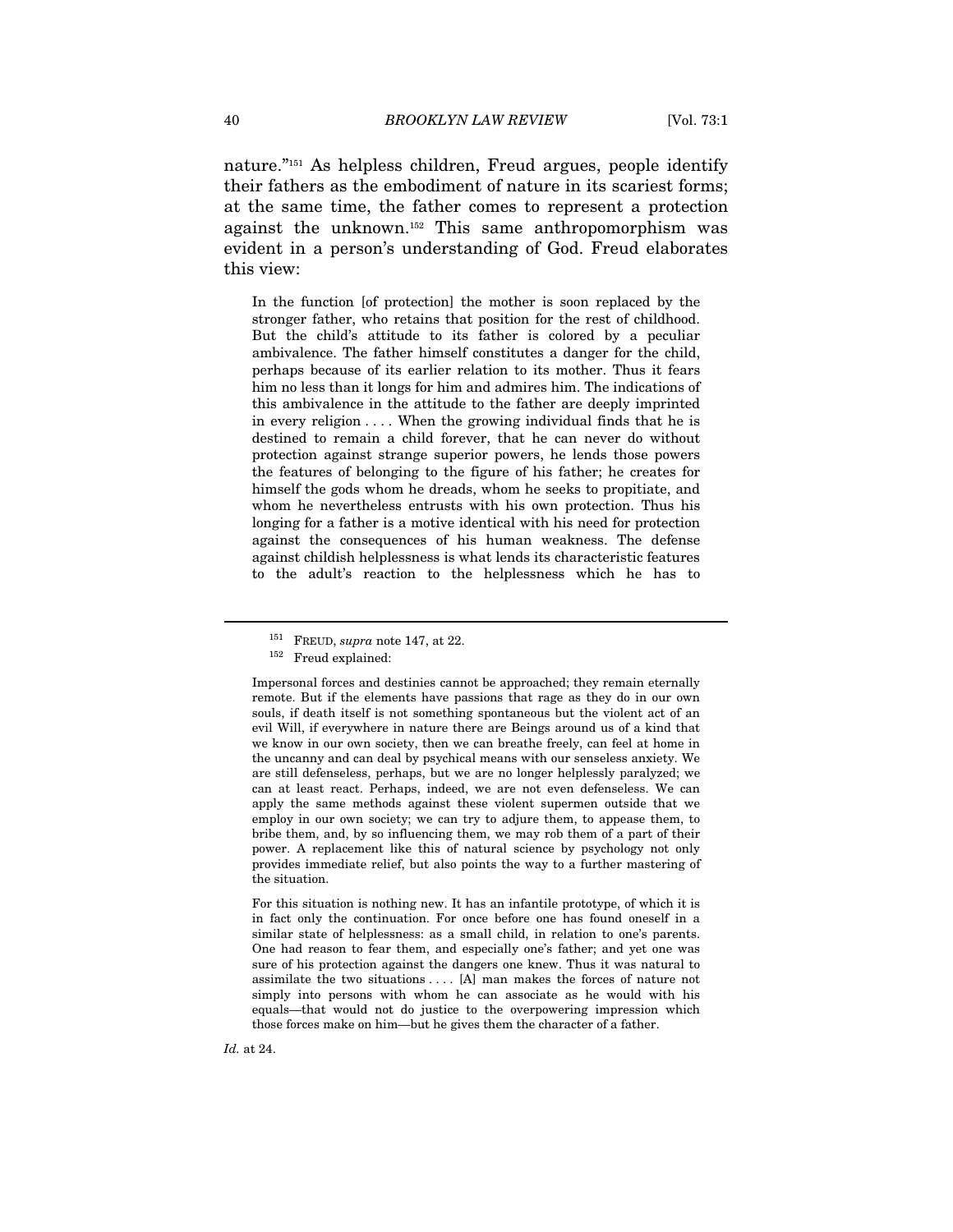acknowledge—a reaction which is precisely the formation of religion  $\dots$ .<sup>153</sup>

. . . .

As we already know, the terrifying impression of helplessness in childhood aroused the need for protection—for protection through love—which was provided by the father; and the recognition that this helplessness lasts throughout life made it necessary to cling to the existence of a father, but this time a more powerful one. Thus the benevolent rule of a divine Providence allays our fear of the dangers of life; the establishment of a moral world-order ensures the fulfillment of the demands of justice, which have so often remained unfulfilled in human civilization; and the prolongation of earthly existence in a future life provides the local and temporal framework in which these wish-fulfillments shall take place. Answers to the riddles that tempt the curiosity of man, such as how the universe began or what the relation is between body and mind, are developed in conformity with the underlying assumptions of this system. It is an enormous relief to the individual psyche if the conflicts of its childhood arising from the father complex—conflicts which it has never wholly overcome—are removed from it and brought to a solution which is universally accepted.154

In this way, God serves as a means to resolve an individual's most intimate familial crises.

Perhaps it is unrealistic to expect the young Japanese man in our example to have read Freud. But it would seem useful if the young man had considered something like the Freudian perspective, especially given the former's unswerving dedication to the supreme patriarchal figure of his Japanese Emperor-God and then his equally unswerving and stunningly abrupt dedication to another supreme patriarchal figure, the Christian Holy Father. And if we may add perspectives, as Professor Page does in his examples involving mathematical sequences, is it possible that the perspective derived from the trauma of war compounded the perspective derived from one's desire for an omnipotent father figure? Freud, after all, describes an existence that, without the psychological consolations of an invented divine father, would lead many to trudge along in lives that failed to offer redemptive meaning for their endless sufferings. According to the Freudian account, the Japanese Emperor Father gave the young man a purpose for and meaning to his military sacrifice during the severe uncertainties of war, while the Christian Holy Father supplied

 $\begin{array}{cc} 153 & Id. \text{ at } 35. \\ 154 & Id. \text{ at } 47\text{-}48. \end{array}$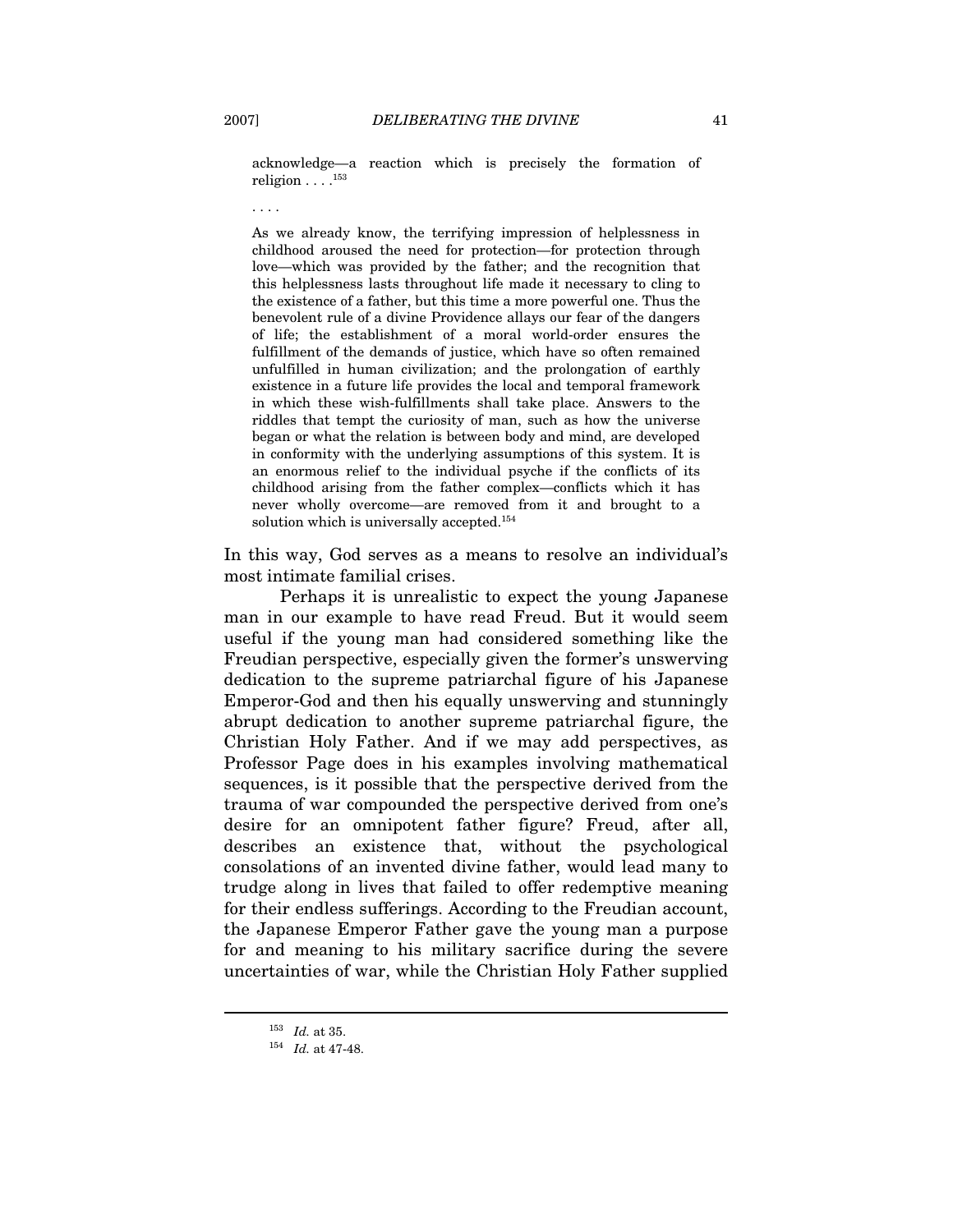a purpose for and meaning to the devastation and terror that he had experienced at the hands of the Americans.

The absolute obedience that the young man exercised toward these two divinely powerful patriarchal figures would seem to recall the intriguing remarks of Freud's fellow psychoanalyst Erich Fromm. Whereas Freud's Future of an Illusion did not deal explicitly with political issues, Fromm's Psychoanalysis and Religion does.155 Fromm invokes a political reference to the Fuhrer-worshipping fascism of World War II Germany, an example that should call to mind the Emperorworshipping fascism that organized the nation of the young Japanese man. Fromm explains that, like fascism, "authoritarian religions" require that the individual surrender power to some "transcending man."156 In surrendering, a person relinquishes his independence and integrity as an individual but acquires a sense of being protected by some supernatural power of which he has, in a sense, become a part.157 Authoritarian religion is thus not unlike authoritarian political regimes such as the one commanded by the fascist Emperor to whom our Japanese student had initially pledged his utter obedience: "Here the Fuhrer or the beloved 'Father of His People' or the State or the Race or the Socialist Fatherland becomes the object of worship; the life of the individual becomes insignificant and man's worth consists in the very denial of his worth and strength."158

By saying this, Fromm does not mean in any way to condemn Christianity,159 but means rather to shed light on a particular kind of psychological disposition. Given the young Japanese student's swift shift in obsession from one divine

That early Christianity is humanistic and not authoritarian is evident from the spirit and text of all Jesus' teachings. Jesus' precept that "the kingdom of God is within you" is the simple and clear expression of nonauthoritarian thinking. But only a few hundred years later, after Christianity had ceased to be the religion of the poor and humble peasants, artisans, and slaves . . . and had become the religion of those ruling the Roman Empire, the authoritarian trend in Christianity became dominant.

Id. at 48.

 $^{155}$   $\,$  See generally ERICH FROMM, PSYCHOANALYSIS AND RELIGION (Yale Univ. Press 1950).

 $\begin{array}{ll} \n ^{156} \quad Id. \text{ at } 35. \\ \n ^{157} \quad Id. \\ \n ^{158} \quad Id. \text{ at } 36. \n \end{array}$ 

<sup>&</sup>lt;sup>159</sup> Unlike Freud, Fromm believes that religion could have ameliorative moral effects on both the individual and society. For example, Fromm praises the ethos of early Christianity: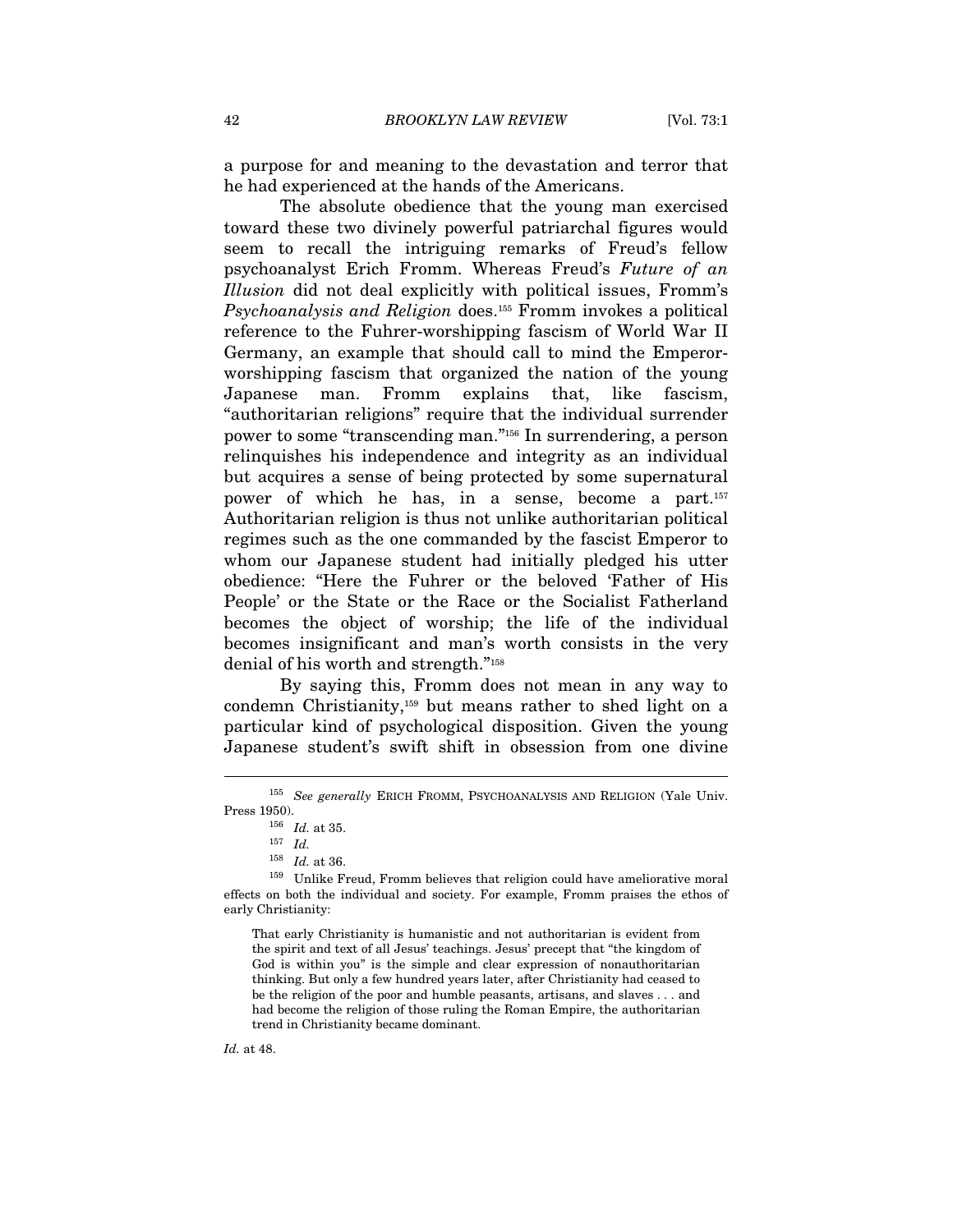father figure to another, it would have been useful for him, in the interests of truth, if the young man had deliberated about Freud's and Fromm's psychological perspectives, as there is no indication in the quoted passage that he did.160

#### 2. From Repressive Father to Holy Father

Even the conversion experiences of the most famous of religious figures can be described in psychoanalytic terms in a way that questions whether they have found religious truth. Erik Erikson's classic study of Martin Luther is a good example.161 Luther would eventually become the founder of Lutheran Protestantism, but as a young man he had resigned himself to the insistent expectations of his coal miner father, Hans, who longed for his talented son to gain entrance into the profitable and respectable world of lawyers and their professional class.162 But something would change all that. One night, so the official story goes, a "bolt of lightning struck the ground near him, perhaps threw him to the ground, and caused him to be seized by a severe, some say convulsive, state of terror."163 Luther felt as if he was "completely walled in by the painful fear of a sudden death" and before he knew it, "he had called out, 'Help me, St. Anne . . . . I want to become a monk.'"164 And so he did: "On his return . . . he told his friends that he felt committed to enter a monastery. He did not inform his father."<sup>165</sup>

Luther's rejection of his father's authority was not quite complete, however, for the young man continued to live in dread of his father's power and authority. Hans was a

 $160$  In making these suggestions, I do not mean to suggest that religious beliefs necessarily harbor some psychological malady. Instead, I am inclined to agree with the conclusions of psychologist Gordon Allport:

Many personalities attain a religious view of life without suffering arrested development and without self-deception. Indeed it is by virtue of their religious outlook upon life—expanding as experience expands—that they are able to build and maintain a mature and well-integrated edifice of personality. The conclusions they reach and the sentiments they hold are various, as unique as is personality itself.

ALLPORT, *supra* note 108, at viii.<br><sup>161</sup> See ERIK H. ERIKSON, YOUNG MAN LUTHER: A STUDY IN PSYCHOANALYSIS AND HISTORY (Norton 1958).<br> $^{162}$  Id. at 50, 56.

<sup>&</sup>lt;sup>163</sup> *Id.* at 91.<br><sup>164</sup> *Id.* at 91-92.<br><sup>165</sup> *Id.* at 92.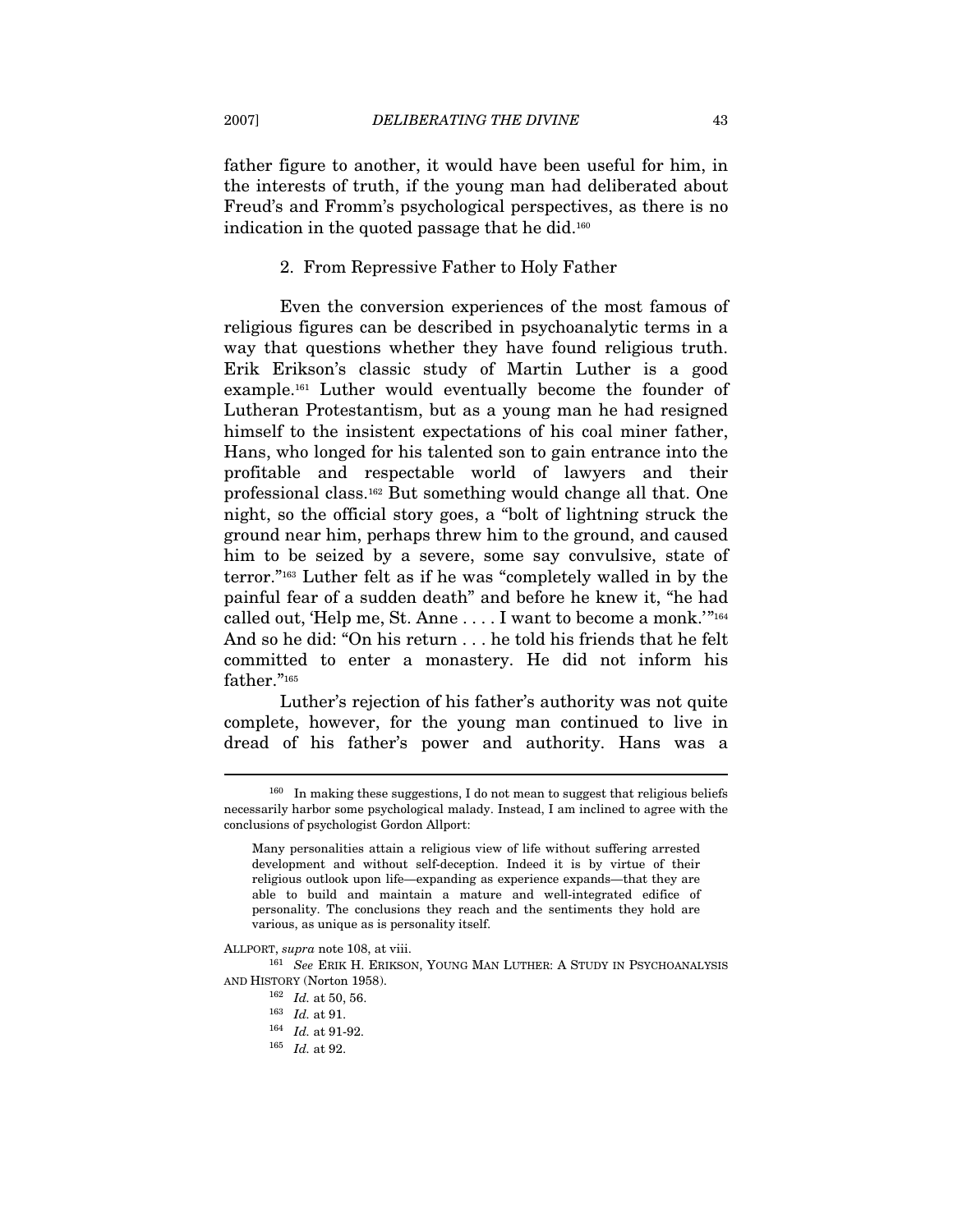vindictive and harsh father who routinely threatened and bullied his son Martin. Worse, Hans rationalized his abuse as the moral righteousness of an upright judge of character.166 After a lifetime of intimidation, Martin believed that he could not resist his father without emasculating him; on the other hand, Martin did not believe that he could obey his father without emasculating himself.<sup>167</sup> He was stuck in a terrible paradox.168

Erikson proposes that Martin was able to resolve this dilemma by turning to what he perceived as a higher father—a Holy Father—to whom the young man had to submit as a matter of authority. The evidence on offer begins with the recognition that Martin's conversion, like that of the Japanese student, was impelled by a set of nonsupernatural events, not the divine intervention that defined Paul's experience on the Damascus Road. First, Christ himself had spoken to Paul and others had witnessed it.169 But Martin never had any witnesses and he never claimed to have seen or heard anything supernatural.170 Professor Erikson writes,

We must say, therefore, that while Paul's experience must remain in the twilight of biblical psychology, Martin can claim for his conversion only ordinary psychology attributes, except for his professed conviction that it was God who had directed an otherwise ordinary thunderstorm straight toward him.171

Notwithstanding these pedestrian renderings of Luther's religious experience, the storm and the lightning, from a psychoanalytic perspective, were useful symbolic resources to resolve the problems with his father:

There remains one motive which God and Martin shared at this time: the need for God to match Hans, within Martin, so that Martin would be able to disobey Hans and shift the whole matter of obedience and disavowal to a higher, and historically significant, plane. It was necessary that an experience occur which would convincingly qualify as being both exterior and superior, so that

<sup>&</sup>lt;sup>166</sup> ERIKSON, *supra* note 161, at 92.<br><sup>167</sup> *Id.* at 67.<br><sup>168</sup> *Id.*  $169$  *Id.* at 93.

 $170\;$  Id. at 92. 171 Id. at 94. Erikson qualifies that he does not mean to reduce Martin's beliefs to mere psychology: "We are not in the least emphasizing the purely psychological character of the matter in order to belittle it: Martin's limited claims, coupled with a conviction which he carried to the bitter end, show him to be an honest member of a different era." Id.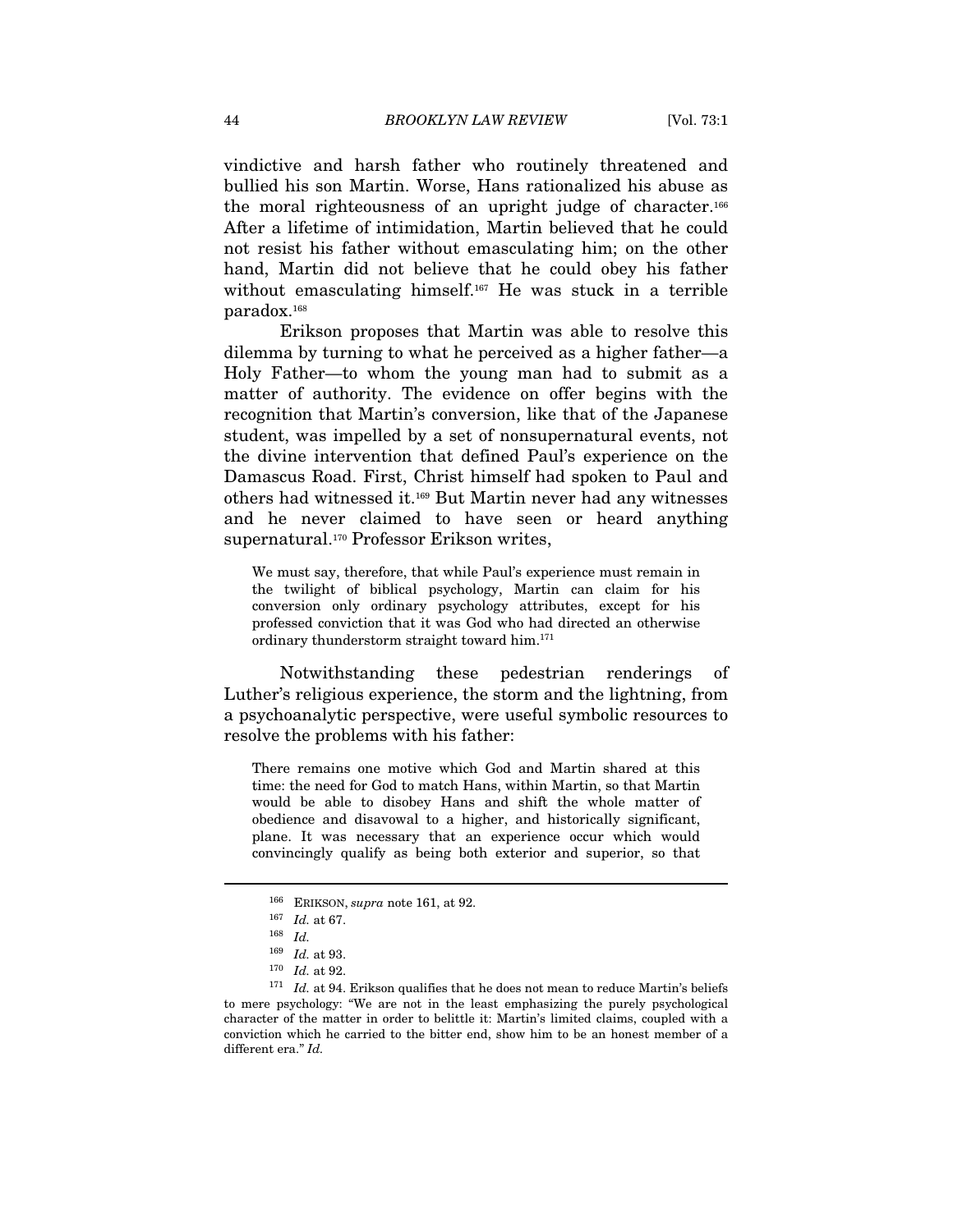either Hans would feel compelled to let his son go (and that, remember, he never could and never would do) or that the son would be able to forswear the father and fatherhood. For the final vow would imply both that Martin was another Father's servant, and that he would never become the father of Hans' grandsons. Ordination would bestow on the son the ceremonial functions of a spiritual father, a guardian of souls and a guide to eternity, and relegate the natural father to a merely physical and legal status.172

Again, as in my discussion of the Japanese student, I cannot say with certainty that Luther's religious conversion is without justification. My aim is rather to invite consideration of an alternative perspective in psychoanalysis in order to enrich our deliberative possibilities for arriving at the truth of some religious belief.173

In the next section, I sketch examples of people who deliberated about different religious perspectives in order to arrive at a more justifiable conclusion about truth.

## B. Deliberation Over a Diversity of Viewpoints and Ideas

I want to sketch in this section two perspectives on the uses of deliberation for purposes of discovering religious truth. One is by the Protestant philosopher John Milton in his Areopagitica, a pamphlet he wrote in 1644 to challenge Parliament's censorship against certain religious books. What makes Milton's argument intriguing for my purposes is that it is derived from a perspective that is itself religious. On the other hand, the second figure to whom I turn is Thomas Jefferson, a man whose skepticism about religion could never be confused with Milton's religious zeal. I discuss Jefferson's letter to his nephew in which the former president outlines his arguments for the sort of deliberation that I am commending. By offering the arguments of the faithful Milton and the skeptical Jefferson, it is my hope that the reader will gain a fuller sense of the merits of deliberation for the discovery of truths pertaining to religion.

 $172$  *Id.* at 94-95. For a similar conclusion regarding the conversion experiences of some contemporary theology students, see Allison, *supra* note 146.<br><sup>173</sup> I do not, therefore, agree with Freud's adamant declaration that it would

be an illusion "to suppose that what science cannot give us we can get elsewhere." FREUD, supra note 147, at 92. I am inclined to sympathize with Erikson's more modest understanding of the relationship between psychoanalysis and religion. ERIKSON, supra note 161, at 21 (arguing that psychoanalysis and religion pursue different objectives and that neither one need not logically take priority over the other).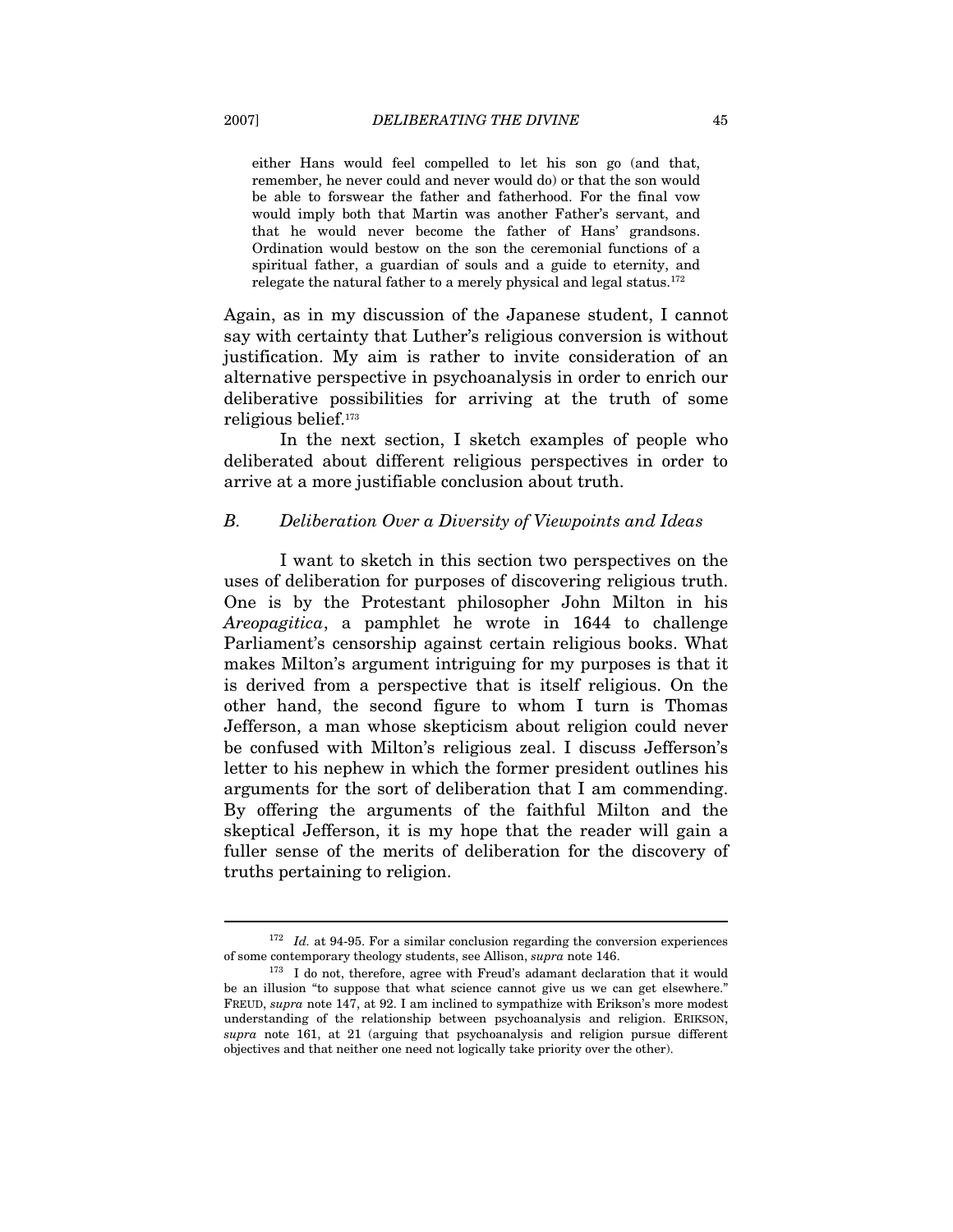# 1. A Perspective of the Faithful: The Case of John Milton

I began this Article with a discussion of Justices Holmes and Brandeis as the forerunners of the justification from truth within the American judicial context. Yet while both justices restricted their discussion to secular speech, the most famous argument in Western culture for what contemporaries style the justification from truth was offered by the deeply religious John Milton, who sought to employ the justification to support religious, not secular, speech.174 Furthermore, unlike Holmes and Brandeis, Milton's version of the justification from truth is underwritten almost entirely by religious arguments.<sup>175</sup> Professor Vincent Blasi has therefore wisely cautioned contemporaries against conscripting Areopagitica, Milton's famous defense of religious speech, as a straightforward defense of expression generally.176 Consider what is surely the most widely cited quotation from Areopagitica. Milton declares with an optimism seemingly bordering on the naïve: "Let [Truth] and Falsehood grapple; who ever knew Truth put to the worse, in a free and open encounter."177 As anyone today knows, however, there is no guarantee that truth will win in a battle with falsehood. Therefore, to make serviceable Milton's oftquoted line, it is useful to consult the context. Milton is confident that truth will prevail over falsehood because God is on the side of truth. Milton's declaration is less a prediction about psychology than a faith in divine providence. He "knows" that truth will prevail because God wills that it should.178

<sup>&</sup>lt;sup>174</sup> JOHN MILTON, AREOPAGITICA 6 (Cambridge Univ. Press 1918) (1644).<br><sup>175</sup> See Vincent Blasi, Milton's Areopagitica and the Modern First Amendment, Ralph Gregory Elliot First Amendment Lecture (Mar. 1995), available at http://www.law.yale.edu/documents/pdf/Milton.pdf.<br><sup>176</sup> Id.; see also Francis Canavan, John Milton and Freedom of Expression, 7

INTERPRETATION 50 (1978).<br><sup>177</sup> MILTON, *supra* note 174, at 58.<br><sup>178</sup> Milton writes: "For who knows not that Truth is strong next to the

Almighty; she needs no policies, no stratagems, nor licencings to make her victorious . . . ." Id. at 59. He also elaborates:

For when God shakes a Kingdome with strong and healthful commotions to a general reforming, 'tis not untrue that many sectaries and false teachers are then busiest in seducing; but yet more true it is, that God then raises to his own work men of rare abilities, and more then common industry not only to look back and revise what hath bin taught heretofore, but to gain further and go on, some new enlightened steps in the discovery of truth. For such is the order of God's enlightening his Church, to dispense and deal out by degrees his beam, so as our earthly eyes may best sustain it.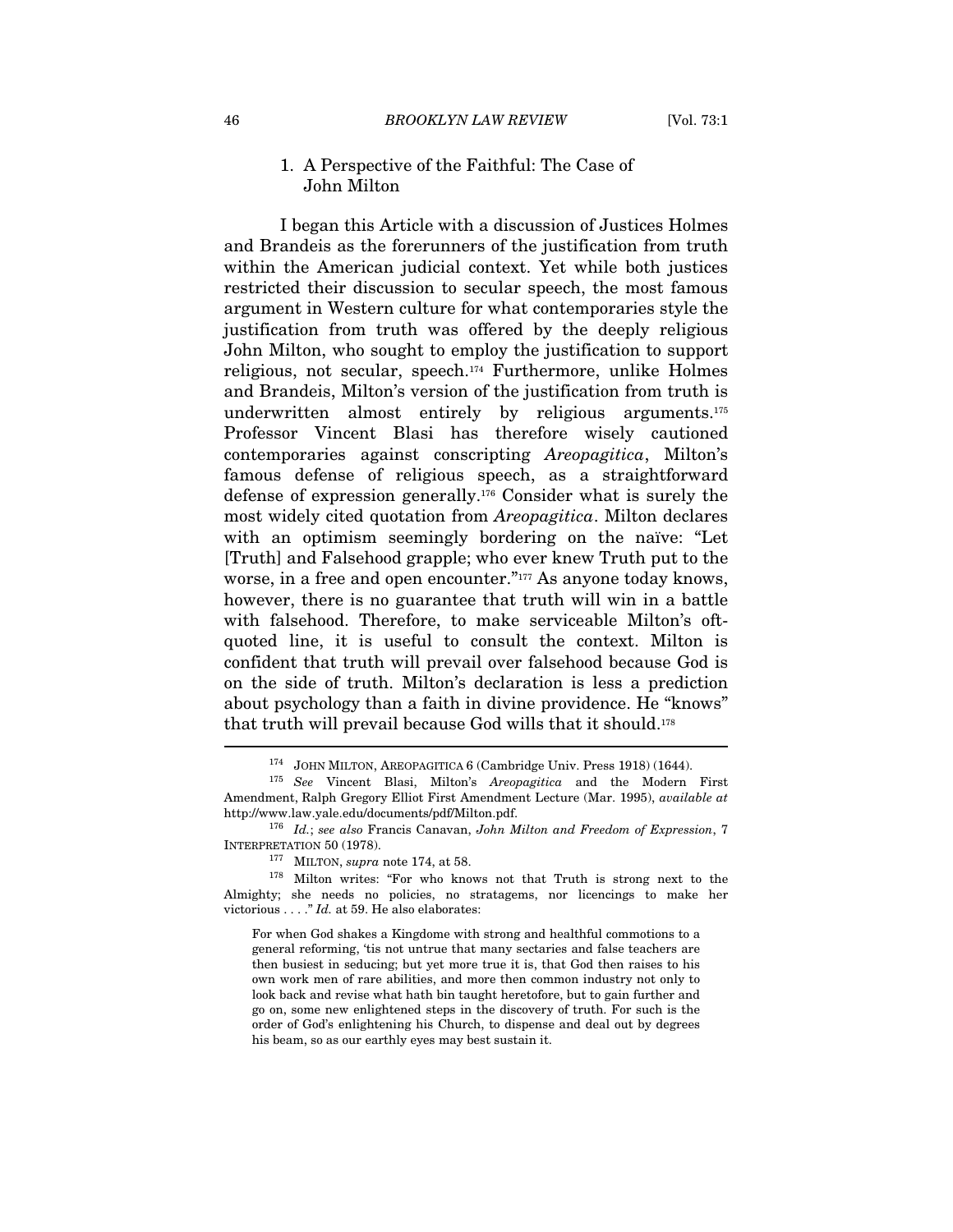But if Milton is confident in the broad outlines of God's plans, he nonetheless urges humans themselves to do their part and deliberate over religious truth. For "God uses not to captivate [a man] under a perpetual childhood of prescription, but trusts him with the gift of reason to be his own chooser . . . ."179 And being one's own chooser involves having to choose in a world where good and evil are mutually constitutive.180

In fact, according to Milton, man's knowledge of good begins with his knowledge of evil. He explains that Adam ate the forbidden fruit and thus at once acquired knowledge of both good and evil, and it was only by knowing evil that he came to know good, and vice versa.<sup>181</sup> Instead of dodging the spectacles of evil, then, a dutiful Christian must vigorously seek them out so as to refine his conception of that which is divine and good:

He that can apprehend and consider vice with all her baits and seeming pleasures, and yet abstain, and yet distinguish, and yet prefer that which is truly better, he is the true wayfaring Christian. I cannot praise a fugitive and cloistered virtue, unexercised and unbreathed, where that immortal garland is to be run for, not without dust and heat.  $^{182}$ 

Here, Milton's rhetoric of virtue, while situated squarely in religious discourse, resonates with the language of Justice Brandeis in Whitney, because both men identify as a threat to the discovery of truth a passive audience that is indifferent to the obligations of deliberation, whether those obligations derive  $\overline{a}$ 

180 Milton writes:

Good and evil we know in the field of this World grow up together almost inseparably; and the knowledge of good is so involved and interwoven with the knowledge of evil, and in so many cunning resemblances hardly to be discerned, that those confused seeds which were imposed on Psyche as an incessant labor to cull out, and sort asunder, were not intermixed.

*Id.* at 19-20.  $181$  Milton explains:

It was from out of the rind of one apple tasted, that the knowledge of good and evil as two twins cleaving together leapt forth into the World. And perhaps that is that doom which Adam of knowing good and evil, that is to say of knowing good by evil. As therefore the state of man now is; what wisdom can there be to choose, what continence to forbear without the knowledge of evil?

 $Id.$  at 20.  $182\quad Id.$ 

Id. at 61-62. When necessary, I have for clarity's sake silently modernized Milton's spelling and grammar.<br> $\frac{179}{Id}$ . at 19.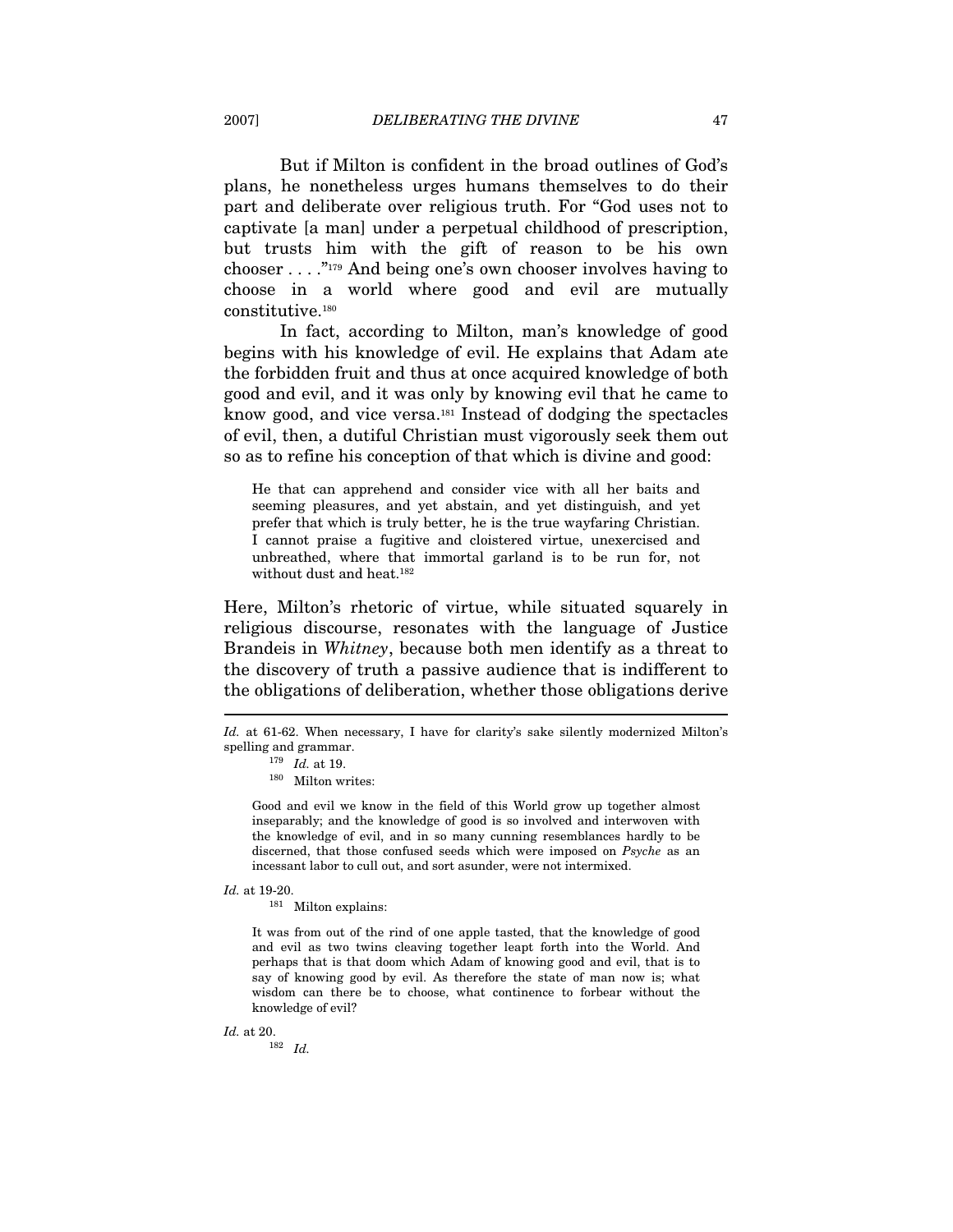from religion, as they did for Milton, or, in Brandeis's case, from the civic requirements of democracy. And in the following passage, Milton sounds like the nineteenth century pragmatist Mill, who argued that even false ideas can help the audience to refine and confirm its assumption of truth:

Since therefore the knowledge and survey of vice is in this world so necessary to the constituting of human virtue, and the scanning of error to the confirmation of truth, how can we more safely, and with less danger scout into the regions of sin and falsity than by reading all manner of tracts, and hearing all manner of reason? And this is the benefit which may be had of books promiscuously read.183

Notwithstanding (or, I suppose, because of) Milton's staunch faith in Christianity, the above passage is impressive in its open-mindedness. It goes beyond his earlier argument that good is mutually constitutive of evil. Here, Milton broadens his purview of the acceptable by urging his readers to reflect on "all manner of tracts" and "all manner of reason" and to raid a "promiscuous" stock of books. In this way, as much as Milton abhorred what he perceived as the intolerance of the Catholics of his day, $184$  his disposition bears a resemblance to that of the Catholic Church. The Catholic Church provides another example of the benefit of the deliberative approach to religious truth: the use of the devil's advocate. Consider once again Mill's defense of a diversity of viewpoints and ideas. While generally considered to be the bastion of secular enlightenment, Mill's On Liberty contains the telling example of the Catholic Church's use of the devil's advocate, an example that is all the more interesting because of Mill's jaundiced reference to the Catholic Church as the "most intolerant of churches":185

The most intolerant of churches, the Roman Catholic Church, even at the canonization of a saint, admits, and listens patiently to, a "devil's advocate." The holiest of men, it appears, cannot be admitted

<sup>&</sup>lt;sup>183</sup> MILTON, *supra* note 174, at 21.<br><sup>184</sup> Despite his tolerance for religious diversity, Milton refused to tolerate Catholics for he felt that they refused to tolerate anyone else: "I mean not tolerated Popery, and open superstition, which as it extirpates all religions and civil supremacies, so itself should be extirpated, provided first that all charitable and compassionate means be used to win and regain the weak and the misled . . . ." Id. at 60.  $185$  MILL, *supra* note 27, at 24.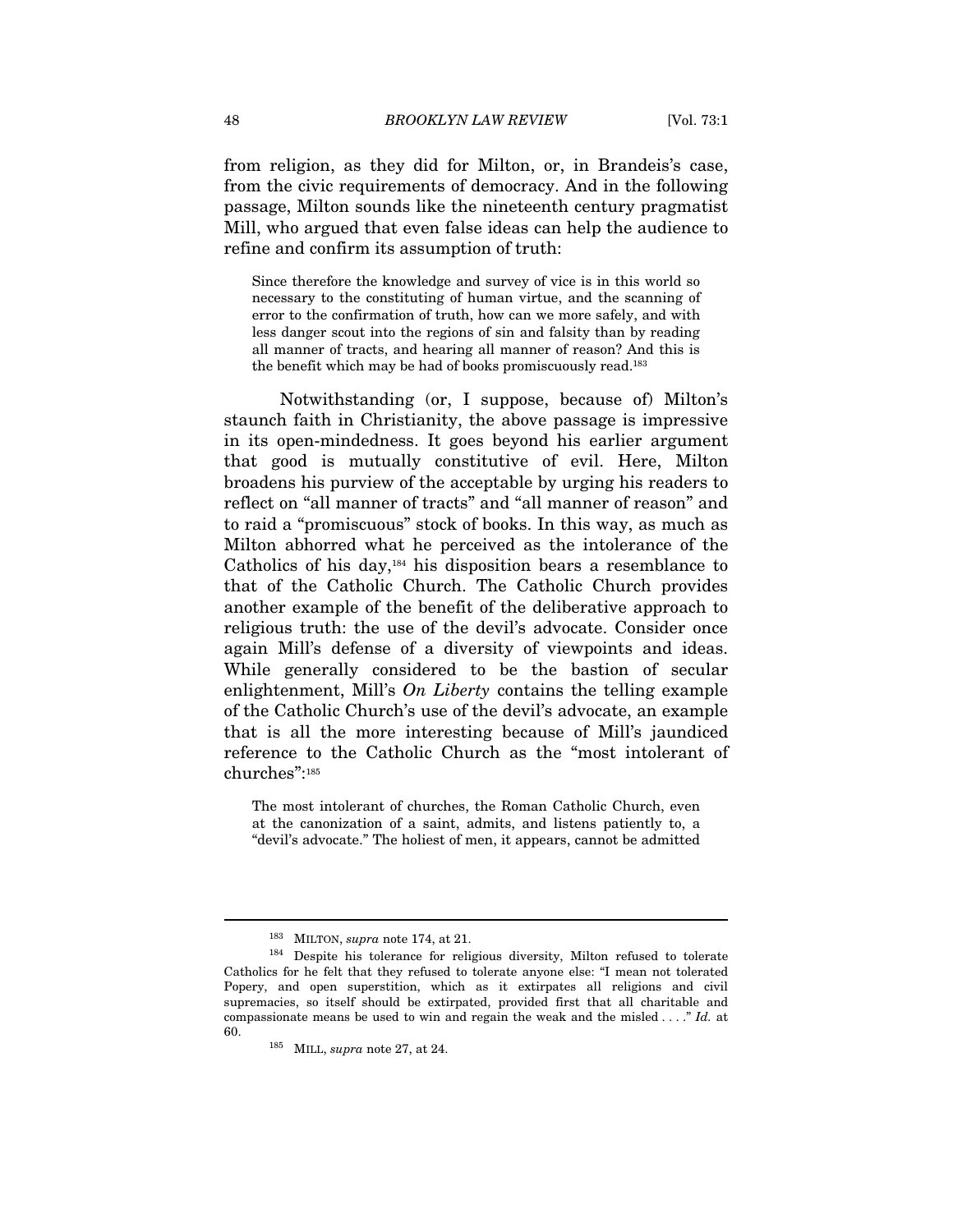to posthumous honours, until all that the devil could say against him is known and weighed.186

This passage can be read for the proposition that even if a priest feels himself called by God to advocate a nominee for sainthood, both the priest-advocate and those priests in the audience can benefit from deliberation over different viewpoints. Indeed, the original name of the "devil's advocate" was the "general promoter of the faith," for it was the devil's advocate who urged Catholics to carefully deliberate about whether a candidate for sainthood was worthy of their religious faith.187

I have conscripted Milton's ideas as well as the devil's advocate of the Catholic Church to show that even religionists can benefit enormously from a deliberative approach to religious truth. In the next section, I offer an example from a secular perspective, that of Thomas Jefferson.

 $\overline{a}$ 

Id. at 705-06. Especially interesting is how the Catholic Church, like Milton, views deliberation as logically conducive to discovering the divine:

Consequently, [the promoter of the faith's] activity contributed to the effort of presenting the servant of God in his true image, so that the faith may come to know the Christian richness of his soul and look on him as a person selected by God for the Church and worthy of beatification and canonization.

Id. at 706.

<sup>186</sup> Id.

<sup>187 4</sup> New Catholic Encyclopedia 705 (2d. ed. 2003).

The Promoter of the Faith was entrusted with opposing the claims of the patrons of the cause and those of the "saint's advocate," thereby earning for himself the easily misunderstood title of "devil's" advocate. In actual fact, he was rather the advocate of the Church, which must be extremely severe in the investigation directed to establish whether or not a baptized person is truly qualified to be beatified or canonized. Statistical data on such causes clearly show that several processes, apparently very promising at the beginning, had to be abandoned later because of difficulties, raised by the promoter of the faith, that could not be satisfactorily answered. In these cases, the critical and seemingly negative work of the promoter of the faith undoubtedly had a great positive value, inasmuch as it prevented the Church from pronouncing a certain and favorable judgment on the life and works of a person without possessing unquestionable proof. The function of the promoter of the faith proved itself most useful in the processes that were successfully concluded. Not only did he guarantee that the proceedings were conducted according to law, but the objections raised by him . . . compelled the patrons of the cause to perform an ever more profound and complete examination of the person in question.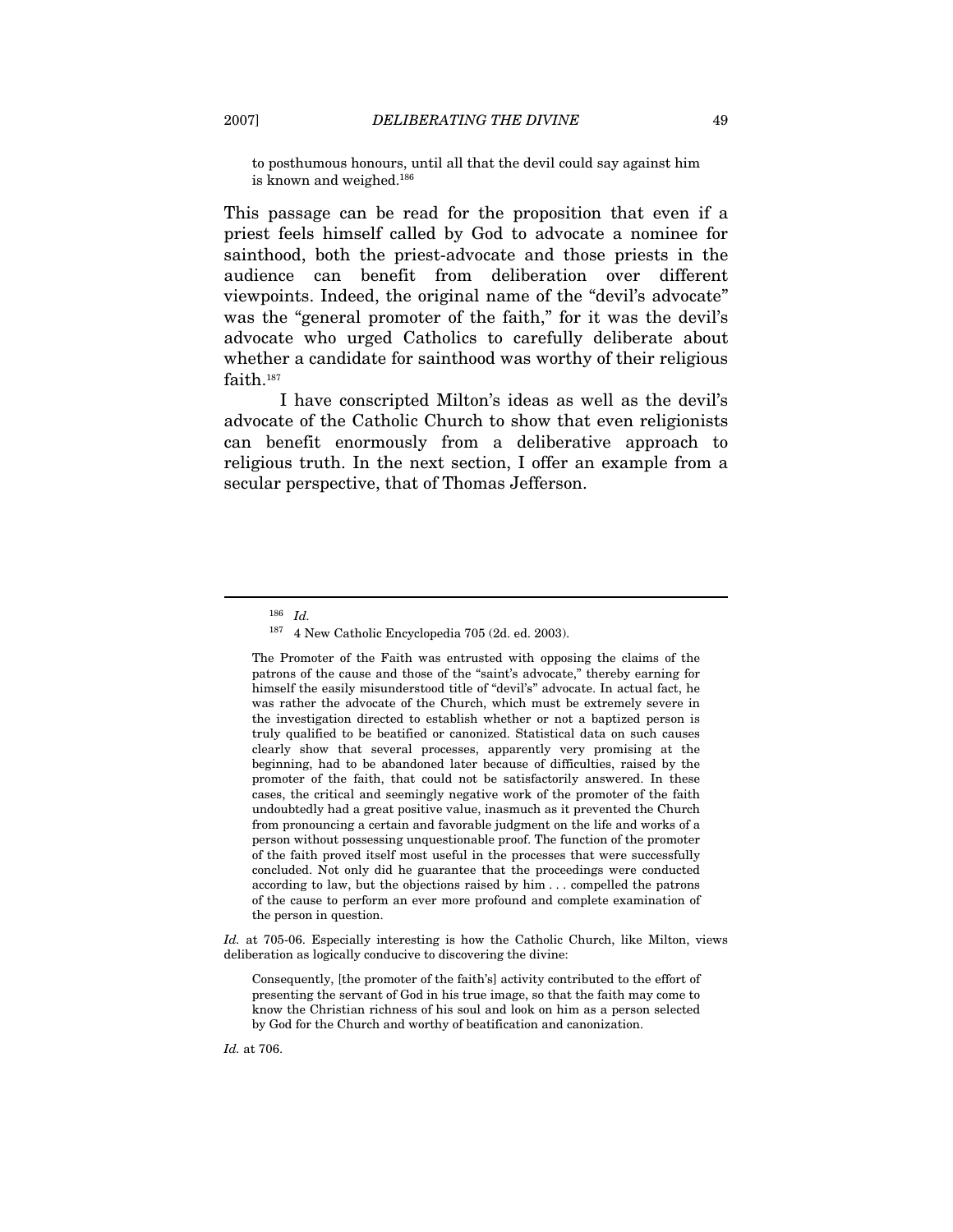#### 2. Skepticism Toward Religion: The Case of Thomas Jefferson

A diversity of perspectives concerning the nature of religion can help people to arrive at more justifiable conclusions about religious truth. While he is generally remembered as the President of the United States, Thomas Jefferson was a thoughtful student of religion, and his arguments deserve to be considered because he illustrates how a diversity of viewpoints can be used to analyze the integrity of a faith from a perspective outside the religious canon. During his presidency, Jefferson was condemned by some religionists as a stubborn atheist,188 but he took religious faith quite seriously and insisted that people's religious choices should be respected, especially if they were the product of careful deliberation over competing viewpoints, including competing viewpoints that were grounded in those modes of logic and deduction characteristic of secular enlightenment inquiry. A sustained explanation of his position is found in his letter to Peter Carr, his nephew. Jefferson writes to him:

Your reason is now mature enough to examine this object [of religion]. In the first place, divest yourself of all bias in favor of novelty and singularity of opinion. Indulge them in any other subject rather than that of religion. It is too important, and the consequences of error may be too serious. On the other hand, shake off all the fears and servile prejudices, under which weak minds are servilely crouched. Fix reason firmly in her seat, and call to her tribunal every fact, every opinion. Question with boldness even the existence of a God; because, if there be one, he must more approve of the homage of reason, than that of blindfolded fear.<sup>189</sup>

Striking in the passage is its employment of those tropes that structured Justice Brandeis's Whitney concurrence: reason, fear and courage.190 Like Brandeis, Jefferson contrasts reason, which does not come naturally but must be propelled by courage, against prejudice, which is a byproduct of fear. Reason, as Jefferson conceives it, resembles Brandeis's

<sup>188</sup> So write Adrienne Koch and William Peden: "The financial bigwigs of New York and New England still feared and opposed [Jefferson]; nor had reactionary and orthodox churchmen completely abandoned their habit of tongue-lashing the 'Atheist.'" Adrienne Koch & William Peden, Introduction to THE LIFE AND SELECTED WRITINGS OF THOMAS JEFFERSON xxxv (Adrienne Koch & William Peden eds., Random House 1993)

<sup>(1944) [</sup>hereinafter THE LIFE].<br><sup>189</sup> Letter from Thomas Jefferson to Peter Carr (Aug. 10, 1787), *in id.* at 399.<br><sup>190</sup> See Whitney v. California, 274 U.S. 357, 376 (1927), overruled in part by Brandenburg v. Ohio, 395 U.S. 444; see also Blasi, supra note 35.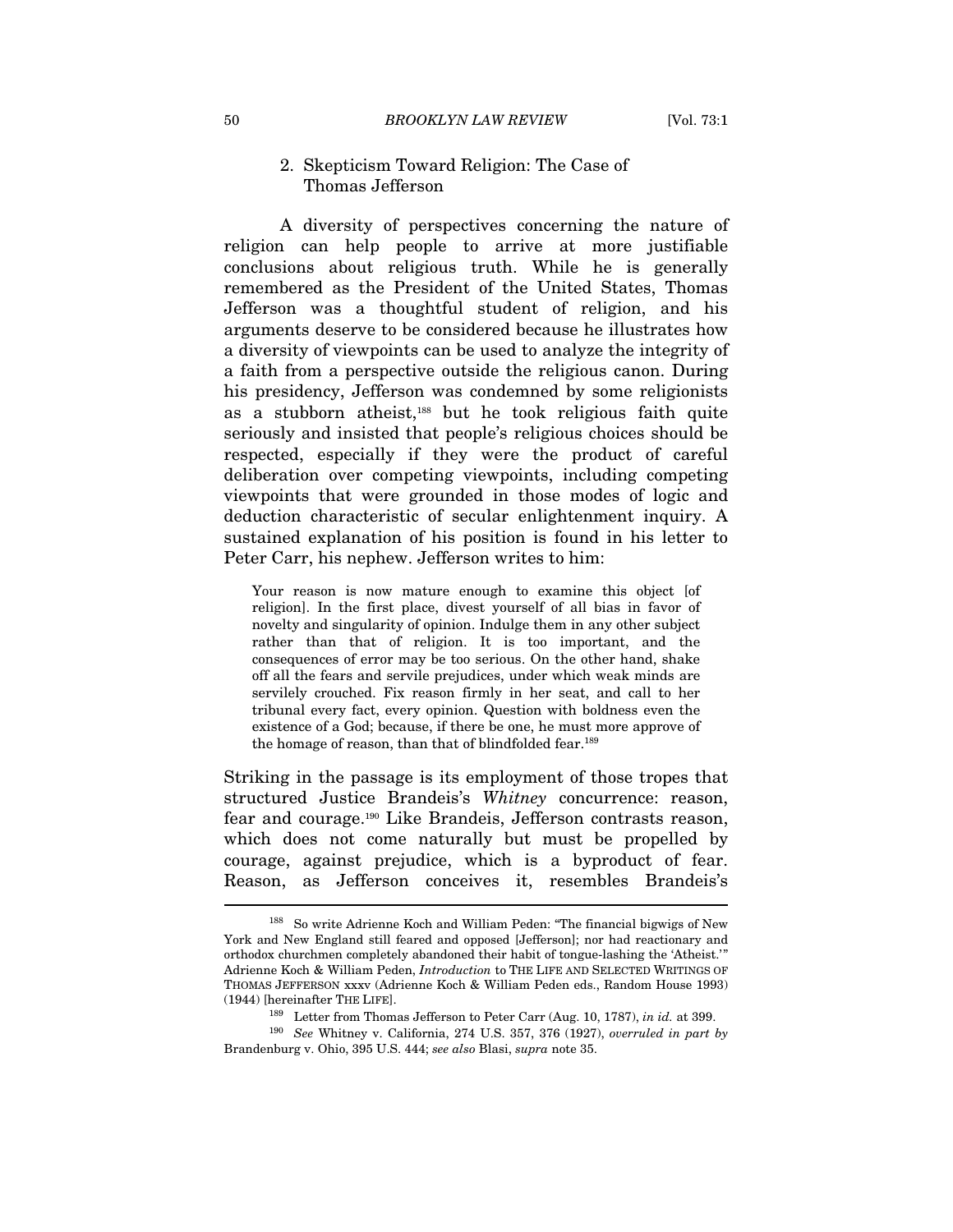conception in that it is meant to evoke a posture of critical inquiry, not necessarily a deeper philosophical commitment that rejects religion or considers reason incompatible with religion. Indeed, the lens of reason could, according to Jefferson, theoretically steer its possessor to admit the existence of God.191

We are afforded an example of the importance Jefferson placed on deliberation in his discussion of the book of Joshua in the Christian Bible. He admonishes Carr:

But those facts in the Bible which contradict the laws of nature, must be examined with more care, and under a variety of faces. Here you must recur to the pretensions of the writer to inspiration from God. Examine upon what evidence his pretensions are founded, and whether that evidence is so strong, as that its falsehood would be more improbable than a change in the laws of nature, in the case he relates. For example, in the book of Joshua, we are told, the sun stood still several hours. Were we to read that fact in Livy or Tacitus, we should class it with their showers of blood, speaking of statues, beasts, etc. But it is said, that the writer of that book was inspired. Examine, therefore, candidly, what evidence there is of his having been inspired.<sup>192</sup>

Although the trajectory of his discussion appears to discount the veracity of the biblical miracles, Jefferson ultimately remains agnostic, accepting his own advice to Carr to "divest yourself of all bias in favor of novelty and singularity of opinion."193 So he tells Carr that the account of the sun standing still for several hours is "entitled to your inquiry, because millions believe it."<sup>194</sup> "On the other hand," Jefferson qualifies,

you are astronomer enough to know how contrary it is to the law of nature that a body revolving on its axis, as the earth does, should have stopped, should not, by that sudden stoppage, have prostrated animals, trees, buildings, and should after a certain time have

Letter from Thomas Jefferson to Peter Carr (Aug. 10, 1787), in THE LIFE, supra note 188, at 397, 400.<br>  $\frac{192}{193}$  *Id.*<br>  $\frac{193}{194}$  *Id.* 

<sup>191</sup> Jefferson writes:

Do not be frightened from this inquiry by any fear of its consequences. If it ends in a belief that there is no God, you will find incitements to virtue in the comfort and pleasantness you feel in its exercise, and the love of others which it will procure you. If you find reason to believe there is a God, a consciousness that you are acting under his eye, and that he approves you, will be a vast additional incitement .... If that Jesus was also a God, you will be comforted by a belief of his aid and love.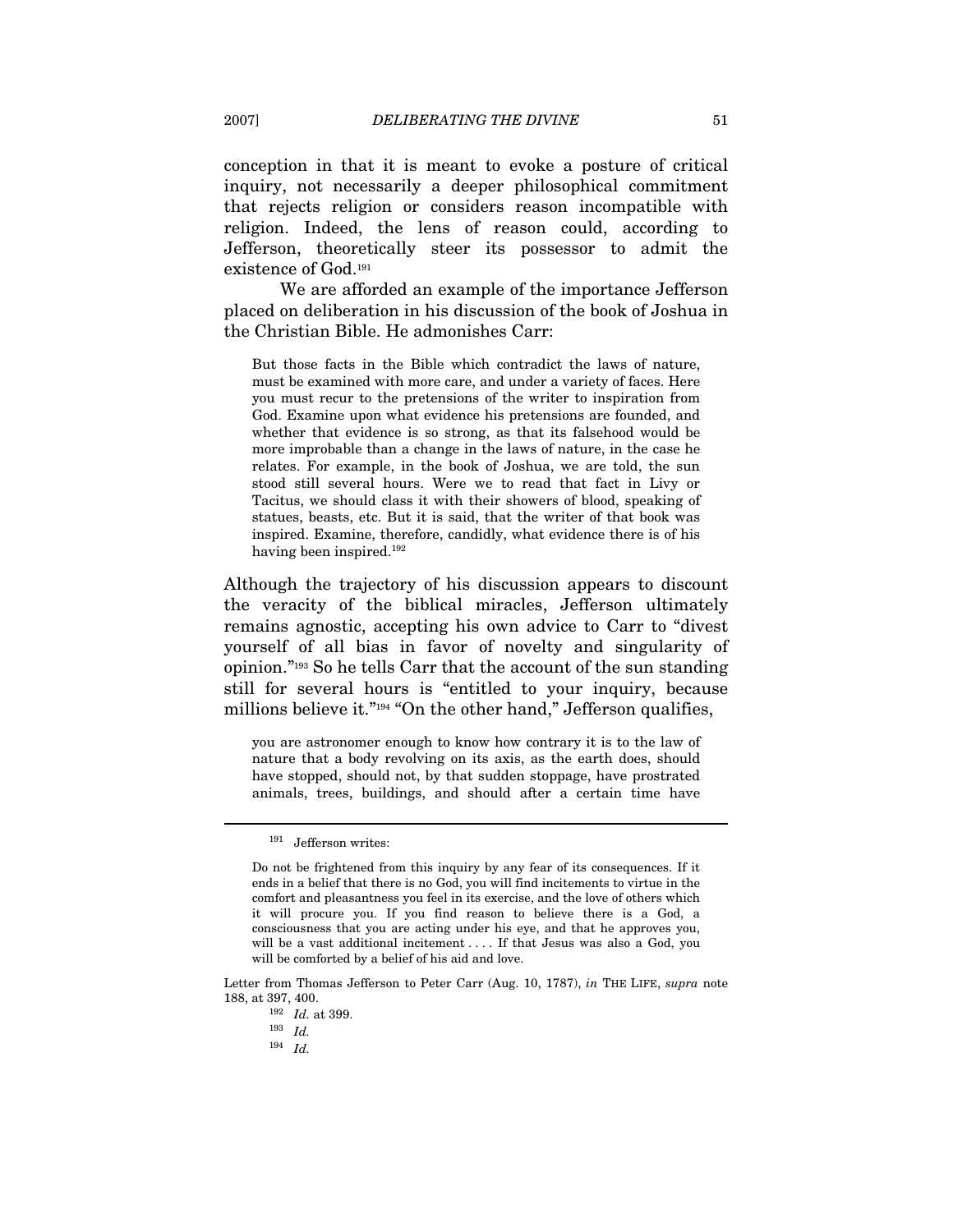resumed its revolution, and that without a second general prostration.195

Jefferson takes a similarly skeptical but non-preemptive approach of bringing to Carr's attention the competing views regarding whether Jesus was actually the Son of God.196

True, many people will reject this sort of counsel to deliberate, and I am sure that many people believe that we attain religious truths by way of things like the heavenly lights and the literal conversation with God that transformed Paul on the Damascus Road. But as one who has yet to be blessed with such extraordinary experiences, I find useful a measured skepticism, whether it be of the sort associated with Jefferson or Milton, toward the discovery of some truth regarding religion.

With this observation, I devote my time in the subsequent sections to outlining the legal dimensions of extending the justification from truth to religious expression.

### IV. IMPORTANCE OF RELIGION IN THE SUPREME COURT

The Supreme Court in New York Times reasoned that the public's right to a diversity of political speech was warranted partly by the formal assumptions of democracy. Similarly, in Virginia State Board of Pharmacy, the Court reasoned that the public's access to a diversity of commercial speech was warranted partly by the people's desire for less expensive prescription drugs. If we are to extend the justification from truth and its attendant insistence on a diversity of views, we should clarify the ways in which religion, like democratic politics and consumer consumption, warrants application of the justification. It is my intent to show that religion, according to the Supreme Court, occupies or can

 $\overline{a}$ 

Id. at 399-400.

<sup>&</sup>lt;sup>195</sup> Id. Jefferson advises Carr:

You will next read the New Testament. It is the history of a personage called Jesus. Keep in your eye the opposite pretensions: 1, of those who say he was begotten by God, born of a virgin, suspended and reversed the laws of nature at will, and ascended bodily into heaven; and 2, of those who say he was a man of illegitimate birth, of a benevolent heart, enthusiastic mind, who set out without pretensions to divinity, ended in believing them, and was punished capitally for sedition, by being gibbeted, according to the Roman law, which punished the first commission of that offence by whipping, and the second by exile, or death in furea....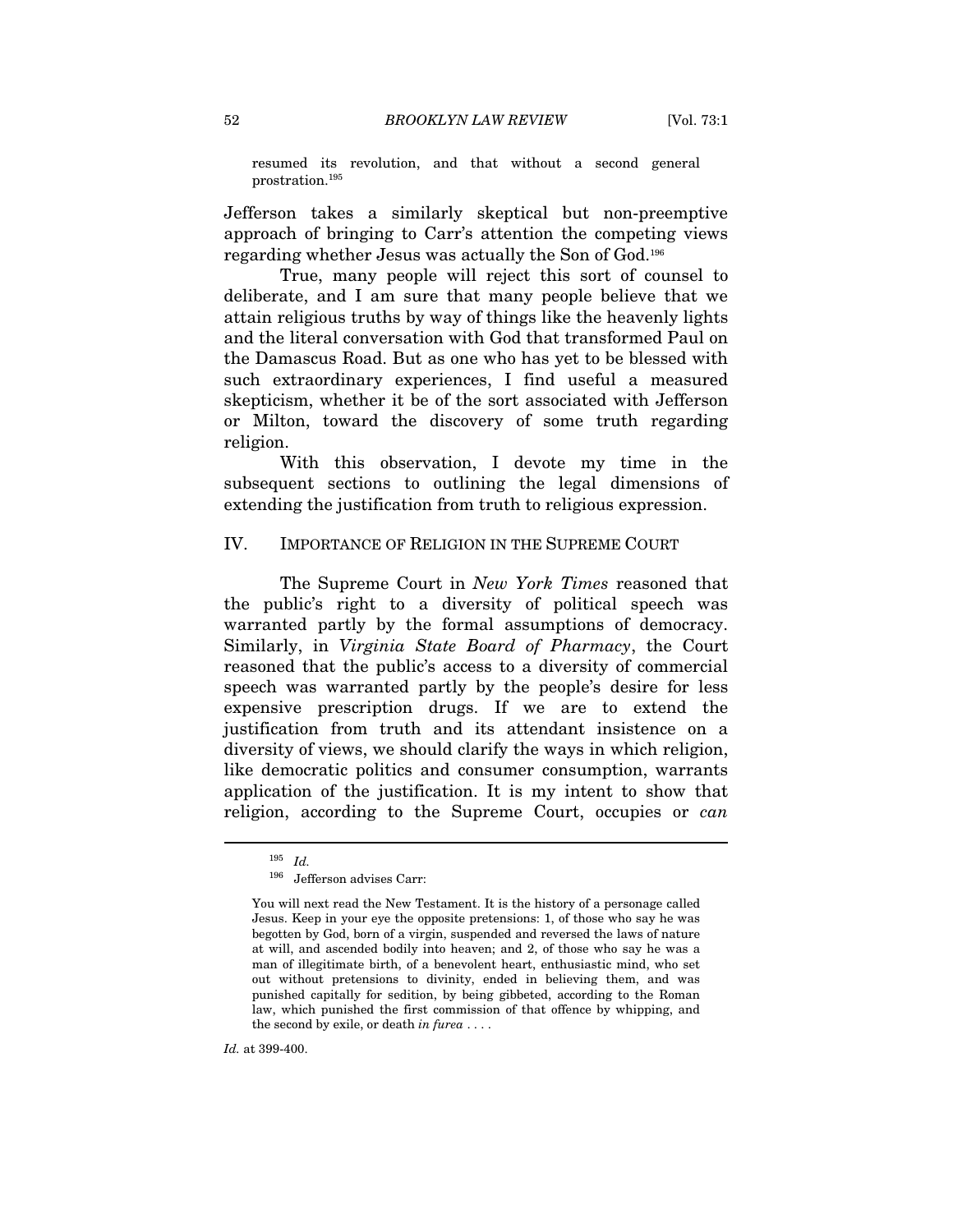occupy a place in a person's life that is theoretically at least as important as democratic politics or consumer consumption.

In New York Times and Virginia State Board of Pharmacy, the Supreme Court appears to believe that the audience is entitled to hear a diversity of viewpoints and ideas for speech that is either political or commercial because there is something worthy, even compelling, about being presumptively well-informed in the arena of democratic politics or commercial consumption. Yet if politics or commercial consumption represents a potentially important endeavor where a person can benefit from access to a diversity of viewpoints and ideas, so too does religion. For while democratic politics and commercial consumption are important, it is hard to justify why religion is somehow less important in people's lives. The very idea of religion, after all, presupposes a set of beliefs about an individual's deepest moral convictions, the meaning of her existence, the origins of her creation, and the possibility of afterlife.197 And this premise is shared by not just religionists or students of divinity. It finds support in a domain that is hardly an exemplum of religiosity—the legal canon of the Supreme Court. There, religion is defined as a source of one's profoundest meditations about the meaning of life as well as the highest moral authority. Such characterization goes beyond suggesting that religion should be viewed as at least as important as politics or commercial consumption in a person's life. It suggests also that religionists deserve a right of autonomy that is free from undue state regulation, and this autonomy in turn implies that people should be able to get access to religious expression, including a diverse array of expression, to make better approximations about some religious truth.

Even as the Supreme Court has ruled against particular religious practices, it has consistently recognized the signal importance of religion as an abstract idea. Justice Frankfurter,

 $^{197}$  Professor Marshall offers apt statements:

Religion is concerned centrally with the understanding of a transcendent reality that explains and defines human existence. Whether God exists, for example, is very much the question of what is transcendent truth. Similarly, even for those religions which do not use a godhead, the essential religious question of understanding one's place in the universe is indivisible from the question of what is truth.

Marshall, supra note 1, at 16. The psychologist Erich Fromm has also written that for all major religions "man's obligation to search for the truth is an integral postulate." FROMM, supra note 155, at 19.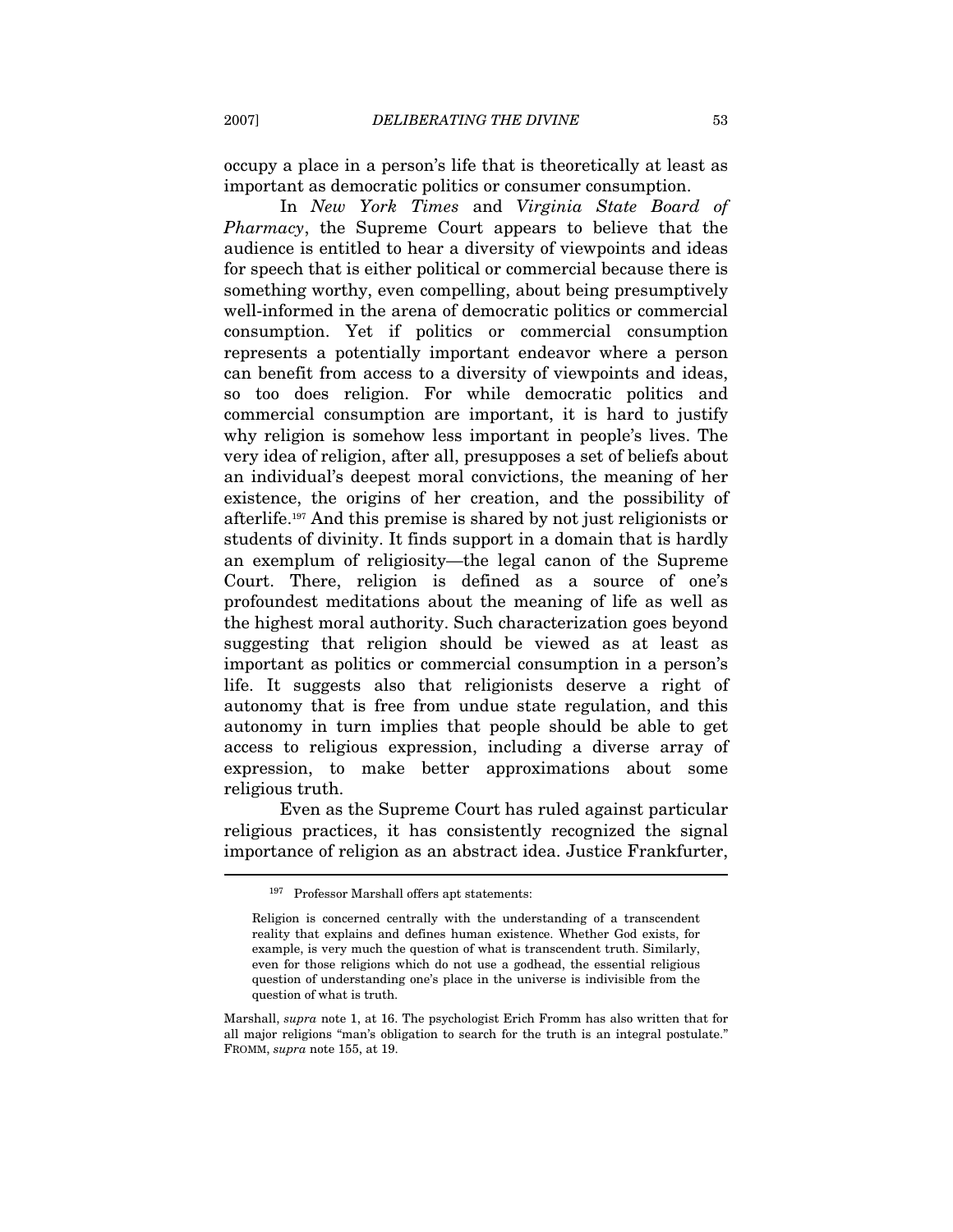although deciding against a claim for exemption by Jehovah's Witnesses in Minersville School District v. Gobitis, nonetheless asserted, "Certainly the affirmative pursuit of one's convictions about the ultimate mystery of the universe and man's relation to it is placed beyond the reach of law. Government may not interfere with organized or individual expression of belief or disbelief."198 More emphatically, Justice Jackson in overturning Frankfurter's opinion announced in West Virginia State Board of Education v. Barnette, "One's right to . . . freedom of worship and assembly, and other fundamental rights may not be submitted to vote; they depend on the outcome of no elections."199 Yet the Court's recognition of religion as a significant enterprise deserving of constitutional protection preceded the twentieth century opinions of Justices Jackson and Frankfurter. In an early example from the nineteenth century, even as he rejected the Mormon's arguments, Justice Field for the Court stated in Davis v. Beason that the term "'religion' has reference to one's views of his relations to his Creator, and to the obligations they impose of reverence for his being and character, and of obedience to his will."200

United States v. Seeger<sup>201</sup> encapsulates for the contemporary Supreme Court the concept of religion as addressing ultimate questions and as constitutive of a comprehensive worldview. The Seeger Court defined religion by way of statutory interpretation rather than the First Amendment, and thus we are not afforded a direct statement about religion's constitutional meaning. However, the discussion in Seeger is still profitable because it represents the closest attempt by the Court at a sustained definition of religion. Daniel Seeger was convicted for refusing induction into the armed forces. His refusal was not straightforward, though. On the one hand, he sought under section  $6(i)$  of the Universal Military Training and Service Act an exemption for those who "by reason of their religious training and belief are conscientiously opposed to participation in war in any form . . . ."202 On the other hand, Seeger "preferred to leave the

<sup>198</sup> Minersville Sch. Dist. v. Gobitis, 310 U.S. 586, 593 (1940), overruled by W. Va. State Bd. of Educ. v. Barnette, 319 U.S. 624 (1943). 199 Barnette, 319 U.S. at 638.

<sup>&</sup>lt;sup>200</sup> Davis v. Beason, 133 U.S. 333, 342 (1890).<br><sup>201</sup> 380 U.S. 163 (1965).<br><sup>202</sup> Id. at 164-66.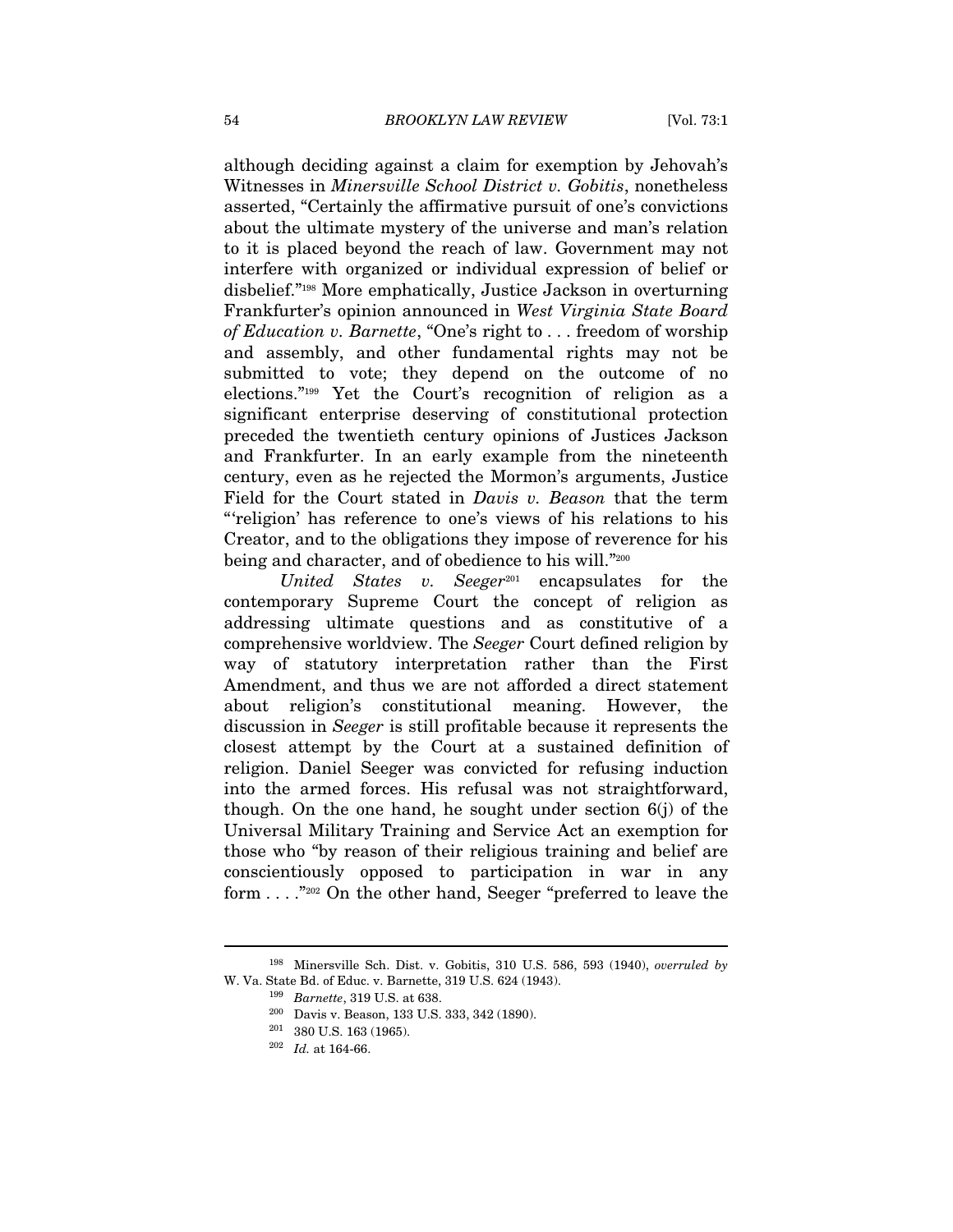question as to his belief in a Supreme Being open."203 While Seeger harbored a "skepticism or disbelief in the existence of God," he did "not necessarily mean lack of faith in anything whatsoever."<sup>204</sup> Instead, his was a "belief in and devotion to goodness and virtue for their own sakes, and a religious faith in a purely ethical creed."205 The Court was thus confronted with deciding whether the term "religious belief" in section 6(j) of the federal statute was capacious enough to accommodate Seeger's views. Although this task necessitated statutory interpretation, it also permitted the Court an opportunity to make indirectly some telling remarks about the meaning of religion in the First Amendment.

In interpreting the statute's reference to "religious belief," the Court spoke of the need to embrace "the everbroadening understanding of the modern religious community," but one common thread among these religions, according to the Court, was an engagement with an ultimate being or some metaphysical truth from which derived the highest moral duties. Justice Clark for the Seeger Court quoted the dissenting opinion of Chief Justice Hughes in United States v. Macintosh.206 It was Hughes, Clark wrote, who "enunciated the rationale behind the long recognition of conscientious objection to participation in war accorded by Congress in our various conscription laws when he declared that 'in the forum of conscience, duty to a moral power higher than the state has always been maintained.'"207 According to Clark, the Congressional statute at issue in Seeger "adopted almost intact the language of Chief Justice Hughes in United States v. Macintosh," which stated that the "essence of religion is belief in a relation to God involving duties superior to those arising from any human relation."208 With these premises in mind, Clark permitted under section 6(j) "all sincere religious beliefs

<sup>&</sup>lt;sup>203</sup> *Id.* at 166.<br><sup>204</sup> *Id.*<br><sup>205</sup> *Id.* 

<sup>&</sup>lt;sup>206</sup> Id. at 169 (quoting United States v. Macintosh, 283 U.S. 605 (1931)).<br><sup>207</sup> Id. at 169-70 (quoting *Macintosh*, 283 U.S. at 633.<br><sup>208</sup> Id. at 175 (quoting *Macintosh*, 283 U.S. at 633-34). So, too, Justice Clark believed that Congress "must have had in mind the admonitions of the Chief Justice when he said in the same opinion that even the word 'God' had myriad meanings for men of faith: '[P]utting aside dogmas with their particular conceptions of deity, freedom of conscience itself implies respect for an innate conviction of paramount duty." Id. at 175-76 (quoting Macintosh, 283 U.S. at 634). Seeger referred to religion as involving the "fundamental questions of man's predicament in life, in death or in final judgment and retribution."  $Id.$  at 174.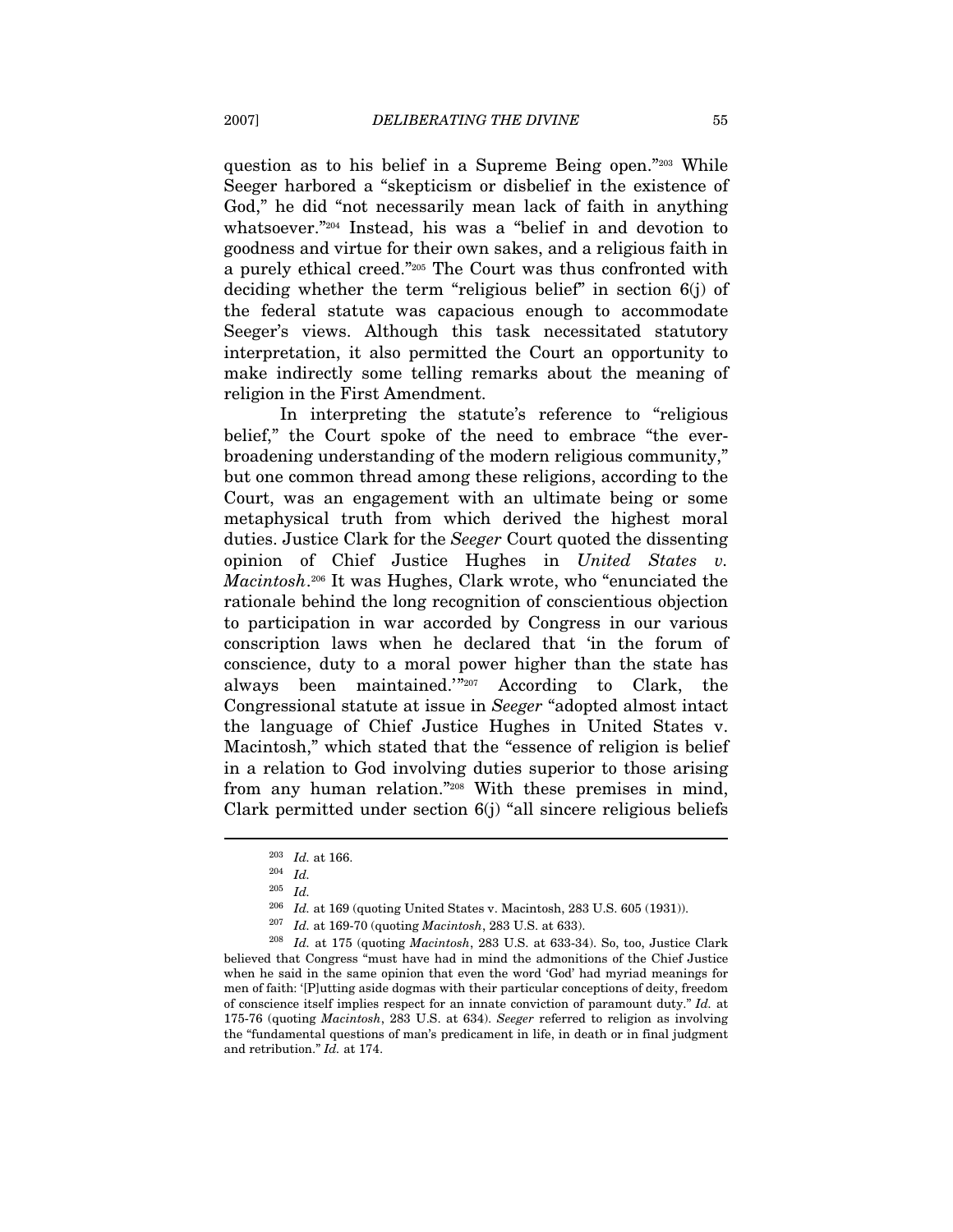which are based upon a power or being, or upon a faith, to which all else is subordinate or upon which all else is ultimately dependent."209 This is a striking claim, for I suspect that no one on the Court would say that participation in politics or commercial consumption makes all else "subordinate" or is that "upon which all else is ultimately dependent."

Also worth considering is the Court's discussion of the theologian Paul Tillich. The Court quoted with approval the following passage from one of Tillich's books:

And if that word (God) has not much meaning for you, translate it, and speak of the depths of your life, of the source of your being, or your ultimate concern, of what you take seriously without any reservation. Perhaps, in order to do so, you must forget everything traditional that you have learned about God . . . .210

In the passage, the definition of religion need not be restricted to a standard Western Christian model. But according to both Tillich and the Court it does have to speak to an individual's greatest existential concerns: the "depths of your life, of the source of your being, or your ultimate concern, of what you take seriously without any reservation." Again, we cannot similarly announce that, as a general matter, voting for a mayoral or even a presidential candidate or buying cheaper prescription drugs goes to the "depths of your life, of the source of your being, or your ultimate concern, of what you take seriously without any reservation."

The Supreme Court expanded its definition of religion in Welsh v. United States.<sup>211</sup> Like Seeger, this case finds the Court having to grapple with the terms of section 6(j) of the Universal Military Training and Service Act. But unlike Seeger, who at least professed the possibility that he might be considered religious under section 6(j), Elliot Welsh flatly disclaimed any belief in God.212 His moral resistance to war was instead formed by "reading in the fields of history and sociology."213 Yet the Court concluded that Welsh's morals were sufficiently analogous to the statute's definition of religion, partly because the Court of Appeals decided that Welsh's beliefs were  $\overline{a}$ 

 $^{209}$   $\,$   $\,$  Seeger, 380 U.S. at 176.  $^{210}$   $\,$   $\,$  Id. at 187 (quoting PAUL TILLICH, THE SHAKING OF THE FOUNDATIONS 57 (1948)).

<sup>&</sup>lt;sup>211</sup> 398 U.S. 333 (1970).<br><sup>212</sup> Id. at 341.<br><sup>213</sup> Id.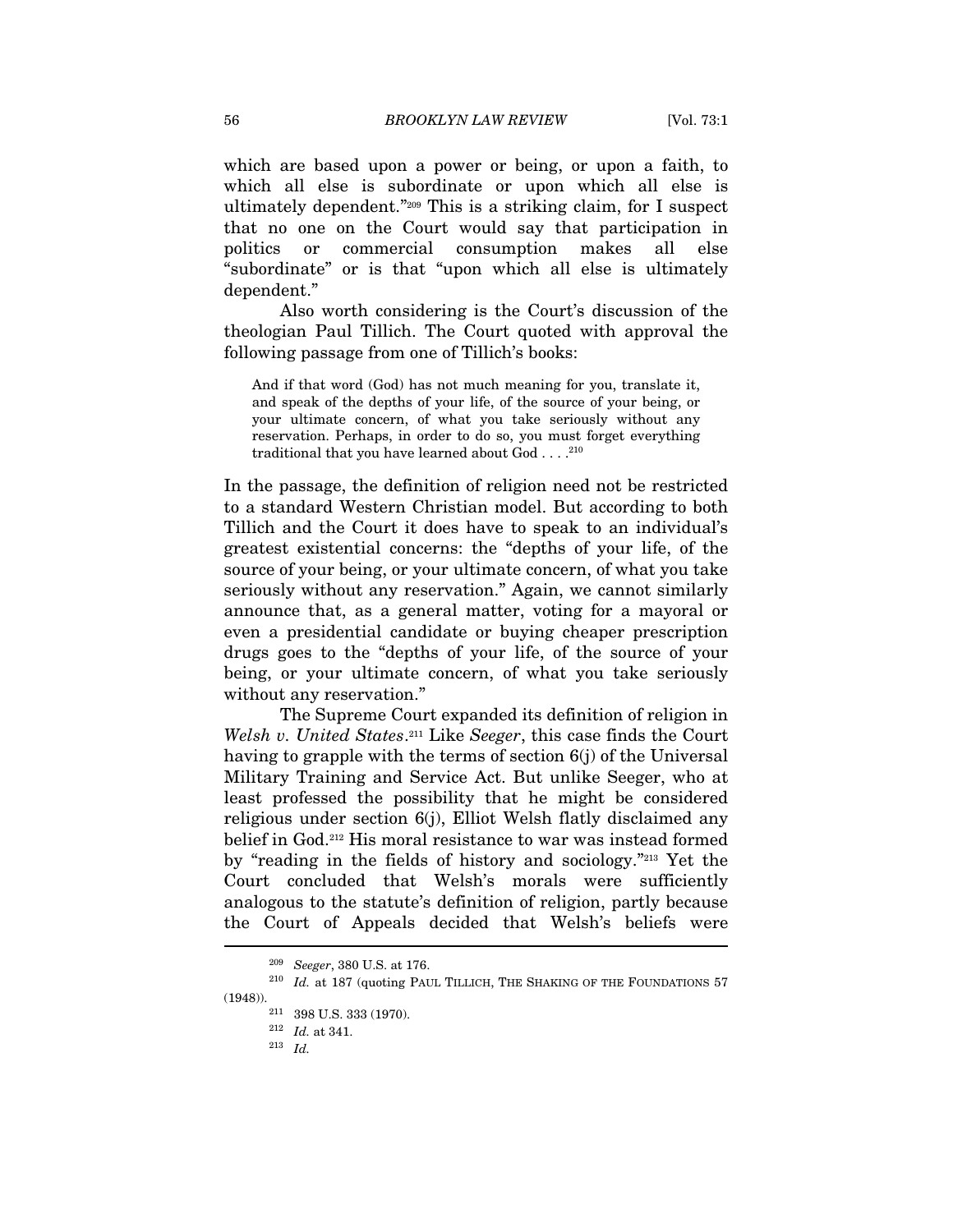analogous to "the strength of more traditional religious convictions  $\dots$ ."<sup>214</sup> Again, what I wish to stress is how the Court views religion as an important and even paramount moral enterprise, for Welsh would not have been permitted an exception under section 6(j) had he merely asserted that he sincerely held moral beliefs against war that bore no structural correspondence to religion.215 In this way, the concept of conscientious objector status illustrates how religious expression under some circumstances appears to draw greater constitutional protection than secular speech alone. Given that according to the Supreme Court religion is analogous to and expressive of our deepest moral convictions, it seems reasonable to suggest that the right of free exercise should be justified in part by the right of people to have access to religious expression.216

### V. HOW THE RELIGION CLAUSES PROMOTE DELIBERATION

If deliberation over a diversity of views is a potentially useful means to arrive at the truth about religion or a particular religion, does the Constitution afford the means by which people can so deliberate? I believe it does. Specifically, the two religion clauses, especially when read together, forbid the state from invading the privacy that one needs in order to weigh competing religious perspectives.<sup>217</sup>

 $\overline{a}$ 

Wisconsin v. Yoder, 406 U.S. 205, 215-16 (1972) (footnote omitted).<br><sup>216</sup> Or, stated differently, if commercials for five different brands of toothpaste can be justified by the Court in terms of informing the audience, surely we could say the same for religious expression.<br><sup>217</sup> Professor Marshall has made a complementary argument but he argues

that the religion clauses forbid the state to monopolize a truth concerning religion. Marshall, supra note 12, at 255-60. I make the different argument that the clauses tend to promote a diversity of viewpoints. In this way, I am inclined to believe that he

<sup>214</sup> Id. at 337.

<sup>215</sup> Here, it is worth considering Chief Justice Burger's majority opinion in Wisconsin v. Yoder where he distinguished the constitutional status of religious expression and secular speech:

Although a determination of what is a "religious" belief or practice entitled to constitutional protection may present a most delicate question, the very concept of ordered liberty precludes allowing every person to make his own standards on matters of conduct in which society as a whole has important interests. Thus, if the Amish asserted their claims because of their subjective evaluation and rejection of the contemporary secular values accepted by the majority, much as Thoreau rejected the social values of his time and isolated himself at Walden Pond, their claims would not rest on a religious basis. Thoreau's choice was philosophical and personal rather than religious, and such belief does not rise to the demands of the Religion Clauses.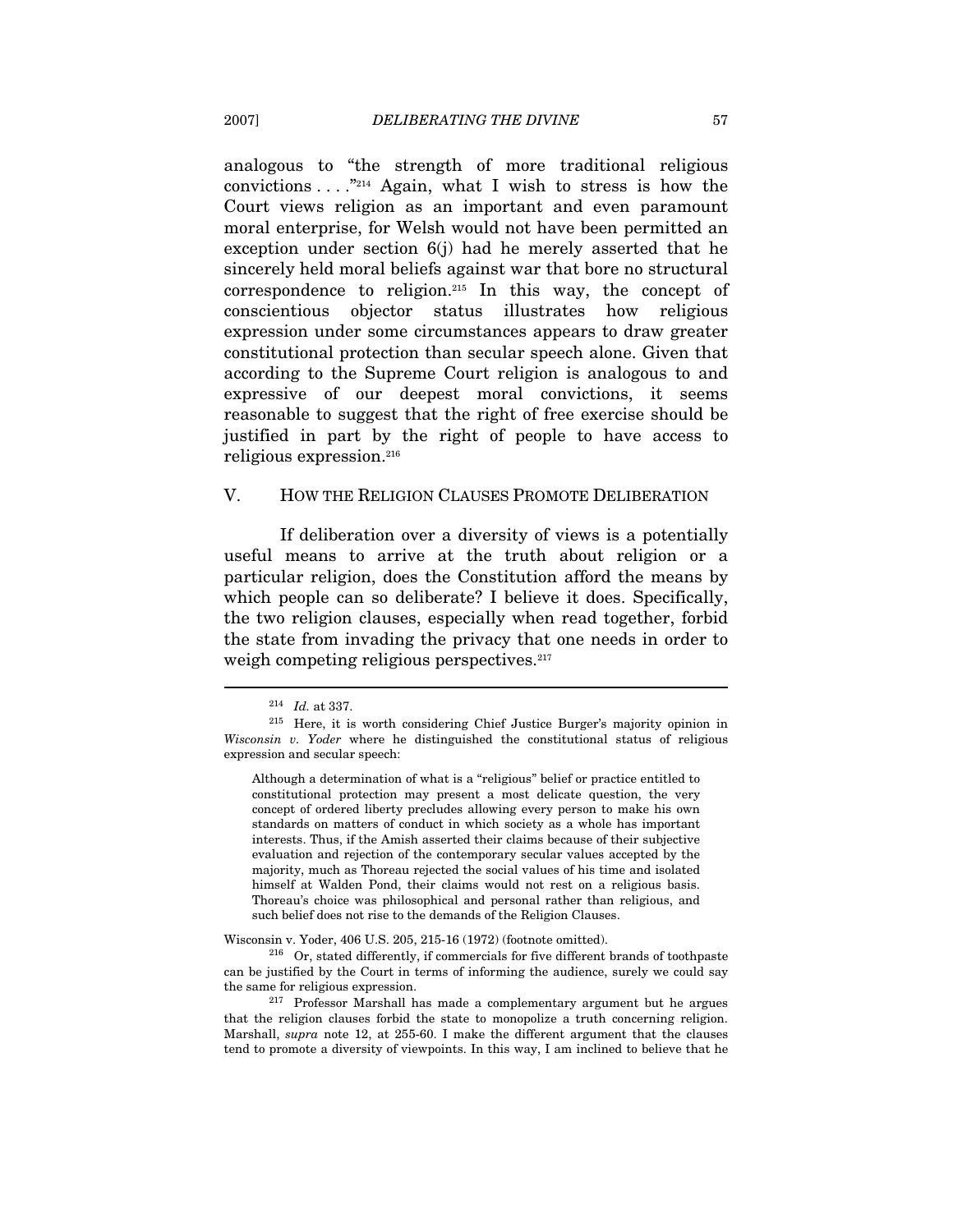#### A. The Free Exercise Clause

In order to deliberate on a diversity of viewpoints concerning religion, one needs a legal space that is sufficiently free from state interference, whether that interference manifests itself as informal coercion or formal penalties. The Free Exercise Clause provides protection against such interference. For inherent in the Free Exercise Clause is a commitment to a liberty of conscience, which, "as understood at American law today, embraces the freedom of the person to choose or to change religious beliefs or practices without coercion or control by government and without facing discrimination or penalties for the religious choices once made."218 This right of freedom of conscience has been protected on both an organizational and an individual level.

On the organization level, the Supreme Court has protected the right of churches and religious corporate bodies to be shielded from states' attempts to impose their views of religion. An early iteration of this commitment was announced by the Court in Watson v. Jones.<sup>219</sup> In Watson, two rival Presbyterian factions in Kentucky disagreed about which should own a church.<sup>220</sup> One faction argued that its teachings were most consistent with the church's original intent.<sup>221</sup> The Court refused to adjudicate the matter based on interpretations about religious doctrine.<sup>222</sup> Its rationale read:

In this country the full and free right to entertain any religious belief, to practice any religious principle, and to teach any religious doctrine which does not violate the laws of morality and property, and which does not infringe personal rights, is conceded to all. The law knows no heresy, and is committed to the support of no dogma, the establishment of no sect. The right to organize voluntary religious associations to assist in the expression and dissemination of any religious doctrine, and to create tribunals for the decision of controverted questions of faith within the association, and for the ecclesiastical government of all the individual members,

is making an argument that is conceptually similar to Holmes's version of the justification from truth while I am making an argument that is closer to the logic of Brandeis's version. For the distinction between the Holmes and Brandeis, see supra

Part I. <sup>218</sup> JOHN WITTE, JR., RELIGION AND THE AMERICAN CONSTITUTIONAL EXPERIMENT: ESSENTIAL RIGHTS AND LIBERTIES 130 (2000); see also supra note 11 % (para. 2). <br>  $\begin{array}{r} 219 \\ 219 \\ 220 \end{array}$  80 U.S. 679 (1871). <br>  $\begin{array}{r} 220 \\ 24.5 \end{array}$  <br>  $Id.$  at 703.

<sup>&</sup>lt;sup>221</sup> *Id.* at 698.<br><sup>222</sup> *Id.* at 727-29.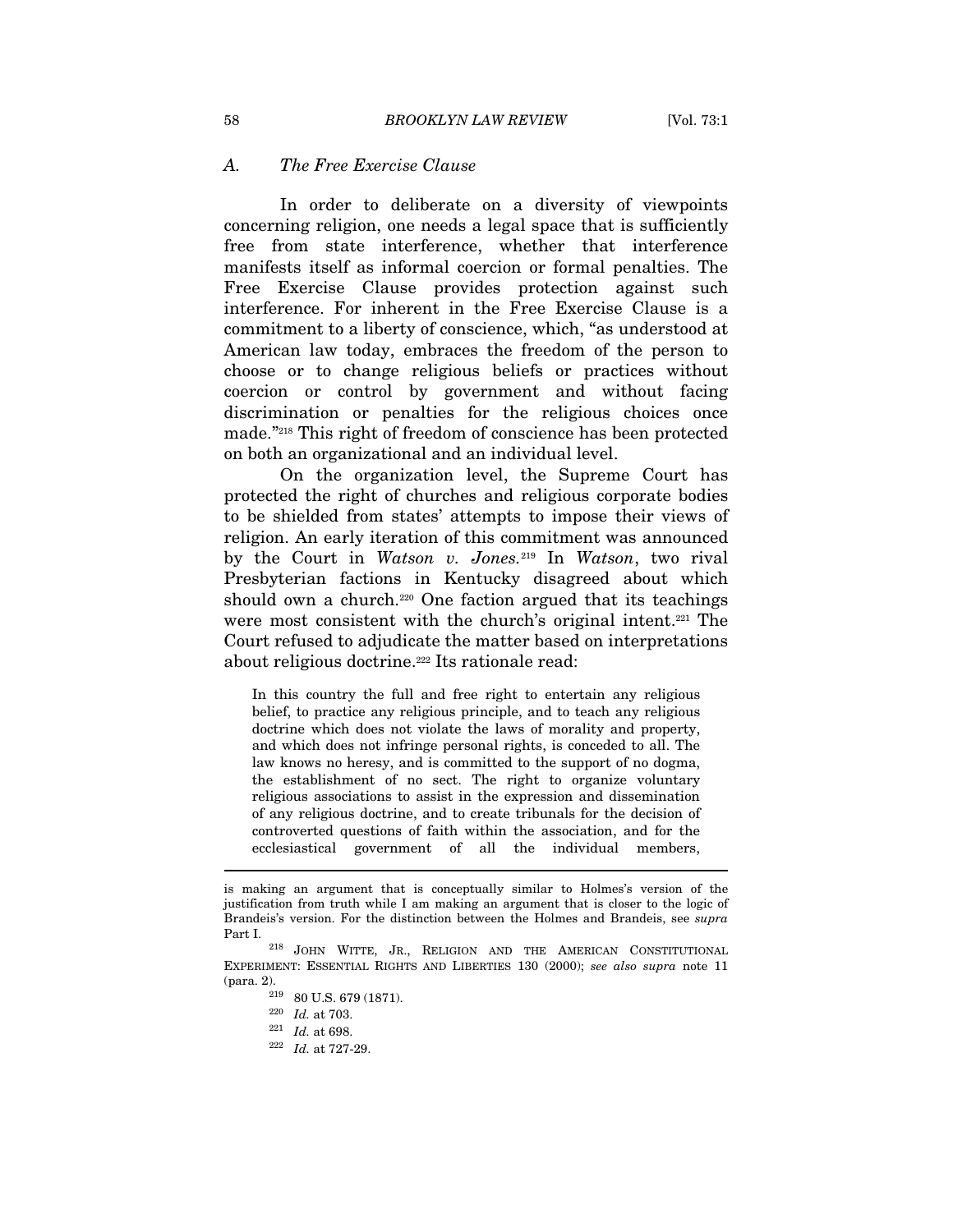congregations, and officers within the general association, is unquestioned.223

While *Watson* concerned a mainstream group in the Presbyterians, United States v. Ballard showed a Supreme Court willing to extend the protection of religious free exercise to more exotic churches and thus signaled the Court's recognition of the value of religious diversity.224 The leaders of a church in Ballard were charged with violating a federal statute that prohibited the use of the mail to conduct fraud.225 They were said to have misrepresented themselves by way of absurd and inconsistent promises. For example, Guy Ballard, the church leader, had called himself Saint Germain, Jesus, and George Washington.226 He also claimed to possess supernatural powers to heal those afflicted with "any diseases, injuries, or ailments."227 In the face of these eccentric, if not absurd, claims, the Court nonetheless asserted that the Free Exercise Clause must protect even the strangest of religious beliefs. Justice Douglas remanded the case and stressed to the lower court the importance of protecting the freedom of religious belief, even those beliefs that may be "incomprehensible" to some.228

The Court continued to protect the free exercise rights of religious organizations in other cases by protecting the rights of their members to deliberate about their spiritual issues. In Kedroff v. Saint Nicholas Cathedral,<sup>229</sup> the Court invalidated a New York statute that sought to prevent the Russian Orthodox Church in Moscow from appointing a bishop in New York who would take possession of a Russian Orthodox church in that state. $230$  The rather unusual legislative prohibition was the result of a conflict between Communistappointed Russian Orthodox leaders and some of their American counterparts who, contrary to tradition, no longer wanted to be under the former's jurisdictional control.<sup>231</sup> Trying to strike a blow for patriotism, New York passed legislation

 $\overline{a}$ 

<sup>228</sup> Id. at 86.

<sup>&</sup>lt;sup>223</sup> *Id.* at 728-29.<br><sup>224</sup> United States v. Ballard, 322 U.S. 78, 86 (1944).<br><sup>225</sup> *Id.* at 79.<br><sup>226</sup> *Id.* 

 $227$  *Id.* at 80.

<sup>&</sup>lt;sup>229</sup> 344 U.S. 94 (1952).<br><sup>230</sup> Id. at 107.<br><sup>231</sup> Id. at 95-108.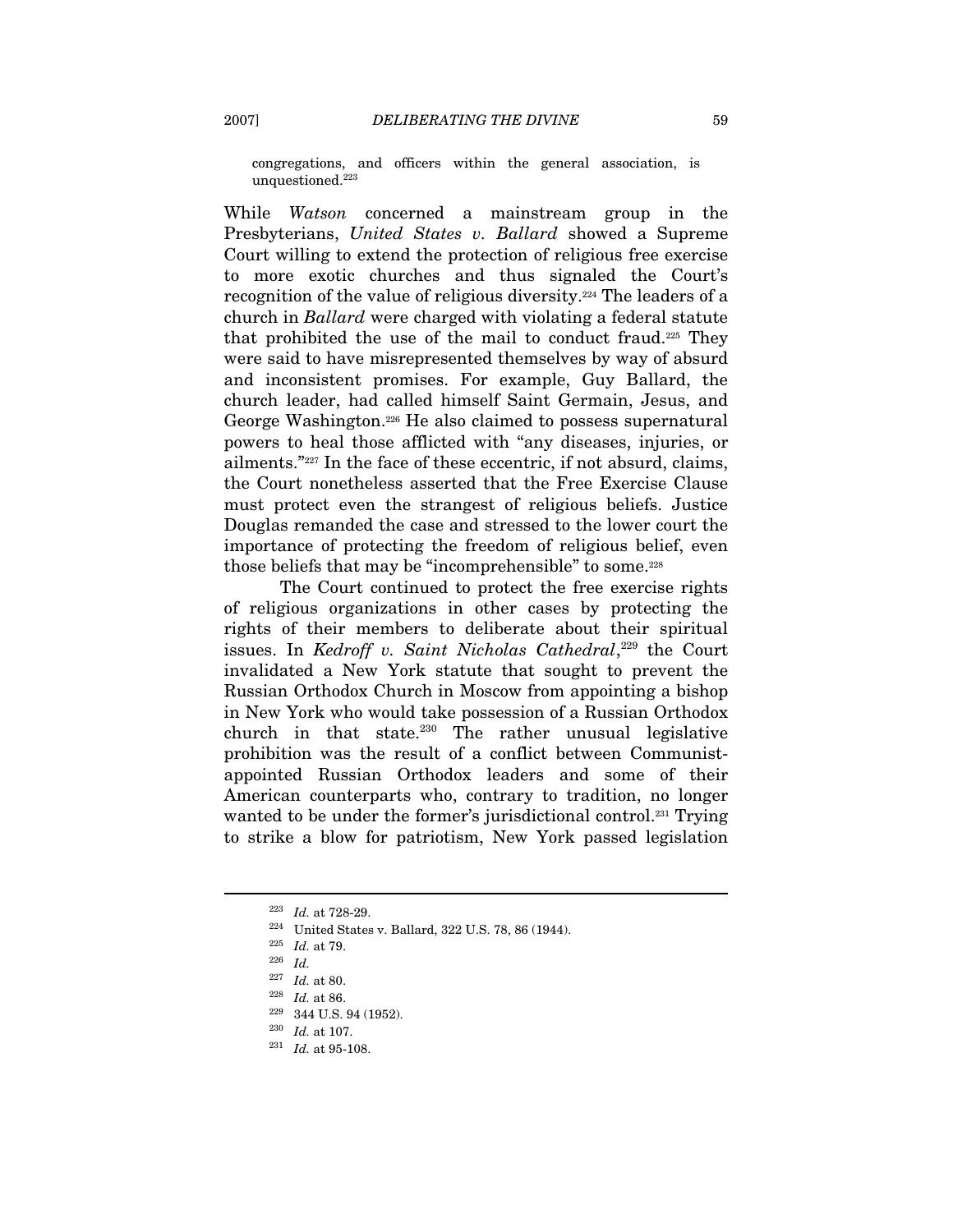that sided with the American members of the church.232 Kedroff argued that the Free Exercise Clause forbade such legislation. Justice Reed stated for the Court that in this case there is "a transfer by statute of control over churches" which therefore "violates our rule of separation between church and state."233 The Court emphasized the "spirit of freedom for religious organizations, an independence from secular control or manipulation—in short, power to decide for themselves, free from state interference, matters of church government as well as those of faith and doctrine."234

The Court has also sought to protect the free exercise rights of individuals. In Cantwell v. Connecticut, the first case in which the Court analyzed the right of religious exercise with respect to a state law, Justice Roberts wrote that the right of religious free exercise for individuals as such "forestalls compulsion by law of the acceptance of any creed or the practice of any form of worship" and that "[f]reedom of conscience and freedom to adhere to such religious organization or form of worship as the individual may choose cannot be restricted by law."235 Similarly, three years later, Justice Jackson in Barnette extended protection to the religious practices of Jehovah's Witnesses with the following words: "If there is any fixed star in our constitutional constellation, it is that no official, high or petty, can prescribe which shall be orthodox in . . . religion, or other matters of opinion . . . ."236

Some of the Court's most prominent free exercise decisions involved individuals who sought exemptions from generally applicable laws in the area of unemployment benefits. Sherbert v. Verner<sup>237</sup> was one of the first of such cases. After being fired for refusing to work on Saturday, her Sabbath Day, a Seventh Day Adventist was denied unemployment benefits by a state agency.238 Justice Brennan for the Court remanded the decision but left little doubt as to how he wanted the lower court to decide.239 According to Brennan, "to condition the availability of benefits upon this appellant's willingness to

<sup>&</sup>lt;sup>232</sup> See Kedroff, 344 U.S. at 97-99.<br><sup>233</sup> Id. at 110.<br><sup>234</sup> Id. at 116.<br><sup>235</sup> Cantwell v. Connecticut, 310 U.S. 296, 303 (1940).<br><sup>236</sup> W. Va. State Bd. of Educ. v. Barnette, 319 U.S. 624, 642 (1943).

 $\begin{array}{r} 237 & 374 \text{ U.S. } 398 \text{ (1963).} \\ 238 & Id. \text{ at } 399\text{-}401. \end{array}$ <br>  $\begin{array}{r} 239 & Id. \text{ at } 402. \end{array}$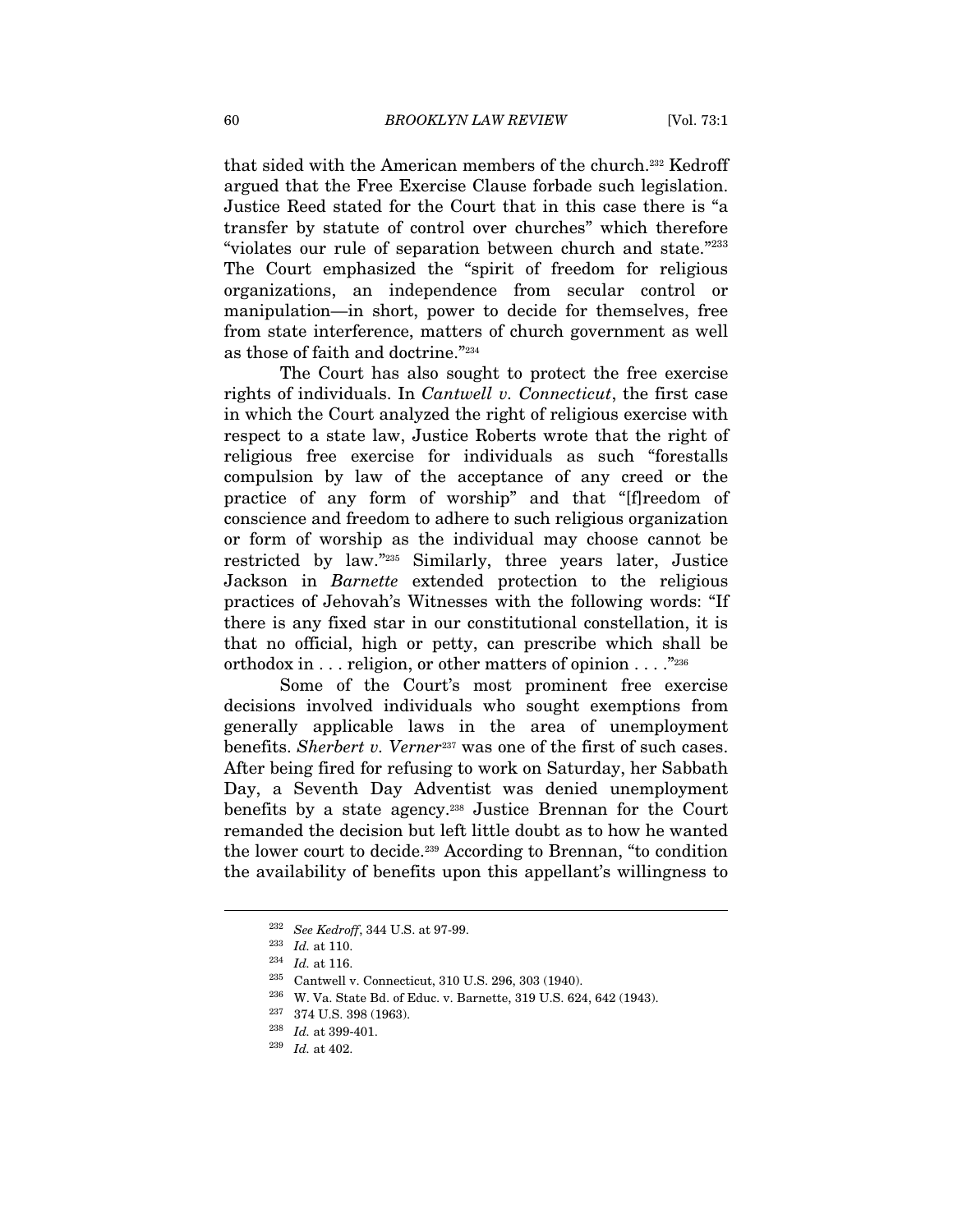violate a cardinal principle of her religious faith effectively penalizes the free exercise of her constitutional liberties."240 The Court rendered a philosophically consonant opinion in Thomas v. Review Board.241 Here, too, a person refused work because he saw it as violating his religious beliefs. After being discharged for his refusal to work building gun turrets for tanks, a Jehovah's Witness, like Sherbert's Seventh Day Adventist, was denied unemployment benefits by a state agency. Chief Justice Burger for the Court found the denial to be a violation of the Free Exercise Clause. Burger explained:

Where the state conditions receipt of an important benefit upon conduct proscribed by a religious faith, or where it denies such a benefit because of conduct mandated by religious belief, thereby putting substantial pressure on an adherent to modify his behavior and to violate his beliefs, a burden upon religion exists. While the compulsion may be indirect, the infringement upon free exercise is nonetheless substantial.242

Thomas, like Sherbert, stands for the proposition that the state should not impose a monopoly of truth about religion by coercing people to violate their beliefs or impairing the deliberative processes that produce them.

Yet if Thomas represented a high mark of contemporary judicial protection for free exercise, Employment Division v.  $Smith<sup>243</sup>$  represented a decidedly low one. Oregon had a statute that prohibited "the knowing or intentional possession of a 'controlled substance' unless the substance has been prescribed by a medical practitioner."244 A member of the Native American Church, Alfred Smith ingested peyote, a controlled substance under the statute, as part of his religious practices.<sup>245</sup> Smith's employer found out and became angry, for Smith worked as a

 $^{240}$  Id. at 406. The Court reiterated this statement in Hobbie v. Unemployment Appeals Commission of Florida. 480 U.S. 136, 146 (1987) ("Here, as in Sherbert and Thomas, the State may not force an employee 'to choose between following the precepts of her religion and forfeiting benefits, . . . and abandoning one of the precepts of her religion in order to accept work.'"). 241 Thomas v. Review Bd. of the Ind. Employment Sec. Div., 450 U.S. 707

<sup>(1981).&</sup>lt;br><sup>242</sup> *Id.* at 717-18.<br><sup>243</sup> Employment Div., Dep't of Human Res. of Or. v. Smith, 494 U.S. 872

<sup>(1990),</sup> superseded by statute, Religious Freedom Restoration Act of 1993, Pub. L. No. 103-141, 107 Stat. 1488, invalidated in part by City of Boerne v. Flores, 521 U.S. 507 (1997) and recognized in part by Gonzales v. O Centro Espirita Beneficente Uniao Do Vegetal, 546 U.S. 418 (2006).<br>  $^{244}$  Id. at 874.<br>  $^{245}$  Id.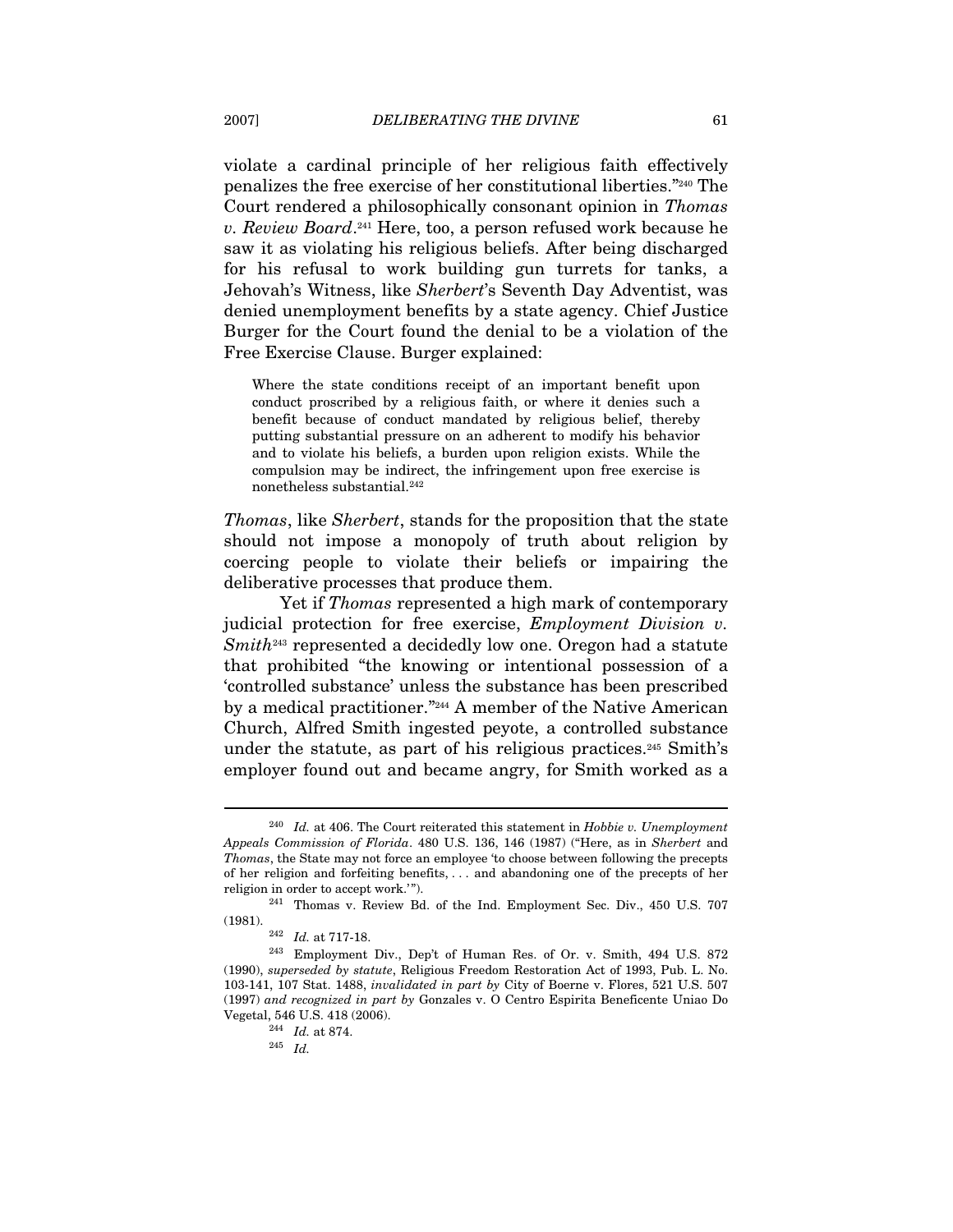counselor at a drug rehabilitation center and his employer felt that the activity, while performed outside the workplace, was nonetheless incompatible with the duties of a drug counselor.<sup>246</sup> After being fired, Smith sought but was denied unemployment benefits from the state because he "had been discharged for work-related 'misconduct.'"247 He sued the state unemployment agency for violating his right of free exercise. The case eventually made its way to the United States Supreme Court.

Justice Scalia for the majority rejected Smith's argument and offered what many regard as a surprisingly unsympathetic view of religious liberty. He began with the relatively uncontroversial statement that the justices "have never held that an individual's religious beliefs excuse him from compliance with an otherwise valid law prohibiting conduct that the State is free to regulate."248 This banal pronouncement soon gave way to more elaborate and restrictive reasoning, a move foreshadowed by Scalia's resurrection of Justice Frankfurter's opinion in Gobitis.249 Scalia announced a controversial interpretation of the case law by declaring that the "only decisions in which we have held that the First Amendment bars application of a neutral, generally applicable law to religiously motivated action have involved not the Free Exercise Clause alone, but the Free Exercise Clause in conjunction with other constitutional protections . . . ."250 He also rejected the argument that the protectiveness of the Sherbert test should govern this case.251

 $\overline{a}$ 

Conscientious scruples have not, in the course of the long struggle for religious toleration, relieved the individual from obedience to a general law not aimed at the promotion or restriction of religious beliefs. The mere possession of religious convictions which contradict the relevant concerns of a political society does not relieve the citizen from the discharge of political responsibilities (footnote omitted).

Id. at 879 (quoting Minersville Sch. Dist. v. Gobitis, 310 U.S. 586, 594-95 (1940), overruled by W. Va. State Bd. of Educ. v. Barnette, 319 U.S. 624 (1943)).<br><sup>250</sup> Id. at 881. The Court decided that Oregon's prohibition on peyote was a

generally applicable law that merited nothing higher than rational review, which it passed.  $Id.$  at 878-81.<br><sup>251</sup> Scalia wrote:

Under the Sherbert test, governmental actions that substantially burden a religious practice must be justified by a compelling governmental interest. Applying that test we have, on three occasions, invalidated state

<sup>&</sup>lt;sup>246</sup> *Smith*, 494 U.S. at 872.<br><sup>247</sup> *Id.* at 874.<br><sup>248</sup> *Id.* at 878-79.

 $249$  Scalia invoked the following language from Frankfurter's opinion: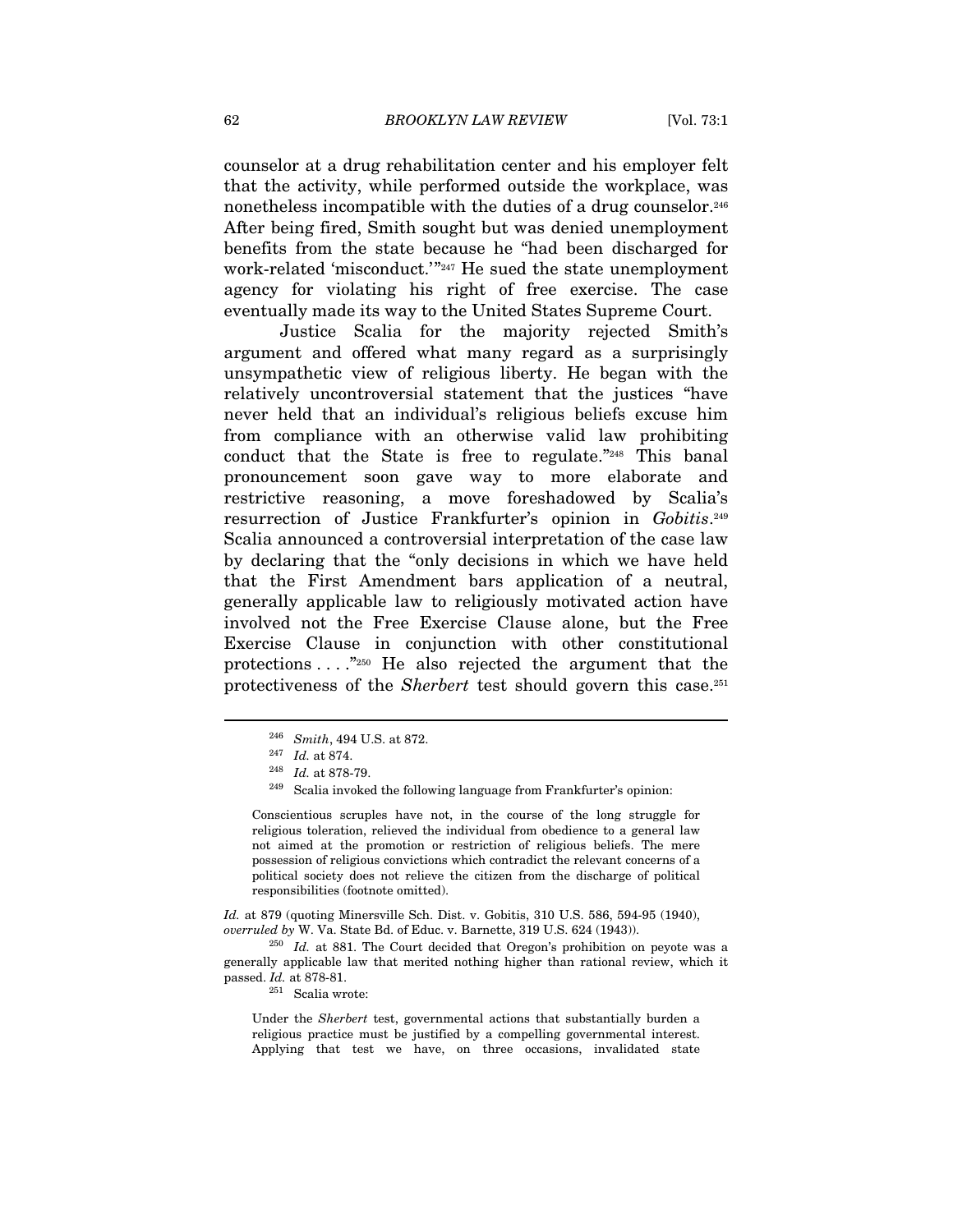Through these two maneuvers, Scalia drew considerable criticism from other justices and legal scholars as well as from Congress.252 It is not my aim to evaluate these criticisms but rather to clarify and underscore how Scalia's opinion, despite its reputation in some quarters as unresponsive to religionists who belong to minority faiths,<sup>253</sup> nonetheless rejected the view that the state may compel affirmation of some truth about religion. For he wrote:

The free exercise of religion means, first and foremost, the right to believe and profess whatever religious doctrine one desires. Thus, the First Amendment obviously excludes all "governmental regulation of religious beliefs as such." . . . The government may not compel affirmation of religious belief, . . . punish the expression of religious doctrines it believes to be false, ... impose special disabilities on the basis of religious views or religious status, . . . or lend its power to one or the other side in controversies over religious authority or dogma . . . .254

While many religionists were dismayed by Scalia's opinion, what remains clear is that *Smith* is dedicated in principle to the position that the state should permit people the space in which to deliberate about a diversity of beliefs.

# B. The Establishment Clause

Like the Free Exercise Clause, the Establishment Clause also preserves a space in which the individual can, without undue state interference, deliberate about a diversity of views on religion. Explicating this position however is not a straightforward task, given that there is disagreement about

unemployment compensation rules that conditioned the availability of benefits upon an applicant's willingness to work under conditions forbidden by his religion. We have never invalidated any governmental action on the basis of the Sherbert test except the denial of unemployment compensation. Although we have sometimes purported to apply the Sherbert test in contexts other than that, we have always found the test satisfied. In recent years we have abstained from applying the Sherbert test (outside the unemployment compensation field) at all.

*Id.* at 883 (citations omitted). 252 Congress, in an attempt to overturn Scalia's opinion, passed the American Indian Religious Freedom Act Amendments of 1994. Pub. L. No. 103-344, 108 Stat. 3125 (1994) (codified at 42 U.S.C. § 1996a (2000)). 253 See, e.g., CARTER, supra note 134, at 128-29 ("The judgment against the

Native American Church [in Smith], however, demonstrates that the political process will protect only the mainstream religions, not many smaller groups that exist at the

 $254$  Smith, 494 U.S. at 877.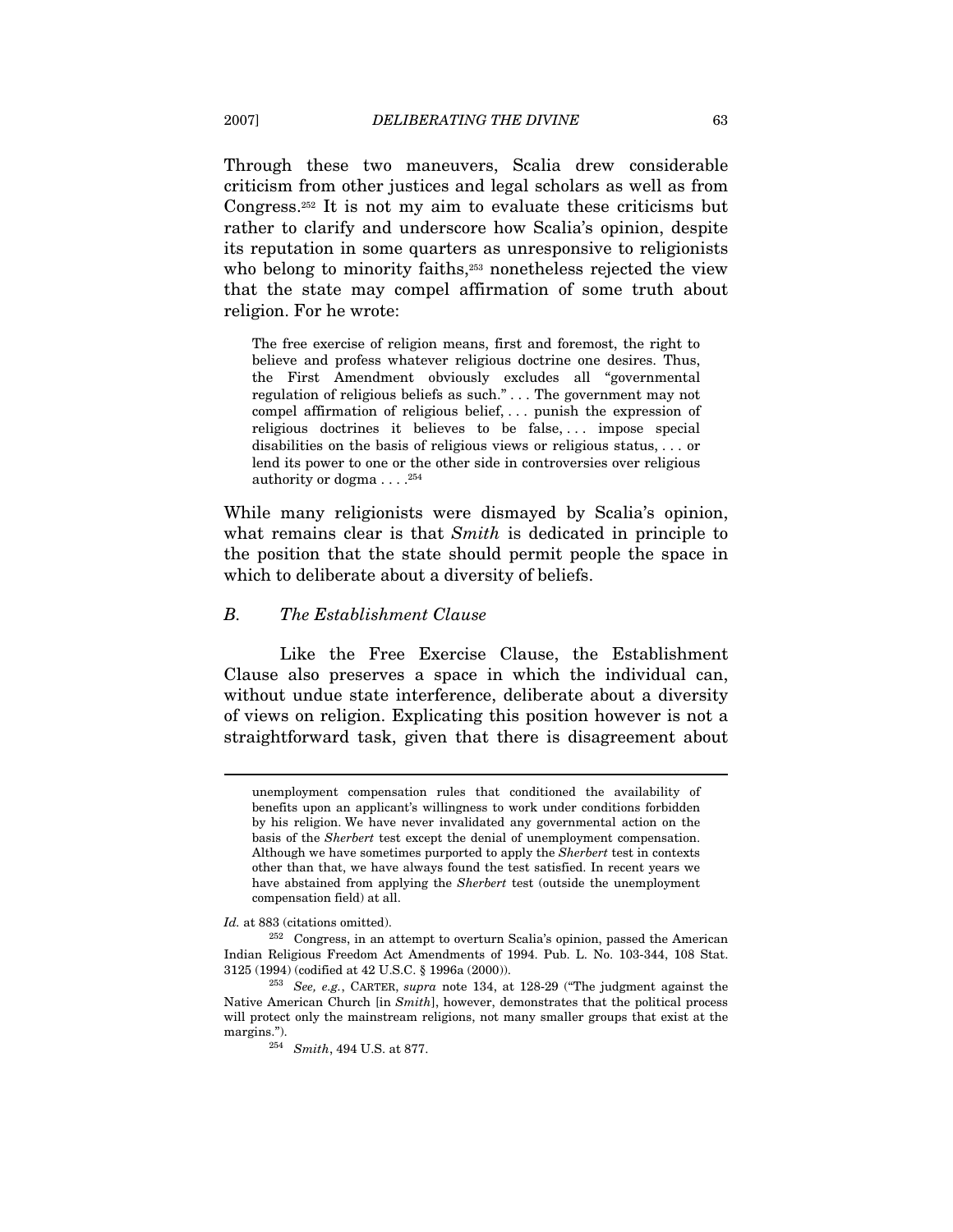what is the proper test to adjudicate a violation of the Establishment Clause. I will not attempt to settle the debate, a job that would take me outside the aims of this Article. But I will argue that under all of the prominent judicial tests, the Court has made clear that the Establishment Clause prohibits the state from claiming a monopoly on religious truth. There are essentially three255 prominent judicial theories for underwriting the Establishment Clause<sup>256</sup>: strict separation, neutrality, and accommodation.

The strict separation theory aspires to the maximum separation of church and state. Its most famous American expositor is Thomas Jefferson, who made clear his advocacy for the separation of church and state in his letter to the Danbury Baptist Association in 1802. There, he penned his famous metaphor of a "wall of a separation between church and state":

I contemplate with sovereign reverence that act of the whole American people which declared that their legislature should "make no law respecting an establishment of religion, or prohibiting the free exercise thereof," thus building a wall of separation between church and State.<sup>257</sup>

In the case law, Everson v. Board of Education<sup>258</sup> represents the single most emphatic endorsement of this strict separation theory.259 While Justice Black wrote the majority opinion and Justice Rutledge the dissent, both subscribed to a version of strict separation that denied the state's ability to monopolize religious truth. Black initially wrote: "The 'establishment of religion' clause of the First Amendment means at least this: Neither a state nor the Federal Government can set up a church."260 What followed was an illuminating commitment to protecting opportunities for people to deliberate about a diversity of views regarding religion. Black asserted that

<sup>255</sup> While some scholars might argue that there are more, mostly for purposes % of convenience, I will bypass some of the subtler differences.<br> $$^{256}$$  Professor  $\,$  Witte  $\,$  has  $\,$  identified  $\,$  additional  $\,$  judicial  $\,$  theories  $\,$  for

disestablishment: separationism, accomodationism, neutrality, endorsement, and equal treatment. WITTE, *supra* note 218, at 152-63.<br><sup>257</sup> Letter from Thomas Jefferson to Messrs. Nehemiah Dodge, Ephraim

Robbins, and Stephen S. Nelson, A Committee of the Danbury Baptist Association, in

the State of Connecticut (Jan. 1, 1802), *in* THE LIFE, *supra* note 188, at 307, 307.<br><sup>258</sup> 330 U.S. 1 (1947).<br><sup>259</sup> In *Everson*, the state permitted school boards to reimburse parents who sent their children to private schools, including Catholic schools, for the cost of transportation to and from the school. Id. at 16-18.  $^{260}$   $\,$   $Id.$  at 15.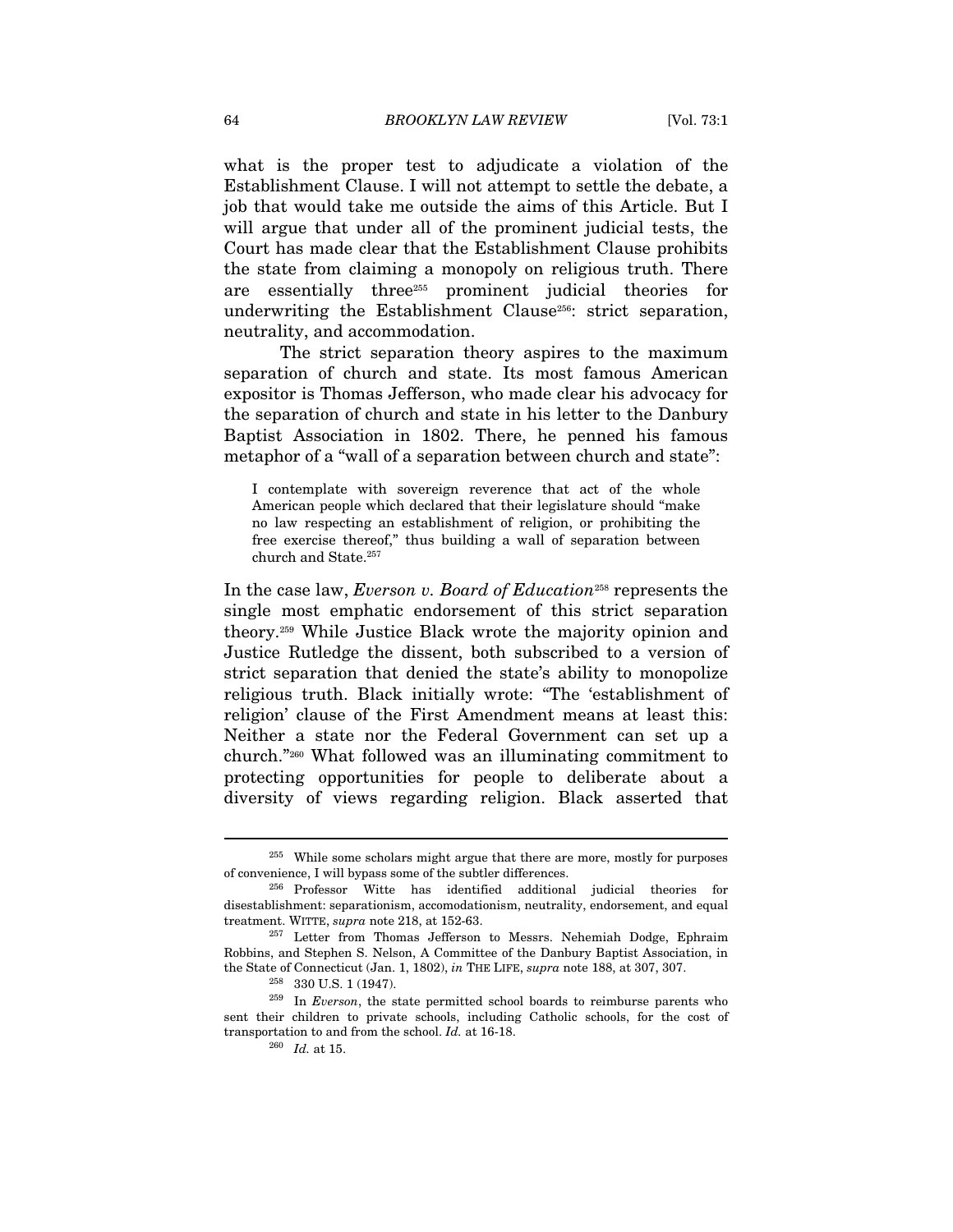neither the state nor the federal government "can pass laws which aid one religion, aid all religions, or prefer one religion over another."261 By adopting this position of neutrality, one can read the Establishment Clause as affording equal opportunities for all religionists to deliberate about their faiths. Black's commitment to neutrality animated his other statements:

[Neither state nor federal government] can force nor influence a person to go to or to remain away from church against his will or force him to profess a belief or disbelief in any religion. No person can be punished for entertaining or professing religious beliefs or disbeliefs, for church attendance or non-attendance. No tax in any amount, large or small, can be levied to support any religious activities or institutions, whatever they may be called, or whatever form they may adopt to teach or practice religion. Neither a state nor the Federal Government can, openly or secretly, participate in the affairs of any religious organizations or groups and vice versa.262

Although dissenting in the same case that contains this passage, Justice Rutledge was no less committed to the abstract proposition of strict separation, and, accordingly, his justifications can also be interpreted as supporting protection for the deliberation of diverse faiths.263 He wrote:

The Amendment's purpose was not to strike merely at the official establishment of a single sect, creed or religion, outlawing only a formal relation such as had prevailed in England and some of the colonies. Necessarily it was to uproot all such relationships. But the object was broader than separating church and state in this narrow sense. It was to create a complete and permanent separation of the spheres of religious activity and civil authority by comprehensively forbidding every form of public aid or support for religion.264

This staunch commitment to separation of church and state characterized the Court's Establishment Clause jurisprudence from Everson to the 1980s.265

What has come to partly replace the strict separation approach is the neutrality approach. The neutrality approach

 $261$  *Id.* at 15-16. For similar views, see, e.g., *Epperson v. Arkansas*, 393 U.S. 97, 103-04 (1968) ("Government in our democracy, state and national, must be neutral in matters of religious theory, doctrine, and practice."). <br><sup>262</sup> Id. at 15. <br><sup>263</sup> Of course, "the very fact that Justices who agreed on the governing

principle could divide so sharply on the result suggests that the principle evoked by the image of a wall furnishes less guidance than metaphor." TRIBE, *supra* note 3, at 1166.<br><sup>264</sup> Everson, 330 U.S. at 31-32.<br><sup>265</sup> Ira C. Lupu, *The Lingering Death of Separationism*, 62 GEO. WASH. L. REV.

<sup>230, 233-34 (1994) (</sup>Strict separation "became the 'official' history of the [establishment] clause until challenged by scholars and Justices in the early 1980s.").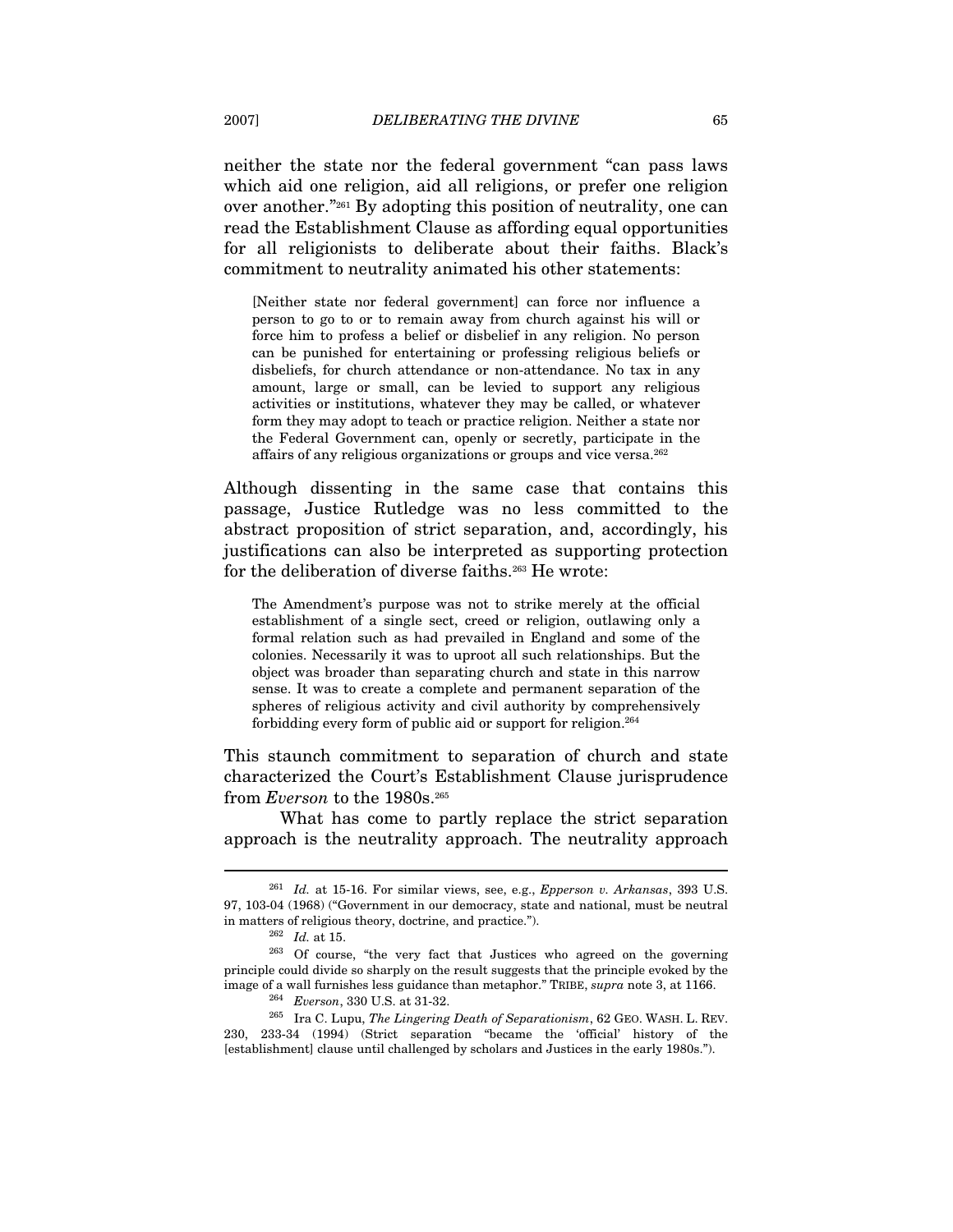to the Establishment Clause seeks to ensure that the state neither advances one religion over another nor advances religion over secularism or secularism over religion. In the Supreme Court, this approach has taken the form of an endorsement test, and Justice O'Connor assumed the role of one of its main articulators. In Lynch v. Donnelly, she began her concurring opinion with the announcement that the "Establishment Clause prohibits government from making adherence to a religion relevant in any way to a person's standing in the political community."<sup>266</sup> She further explained:

Government can run afoul of that prohibition in two principal ways. One is excessive entanglement with religious institutions, which may interfere with the independence of the institutions, give the institutions access to government or governmental powers not fully shared by nonadherents of the religion, and foster the creation of political constituencies defined along religious lines . . . . The second and more direct infringement is government endorsement or disapproval of religion. Endorsement sends a message to nonadherents that they are outsiders, not full members of the political community, and an accompanying message to adherents that they are insiders, favored members of the political community. Disapproval sends the opposite message.<sup>267</sup>

What chiefly distinguishes the endorsement test from the strict separation test, then, is the former's commitment to social inclusion and equal citizenship.268 Here too, however, the endorsement test, like the strict separation test, can be interpreted as an attempt to protect spaces for religionists to deliberate about a diversity of views. For no matter the view, the state is prohibited from stigmatizing, and thus coercing, people on the basis of what they choose to deliberate.

The accommodation approach, compared to the neutrality approach, is less protective of the religionist; for while the latter requires the religionist to show that the law makes her feel unwelcome, the former requires the religionist to show that the law goes further by coercing her to conform her beliefs to those privileged by the state. Lee v. Weisman<sup>269</sup> is a prime example of this approach. In that case, the principal of a public middle school invited a rabbi to deliver a

<sup>&</sup>lt;sup>266</sup> Lynch v. Donnelly, 465 U.S. 668, 687 (1984).<br><sup>267</sup> Id. at 687-88 (citation omitted).<br><sup>268</sup> For a complementary perspective, see KENNETH L. KARST, BELONGING TO AMERICA: EQUAL CITIZENSHIP AND THE CONSTITUTION (1989).<br><sup>269</sup> 505 U.S. 577 (1992).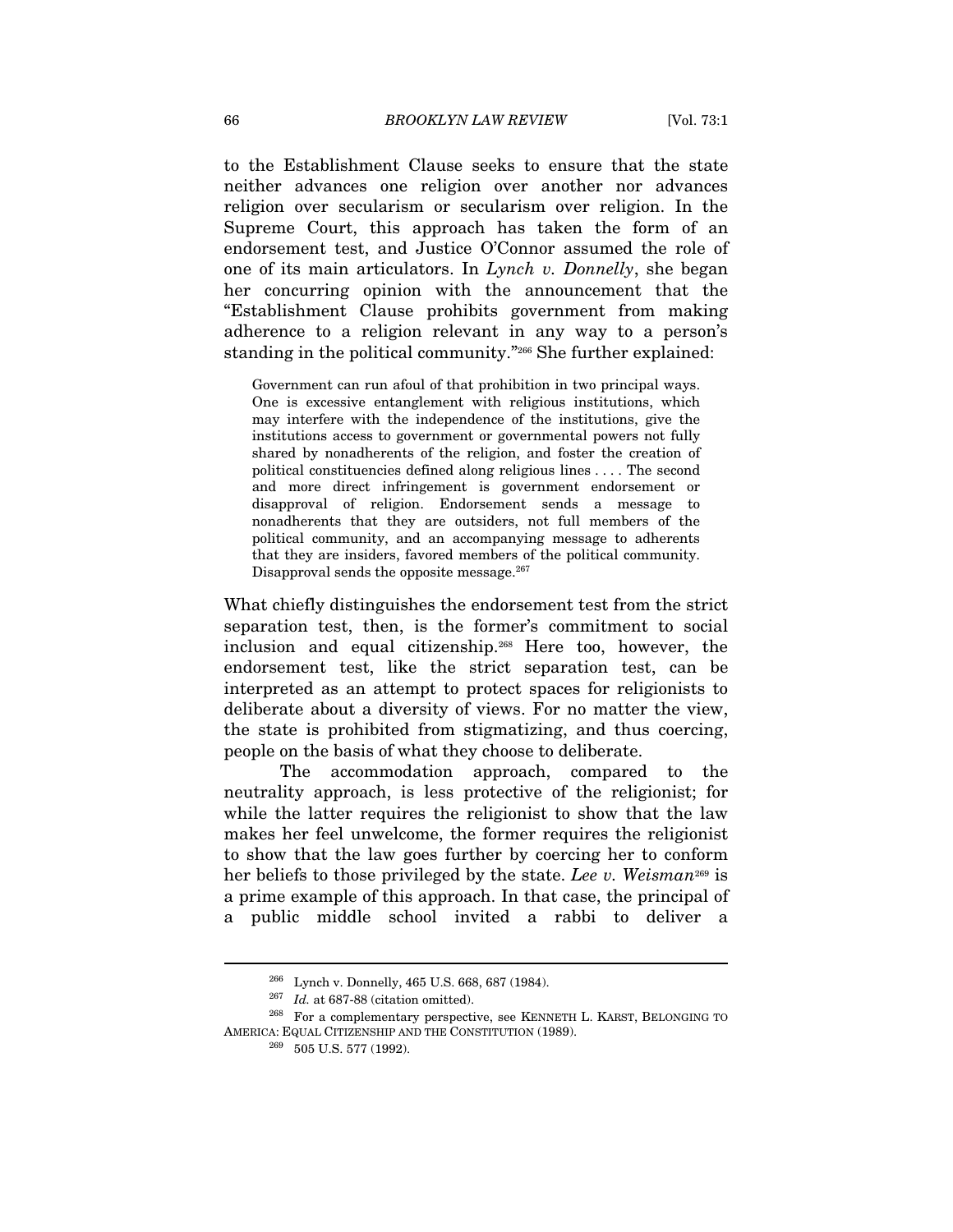nondenominational prayer at the graduation ceremony.270 The prayer was prepared by the National Conference of Christians and Jews and was meant to be governed by a spirit of "inclusiveness and sensitivity."271 Justice Kennedy for the Court found the prayer to violate the Establishment Clause because it had the tendency to coerce students who did not wish to participate in the prayer.272 According to Kennedy, "It is beyond dispute that, at a minimum, the Constitution guarantees that government may not coerce anyone to support or participate in religion or its exercise, or otherwise act in a way which 'establishes a [state] religion or religious faith, or tends to do

God of the Free, Hope of the Brave:

For the legacy of America where diversity is celebrated and the rights of minorities are protected, we thank You. May these young men and women grow up to enrich it.

For the liberty of America, we thank You. May these new graduates grow up to guard it.

For the political process of America in which all its citizens may participate, for its court system where all may seek justice we thank You. May those we honor this morning always turn to it in trust.

For the destiny of America we thank You. May the graduates of Nathan Bishop Middle School so live that they might help to share it.

May our aspirations for our country and for these young people, who are our hope for the future, be richly fulfilled.

Amen.

The Benediction read:

O God, we are grateful to You for having endowed us with the capacity for learning which we have celebrated on this joyous commencement.

Happy families give thanks for seeing their children achieve an important milestone. Send Your blessings upon the teachers and administrators who helped prepare them.

The graduates now need strength and guidance for the future, help them to understand that we are not complete with academic knowledge alone. We must each strive to fulfill what You require of us all: To do justly, to love mercy, to walk humbly.

We give thanks to You, Lord, for keeping us alive, sustaining us and allowing us to reach this special, happy occasion.

Amen.

*Id.* at 581-82.<br> $\frac{272}{1}$  *Id.* at 589-94.

 $^{270}\,$   $Id.$  at 581.  $^{271}\,$   $Id.$  There were two prayers, an Invocation and a Benediction. The Invocation read: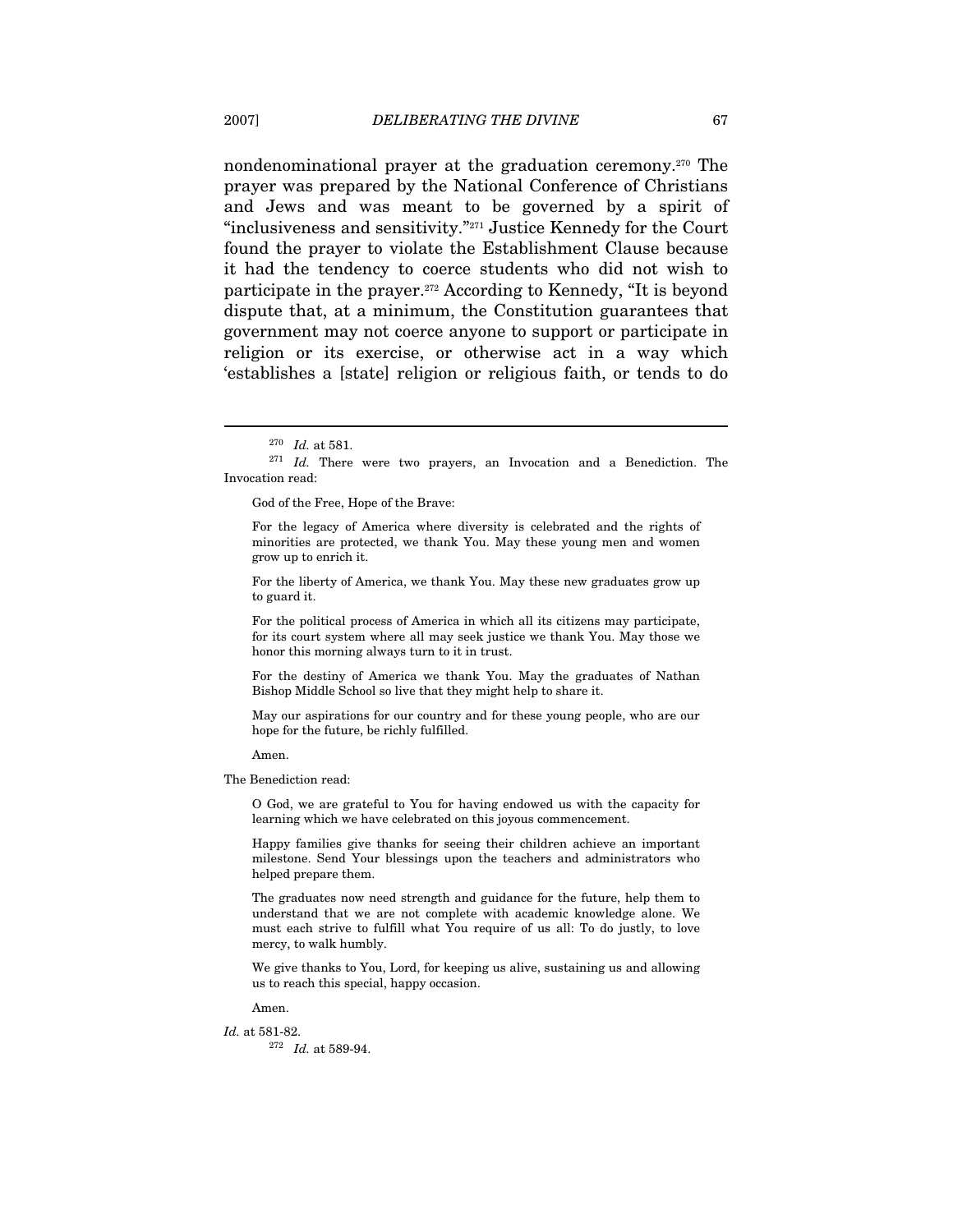so.'"<sup>273</sup> However, there was a danger that such coercion would occur at the public school, where the state had such complete control over the graduation ceremony that the prayer became "a state-sanctioned religious exercise in which the student was left with no alternative but to submit."274

While there may be disagreement, as there was on the Court itself, about whether the school prayer rose to the level of coercion, what remains clear is that the Court's preoccupation with coercion under the accommodation approach reflects a strong commitment to protecting people's rights to deliberate about a diversity of religious views without undue state intervention. Thus, the Constitution's religion clauses, as interpreted by the Supreme Court, provide protections that allow for the deliberation of religious truth, thereby making the justification from truth a viable possibility in the context of religion.

# VI. APPLICATIONS

Thus far, I have tried to formulate the legal foundations of the justification from truth for purposes of religious expression. Now I want to explain how this justification would possibly manifest itself in the case law. In doing so, I try to explain first how the justification would articulate its terms in a given set of case facts, and second, how the justification would serve as an adjudicative principle by deciding in favor of one party and against another. To offer as lucid of an account as possible, I begin with some relatively easy cases where the Supreme Court itself appeared to be applying a version of the justification from truth. I then move to cases where application of the justification from truth can generate new arguments for cases in which the Supreme Court relied on a different justification.

### A. Religious Proselytism

I want to start with the relatively easy cases where the Supreme Court itself has at least hinted that it was applying the justification from truth to religious expression. What makes these cases so amenable to this justification is that they involve proselytizing, that is, efforts to persuade the audience  $\overline{a}$ 

<sup>&</sup>lt;sup>273</sup> Lee, 505 U.S. at 587 (quoting Lynch v. Donnelly, 465 U.S. 668, 678 (1984)).<br><sup>274</sup> Id. at 597.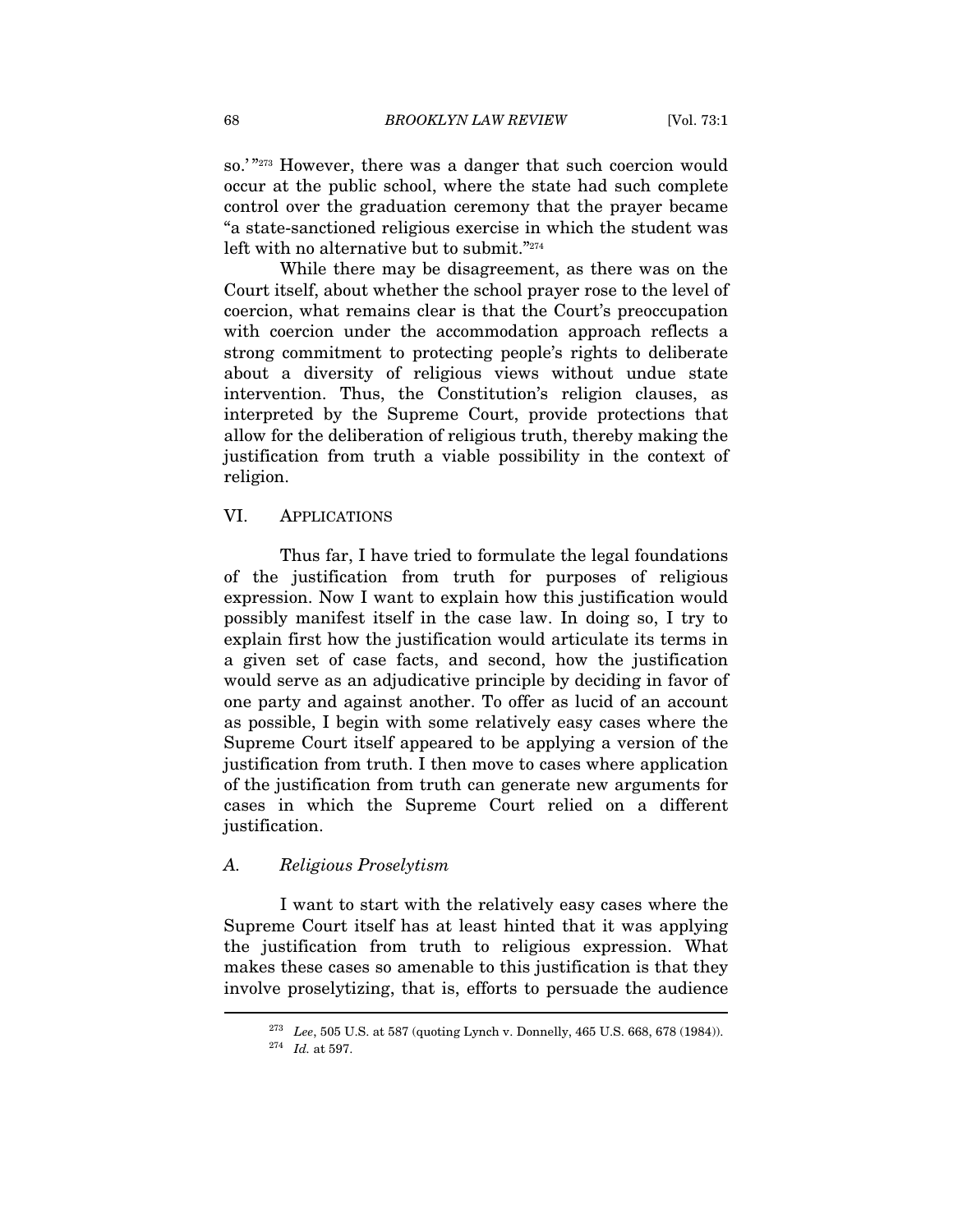that a given religion is the truth.<sup>275</sup> Cantwell v. Connecticut<sup>276</sup> is an excellent example. A Jehovah's Witness named Newton Cantwell, along with his two sons, played a phonographic record in an area where "about ninety per cent of the residents are Roman Catholics."277 The record "included an attack on the Catholic religion."278 Cantwell asked two men walking the street whether they would be interested in hearing the record, and they acquiesced.<sup>279</sup> Upon hearing the record, both men "were incensed by the contents of the record and were tempted to strike Cantwell unless he went away."280 Cantwell and his sons were charged with and convicted of invoking or inciting others to breach of the peace.<sup>281</sup>

Their case eventually made its way to the Supreme Court.282 Writing for the Court, Justice Roberts overturned Cantwell's conviction by offering a justification that departed in crucial ways from the Court's standard justification for religious conscience. He wrote:

We find in the instant case no assault or threatening of bodily harm, no truculent bearing, no intentional discourtesy, no personal abuse. On the contrary, we find only an effort to persuade a willing listener to buy a book or to contribute money in the interest of what Cantwell, however misguided others may think him, conceived to be true religion.

In the realm of religious faith, and in that of political belief, sharp differences arise. In both fields the tenets of one man may seem the rankest error to his neighbor. To persuade others to his own point of view, the pleader, as we know, at times, resorts to exaggeration, to vilification of men who have been, or are, prominent in church or state, and even to false statement. But the people of this nation have ordained in the light of history, that, in spite of the probability of excesses and abuses, these liberties are, in the long view, essential to

<sup>&</sup>lt;sup>275</sup> The Oxford English Dictionary defines "proselyte" as "to cause to come over or turn from one opinion, belief, creed, or party to another; esp. to convert from one religious faith or sect to another." 12 OXFORD ENGLISH DICTIONARY, supra note 24, at 664.<br>
<sup>276</sup> 310 U.S. 296, 310 (1940).<br>
<sup>277</sup> Id. at 301.<br>
<sup>279</sup> Id. at 302-03.<br>
<sup>280</sup> Id. at 302.

<sup>&</sup>lt;sup>280</sup> Id. at 303.<br><sup>281</sup> Id. <sup>282</sup> This was also the first Supreme Court case that made the right of free religious exercise applicable to states by incorporating the right through the Fourteenth Amendment's Due Process Clause. See id.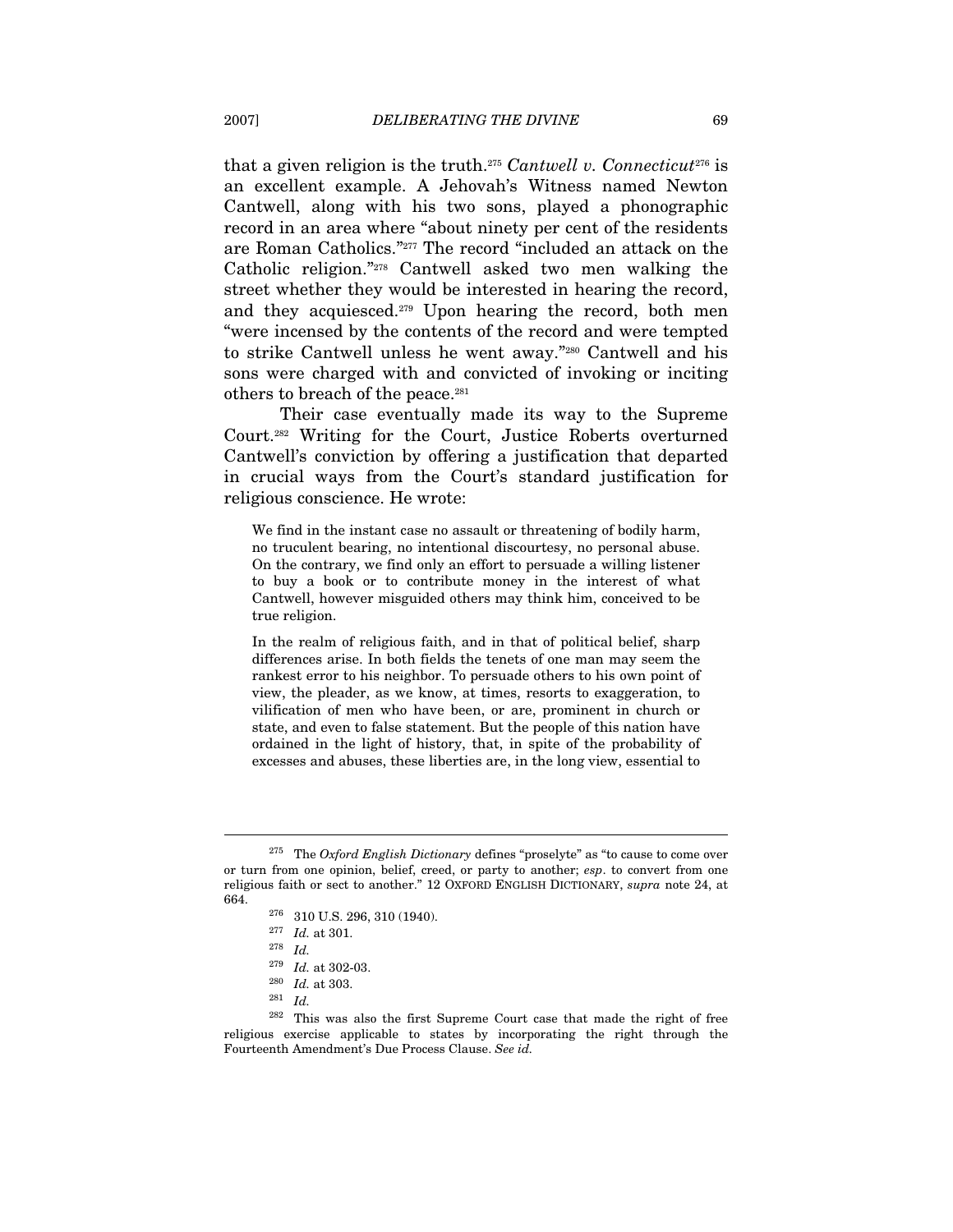enlightened opinion and right conduct on the part of the citizens of a democracy.283

What is intriguing about this opinion is Roberts's apparent suggestion that the right of religious free exercise is not simply relevant for the religionist who wishes to espouse her faith. According to Roberts, religious expression can also profit the audience: "But the people of this nation have ordained in the light of history, that, in spite of the probability of excesses and abuses, these liberties are, in the long view, essential to enlightened opinion and right conduct on the part of the citizens of a democracy."284 Here, Roberts seems to suggest that religious expression goes beyond being merely tolerated as an inevitable, if quirky, anomaly in a predominantly liberal secular culture.285 Rather, Roberts emphasizes the positive impact of religious expression by alluding to what I have called the justification from truth.

A similar application of the justification from truth to religious expression appears in *Marsh v. Alabama*.<sup>286</sup> In *Marsh*, a Jehovah's Witness sought to distribute religious literature in a company town named Chickasaw.287 The stores in the town had posted the following sign: "This Is Private Property, and Without Written Permission, No Street, or Horse Vendor, Agent or Solicitation of Any Kind Will Be Permitted."288 After the Jehovah's Witnesses refused to comply with this sign, they were arrested for violating a state statute that made "it a crime to enter or remain on the premises of another after having been warned not to do so."289 The Jehovah's Witnesses eventually appealed their case to the Supreme Court.290 Justice Black for the Court phrased the issue in a way that alluded to his reliance on the justification from truth. He wrote, "Our question then narrows down to this: Can those people who live in or come to Chickasaw be denied freedom of press and religion simply because a single company has legal title to all the town?"291 Tellingly, Black located the right of religious free

<sup>&</sup>lt;sup>283</sup> Cantwell, 310 U.S. at 311.<br><sup>284</sup> Id. at 310.<br><sup>285</sup> So bemoans Stephen Carter. See CARTER, supra note 134, at 21-22.<br><sup>286</sup> 326 U.S. 501, 508-09 (1946).<br><sup>287</sup> Id. at 502.<br><sup>288</sup> Id. at 503.

<sup>&</sup>lt;sup>289</sup> *Id.* at 503-04.<br><sup>290</sup> *Id.* at 503.<br><sup>291</sup> *Id.* at 505 (emphasis added).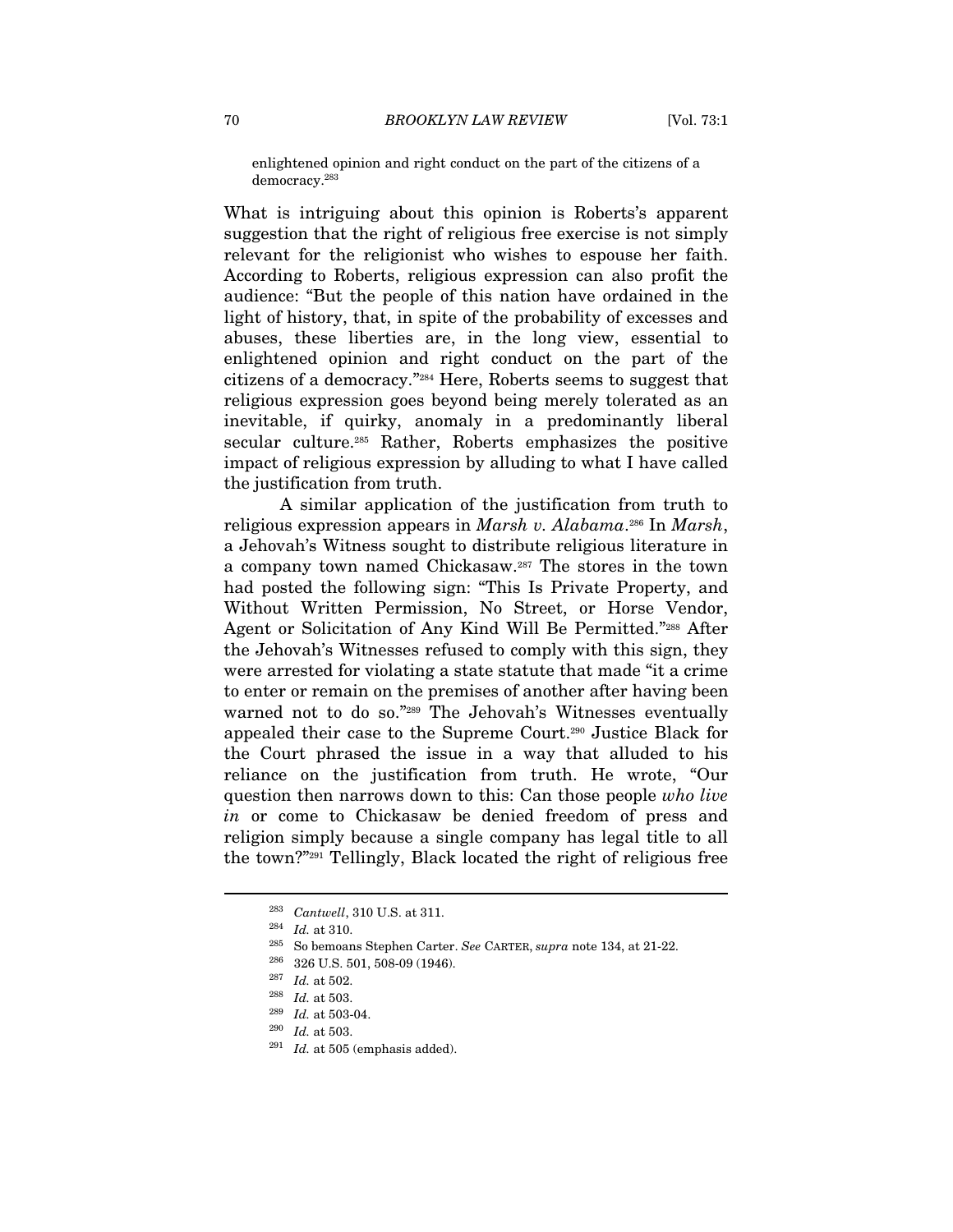exercise not just in the speaker but also in the audience, and thus implied that the audience has a right to hear and read religious expression, including a diversity of such expression. Black made this assumption explicit later in his opinion. After rejecting the arrests as violative of the right of free exercise, he wrote:

Many people in the United States live in company-owned towns. These people, just as residents of municipalities, are free citizens of their State and country. Just as all other citizens they must make decisions which affect the welfare of community and nation. To act as good citizens they must be informed. In order to enable them to be properly informed their information must be uncensored.292

Just as Justice Roberts in Cantwell explained that religious expression is necessary for "citizens of a democracy" to form "enlightened opinions," Black reasoned that religious expression is important in order for people "to act as good citizens" who are "informed."293 Cases like this involving religious proselytizing have marshaled some version of the justification from truth, although without elaborating its logic and foundations.294 But what should we make of those cases that do not involve proselytizing? I take them up next.

# B. Non-Proselytizing and No Intent to Persuade

The previous discussion might lead one to believe that the justification from truth is inappropriate for speech that does not deliberately seek to proselytize. Indeed, all of the political speech and commercial speech cases that I have discussed involved speakers who were deliberately trying to persuade others through speeches, leaflets, and the like. Yet, as I argue later, even if someone has no intent to persuade others, her speech or expression can inform an audience and stimulate deliberation. Therefore, the justification from truth should be applied to these examples as well.

When speakers have not deliberately sought to communicate a message to others, the Supreme Court, if it

<sup>&</sup>lt;sup>292</sup> *Id.* at 508.<br><sup>293</sup> *Id.* 

 $294$  See, e.g., Vill. of Schaumburg v. Citizens for a Better Env't, 444 U.S. 620, 632 (1980) ("Soliciting financial support is undoubtedly subject to reasonable regulation but the latter must be undertaken with due regard for the reality that solicitation is characteristically intertwined with informative and perhaps persuasive speech seeking support for particular causes or for particular views on economic, political, or social issues . . . .").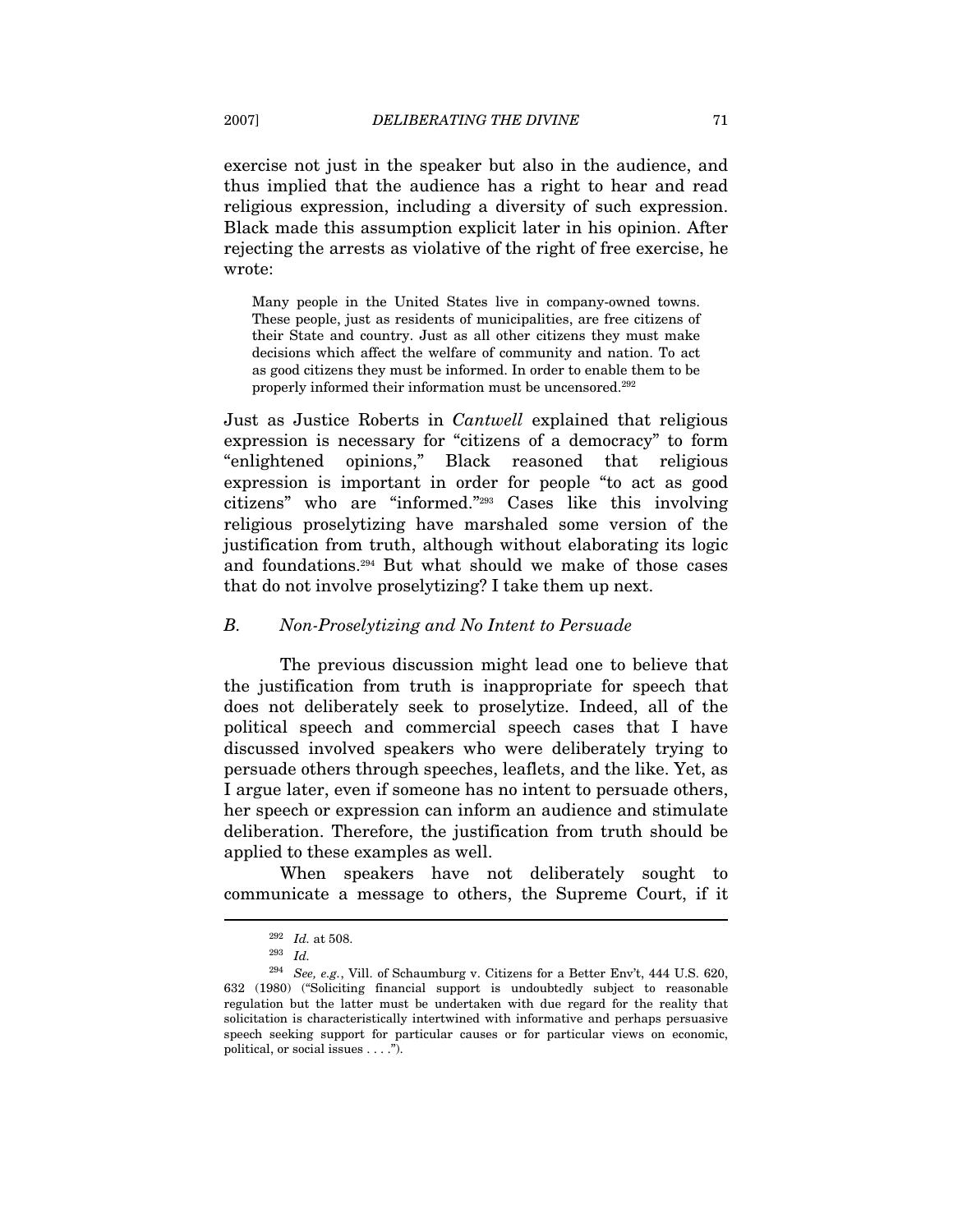wishes to protect the expression, might be tempted to apply what I call the justification from conscience. According to this justification, the Court protects the First Amendment rights of a speaker so that she may be faithful to her conscience.295 An example of such a speaker is found in Henry David Thoreau. Thoreau urged people to accept jail confinement rather than underwrite through their taxes a government that sanctions slavery:

I know this well, that if one thousand, if one hundred, if ten men whom I could name,—if ten *honest* men only,—ay, if one HONEST man, in this State of Massachusetts, ceasing to hold slaves, were to [refuse to pay his taxes] and be locked up in the county jail therefore, it would be the abolition of slavery in America. For it matters not how small the beginning may seem to be: what is once well done is done forever.<sup>296</sup>

Here, the act of civil disobedience is performed not primarily to benefit the community, for one man's lone decision to serve jail time hardly signals "the abolition of slavery in America." Rather, the dramatic gesture is meant to cleanse one's conscience.297 It is an act to demonstrate both to the community and to one's self what one is really made of. The speech act is thus not simply expressive but also affirmative of one's moral conscience.

A similar understanding regarding the significance of speech acts informs the Supreme Court's opinion in Cohen v. California.298 There, the Court reversed the prosecution of one Robert Cohen who violated a disturbance of the peace statute for wearing in a Los Angeles courthouse a jacket emblazoned with the words "Fuck the Draft."299 Justice Harlan for the Court reasoned that the First Amendment protected Cohen's expression, and part of his justification stemmed from the view that Cohen's message contained "inexpressible emotions."300 In thus characterizing Cohen's speech, Harlan did not appear to regard the speech as trying to convey a meaning to an audience, for the emotion in Cohen's speech was said to be

<sup>&</sup>lt;sup>295</sup> See supra note 11 (2d paragraph).<br><sup>296</sup> Henry David Thoreau, *Civil Disobedience*, *in* COLLECTED ESSAYS AND POEMS 203, 212 (Elizabeth Hall Witherell ed., Library of America 2001) (1849).

<sup>&</sup>lt;sup>297</sup> For related discussion, see HANNAH ARENDT, CRISES OF THE REPUBLIC 58-68 (1972). <sup>298</sup> 403 U.S. 15 (1971). <sup>299</sup> *Id.* at 16. <sup>300</sup> *Id.* at 26.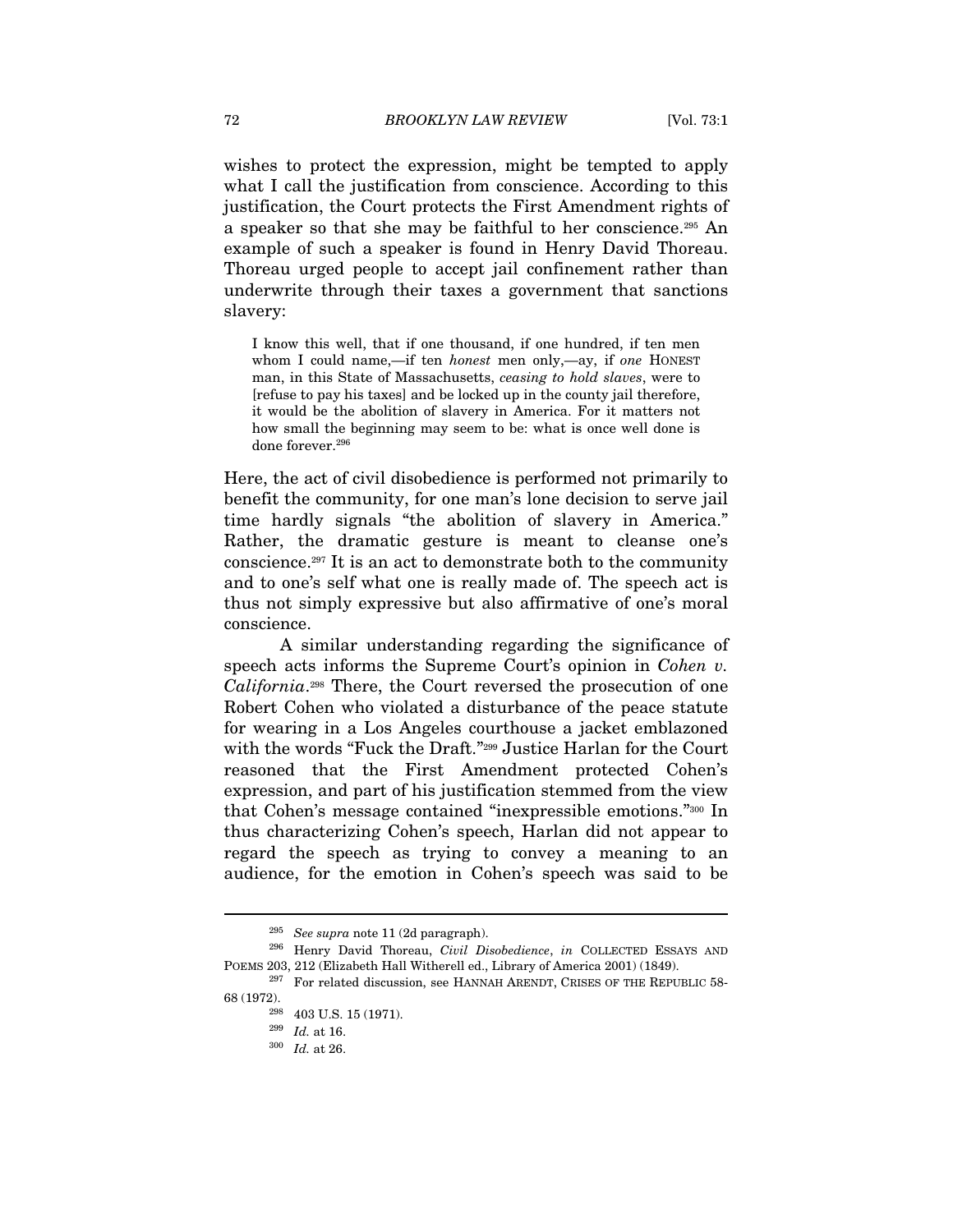"inexpressible." Pregnant with inexpressible emotions, the speech was better understood as trying to affirm the nonverbal passions of Cohen's conscience, and Harlan's opinion is best interpreted as an attempt to make legal space for such affirmation.

But there is an important ambivalence that complicates the assumption that Cohen is merely a case about affirming one's conscience. Harlan wrote that Cohen's speech also involved a "communicative function" and his profanity might have been "the more important element of the overall message sought to be communicated."301 Furthermore, Harlan stated that the right of free speech is "designed and intended to remove governmental restraints from the arena of public discussion . . . ."302 This sort of conceptual ambivalence is reproduced in other examples involving political speech that are partially underwritten by the justification from conscience.

Consider Thoreau's decision to go to jail rather than to pay taxes that would indirectly support slavery. As I have suggested, his jail time could not, as he claimed, amount to "the abolition of slavery in America" and is better understood as an act of moral self-fulfillment, a cleansing of his conscience. But it was more than that. For Thoreau attempted to justify, not simply to himself, but to others, his refusal to pay taxes, and he attempted to urge other men to follow his lead as a means of asserting their morally informed manhood against an evil state. That Thoreau's rhetoric is sometimes shrill and indignant must not obscure his desire to urge others to political action.303

 $\overline{a}$ 

 This concept is captured well in Aristotle's observation that "man is by nature a political animal," meaning that the human being by nature desires to live with others. ARISTOTLE, THE POLITICS 37 (Carnes Lord trans., Univ. of Chi. Press, 1984). For one "who is incapable of participating nor who is in need of nothing through being self-sufficient is no part of a city, and so is either a beast or a god." Id. Tellingly,

 $301$  *Id.* at 25-26 (citing Baumgartner v. United States, 322 U.S. 665, 673-74

<sup>(1944)).&</sup>lt;br><sup>302</sup> *Id.* at 24.  $\frac{302 \text{ H}}{100 \text{ H}}$  at 24. nothing other than the affirmation of one's conscience is because politics is not conventionally understood as an enterprise that involves a single individual, nor one where the value of expression resides solely in the lone individual. Politics necessarily involves living and working with others, as suggested by its definition. The  $Oxford$ English Dictionary defines "political" as follows: "Of, belonging, or pertaining to the state or body of citizens, its government and policy . . . ." 12 OXFORD ENGLISH DICTIONARY, supra note 24, at 32. Also, an erstwhile definition of "politics" is given as the "public or social ethics, that branch of moral philosophy dealing with the state or social organism as a whole (*obs.*)." *Id.* These descriptions suggest an association with others, and hence a working together with them.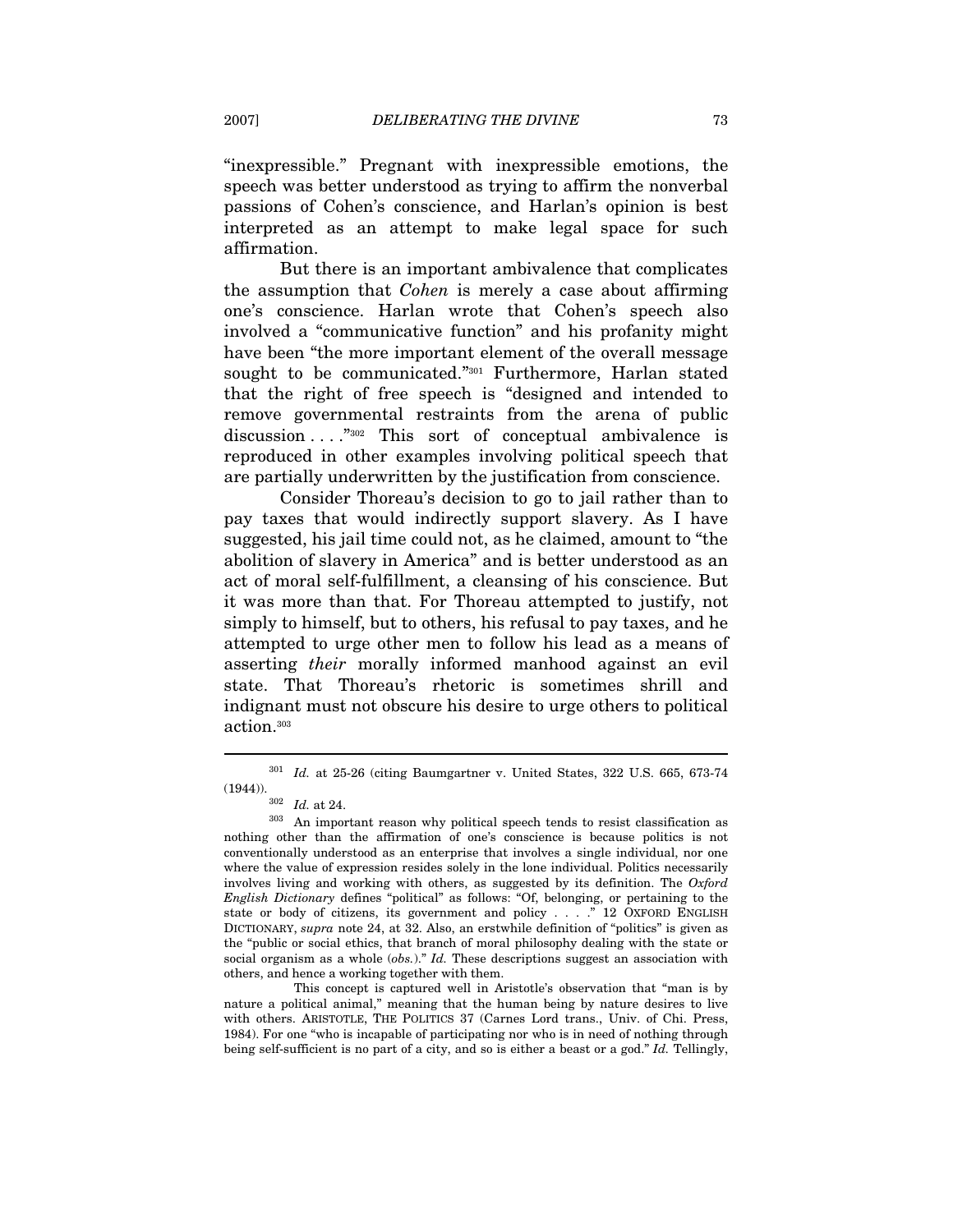In the context of religious acts, the Court has sometimes justified the right of religious expression in terms of the justification from conscience. Consider once more Thomas v. Review Board of the Indiana Employment Security Division. 304 While factually quite different from the profanity of Cohen, the religious dimension in Thomas was regarded by the Court as presenting a similar question of conscience. One Eddie Thomas was a foundry worker in Indiana who was transferred from making steel sheeting to making tank gun turrets.305 As a Jehovah's Witness, he refused to participate in activities that would contribute to war. Thomas quit his job and sought unemployment benefits.306 The Indiana Supreme Court refused to permit the dispensing of such benefits because "'although the claimant's reasons for quitting were described as religious, it was unclear what his belief was, and what the religious basis of his belief was.'"307 The confusion or doubt is quite excusable, for how could producing steel sheeting that could be added to a tank's armor differ morally from building its turret in terms of leading to its construction and hence its availability for assault? Besides, the Indiana Supreme Court could point to another Jehovah's Witness who had no qualms about making turrets.308 Still, on appeal, Chief Justice Burger, writing for the United States Supreme Court, reversed the Indiana Supreme Court, stating that

Thomas drew a line, and it is not for us to say that the line he drew was an unreasonable one. Courts should not undertake to dissect religious beliefs because the believer admits that he is "struggling" with his position or because his beliefs are not articulated with the clarity and precision that a more sophisticated person might employ.309

Aristotle points to "speech" as the defining characteristic of man's status as a political animal, because "man alone among the animals has speech," and it is speech that permits us to communicate to each other the "advantageous and the harmful, and hence also the just and the unjust." See id. What makes speech political here is its capacity to communicate ideas to others. This is not to say that your criticizing the president while you are on a deserted island is not political speech; in terms of its content, it obviously is. It is instead to suggest that we tend to value political speech

because such speech can persuade and inform an audience.<br><sup>304</sup> 450 U.S. 707 (1981).<br><sup>305</sup> Id. at 709.<br><sup>306</sup> Id. at 710.<br><sup>307</sup> Id. at 741 (quoting Thomas v. Review Bd. of the Ind. Employment Sec. Div., 391 N.E.2d 1127, 1133 (Ind. 1979)).  $\frac{308}{16l}$ . at 715.  $\frac{309}{1d}$ .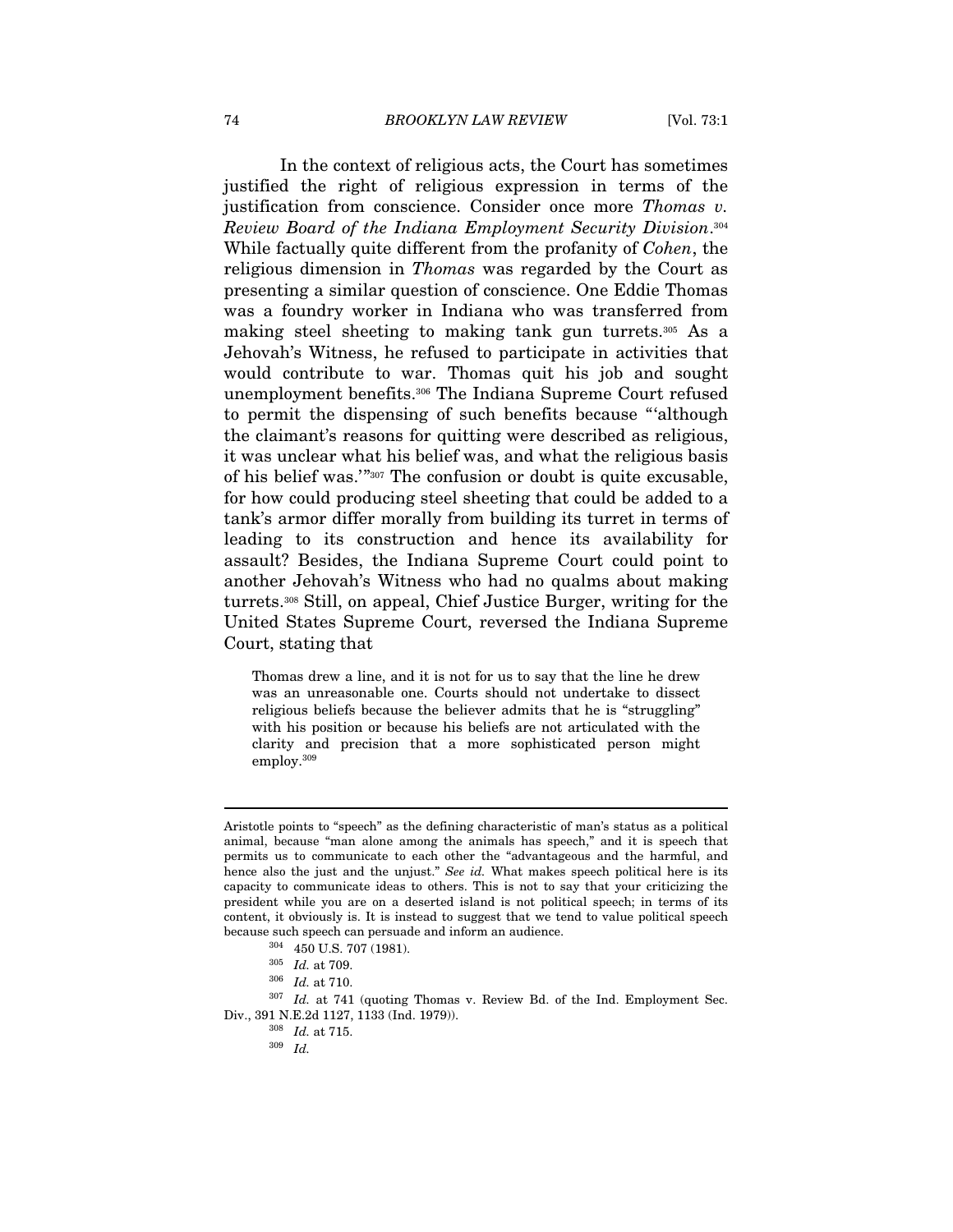Here, Chief Justice Burger does not justify Thomas's expression as constitutionally protected because it is likely to persuade or cause to reflect anyone who witnesses it; Burger thus avoids the justification from truth. Burger instead justifies his decision by turning to the justification from conscience. He seems to imply that no one—including other Jehovah's Witnesses—would necessarily even understand Thomas's actions as coherent. The action is constitutionally protected, it seems, largely because it is the way that Thomas himself has come to terms with his religion.<sup>310</sup> It seems instinctively right to justify religious expression in terms of the justification from conscience.

On the other hand, there is something curious about justifying the right of religious expression exclusively in terms of conscience and not the justification from truth. For religious speech, like political speech, can inform and persuade its audience. And here we need not just invoke the familiar idea of religious proselytism. We can also imagine how the audience can learn from the religious expression of someone whose primary motivation is not to educate others. Recall that Chief Justice Burger justified Thomas's right of religious expression as a means of being faithful to the latter's religious conscience, but he could have just as well invoked the justification from truth. While Burger conceded that Thomas's refusal might not have been necessitated by his religion and might have been wanting in coherence, the message was nonetheless clear in its general meaning: helping to build military weapons violates the Jehovah's Witness commitment to pacifism and it is better to lose one's job than to betray God's wishes. Even if Thomas did not intend to inform or persuade others, it is possible for some to infer and reflect upon the meaning of his resistance. People may be inspired—or angered—by Thomas's religious expression, and they may come to realize, for example, that they are insufficiently serious about their own religions, or that they should not be zealous like Thomas. Either way, people might find reflecting about Thomas's religious expression to be theoretically more rewarding and intense than the sort of political speech and commercial speech that is underwritten by

<sup>310</sup> This justification must logically depend on the assumption that Thomas's religious expression is a means of being faithful to his conscience, and that it does not stem from a desire to avoid strenuous or dangerous activity or to avoid being under the control of an overbearing supervisor.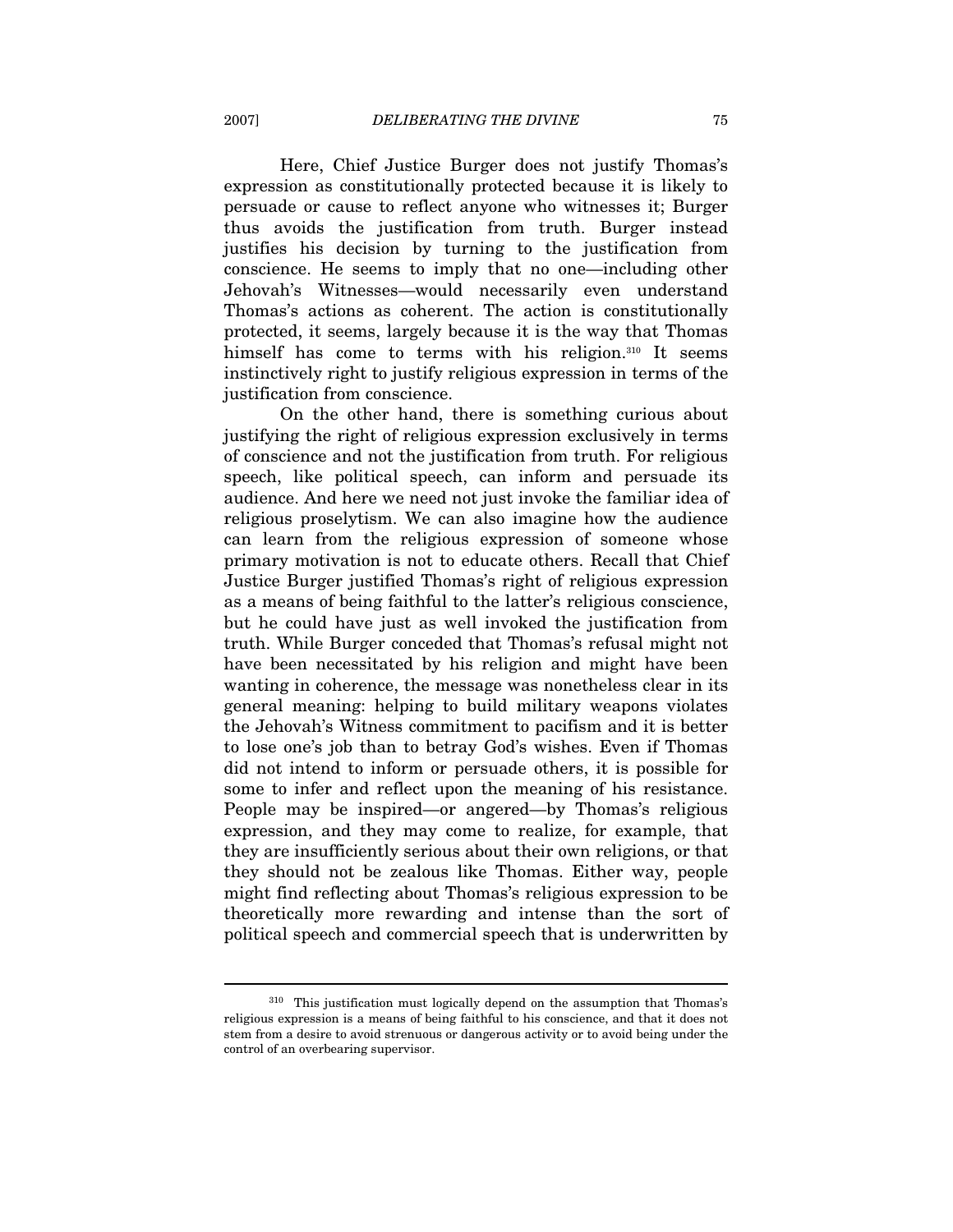the justification from truth.311 Indeed, it seems inaccurate to classify Thomas's expression as merely religious, as if religious speech were somehow concerned only with religious topics. Thomas's speech is also pregnant with political meaning: he would prefer to lose his job than to do the government's military bidding. It is therefore not entirely clear why the Court justified Thomas's expression as simply an exercise in religious conscience. Furthermore, similar to political speech, Thomas's expression is fully capable of helping the audience to arrive at some conclusion about truth, namely, that statesponsored violence is unacceptable to those who take seriously their religiously informed pacifism.

A similar kind of inference can be derived from West Virginia State Board of Education v. Barnette, a case where the Court recognized religious speech as protected by both the right of religious expression and the right of free speech.312 As in Thomas, the Court relied on the justification from conscience, not truth, but the justification from truth would have been perfectly serviceable. Like Thomas, Barnette involved religionists who sought to be faithful to their consciences. The West Virginia State Board of Education had passed a resolution that required students and teachers to salute the American flag as a regular part of classroom business.<sup>313</sup> This rule conflicted with the religious convictions of the Barnette children who were Jehovah's Witnesses.314

Justice Jackson for the Court rejected unconstitutional the compulsory flag salute, reasoning that it unjustifiably coerced the Jehovah's Witnesses into doing something that contradicted their religious consciences. The required salute, Jackson announced, "invades the sphere of intellect and spirit which it is the purpose of the First

<sup>311</sup> Imagine viewing a series of dull political sound bites for a series of indistinguishable candidates or, worse, viewing a steady stream of commercials for five different kinds of light beer.<br><sup>312</sup> Va. State Bd. of Educ. v. Barnette, 319 U.S. 624, 633-34 (1943).<br><sup>313</sup> Id. at 626.<br><sup>314</sup> The beliefs of the Jehovah's Witnesses

include a literal version of Exodus, Chapter 20, verses 4 and 5, which says: "Thou shalt not make unto thee any graven image, or any likeness of anything that is in heaven above, or that is in the earth beneath, or that is in the water under the earth; thou shalt not bow down thyself to them nor serve them." They consider that the flag is an "image" within this command. For this reason they refuse to salute it.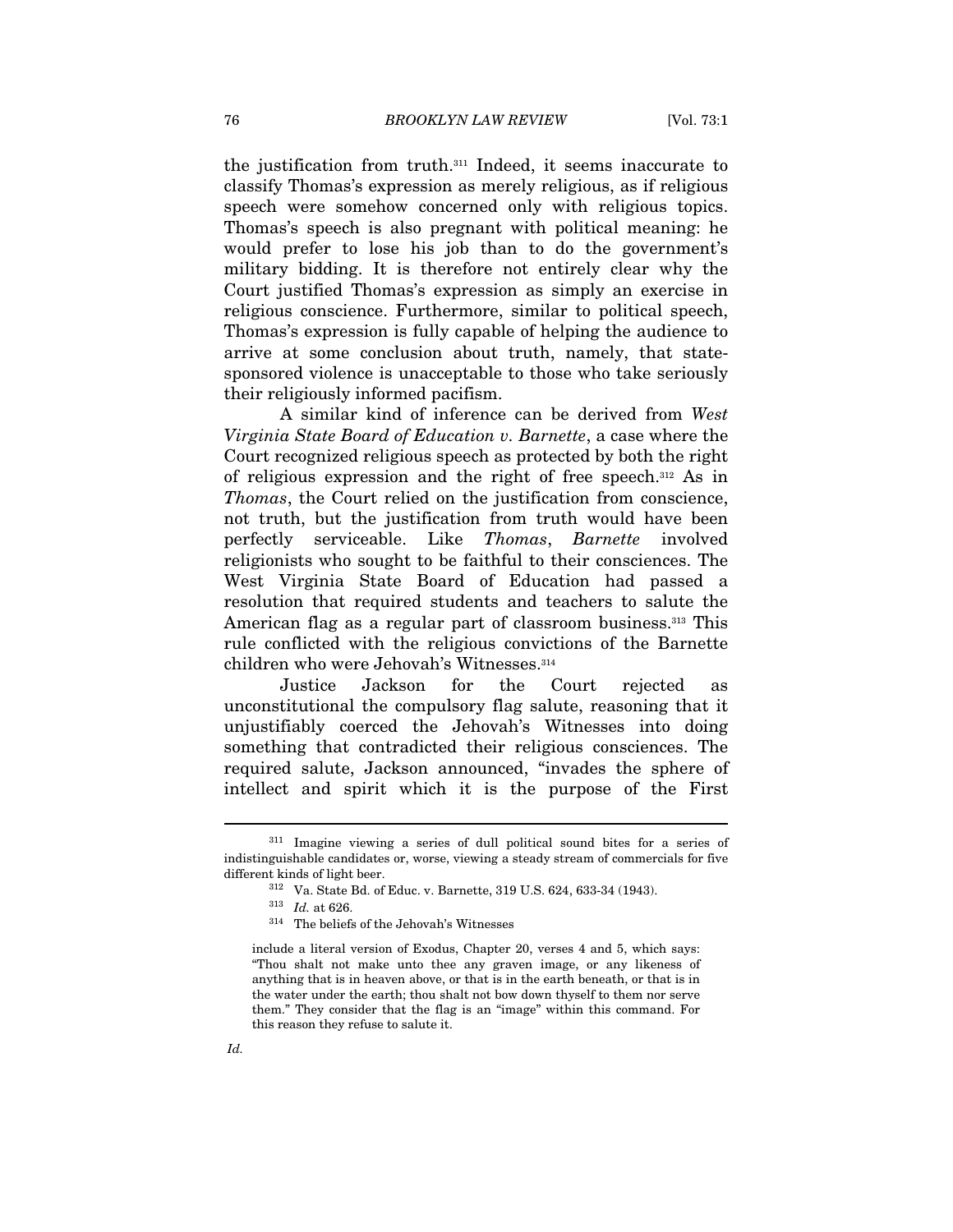Amendment to our Constitution to reserve from all official control."315 Jackson also proclaimed, "If there is any fixed star in our constitutional constellation, it is that no official, high or petty, can prescribe what shall be orthodox in politics, nationalism, religion, or other matters of opinion or force citizens to confess by word or act their faith therein."316 By "invading the sphere of intellect and spirit" and by "forcing citizens to confess" to practices that they find to be sinful, the compulsory flag salute punishes a commitment to one's conscience in two respects: It compels the Jehovah's Witnesses to express a meaning which directly violates their religious consciences and it prohibits them from expressing what they believe their religious consciences tell them is right.

While the Jehovah's Witness children may not have sought to convey any meaning to their classmates or to the school staff, their refusal was nonetheless clearly expressive: A close reading of the Bible should preclude responsible Jehovah's Witnesses from paying homage to any graven image of state-sponsored nationalism, and not even the threat of school expulsion should deter them. Like the case of Eddie Thomas, even if the Barnette children did not intend to inform or persuade others, it is possible for some to infer and reflect upon the meaning of their resistance. Their expression is relevant to the audience's process of deliberating about some truth, namely, that one's devotion to God must be complete and is not compatible with an extant devotion to emblems of a coerced nationalism. Thus the justification from truth could have persuasively been applied in this case, just as it could have been applied in many other cases involving nonproselytizing speech.

## C. Public Elementary, Middle, and High Schools

Applying the justification from truth to the religious expression of the Barnette children, as I did previously, would seem especially apt given that schools are places that the Supreme Court has recognized as valuable, and perhaps uniquely so, for the exchange of diverse ideas and viewpoints.

 $^{315}\,$   $Id.$  at 642.  $^{316}\,$   $Id.$  Jackson also wrote: "To sustain the compulsory flag salute we are required to say that a Bill of Rights which guards the individual's right to speak his own mind, left it open to public authorities to compel him to utter what is not in his mind." Id. at 634.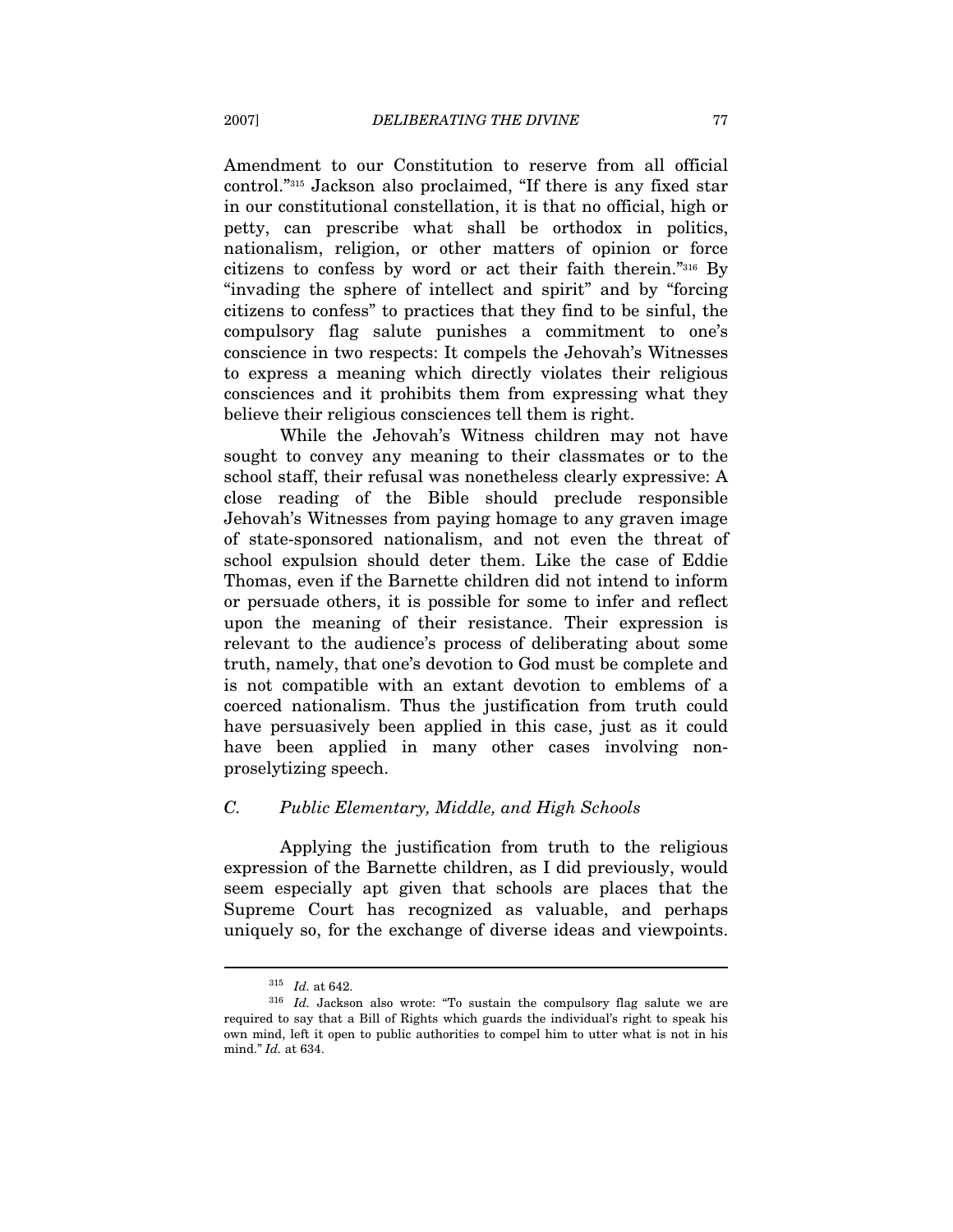In Ambach v. Norwick, the Supreme Court spoke of "the public schools as inculcating fundamental values necessary to the maintenance of a democratic political system . . . ."317 This may involve recognizing public schools "as an 'assimilative force' by which diverse and conflicting elements in our society are brought together on a broad but common ground."318 And in Bethel School District v. Fraser, the Court similarly observed that the public schools should aspire to teach the "fundamental values of 'habits and manners of civility' essential to a democratic society [which] must, of course, include tolerance of divergent political and religious views, even when the views expressed may be unpopular."319

But if the justification from truth were to be employed to defend a government law that requires public school students to learn about religious diversity, how deeply should the justification cut against a right to resist such exposure? The answer to this question obviously depends on the facts. Mozert v. Hawkins County Public Schools provides a usefully heuristic example where the justification would survive scrutiny.<sup>320</sup> In 1983, the Hawkins County School Board in Tennessee voted to require all students to take "character education" courses.321 The purpose of the courses was "to help each student develop positive values and to improve student conduct as students learn to act in harmony with their positive values and learn to become good citizens in their school, community, and society."322 The school board specifically intended for the courses to use a textbook published by the Holt Rinehart company in a manner that instilled critical reading.323 Vicki Frost agreed that critical reading was important but argued that her children's First Amendment rights of free exercise were being infringed upon by being required to learn material that was "in violation of their

<sup>&</sup>lt;sup>317</sup> Ambach v. Norwick, 441 U.S. 68, 77 (1979).<br><sup>318</sup> Id. (citing JOHN DEWEY, DEMOCRACY AND EDUCATION 26 (Macmillan 1929)). 319 Bethel Sch. Dist. No. 403 v. Fraser, 478 U.S. 675, 681 (1986) (citing

CHARLES A. BEARD & MARY R. BEARD, A BASIC HISTORY OF THE UNITED STATES  $228\,\,\rm (1944)).$ 

 $^{\rm 320}$  Mozert v. Hawkins County Pub. Sch., 827 F.2d 1058, 1063-64 (6th Cir. 1987).

<sup>&</sup>lt;sup>321</sup> Id. at 1060.<br><sup>322</sup> TENN. CODE ANN. § 49-6-1007 (Supp. 1986).<br><sup>323</sup> Mozert, 827 F.2d at 1060.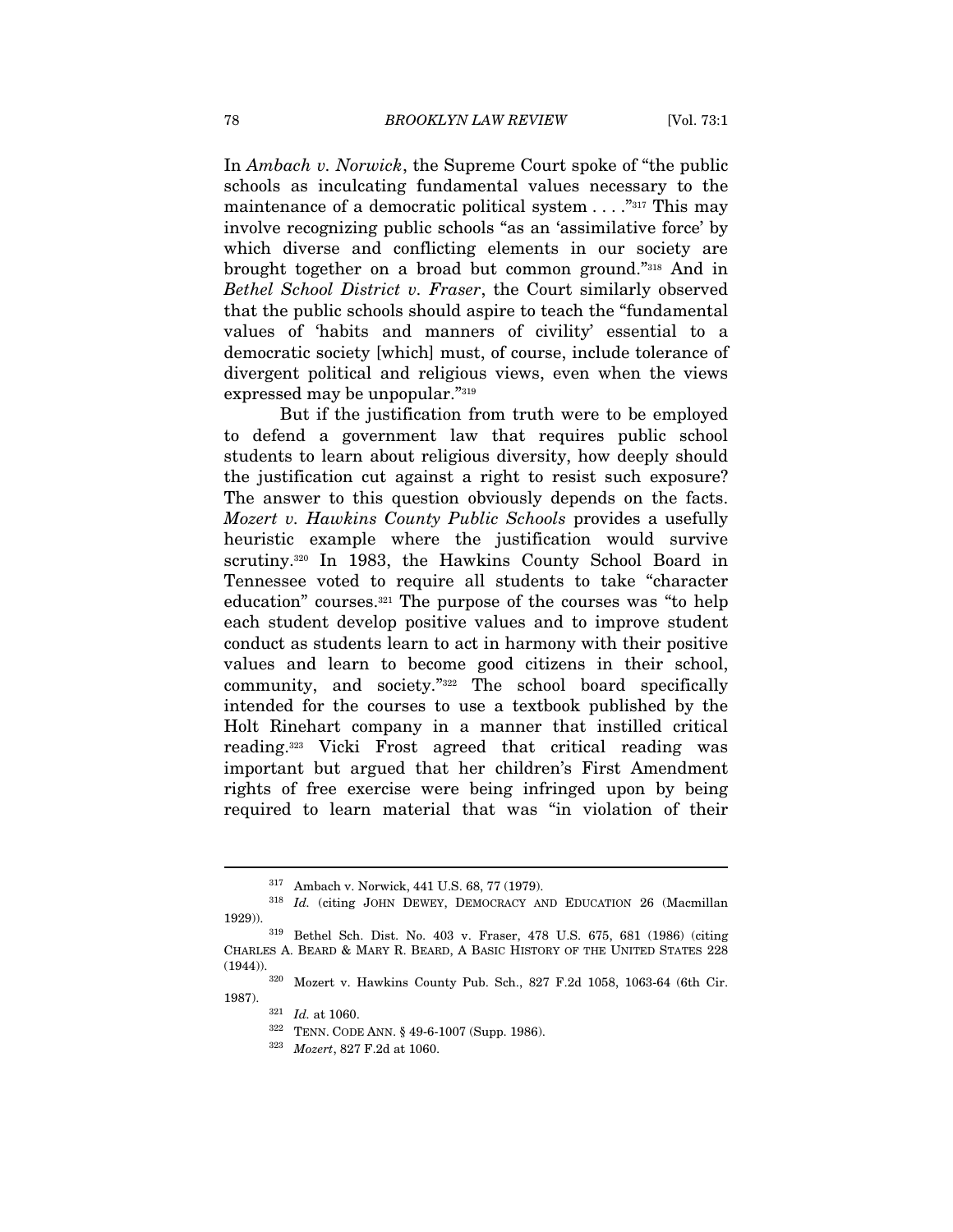religious beliefs and convictions."324 As a born-again Christian, Frost condemned the Holt textbook mainly because it contained "stories that develop 'a religious tolerance that all religions are merely different roads to God.'"325 She announced, "We cannot be tolerant in that we accept other religious views on an equal basis with ours."326 Hence, Frost essentially rejected the justification from truth as inapplicable in this instance. She insisted that she and her children were already in possession of the truth about religion and a diversity of competing religious views would only confuse and subvert her children.

Chief Judge Lively for the Sixth Circuit Court of Appeals did not agree and he provided persuasive reasons for his conclusion. He reasoned that the Supreme Court's reference to the "tolerance of divergent . . . religious views" in Bethel School District was a "civil tolerance, not a religious one."<sup>327</sup> As such, the tolerance taught by the teachers in the Hawkins County School District "does not require a person to accept any other religion as the equal of the one to which that person adheres."328 All that it requires is "a recognition that in a pluralistic society we must 'live and let live.'"329 Lively added that if "the Hawkins County schools had required the plaintiff students either to believe or say they believe that 'all religions are merely different roads to God,' this would be a different case."330 But there was no evidence to suggest that the school compelled such affirmation.331 Rather, Chief Judge Lively stated that the "only conduct compelled by the defendants was reading and discussing the material in the Holt series, and hearing other students' interpretations of those materials," and it was this "exposure to which the plaintiffs objected."332 In other words, the Frost children were never coerced to accept the "truth" on offer in the textbook. They were theoretically free to criticize whatever ostensive truth was brought before

 $\frac{324}{325}$  *Id.* at 1061.<br> $\frac{325}{1}$  *Id.* at 1068.

 $\frac{326}{327}$  *Id.* at 1069.<br> $\frac{327}{328}$  *Id.* 

 $\frac{328}{329}$  *Id.* Id.

<sup>330</sup> Id.

<sup>331</sup> The Court noted with regard to Frost's concern "that she did not want her children to make critical judgments and exercise choices in areas where the Bible provides the answer. There is no evidence that any child in the Hawkins County schools was required to make such judgments." Id. at 1069.<br> $\frac{332}{Id}$ .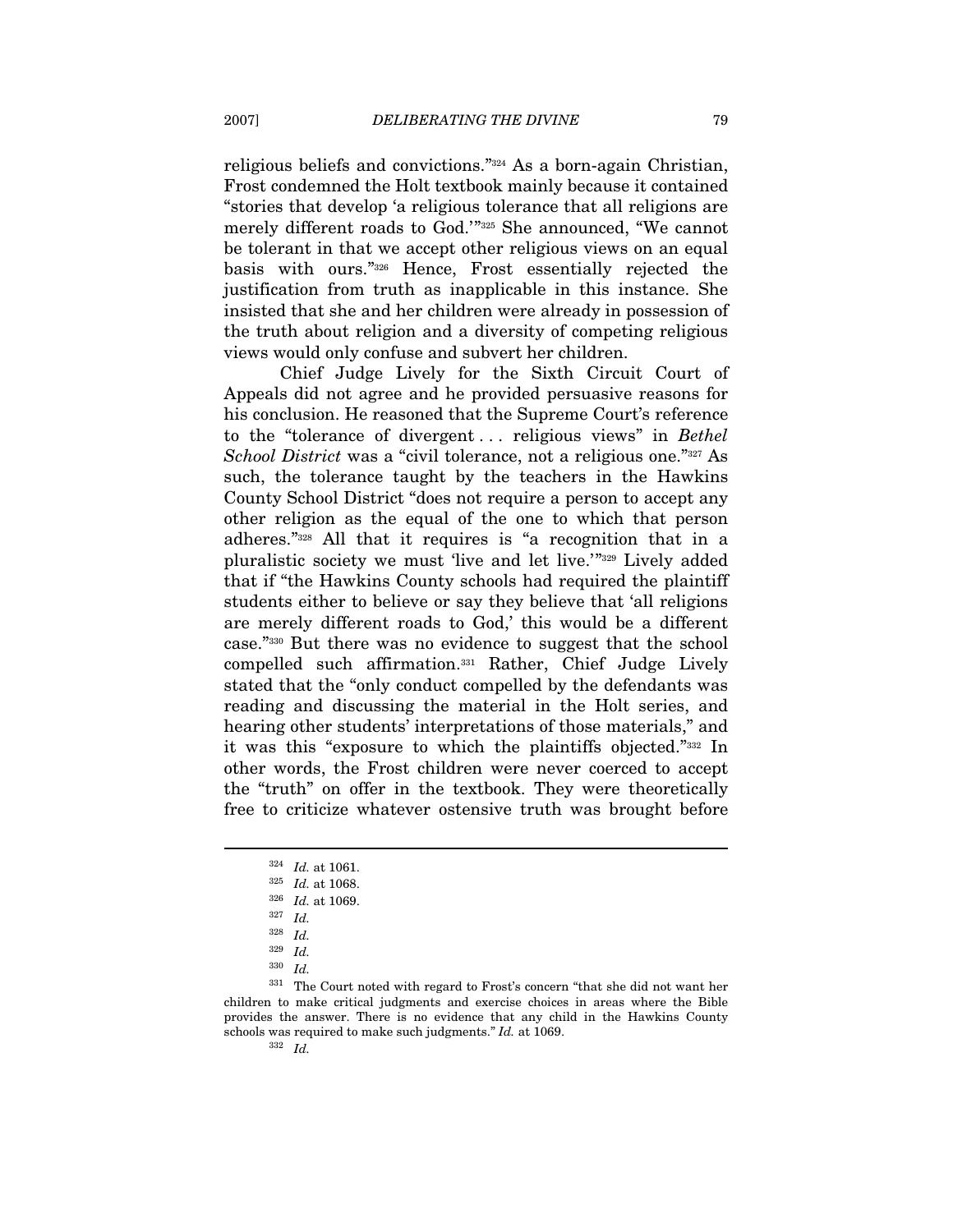them. The justification from truth, then, is most appropriate when it invites perusal over different options, not when it compels affirmation of those options.

### 1. When the Majority Coerces the Minority

Lest my rendering of *Mozert* appear to evince a hidden sympathy for the state, I want to clarify that the justification from truth also prohibits the state from infringing on people's opportunities to retain the psychological resources necessary for ascertaining some truth about religion. In contrast to *Mozert, Lee v.* Weisman<sup>333</sup> represents a case in which the justification from truth would be insufficient to overcome a student's resistance to religious expression. Recall that the principal of a public middle school had asked a rabbi to give a nondenominational prayer during a graduation ceremony.334 Though the school had sought to convey a feeling of "inclusiveness and sensitivity" through the prayer, Justice Kennedy rejected the prayer as a violation of the Establishment Clause. For in "this atmosphere the stateimposed character of an invocation and benediction by clergy selected by the school combine to make the prayer a statesanctioned religious exercise in which the student was left with no alternative but to submit."335 As stated before, the justification from truth is most appropriate in those settings where the audience is being challenged to consider competing or alternative viewpoints and where the audience feels comfortable enough to deliberate about those viewpoints.336 In Mozert, the audience, including the Frost children, had access to a diversity of viewpoints about religion, especially those viewpoints that would have been considered culturally outside the norm for many children reared in a place like Hawkins County, Tennessee,<sup>337</sup> and the students were permitted and, at least in theory, even invited to challenge those viewpoints.

The facts of Lee are different, however. First, unlike the educational enterprise of Mozert, the school prayer in Lee was

<sup>&</sup>lt;sup>333</sup> 505 U.S. 577 (1992).<br><sup>334</sup> See supra notes 270-274 and accompanying text.<br><sup>335</sup> Lee, 505 U.S. at 597.<br><sup>336</sup> See supra Part I.<br><sup>337</sup> Hawkins County had a population of 53,563 in 2000, of which 60% was rural and only 3.3% comprised racial minorities. Hawkins County Industrial Board, http://www.hawkinscounty.org/development/population.html (last visited Aug. 25, 2007).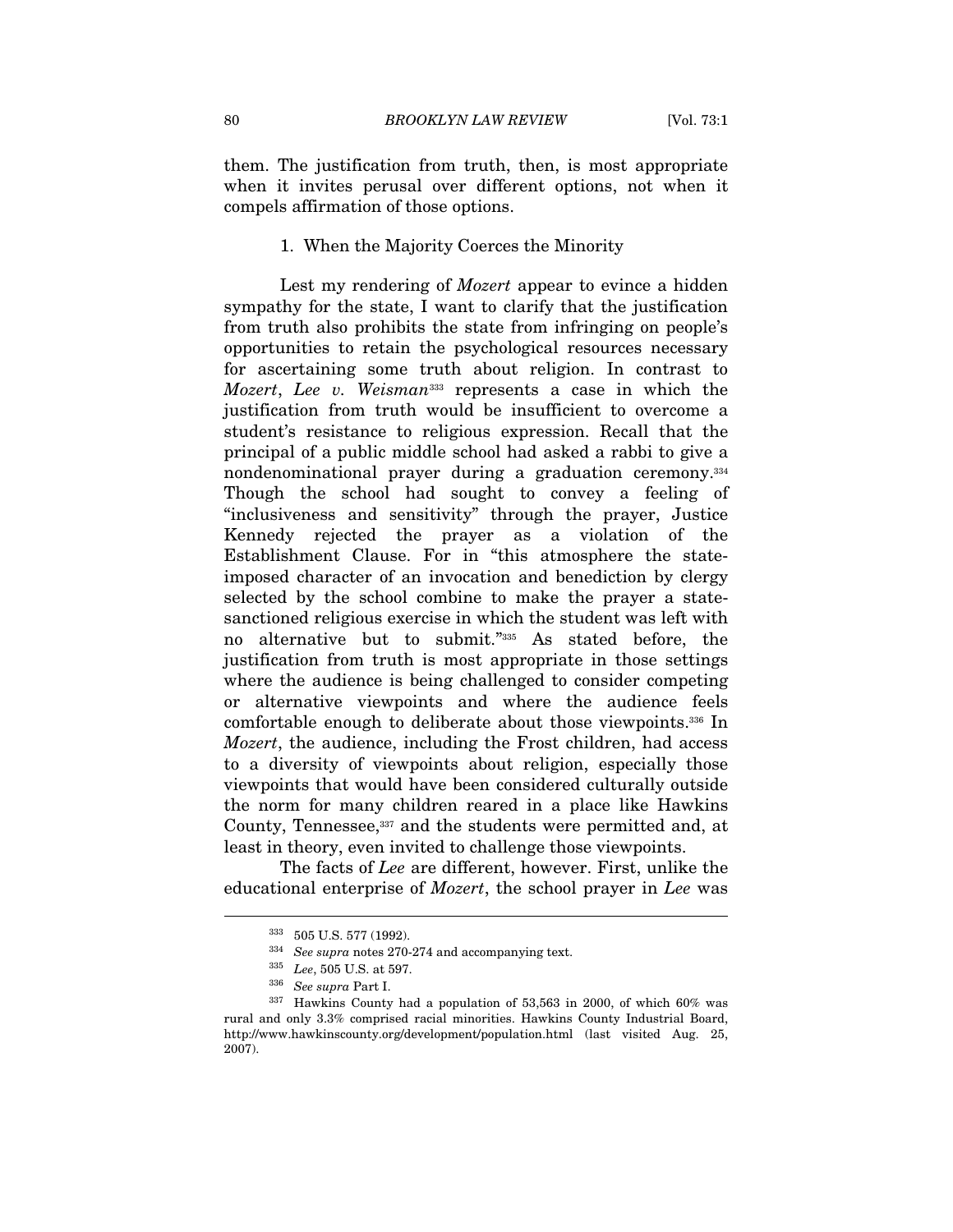primarily, if not solely, a ceremonial event meant to enshrine a set of religious truths. The prayer was comprised of an "Invocation" and a "Benediction," and the language in both gives away the ceremonial nature of the prayer.338 Even the part of the prayer that recognizes the importance of protecting diversity, including presumably atheism and agnosticism, is regarded as the product of God's beneficence: "For the legacy of America where diversity is celebrated and the rights of minorities are protected, we thank You."339 To be sure, the nature of the religious expression in Thomas and Barnette is similar to the prayer in Lee in that all three never consciously sought to educate the public. However, unlike Lee, the expressions in Thomas and Barnette were those of a religious minority. Whereas the prayer in Lee had the support of the school and the majority of the student body and the parents, the expressions in Thomas and Barnette provoked bewilderment and dismissal in the former and an angry intolerance in the latter.340 Furthermore, the Jehovah's Witnesses in both cases provoked such responses precisely because they refused to acquiesce to the wishes of the majority and the state. Perhaps most importantly, whereas those who belonged to the mainstream religions would not have felt coerced to believe or disbelieve the meaning of the Jehovah's Witness expressions in *Thomas* and *Barnette*, those nonbelievers in Lee would have been much more likely to have felt coerced into outwardly participating in the religious ceremony.

This conclusion tends to distinguish my formulation of the justification from truth from that of Professor Marshall, who is one of the few professors to have applied the justification to the religion clauses. He argues:

[A] search for truth rationale would undercut the religious claims of some groups that they have a constitutional right to be insulated from societal forces that affect all other ideologies. Specifically, it would suggest that ... the fundamentalist claim in Mozert  $v$ . Hawkins County Public Schools [is] seriously weakened if not entirely misplaced. [For] the religious claim being advanced was that there was a free exercise right not to be exposed to ideas that would purportedly threaten the integrity of the religious community. The

<sup>&</sup>lt;sup>338</sup> See supra note 271 and accompanying text.<br><sup>339</sup> For the full text, see *supra* note 271.<br><sup>340</sup> See supra Part VI.B.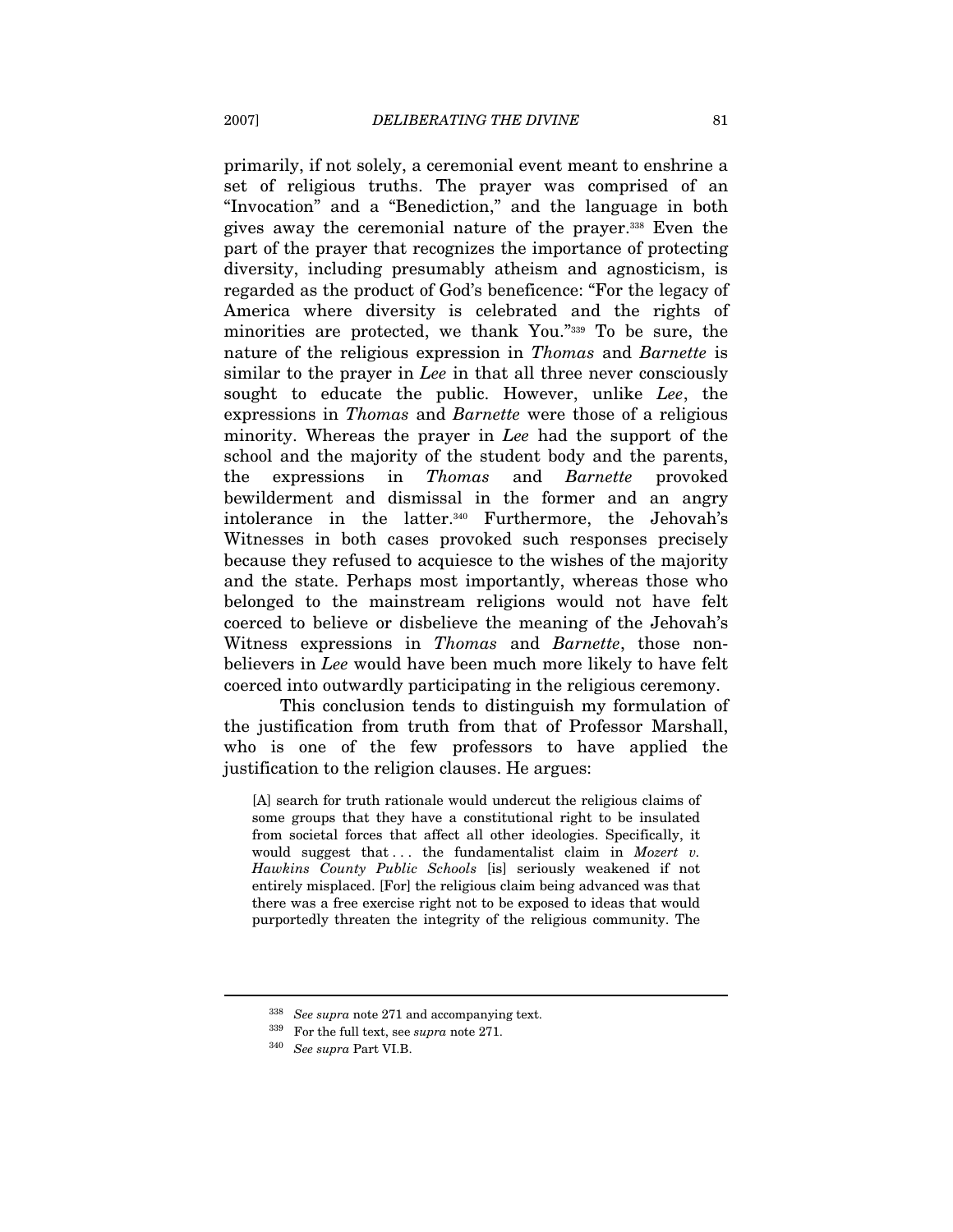validity of this argument would be very much in doubt if the Religion Clauses were premised on a search for truth rationale.<sup>341</sup>

Under my approach, what makes Vicki Frost's claim in Mozert untenable is not that it rests on a desire to be immune from "ideas that would purportedly threaten the integrity of the religious community." The claim is untenable for other reasons: first, because it rejects participation in a setting where religionists are required to consider a diversity of viewpoints about religion; and, second, because the setting in which they are so required lasts for the duration of a single class period in a public school that is formally dedicated to broadening the social outlook of its students. Neither of these two factors was present in Lee. Instead, Lee did the opposite in consolidating familiar religious perspectives that were prepared by a mainstream religious coalition of Christians and Jews.342 And the religious truths awaiting announcement in the school's Invocation and Benediction were not introduced in a setting of tentative inquiry like in Mozert but were meant to be consecrated through collective ritual.

For similar reasons, Bowers v. Hardwick<sup>343</sup> and Harris v.  $McRae<sup>344</sup>$  also cannot be underwritten by the justification from truth. Professor Marshall writes that

the search for truth rationale supports the Supreme Court's conclusion in cases such as Bowers v. Hardwick and Harris v. McRae that there is no constitutional violation in prohibitions against sodomy or abortion, respectively, solely because those prohibitions reflect religious principles. If there are to be limitations on the role of religion in the public sphere, those restrictions must be based on something other than the substance of religious ideas.<sup>345</sup>

Quite true, but those restrictions would seem to inhere in the justification from truth itself, or at least the deliberative version that I defend. That is, the logic of the justification from truth, as I have defined it, contains normative restrictions on what forms of actions the state may express: actions that promote deliberation are justified, while those that undermine it are not. Bowers and Harris, like Lee, represent cases where the state has not produced the effect of inviting its audience to

 $^{341}$  Marshall,  $supra$  note 12, at 267-68 (footnotes omitted).  $^{342}$   $\,$   $Lee,$  505 U.S. at 581.

<sup>&</sup>lt;sup>343</sup> 478 U.S. 186 (1986), overruled by Lawrence v. Texas, 539 U.S. 558 (2003).<br><sup>344</sup> 448 U.S. 297 (1980).<br><sup>345</sup> Marshall, *supra* note 12, at 266-67 (footnotes omitted).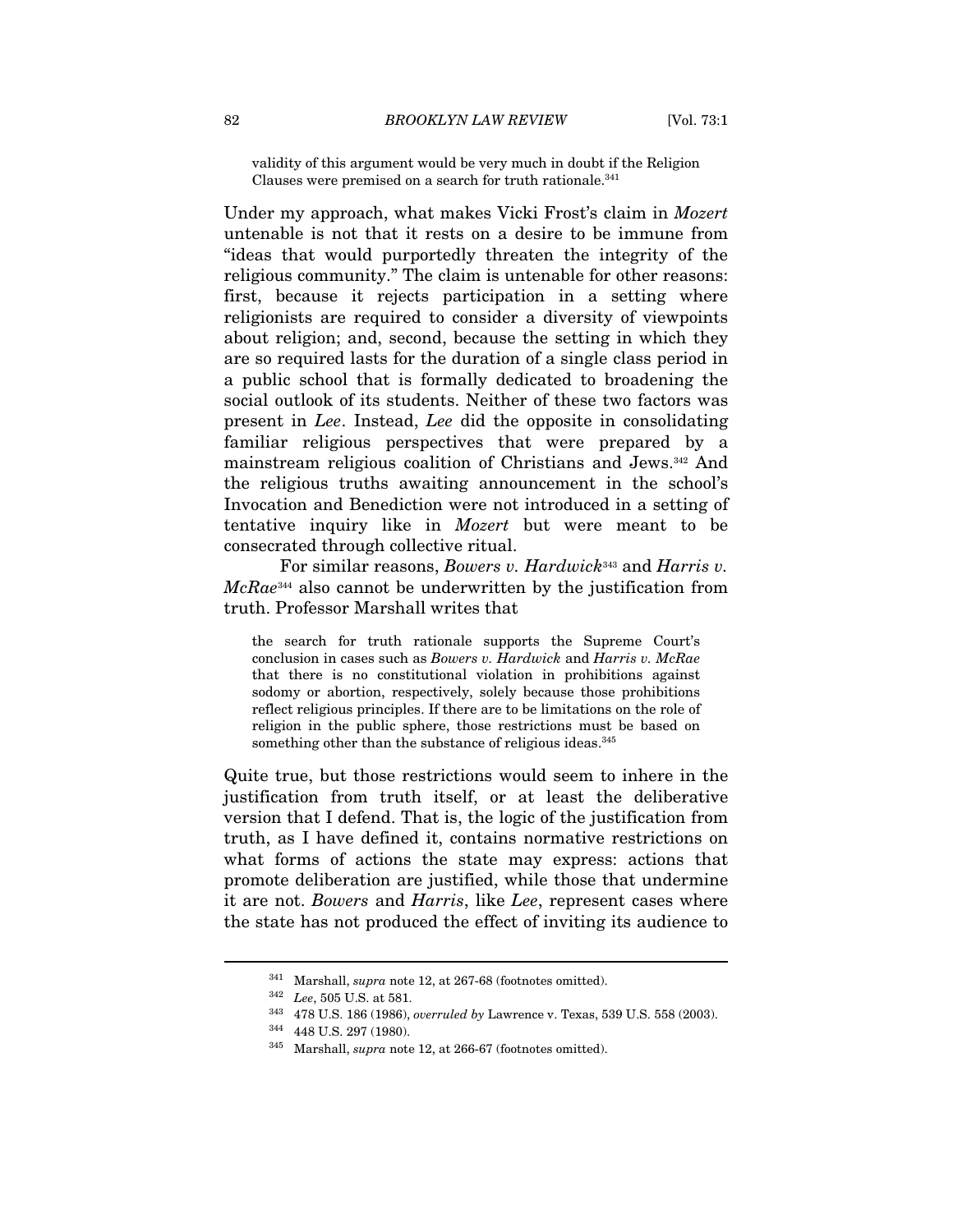deliberate about a diversity of viewpoints or has no interest in doing so. Rather, the state in both cases was instead determined to transform its religious preferences into the force of legal sanctions.

In Bowers, Georgia had passed an anti-sodomy statute that its attorney general acknowledged would be applied only to homosexuals.346 Concurring, Chief Justice Burger upheld the law as speaking to our traditional Judeo-Christian abhorrence of homosexuality.347 If the Georgia statute were indeed prompted by such dread, it could not in my view find support from the justification from truth. For, like the school-mandated prayer in Lee, the anti-sodomy statute was not meant to introduce a provocative minority perspective that would induce public deliberation. The statute was meant to stifle such deliberation by simply asserting the rightness of its own religious preferences, and, worse, it wielded the threat of criminal conviction and public humiliation against those who refused to obey it.

A similar dynamic was at play in Harris. There, Congress passed a law prohibiting the federal government from funding abortions except to save the life of the mother or for victims of rape or incest.348 If the law were passed to further a Christian condemnation of abortion, the statute would not be defensible under my version of the justification from truth. Analogous to the state's conduct in Lee and Bowers, the state in Harris had little, if any, desire to provoke deliberation about some minority perspective, nor can we seriously assume that such deliberation was the statute's probable effect. The state's aims are better described as principally administrative in placing potentially debilitating obstacles before those who seek abortions. Thus, the justification from truth should not be applied in all cases in which speech is religious, especially when the majority is imposing its views on the minority.

## 2. A Limited Diversity: Why Creation Science Can Be Excluded

I have argued for a diversity of religious viewpoints, but a boundless diversity cannot be managed in practice because

<sup>346</sup> Bowers, 478 U.S. at 201.<br><sup>347</sup> Id. at 196-97 (Burger, J., concurring).<br><sup>348</sup> Harris, 448 U.S. 297, 302 (1980) (citing Pub. L. No. 96-123, § 109, 93 Stat. 926 (1979)).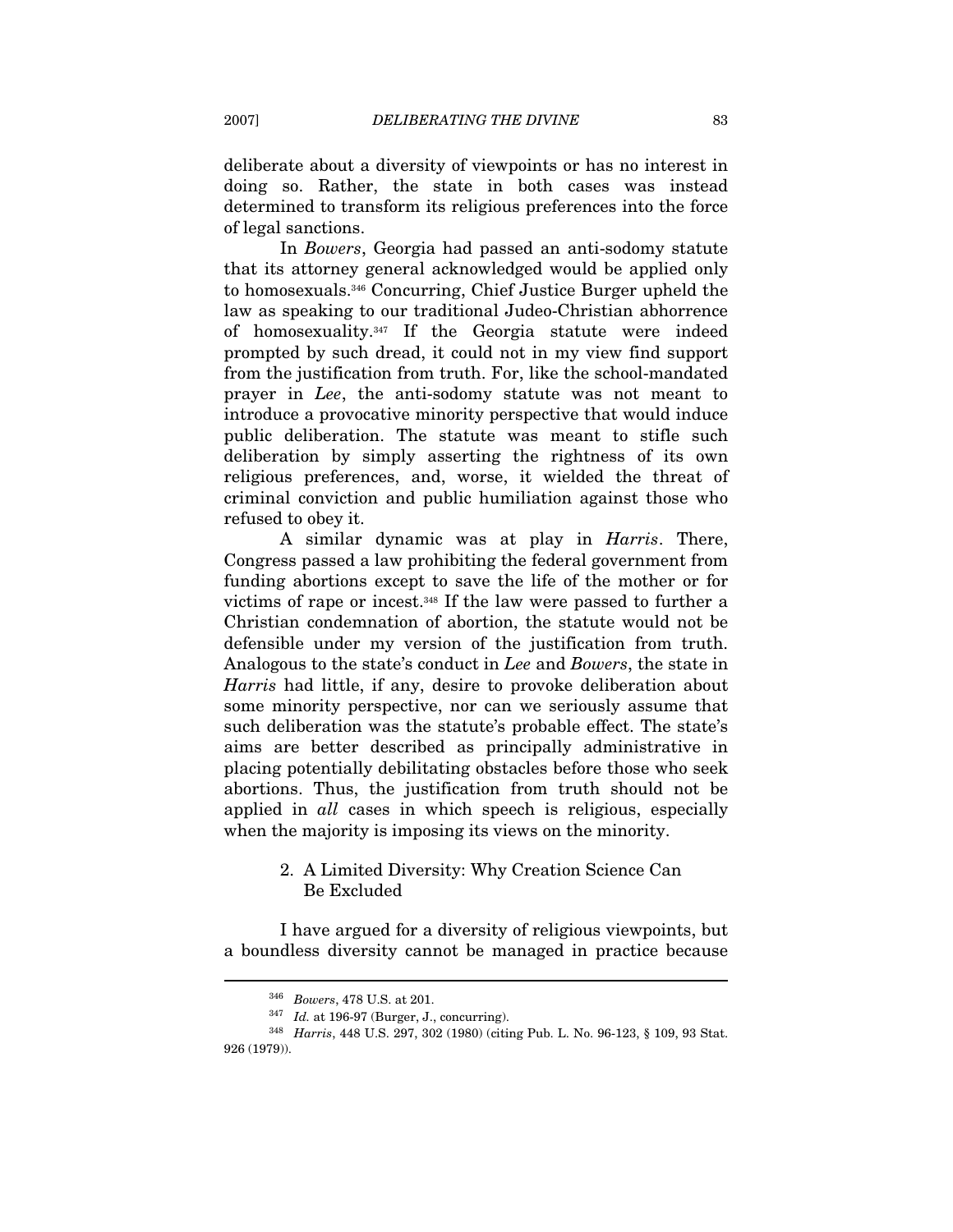there are not enough resources to accommodate them all. There are some viewpoints that must be excluded or given low priority even if they represent minority perspectives. On a certain level of abstraction, the process of ranking viewpoints is, I suppose, normatively inconsistent with the project of encouraging a diversity of viewpoints that I have espoused thus far. Yet such tension need not condemn us to utter confusion, either. The Supreme Court illustrates how one can embrace a diversity of viewpoints without affording legal protection for every single viewpoint. Even under the justification from truth as applied to secular speech, the Court has denied constitutional protection, for example, to fighting words, $349$ libel,<sup>350</sup> and obscenity.<sup>351</sup> In each of these settings, the Court has stated that the speech, while bursting with meaning, possesses the sort of meaning that is incompatible with the administrative and normative priorities of civil society.352

Like the Court, I can provide reasons for excluding some viewpoints and, thus, preferring one conception of diversity over another. I can illustrate this practice by trying to justify the exclusion of creation science and intelligent design as meaningful scientific theories from public high schools, middle schools, and elementary schools. Whereas evolutionists believe that humans evolved from natural causes, advocates for creation science and intelligent design argue that some intelligent Being that was anterior to the existence of anything is responsible for the creation and evolution of humans.<sup>353</sup>

There are certain well-defined and narrowly limited classes of speech, the prevention and punishment of which has never been thought to raise any Constitutional problem. These include the lewd and obscene, the profane, the libelous, and the insulting or "fighting" words-those which by their very utterance inflict injury or tend to incite an immediate breach of the peace.

#### 315 U.S. at 571-72 (footnotes omitted).

353 Duane T. Gish, an advocate for creation science, juxtaposes his position with that of evolutionists: "Creation theory postulates . . . that all basic animal and plant types (the created kinds) were brought into being by the acts of a preexisting Being by means of special processes that are not operative today." Duane T. Gish, Creation, Evolution, and the Historical Evidence, in BUT IS IT SCIENCE?, supra note 108, at 266, 266. William Dembski, a believer in intelligent design, also subscribes to a similar view: "From observable features of the natural world, intelligent design infers to an intelligence responsible for those features. The world contains events, objects and structures that exhaust the explanatory resources of undirected natural causes and

<sup>&</sup>lt;sup>349</sup> Chaplinsky v. New Hampshire, 315 U.S. 568, 568 (1942).<br><sup>350</sup> Gertz v. Robert Welch, Inc., 418 U.S. 323, 340 (1974) ("[T]here is no constitutional value in false statements of fact.").<br><sup>351</sup> Miller v. California, 413 U.S. 15, 15 (1973).<br><sup>352</sup> Justice Murphy alluded to a consonant theme in *Chaplinsky*: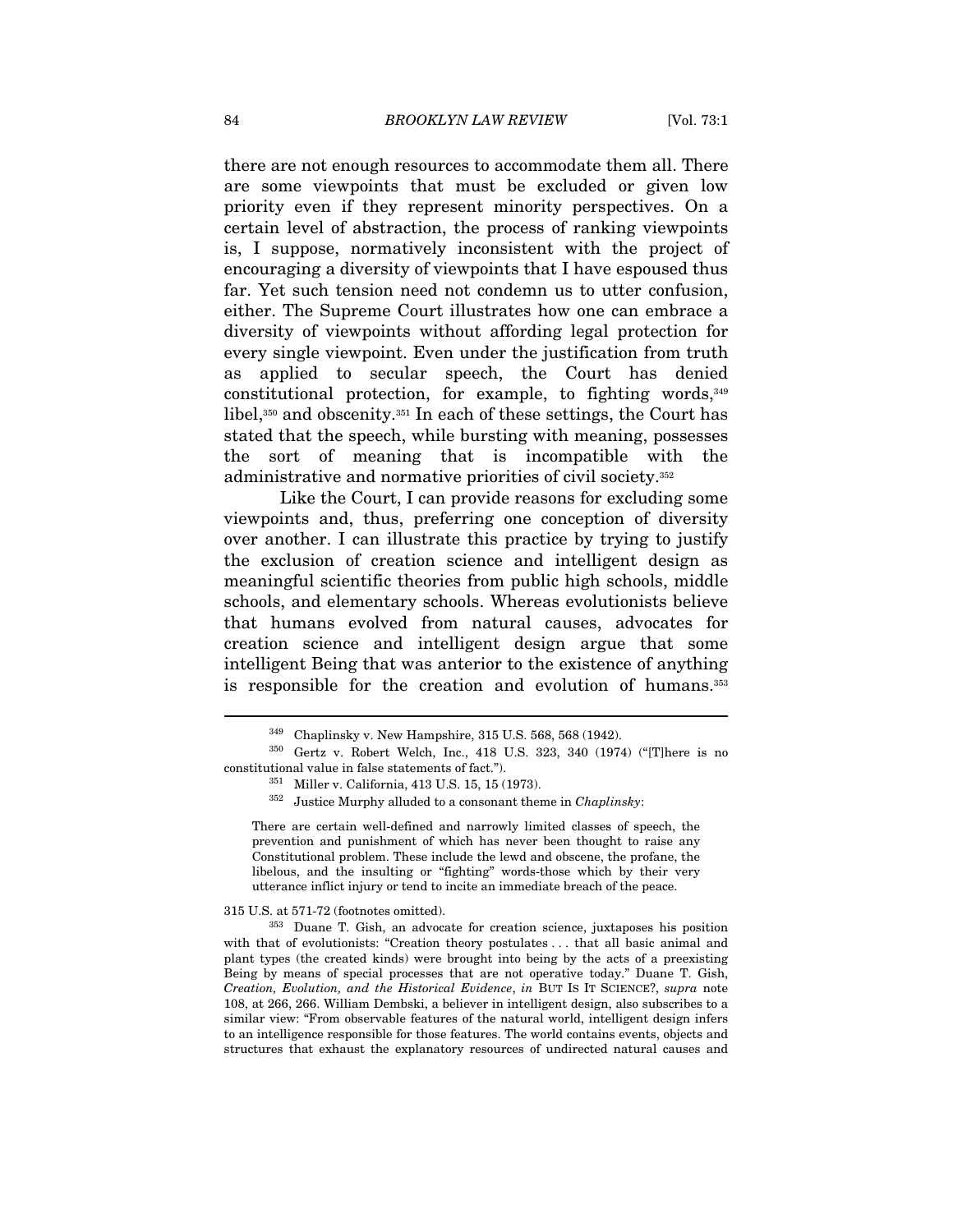Creation scientists tend to differ from believers in intelligent design in that the former sometimes assert that science can support a literal interpretation of the Bible, 354 whereas the latter claim more guardedly that science points to an intelligent Being, whose aims or values are unknowable, as the cause of the universe.355 I dwell on their similarities, though, because there is a fatal flaw in their common premise that science points to a Higher Being as the creator of our known universe and everything in it.

To return to the Article's theme, I want to argue in this section that creation science can be rejected on the grounds of

<sup>355</sup> William Dembski, a proponent of intelligent design, writes:

In the past design was a plausible but underdeveloped philosophical intuition. Now it is a robust program of scientific research. Consequently intelligent design is under no obligation to speculate about the nature, moral character or purposes of any designing intelligence it happens to infer. (Here rather is a task for the theologian—to connect the intelligence inferred by the design theorist with the God of Scripture.) Indeed this is one of the great strengths of intelligent design, that it distinguishes design from purpose. We can know that something is designed without knowing the ultimate or even proximate purpose for which it was designed.

DEMBSKI, supra note 353, at 107-08. Still, in other places, Dembski clearly evinces his prioritization of Christianity, and thus implies that his "scientific" endeavors are meant less to find the truth, whatever it may be, than to vindicate his religious faith:

If we take seriously the word-flesh Christology of Chalcedon (i.e., the doctrine that Christ is fully human and fully divine) and view Christ as the telos toward which God is drawing the whole of creation, then any view of the sciences that leaves Christ out of the picture must be seen as fundamentally deficient.

Id. at 206 (footnotes omitted). And the self-styled creation scientist Henry Morris sometimes poses like a more dispassionate advocate of intelligent design when he writes that the purpose of "scientific creationism" "is, first, to treat all of the more pertinent aspects of the subject of origins and to do this solely on a scientific basis, with no references to the Bible or to religious doctrine." SCIENTIFIC CREATIONISM, supra note 354, at 3. This is the sort of promiscuous affinity between intelligent design and creation science that leads me to believe that, notwithstanding the differences in their names, their advocates are often people who share more or less the same aspirations and beliefs about their work.

that can be adequately explained only by recourse to intelligent causes." WILLIAM A. DEMBSKI, INTELLIGENT DESIGN: THE BRIDGE BETWEEN SCIENCE AND THEOLOGY 107 (1999). 354 Henry M. Morris, the Director of the Institute for Creation Research, is a

good example. He states: "The Bible is the Word of God, absolutely inerrant and verbally inspired . . . The Bible gives us the revelation we need, and it will be found that all the known facts of science or history can be very satisfactorily understood within this Biblical framework." HENRY M. MORRIS, EVOLUTION AND THE MODERN CHRISTIAN 55 (1967), quoted in Joel Cracraft, The Scientific Response to Creationism, in CREATIONISM, SCIENCE, AND THE LAW: THE ARKANSAS CASE 138, 139 (Marcel Chotkowski La Follette ed., 1983). Elsewhere, Morris writes that creation science supports the Bible's account of Genesis and Noah's Flood. SCIENTIFIC CREATIONISM 205-08, 213 (Henry M. Morris ed., 1974).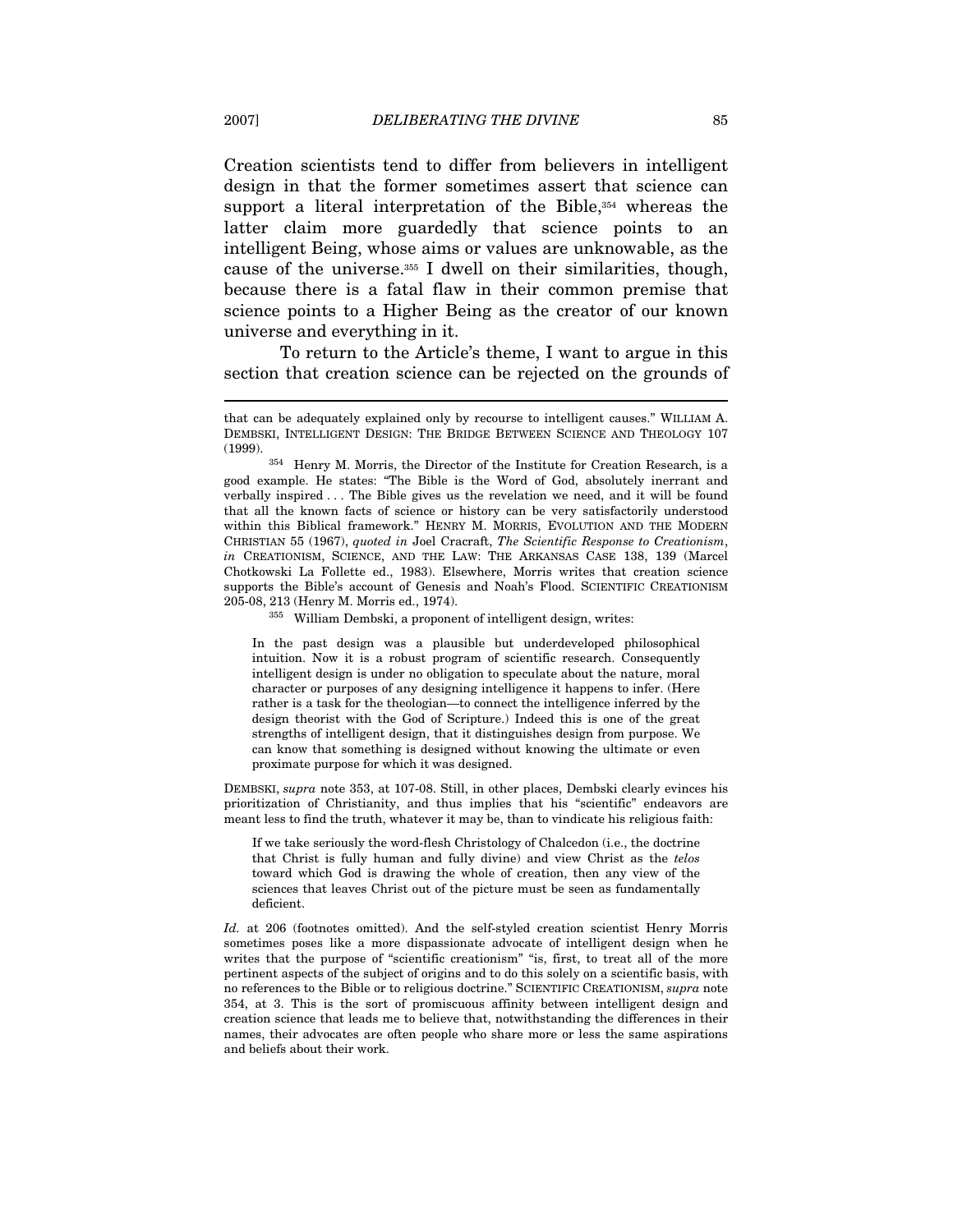employing a diversity of viewpoints to discover the truth. For it is my contention that creation science fails to contribute to a meaningful diversity of views in public schools insofar as it is presented as a legitimate or potentially legitimate statement about "science." As I will show, creation science, like libel, has the tendency to mislead the audience with false statements because it styles itself a science but contains none of the standard indicia of science. In this way, just as we may exclude libel from constitutional protection even though it may contribute to a diversity of viewpoints, so we may also exclude creation science from being taught in public elementary, middle, and high schools.

I can begin to explain my argument by turning to McLean v. Arkansas Board of Education.356 In 1981, Arkansas passed the "Balanced Treatment for Creation-Science and Evolution-Science Act."357 As its name suggests, the Act appeared to make a formal bid for a diversity of viewpoints—a "balanced treatment" of opposing perspectives—an assumption reinforced by its professed aims. In solemnly progressive tones, the statute is studded with the tropes of innocent intellectual curiosity. It makes reference to respect for different values, aspirations to epistemic neutrality, and even a desire for the "search for truth":

This Legislature enacts this Act for public schools [with] the purpose of protecting academic freedom for students' differing values and beliefs; ensuring neutrality toward students' diverse religious convictions; ensuring freedom of religious exercise for students and their parents; guaranteeing freedom of belief and speech for students; preventing establishment of Theologically Liberal, Humanist, Nontheist, or Atheist religions; preventing discrimination against students on the basis of their personal beliefs concerning creation and evolution; and assisting students in their search for truth. This Legislature does not have the purpose of causing instruction in religious concepts or making an establishment of religion.358

Section 1 of the Act continues this endorsement of diversity and balance of viewpoints, requiring that public schools give "balanced treatment" to both theories of evolution.359 Such language would imply that the Arkansas  $\overline{a}$ 

 $^{356}\,$  529 F. Supp. 1255 (E.D. Ark. 1982).  $^{357}\,$  Balanced Treatment for Creation-Science and Evolution-Science Act, ARK. CODE ANN. § 80-1663 (Supp. 1981).  $\frac{358}{Id}$ .

<sup>359</sup> The law reads: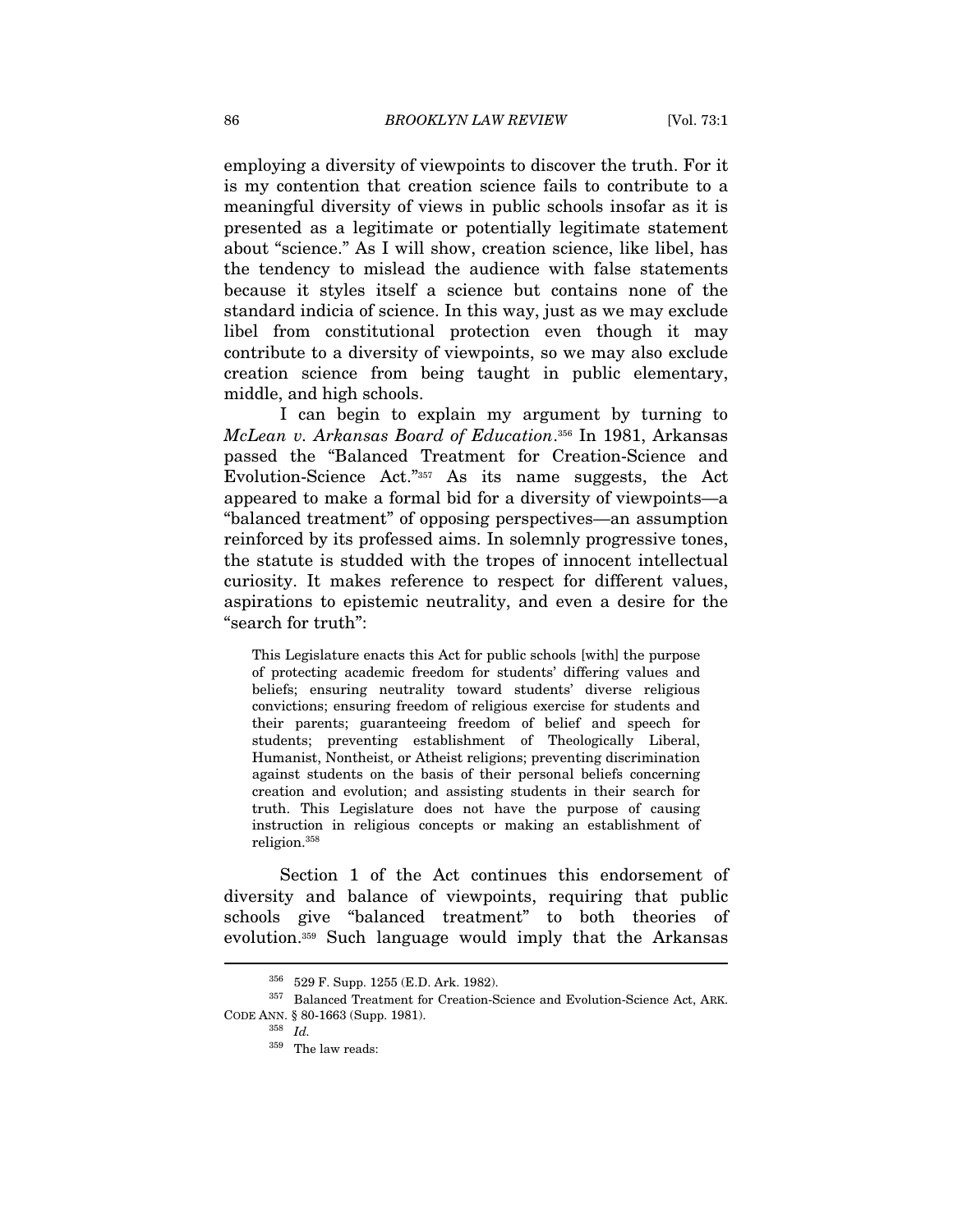legislature was merely interested in doing what I have sought to do throughout the Article: urge the merits of deliberation about a diversity of viewpoints. But upon closer inspection this conclusion is not quite right. For the statute misleadingly ascribes the characteristics of that which is properly called science to "creation science." So declares section 7(j):

Creation-science is an alternative scientific model of origins and can be presented from a strictly scientific standpoint without any religious doctrine just as evolution-science can, because there are scientists who conclude that scientific data best support creationscience and because scientific evidences and inferences have been presented for creation-science.360

Section 4(a) outlined the scientific qualities of creation science:

"Creation-science" means the scientific evidences for creation and inferences from those scientific evidences. Creation-science includes the scientific evidences and related inferences that indicate: (1) Sudden creation of the universe, energy, and life from nothing  $\dots$  .  $361$ 

To assess the scientific merits of this claim, Judge Overton for the district court first provided a definition of science by which they could be compared. After deliberating the expert testimony, he summarized "the essential characteristics of science":

(1) It is guided by natural law; (2) It has to be explanatory by reference to natural law; (3) It is testable against the empirical world; (4) Its conclusions are tentative, i.e., are not necessarily the final word; and  $(5)$  It is falsifiable.<sup>362</sup>

The claims by creation science in *McLean* could not comport with these requirements. Most damagingly, creation science could not be justified as based on "natural law." For the Arkansas statute insists in section  $4(a)(1)$  that the "[s]udden

Id.

 $\begin{array}{cc} 360 & Id. \\ 361 & Id. \end{array}$ 

Public schools within this State shall give balanced treatment to creationscience and to evolution-science. Balanced treatment to these two models shall be given in classroom lectures taken as a whole for each course, in textbook materials taken as a whole for each course, in library materials taken as a whole for the sciences and taken as a whole for the humanities, and in other educational programs in public schools, to the extent that such lectures, textbooks, library materials, or educational programs deal in any way with the subject of the origin of man, life, the earth, or the universe.

<sup>&</sup>lt;sup>362</sup> McLean v. Ark. Bd. of Educ., 529 F. Supp. 1255, 1267 (E.D. Ark. 1982).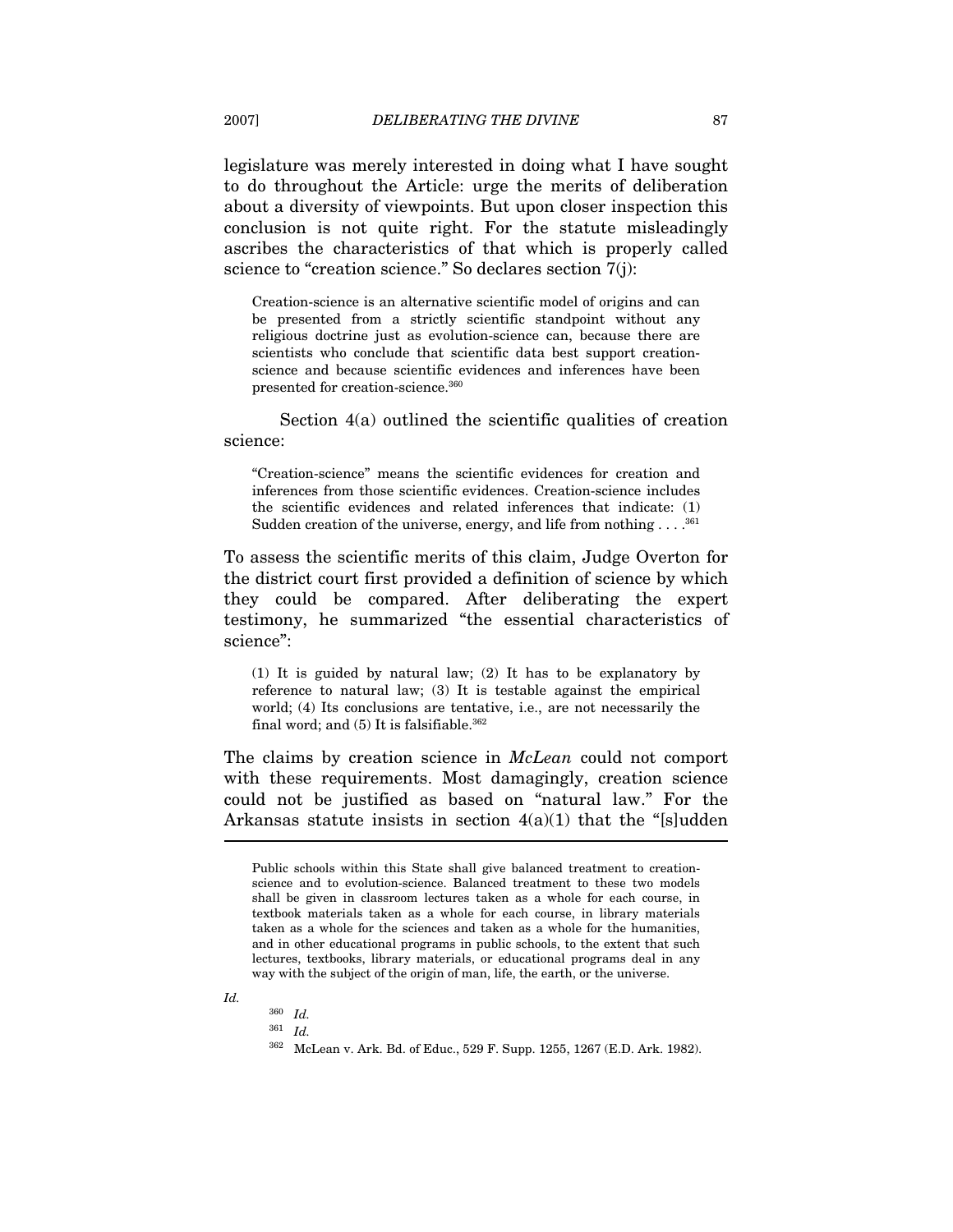creation of the universe, energy, and life" derives from "nothing," and thus insists too that a force that is anterior to nature itself has created human beings and the universe which they know. What the logic of creation science relies on, then, is an appeal to divine intervention, the only force that can create the universe out of "nothing."363 As such, there is no way to test the conclusion that God created the universe since there is literally "nothing" to test as a proposition about physical matter.364 Therefore, creation science, unlike conventional science, is not falsifiable.<sup>365</sup> For the same reason, it is not

365 The zoologist Stephen Jay Gould, a trial witness against Arkansas in MacLean, delivered an especially keen critique of creation science:

"Scientific creationism" is a self-contradictory, nonsense phrase precisely because it cannot be falsified. I can envision observations and experiments that would disprove any evolutionary theory I know, but I cannot imagine what potential data could lead creationists to abandon their beliefs. Unbeatable systems are dogma, not science. Lest I seem harsh or rhetorical, I quote creationism's leading intellectual. Duane Gish, Ph.D., from his recent (1978) book, Evolution? The Fossils Say No! "By creation we mean the bringing into being by a supernatural Creator of the basic kinds of plants and animals by the process of sudden, or fiat, creation. We do not know how the Creator created, what processes He used, for He used processes which are not now operating anywhere in the natural universe [Gish's italics]. This is why we refer to creation as special creation. We cannot discover by scientific investigations anything about the creative processes used by the Creator." Pray tell, Dr. Gish, in the light of your last sentence, what then is "scientific" creationism?

STEPHEN JAY GOULD, HEN'S TEETH AND HORSE'S TOES, 253-62 (1983) (quotation on 256-57); Joel Cracraft, a science adviser to the American Civil Liberties Union who challenged the Arkansas statute describes the operations of the statute as follows:

No longer can science construct explanatory hypotheses about events having a time dimension—to creationists, science must study only the observable, only that which can be verified in a laboratory experiment. No longer must scientific ideas, or conjectures, be subject to criticism and eventual rejection some statements, such as those derived from revelation, are not only to be considered scientific in their content, but also impervious to criticism.

Joel Cracraft, The Scientific Response to Creationism, in CREATIONISM, SCIENCE, AND THE LAW: THE ARKANSAS CASE 138, 139 (Marcel C. La Follette ed., 1983). The philosopher of science Michael Ruse was an expert witness against Arkansas. During cross examination, Ruse responded:

First, and most importantly, creation science necessarily looks to the supernatural acts of a Creator. According to creation-science theory, the Creator has intervened in supernatural ways using supernatural forces. Moreover, because the supernatural forces are the acts of a Creator, that is, the acts of God, they are not subject to scientific investigation or

<sup>363</sup> Judge Overton explained that creation science "is not science because it depends upon a supernatural intervention which is not guided by natural law. It is not explanatory by reference to natural law, is not testable and is not falsifiable." Id.

<sup>364</sup> As Judge Overton stated: "If the unifying idea of supernatural creation by God is removed from Section 4, the remaining parts of the section explain nothing and are meaningless assertions." Id.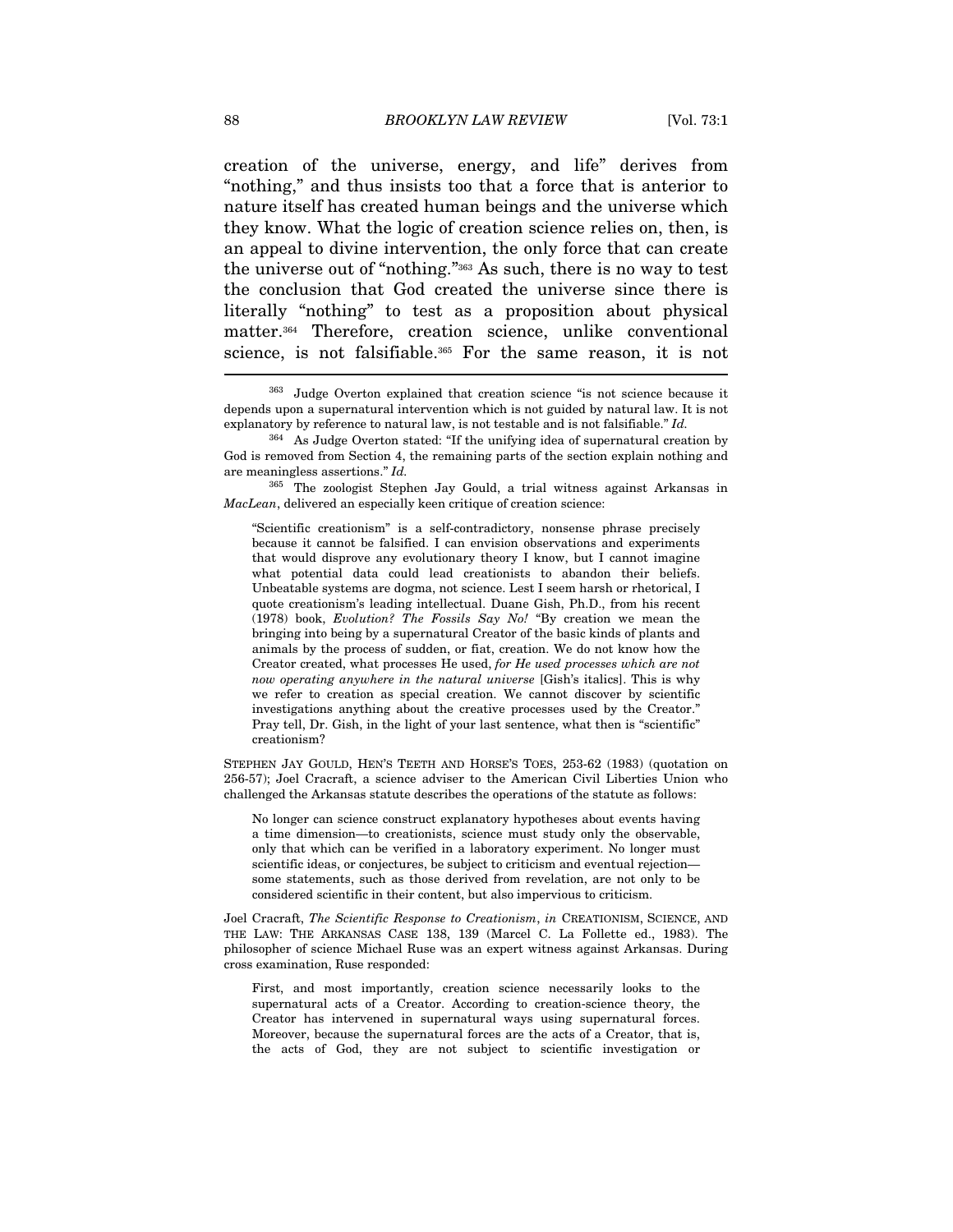tentative in its conclusions, as is science, but instead provides that God is the final word.366 Creation science can thus be rejected as something that students should learn in public schools in order to enrich their knowledge of science. This is not to suggest that there is no cultural or religious value to creationism or that those who believe it are necessarily wrong. Rather, it is to suggest that an inherently religious account of the origins of the universe should be regarded as founded on its unique epistemic resources of faith, not empirical science. Or, to state the objection in terms of my discussion of scientific paradigms,367 creation science attempts to conscript the paradigm of science to make sense of claims that are inherently resistant to the logic of science.368

witness against Arkansas, explains:

The creation-science "model" is ... not an example of science at all; it involves a supra-natural cause, transcendent to the system of finite causes; it explains in terms of purposes and intentions; and it cites a transcendent, unique, and unrepeatable—even in principle, uncontrollable—action. It represents, therefore, logically and linguistically, a re-edition of a familiar form—that is, "natural theology," which argues that certain data point "rationally" to a philosophical/religious conclusion, namely, to the agency of a divine being.

Second, the creationists fail to distinguish the question of ultimate origins (Where did it all come from?) from the quite different question of proximate origins (How did A arise out of B, if it did?). They ignore the (scholastic) distinction between the primary causality of a First Cause, with which philosophy or theology might deal, and secondary causality, which is causality confined to finite factors. Assuming that it is science's role to deal with the truth and, therefore, with all of the truth, they conclude that a scientific explanation of origins must be an *exhaustive* explanation and must be inclusive of all possible related factors or causes. If evolution theory deals with proximate origins, it must also deal with the question of ultimate origins. If, in this process, evolution theory has left out God, then it must be asserting that there is no God, or that the divine is in no way the Creator of the process of secondary causes. At the Arkansas trial, the creationists therefore interpreted the scientific witnesses' demurrals that "science does not raise the question about God at all" as meaning that science rules out the presence of God in any way.

understanding. This nonscientific aspect of creation science emerges quite clearly from the creation-science literature I have read.

Michael Ruse, Witness Testimony Sheet, McLean v. Arkansas, in BUT IS IT SCIENCE?, supra note 108, at 287, 304. Ruse has made similar arguments elsewhere. See RUSE, DARWINISM DEFENDED, supra note 108, at 322 (arguing that the reliance on miracles by creation scientists "lie[s] outside of science, which by definition deals only with the natural, the repeatable, that which is governed by law"). For an argument about how Darwinism provides a heuristic of falsifiability, see Sir Karl Popper, *Darwinism as a* Metaphysical Research Program, in BUT IS IT SCIENCE?, supra note 108, at 144, 145-47.<br><sup>366</sup> See supra notes 363-365 and accompanying text.<br><sup>367</sup> See supra notes 113-118 and accompanying text.<br><sup>367</sup> See supra notes 113-118